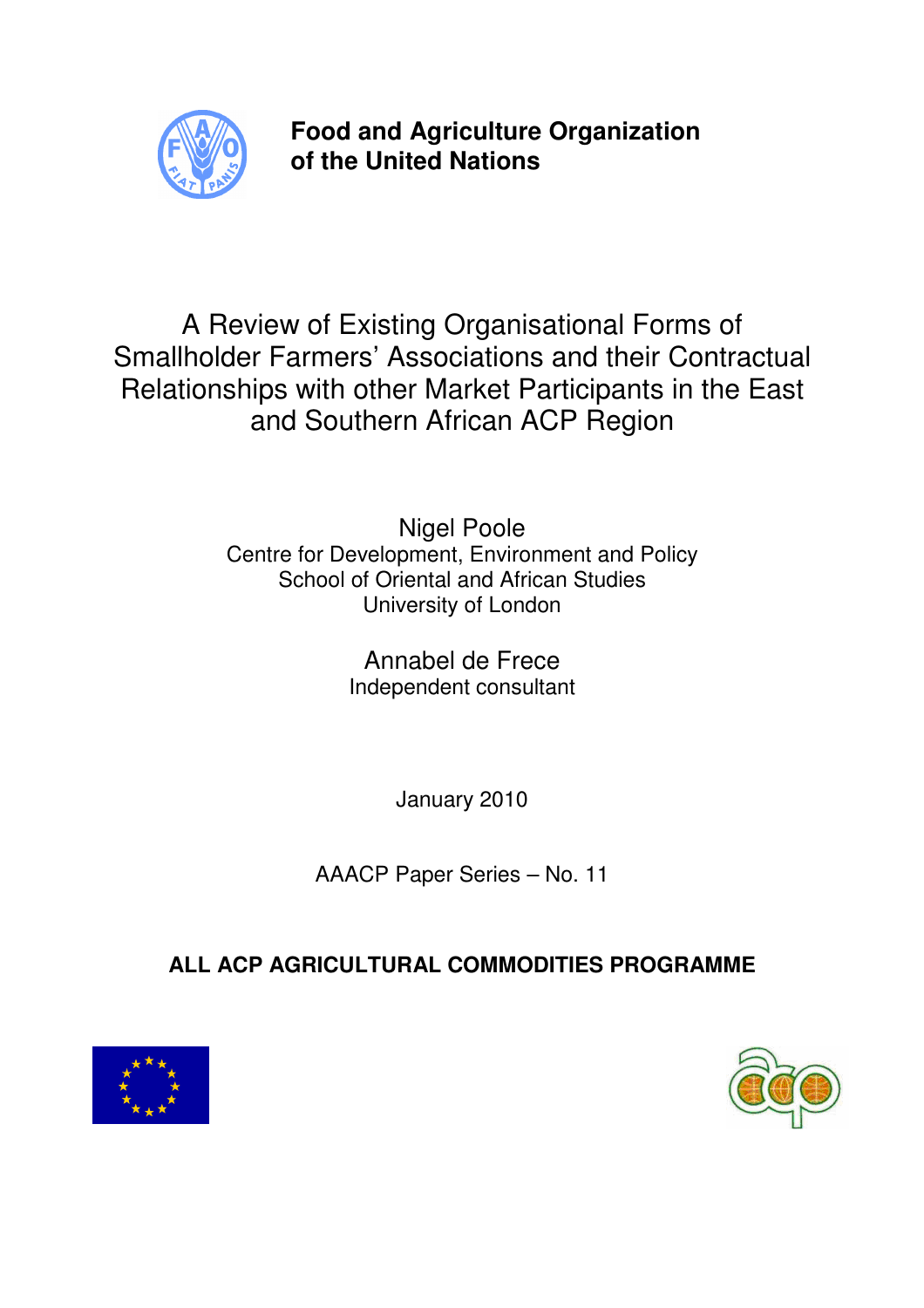## **Acknowledgements**

This document has been prepared as a contribution to the All ACP Agricultural Commodities Programme with funding from the European Union, by Nigel Poole, Centre for Development, Environment and Policy, School of Oriental and African Studies, University of London.

It was commissioned by the Trade and Markets Division, FAO.

## **Disclaimer**

The views expressed in this working paper are those of the author and do not necessarily reflect those of the Food and Agriculture Organization of the United Nations.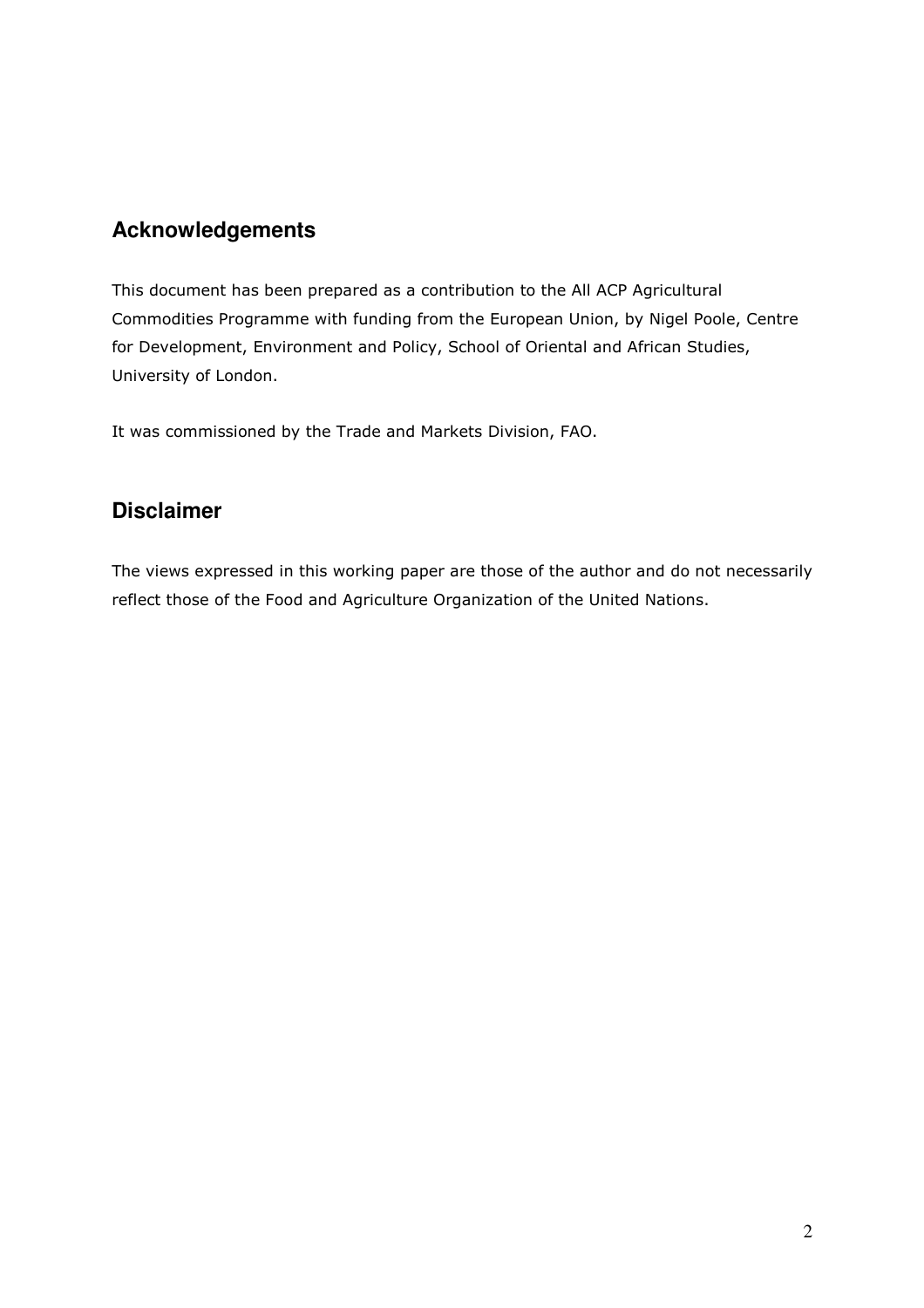## **Preface**

This report was commissioned to inform interventions in support of processes of sector strategy initiated under the EU funded All ACP Agricultural Commodities Programme.

More specifically, the purpose of this report is to review existing organizational forms of smallholder farmers' associations and their contractual relationships with other market participants considering the prevailing structure of sectoral value chains, drawing on various types of academic and other literature and experiences of project initiatives and policy interventions across a range of countries and sectors in the East and Southern African ACP region.

In association with a related assessment of alternative mechanisms of state support to value chain development (see AAACP Paper Series No. 9), the review serves as a contribution towards the fulfilment of two key outputs specified in the project logframe of the EU AAACP, namely:(a) synthesis of options and diagnosis of the commodity chains and livelihood systems analysis results; and (b) elaboration on the incorporation of relevant strategy recommendations and action plans into national development plans and policies in country specific cases.

In practical terms, the two studies will form a basis of recommendations focussed on ensure smallholder farmer participation in, and benefit from, the processes of value chain development underway in the cassava sector in Zambia under the EU AAACP.

The key insights from the experiences reviewed have been developed within a framework utilising transaction cost thinking and concepts from the organisation and business development literature. They illustrate how, in African agricultural markets, 'institutional innovation' is needed in respect of new 'rules of the game', and also new types of organisation, ie 'new players in the game', both within rural areas and also for linking rural supply and urban consumption.

The study argues that it is often small-scale institutional innovations in local market organisation and other non-price factors that are likely to stimulate smallholder participation in markets, particularly for staple foods in Africa. Efficient market organisation not only involves more but also better linkages between different economic players, which in turn require investment in various forms of human and social capital.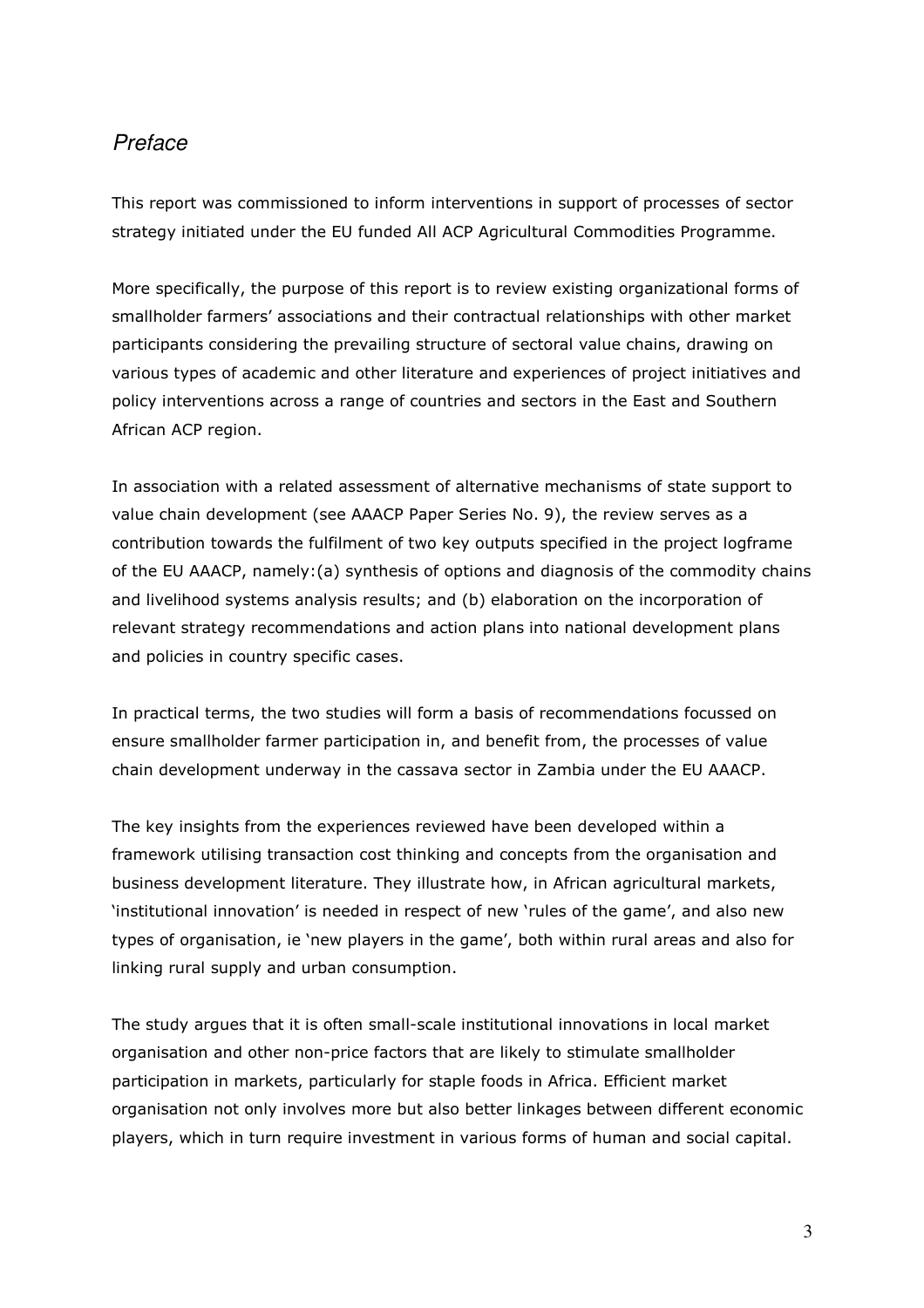On this basis, the report suggests that the international donor community can play a key role in system or sector-wide initiatives. Besides encouraging institutional innovations, specific investments in human and social capital and business and sectoral organisation are also needed to enable new ways of organising people and markets to work for the poor - including agricultural smallholder collective enterprise.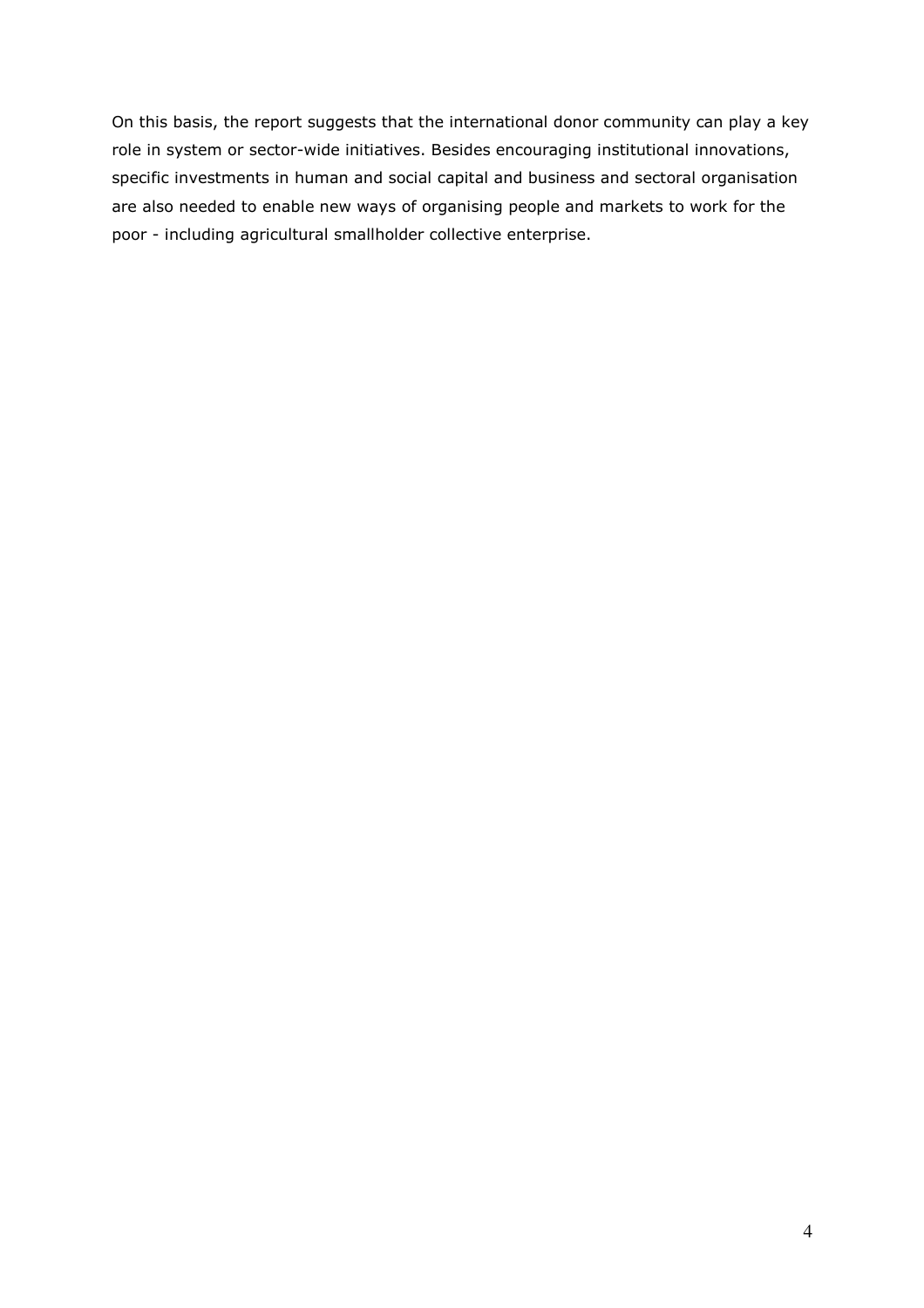# **Contents**

| 1              |                                                                   |  |  |
|----------------|-------------------------------------------------------------------|--|--|
| 1.1            | The development potential of better market organisation 12        |  |  |
| 1.2            |                                                                   |  |  |
| $\overline{2}$ |                                                                   |  |  |
| 2.1            |                                                                   |  |  |
| 2.2            |                                                                   |  |  |
| 2.3            |                                                                   |  |  |
| 2.4            |                                                                   |  |  |
| 3              |                                                                   |  |  |
| 3.1            |                                                                   |  |  |
| 3.2            | The political economy of agricultural collective organisation  37 |  |  |
| 3.3            | Better marketing: public intervention or private initiative?  41  |  |  |
| 3.4            |                                                                   |  |  |
| 3.5            | A wider perspective: business services, chains and networks 45    |  |  |
| 3.6            |                                                                   |  |  |
| 3.7            |                                                                   |  |  |
| 4              |                                                                   |  |  |
| 4.1            | Regulations and increasingly specific market demands  55          |  |  |
| 4.2            |                                                                   |  |  |
| 4.3            |                                                                   |  |  |
| 4.4            |                                                                   |  |  |
| 4.5            |                                                                   |  |  |
| 5              |                                                                   |  |  |
| 5.1            |                                                                   |  |  |
| 5.2            | Organisational typologies and organisational development  63      |  |  |
| 5.3            |                                                                   |  |  |
| 5.4            |                                                                   |  |  |
| 5.5            | National Smallholder Farmer's Association of Malawi (NASFAM)  68  |  |  |
| 5.6            | Collective and community-based management organisations 71        |  |  |
| 5.7            |                                                                   |  |  |
| 5.8            |                                                                   |  |  |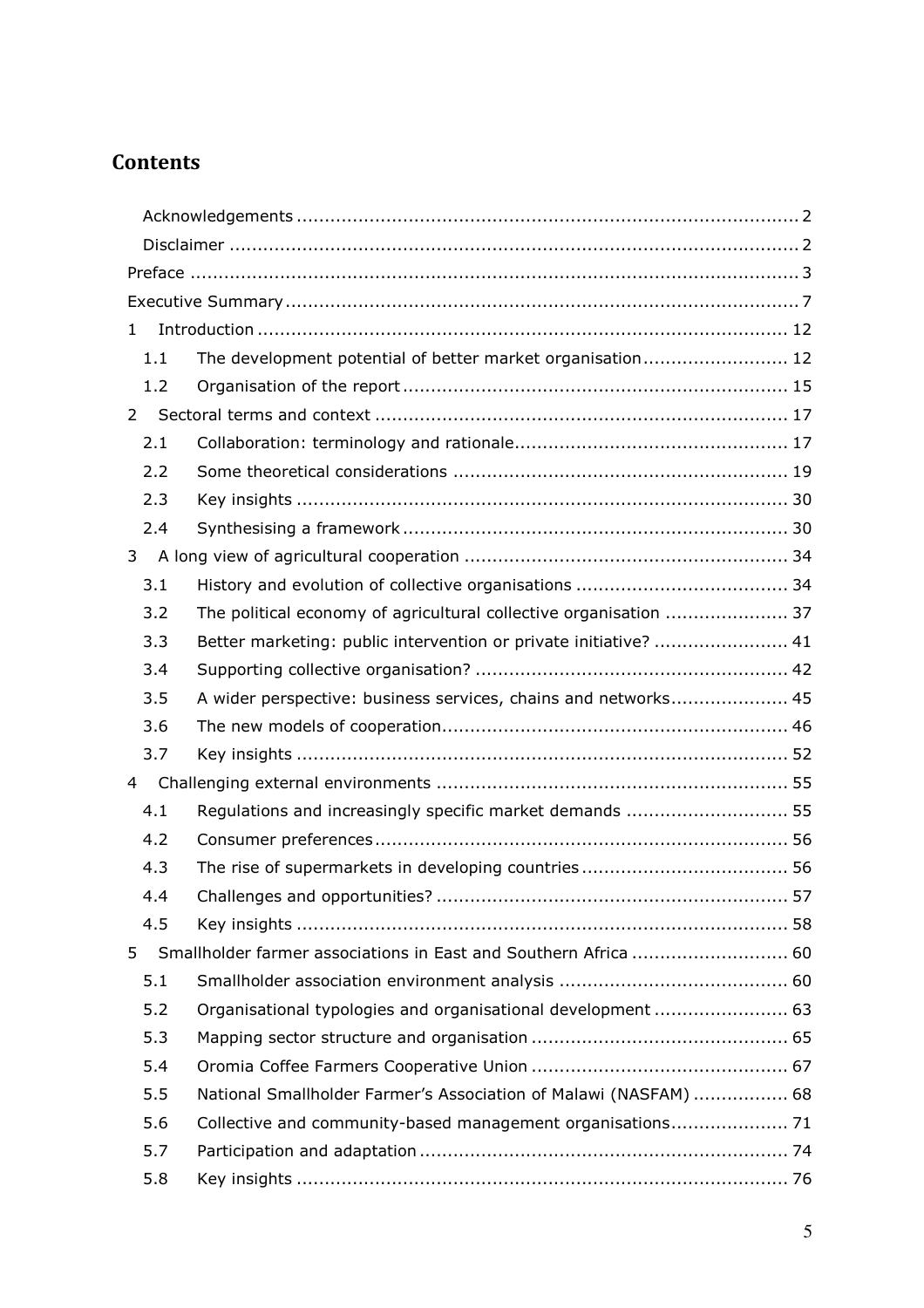| 6.1         |  |  |
|-------------|--|--|
| 6.2         |  |  |
| 6.3         |  |  |
| 6.4         |  |  |
| 6.5         |  |  |
|             |  |  |
| $7^{\circ}$ |  |  |
|             |  |  |
| 7.2         |  |  |
|             |  |  |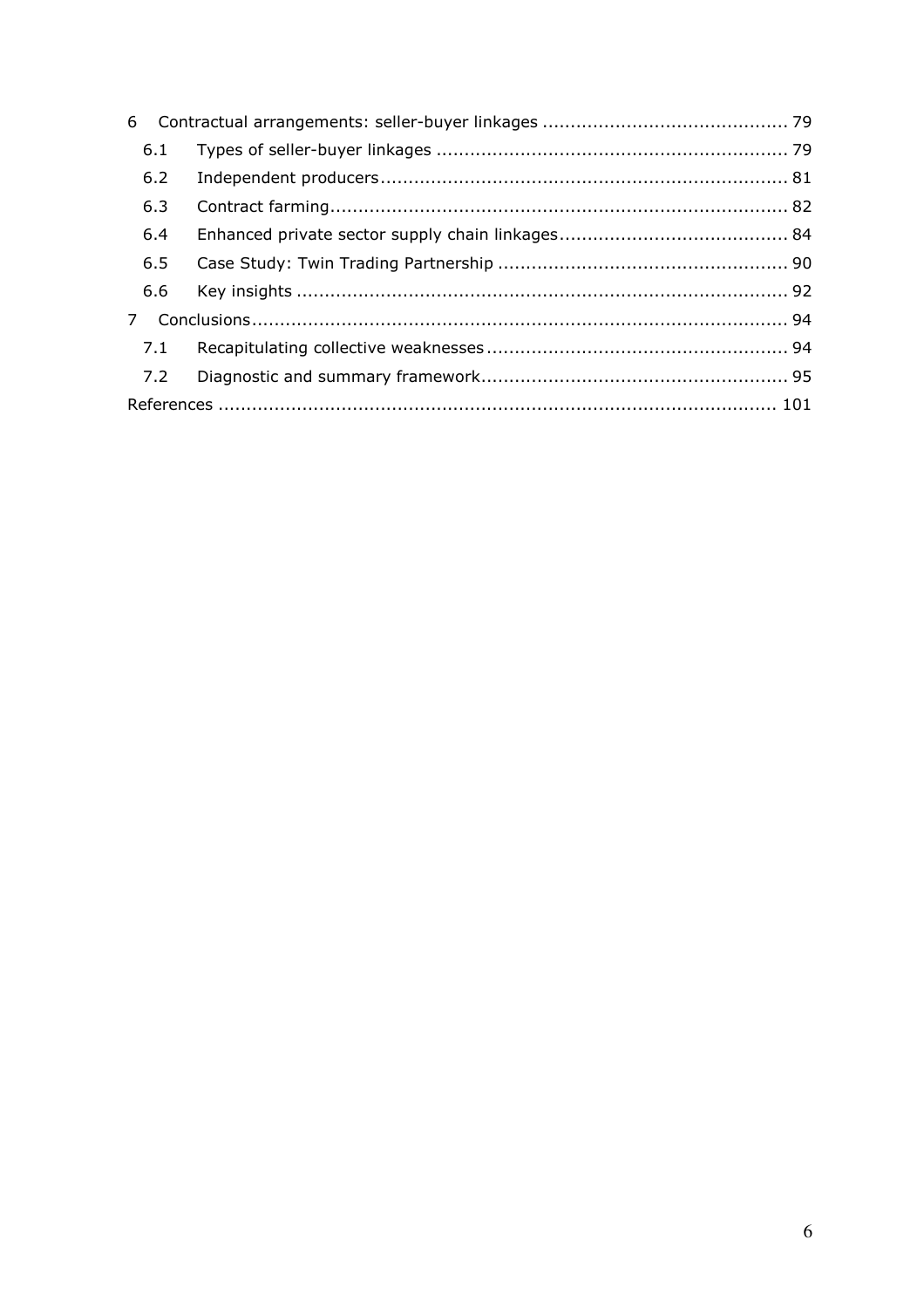## Executive Summary

Considerable changes have occurred in the global agricultural economy over the past decade. Growing urban demand in developing countries, greater influence of the private sector in linking smallholder farmers to more dynamic markets, increasingly vertically coordinated supply chains, a recognised need to support smallholders as a means of tackling poverty, and more stringent food safety standards are just a few of the issues. The recent dramatic food price increases have been attributed by commentators to a variety of sources – poor harvests in major producing regions, low stocks, depreciation of the US dollar, financial speculation, inappropriate energy policies and diversion of agricultural production into biofuels, other linkages to non-agricultural trade and investment patterns. The rise of agricultural sector superpowers, such as some South American countries in grains, sugar cane and other global commodities, has made international markets more competitive. Climate change is already posing agroclimatic challenges, and the probability of more severe impacts in the near future will exacerbate the threats to producer livelihoods, particularly in marginal regions of developing countries. Also, HIV/AIDS and migration are having complex effects on rural economies, not just changing the patterns of demand. Are smallholder farmers' associations yet another problem, or are they part of the solution to rural poverty?

Often it is small-scale institutional innovations in local market organisation that are likely to stimulate smallholder participation in input and output markets, particularly in staple foods markets in Africa. 'Institutional innovation' is needed in respect of new 'rules of the game' and new types of organisation, ie 'new players in the game', within rural areas and also for linking rural supply and urban consumption. So, too, are specific investments in human and social capital and business and market organisation: new ways of organising both people and markets to work for the poor. Nevertheless, a resurgence of interest in farmer organisation, although coming at a time when there are renewed goals for agriculture and the rural sector, is surprising: there has been a history of organisational failure in many developing regions over the last two or three decades.

A review of literature and experiences is timely: in order to look to the future, there is a need to understand existing organisational forms of smallholder farmers' associations and their contractual relationships with other market participants within the context of prevailing sectoral value chains in the East and Southern Africa ACP region. Specific examples of smallholder farmers' associations and their contractual arrangements are considered in this report. In the light of changing global contexts, we seek to provide some indication of best practice for policy on smallholder farmer associations to guide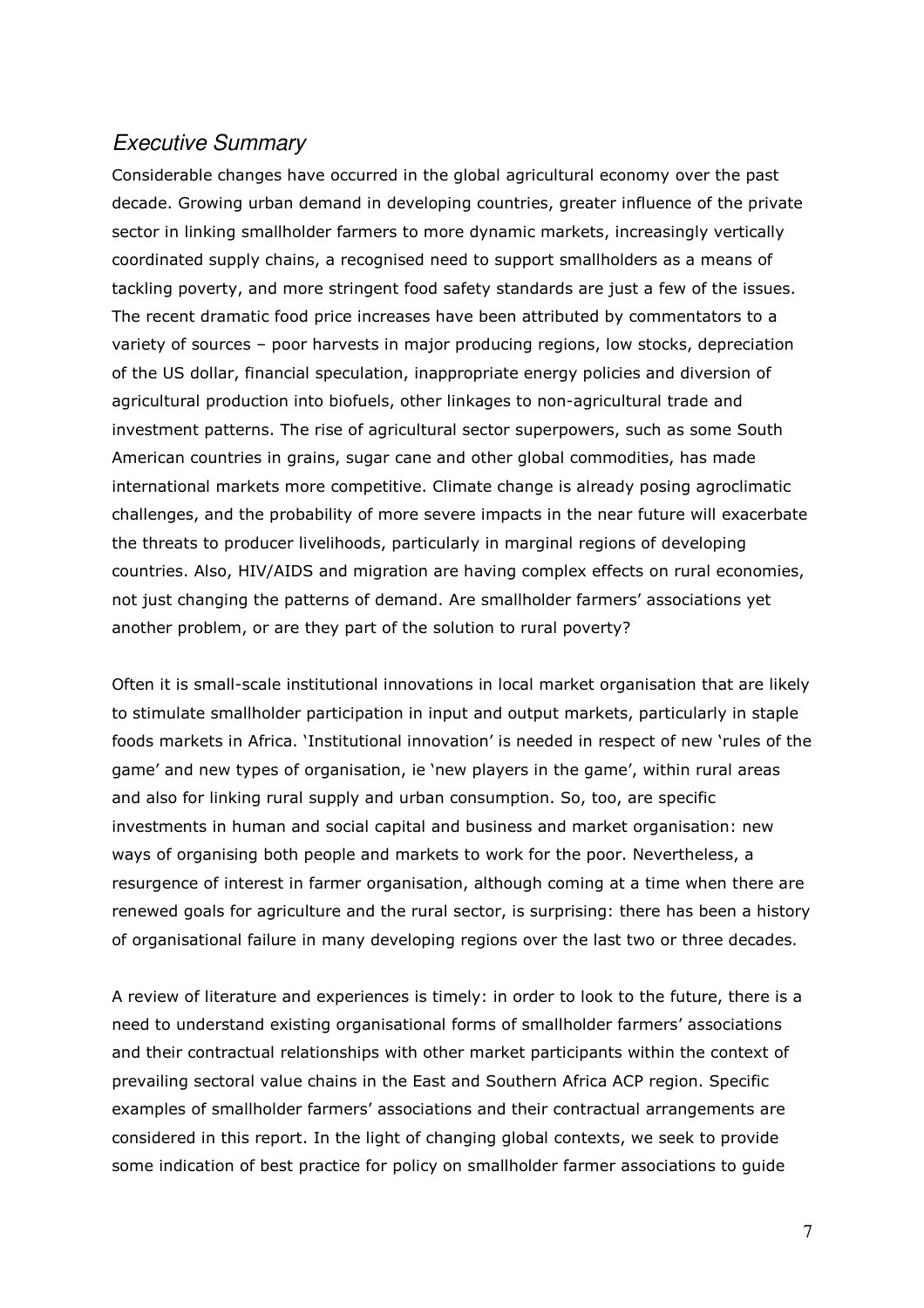poverty reduction policies through potential intervention strategies for specific products and markets.

The fundamental question is how can better organisation of people and markets reduce hunger, improve rural market performance and contribute to wider economic growth? The report tackles a series of issues concerning collective economic organisation in Africa.

### Potential unrealised?

The historical outline of farmer associations in Africa that follows illustrates the diversity of group types, ranging from small informal farmer groups to large, tiered farmer cooperatives, different sources and levels of initiatives and interventions, a variety of contexts, and changing policy approaches. A persistent theme in the literature is that farmer groups:

- Lack capital to grow in scale and complexity, particularly investment in physical assets for value addition through processing and manufacturing;
- Lack management capacity and good organisational governance;
- Compete in markets against economic forces that confound their traditionally bureaucratic and unresponsive structures and strategies.

Besides internal organisational weaknesses and the lack of market competitiveness, unstable agricultural policies have created a disempowering external environment. As a result, in general neither statutory nor voluntary forms of association and collective enterprise have generated significant and sustainable agribusinesses in Africa.

Collective organisation: can it contribute to more equitable and efficient markets? There are theoretical explanations of the failures of collective organisation but at the same time, the fundamental reasons for collaborating hold true: the potential for exploiting production and managerial economies of scale, overcoming market entry barriers, reducing transaction costs and cultivating supply chain relationships. Collective decision making may be cumbersome, and top-down decision making may be undesirable. But new forms of collective enterprise illustrate that innovative business models can work: 'new generation cooperatives' may provide solutions to some of the historical and structural problems of cooperatives. There are alternative management structures and financial resources - either philanthropic support; or external equity investment with a capacity to exert leverage through management building; or invitations to bondholders with a financial stake but without governance rights. These strategies offer the possibility of external capitalisation without diluting membership control.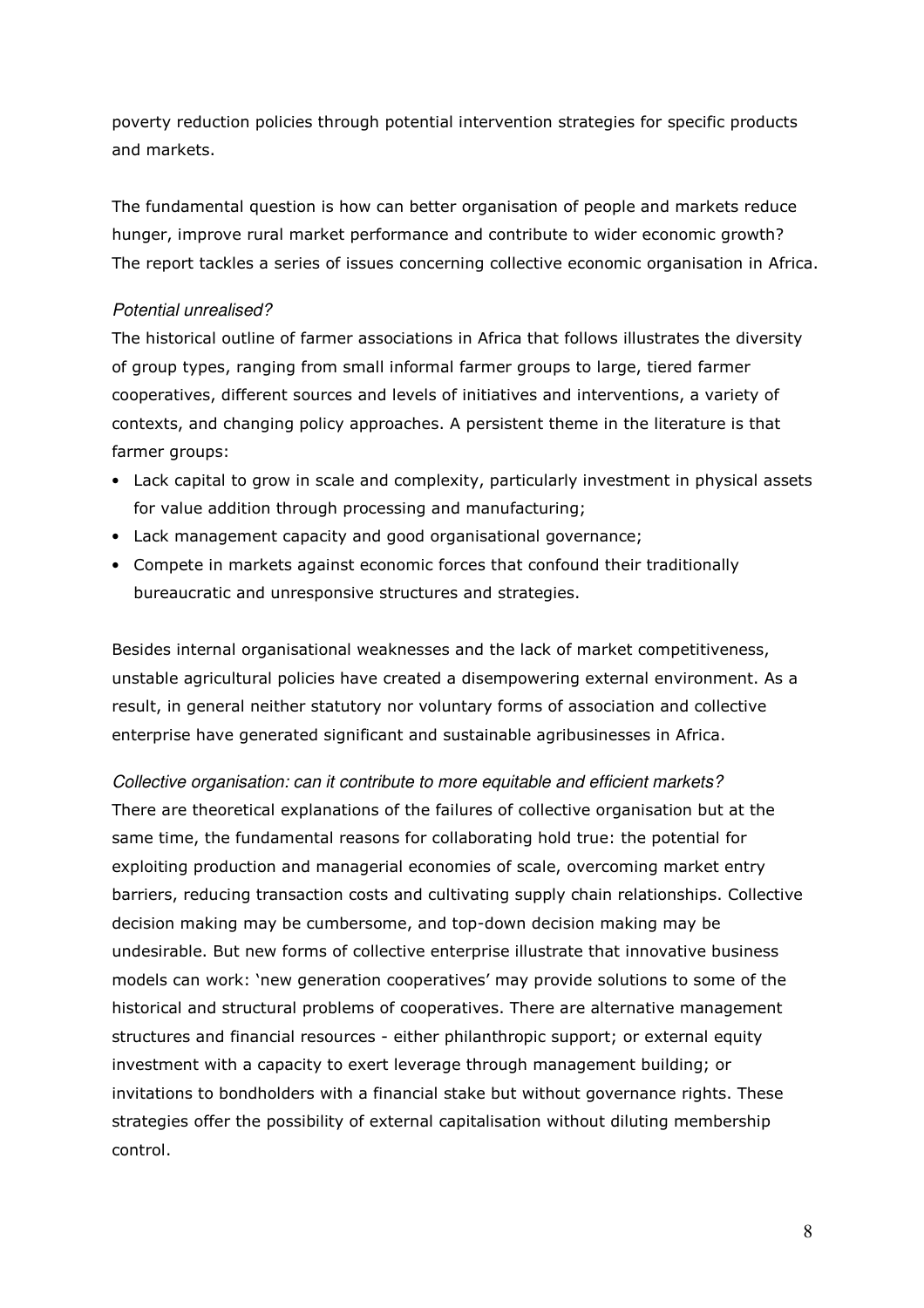Despite a history of operational failure, statutory arrangements such as levies and marketing boards are also mechanisms with potential to overcome market failures and the provision of public goods. Also, much may be learnt also from experiences elsewhere, such as the 'interprofessional' model for sectoral vertical and horizontal coordination.

#### Can African cooperatives work?

Traditional cooperative organisations do not easily deliver on social as well as economic objectives, and social policy is better separated from enterprise policy. Supply chain linkages can deliver on social and environmental management responsibilities, but these are often mediated by donors, NGOs and philanthropic organisations, and are linked to niche and vulnerable markets inaccessible to the majority of smallholders. Smallholder associations have a potentially valuable advocacy role in politics, but the converse is not true: political subversion leads to inequity and inefficiency. However, sufficient examples of successful formal cooperatives exist – or more broadly, collective enterprise – to argue that collective ways of organising agricultural marketing can work in Africa. Many features may differentiate the successes from the failures, but it is uncontroversial to state that marketing organisations must be entrepreneurial. The essential skills may not exist at grassroots level, but organisational hierarchies such as 'tiered' cooperatives can source external management input and equal private sector performance, by forming commercial subsidiaries that permit organisations to retain cooperative principles.

The approach of external supporting organisations must be patient and realistic. Collective enterprise may not always work because usually there are threshold levels of asset requirements and of external support for successful group formation and operation. It is clear that collective enterprises are 'organic': they learn and grow, sometimes fail, and sometimes need to rise from the ashes of incompetence and corruption. The path to maturity is usually long, and needs supportive investment through a range of planned and sequenced business services, with an exit strategy emplaced to ensure progress towards sustainability. And there is no 'one size-fits all', and no guarantee that individual successes can be upscaled and replicated.

The bulk of evidence so far shows that it is the agricultural middle class who are the growers of high value, highly specified products. While the poor can still benefit through economic multipliers, other approaches and other local, staples markets matter to most African smallholders. Nevertheless, it is possible that such caution reflects a lack of innovative approaches by researchers and development workers to organisational development and supply chain linkages.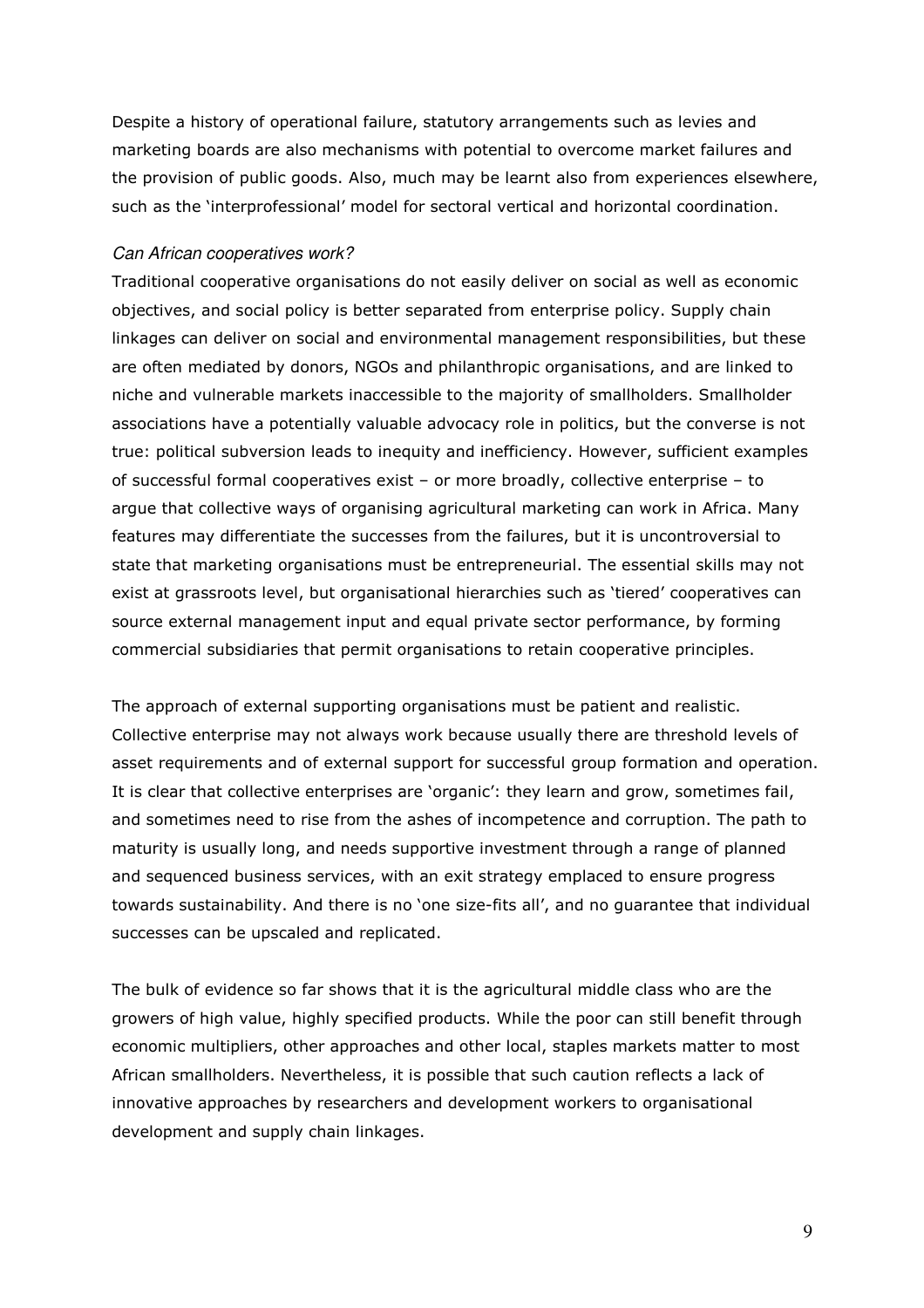#### What part does the institutional framework play?

The importance of the historical, political and market context within which smallholder enterprise operates is clear. Institutions frame the relationship between state and the 'citizen' and 'organisations', mediating the flows of technical support towards the grassroots, and advocacy towards the state, and the relationship of politics to local development processes. The purpose of the formal legal and regulatory framework, such as competition and business laws and cooperative laws is, in part, to shape the environment and enable business to operate effectively. This may or may not happen in practice: producer organisations often are surrounded by legal restrictions, and micro-, small and medium-sized enterprises often go unrecognised by the state as policy stakeholders. Where sectoral policy is increasingly directed towards scale, efficiency and new technologies to address food security objectives for growing populations in an era of climate change and social transformations, the needs of smallholders may be unrecognised and underprovided. Weaknesses in transport systems and infrastructure, and certain restrictive trade practices within and between African countries also impose heavy burdens on local or regional trade. Such formal business and legal frameworks, policies and priorities are critical to economic empowerment of the rural poor. Direct intervention should have a 'light', 'enabling' touch: correcting specific market failures, without otherwise intervening in commercial chain activities.

Empowering collective organisations requires 'voice' to countervail urban biases. Institutional innovations envisaged to re-vitalise or re-envision collective enterprise include new rural and cooperative business models that may require new legislation. Innovation must be informed by, adapted and implemented by knowledgeable stakeholders, specialists and entrepreneurs who understand the realities of collective farmer organisation: above all, farmers must participate. To some extent these players must be arbitrageurs of stakeholder relations between the rural sector and government officials who may have limited awareness of participatory process, of the complex operations of cooperatives and rural business activities. New specialist structures may be needed to undertake this role, cutting across disciplines and organisations and relevant ministries; specialised organisations can be contracted from the private sector and civil society to link central policy and procedures with practice at the periphery.

#### What part do international donors play?

Most successful cases of collective enterprise creation have depended on a substantial degree of intervention from NGOs and international donors. The challenge is to move beyond 'point' or individual interventions to 'system' changes, initiatives that address sectoral weaknesses and market and public sector failures. Sectoral investment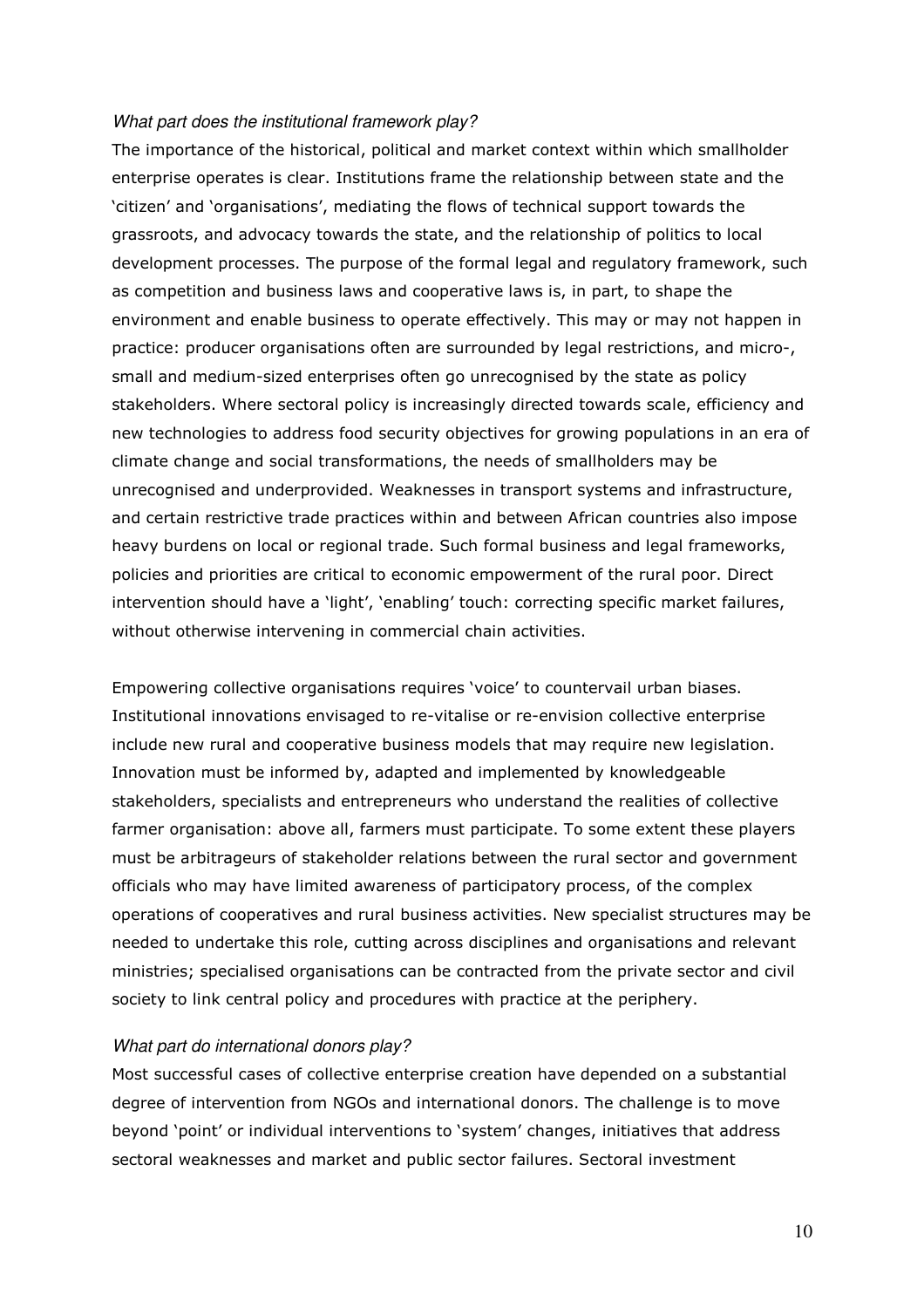approaches can be used by international donors who may have comparative advantage in attracting interest and commitments from the range of supply chain or network players: research and development, input suppliers, producers and downstream traders, processors, manufacturers and retailers. International donors can best employ their financial and human resources to address sectoral failures that cannot be addressed by the state or the private sector. They can also exploit a comparative advantage in 'trust', a potentially more objective analysis and less conflicting incentive structure than the state and possibly some civil society organisations.

#### How can agribusiness reduce poverty?

Sufficient examples of successful collective and collaborative supply chain enterprise exist to provide reassurance that private sector linkages can engage smallholders in markets. Yet, as noted, these are most likely to reach the agricultural middle class, and the rural poor may be only indirect beneficiaries through labour markets and other multipliers such as services and downstream industry. Nevertheless, the private sector processing, manufacturing and distribution sectors need raw materials, and commercial linkages can be formed on satisfactory terms. Partnership programmes can provide the essential capacity building to create viable business relationships in competitive markets.

Private firms do exercise corporate social and environmental responsibility, and valuable examples from major agrifood firms are beyond the scope of this paper. Nevertheless, it is not philanthropy but profitability that drives the private sector. Agribusiness partnership programmes cannot necessarily be mainstreamed. Where commercial linkages work, donors and the state should not crowd out the private sector.

#### What sort of markets matter to African smallholders?

The real challenge for pro-poor development initiatives is to reach the poorest (agriculture-dependent) smallholders with the lowest level of household assets who cannot easily turn to income earning opportunities other than agriculture. It is the domestic markets for lower value and bulk commodities such as staple products that are most closely linked to poverty, under-nutrition and ill-health in East and Southern African countries. These markets have been less touched by programmes and projects. For many African smallholders, such domestic markets are much more important than export markets, even if they are not so politically attractive to donors and NGOs. Equitable rural development may be best stimulated through sectoral intervention in bulk pro-poor products and commodities that are produced, traded and consumed locally, giving rise to broader economic multipliers – staples such as cereals and root crops, and other fruits and vegetable for which local markets already exist or have been developed.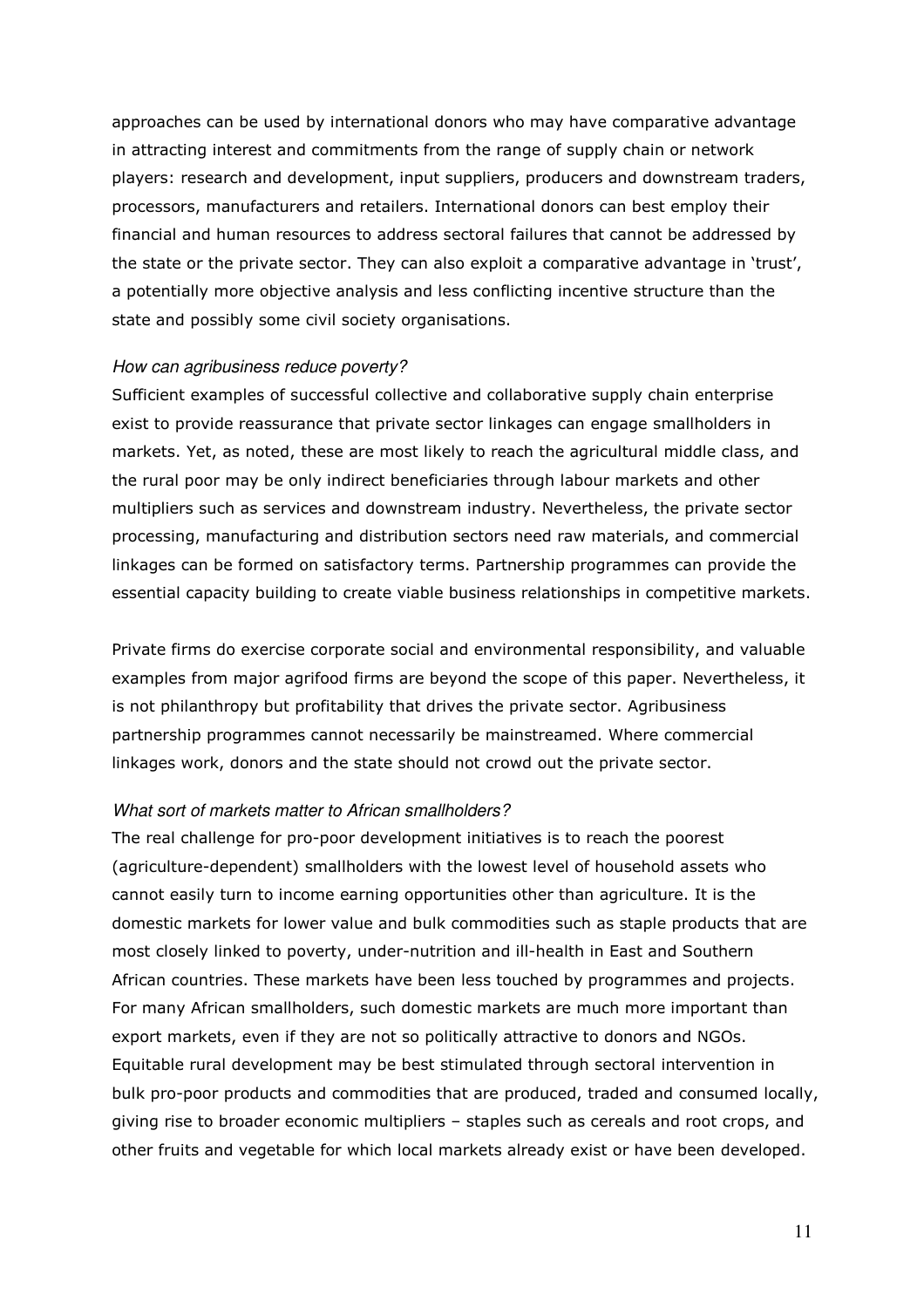## 1 Introduction

Considerable changes have occurred in the global agricultural economy over the past decade, with even more dramatic market changes in the past two years. Among the pressing problems, poverty remains endemic and persistent. The food price problem is not over (FAO 2008; FAO 2008); and the new scramble for African resources including agricultural lands and water is under way. The need for a global agricultural supply-led response has been articulated recently by Piesse and Thirtle (2009). Nor is the food availability problem over. Investments in agricultural research and the development of new technologies have had 'proven successes' during the past 50 years (Spielman, D. J. and Pandya-Lorch, R. 2009), and the capacity of the productive sector to respond is not in doubt (Agrimonde® 2009; FAO 2009). Nevertheless, political will to make the necessary investments in agricultural research is lacking. Moreover, investments in agricultural research and production require complementary investments in processing, marketing and distribution: investments in rural energy, water supplies, information, communications and logistical infrastructure are necessary to reduce transformation and transaction costs (North, D. C. 1990).

## **1.1 The development potential of better market organisation**

Often it is small-scale institutional innovations in local market organisation and other non-price factors, rather than 'macro' trade and price policies, that are likely to stimulate smallholder participation in input and output markets, particularly in staple foods markets in Africa (Alene, A. D., Manyong, V. M., Omanya, G., Mignouna, H. D., Bokanga, M. and Odhiambo, G. 2008; Barrett, C. B. 2008). With the correct support and appropriate institutional organisation, many of the challenges enumerated above may also present a great number of opportunities. Indeed, the World Development Report 2008 states that 'a key issue for development is enhancing the participation of smallholders and ensuring the poverty reducing impacts of agricultural growth' (World Bank 2008: 12). Expanding agricultural markets can multiply development of other sectors such as non-farm employment, and generate development. Traders, moreover, are a market nexus with potential to efficiently deliver inputs and multiply interventions such as the provision of finance throughout the market system. Better market organisation not only involves more but also better linkages between different economic players, which in turn requires investment in various forms of human and social capital.

## 1.1.1 Potential unrealised?

Yet, smallholder collective action has a troubled past, in respect of both voluntary and statutory forms of association. By the 1990s the general consensus was that cooperatives in Africa were failing (Develtere, P., Pollet, I. and Wanyama, F. 2008), and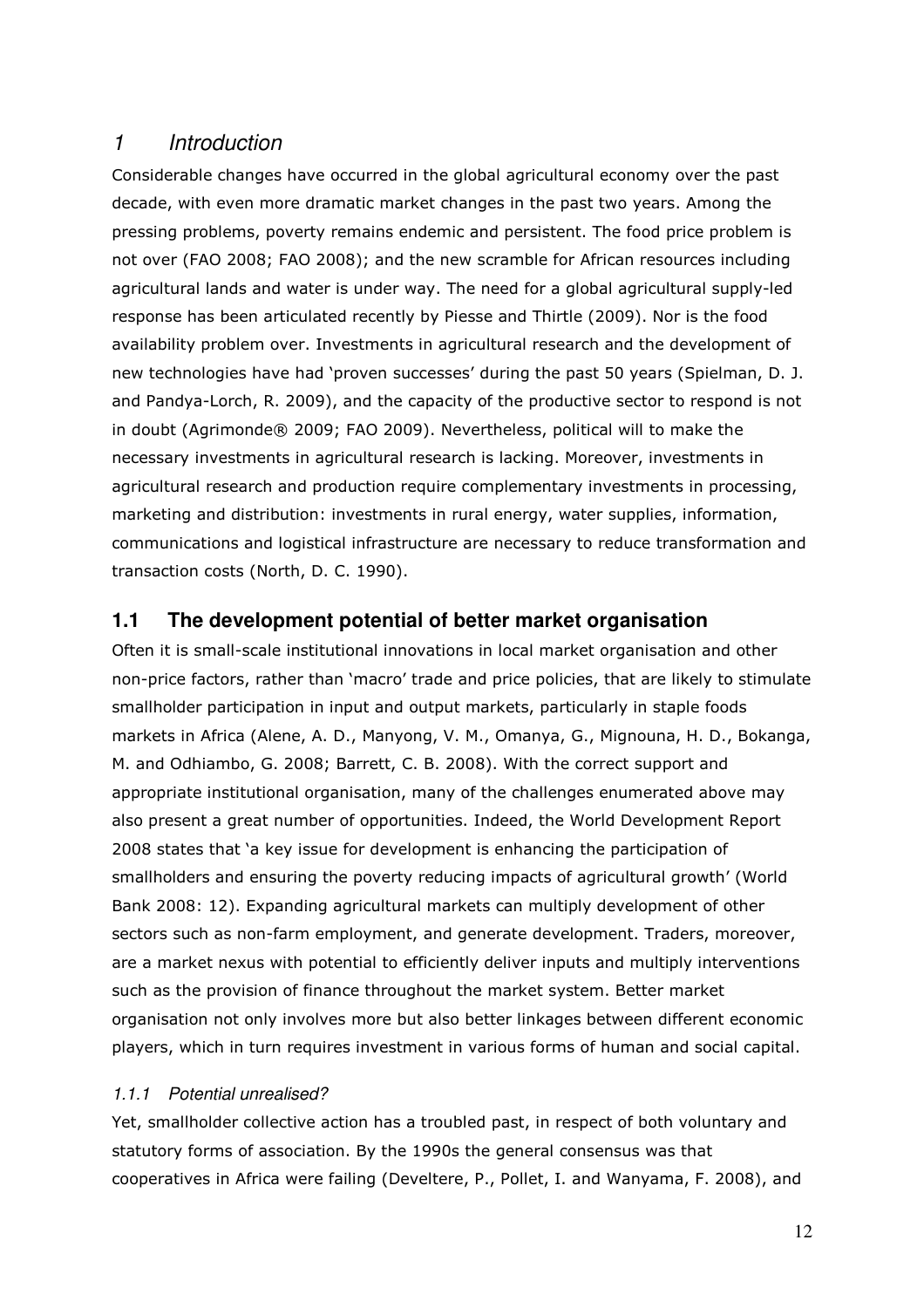for multiple reasons. This report also looks at the historical context because 'it is of prime importance to understand how cooperatives were introduced, what cooperative philosophy was construed and how this is related to cooperative behaviour, both social and economic, that existed in the region' (p. 2). Dependency on government agricultural policies at the end of the colonial period and into the independence era restricted the development of strategic enterprise and despite liberalisation policies aimed at encouraging enterprise during the 1990s. The lack of documentation since that time has meant that little is known regarding the impact of these policies. Major considerations for developing better ways of organising markets for the poor are the following:

1.1.2 Collective organisation: can it contribute to equitable and efficient markets? The resurgence of interest in farmer organisation, coming at a time when there are renewed goals for agriculture and the rural sector, is surprising, given the history of failure in many developing regions over the last two or three decades and the persistence of poverty even in the more successful developing countries. An historical analysis of the policy climate raises the question whether the resurgence of interest in farmer organisation is a full revolution of the development policy wheel. Answering this requires coverage of the agricultural policies pertaining to market development over a given period of years. Is it possible to identify political, economic, technical and social 'environmental' changes that suggest that external conditions for successful farmer organisation are any more propitious than in the past? A second point of the review is to understand the previous experience of general disappointment in organisational performance, and from the learning experience to ascertain whether current types of intervention are different; in short, is the organisation model and its internal conditions any more propitious than in the past? A positive answer to either of these questions would suggest that the turn of the policy wheel is not merely recycling past ideas, but potentially progressing in some given direction.

#### 1.1.3 Can African cooperatives work?

While many cooperatives may have struggled and disappeared, others have recast themselves in order to cope better with the changes in global markets. Cooperatives and rural associations are now resurgent business forms in Africa. It is - once again accepted that farmer organisations offer a way to exploit the potential of collective action in order to access markets more effectively, to take advantage of organisational opportunities to overcome financial – cash and investment – constraints, and information asymmetries, and to exploit scale economies in production and marketing. The potential therefore for farmer associations to improve the livelihoods of the rural population and contribute to a decrease in poverty may well depend on a new generation of dynamic and alternative forms of commercial organisation. With rapidly changing global contexts,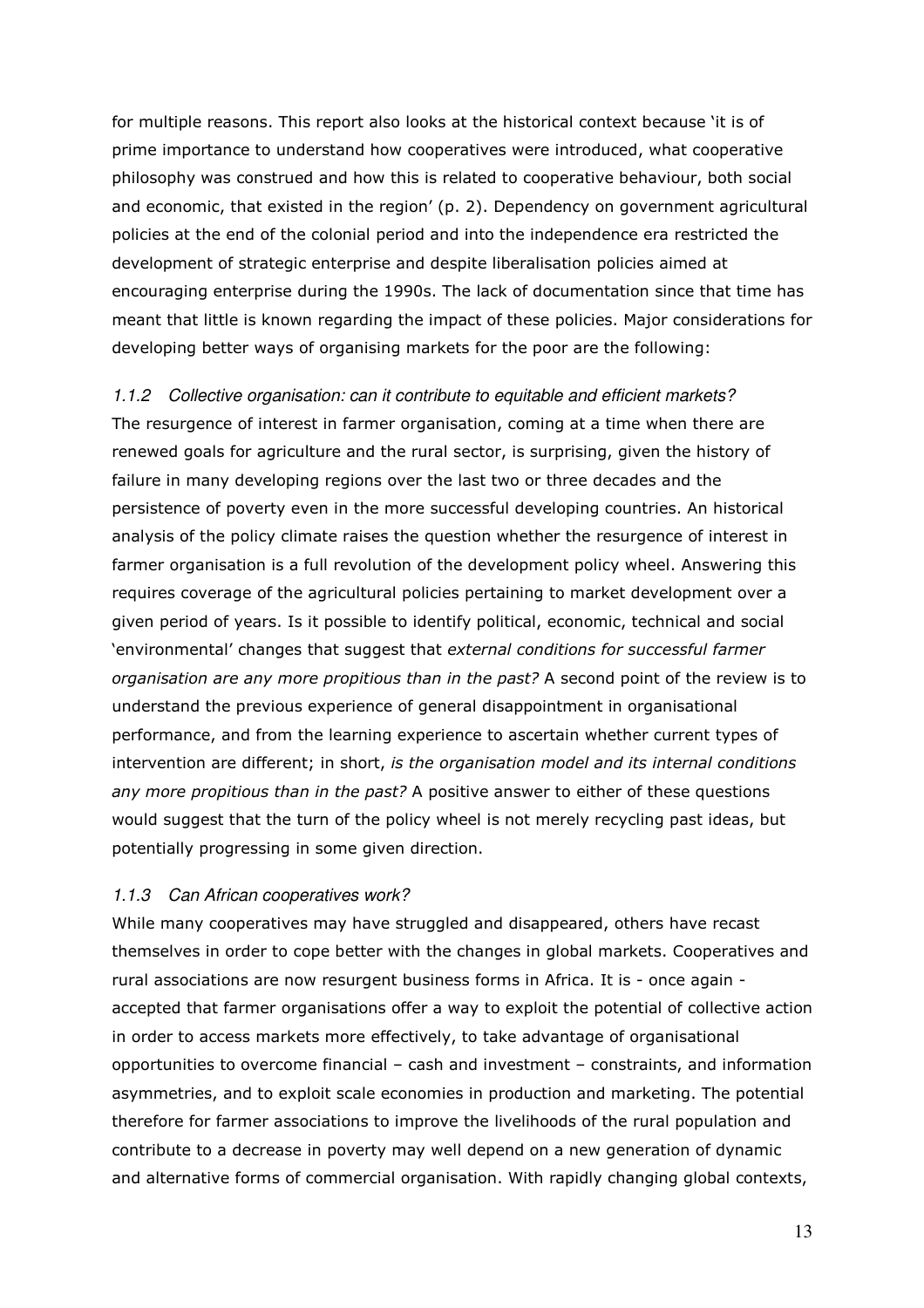what forms of smallholder farmer associations have found success and can these models be replicated? What support is necessary and feasible?

## 1.1.4 What part does the institutional framework play?

Market activity usually must operate within a broader framework of both formal and informal constraints that regulate economic activity. Institutions supporting a pro-poor commercial environment are likely to include both private commercial initiatives and also public policy interventions. Policies on competition, for example, can be locally targeted and help to restrain anti-competitive market structures and conduct, and serve as a framework for sectoral support from the public and donor sectors. Moreover, there are roles for civil society and advocacy organisations in building markets and necessary forms of institutional capital, such as an efficient regulatory environment, business ethics, social and environmental responsibility, competition policies, and consumer education. Similarly, multi-stakeholder interventions are necessary for the formation of social, economic and organisational capital such as efficient farmer associations.

## 1.1.5 What part do international donors play?

Donor participation is critical, but donor ideology has also influenced the choice of organisational forms and marketing interventions. Donor policies and projects are in turn influenced by pragmatic considerations such as how aid can be most easily dispensed, targets met, and supporters satisfied. This probably applies just as much at the beginning of the Twenty-first Century as during the Twentieth Century, and the danger of interventions representing prevailing conventional wisdom remains alive.

## 1.1.6 How can agribusiness reduce poverty?

The extent to which economic development and wellbeing can be generated by supporting the agricultural activities of the poorest is a moot point. Reduction of poverty among the poorest may be more likely to come through interventions targeted at the not-so-poor, with resulting multiplier effects through the labour market, for example. Businesses may select against the extreme poor in such a way that agriculture, producer organisations and market integration are not a viable pathway out of poverty. These limits to direct intervention for poverty reduction are not well understood.

## 1.1.7 What sort of markets matter to African smallholders?

If the poorest agricultural smallholders are unlikely to be beneficiaries of commercial interventions because of resource constraints, market and public sector failures, and barriers to entry, are there alternative product markets in which they can engage to enhance their own food security and boost the local economy?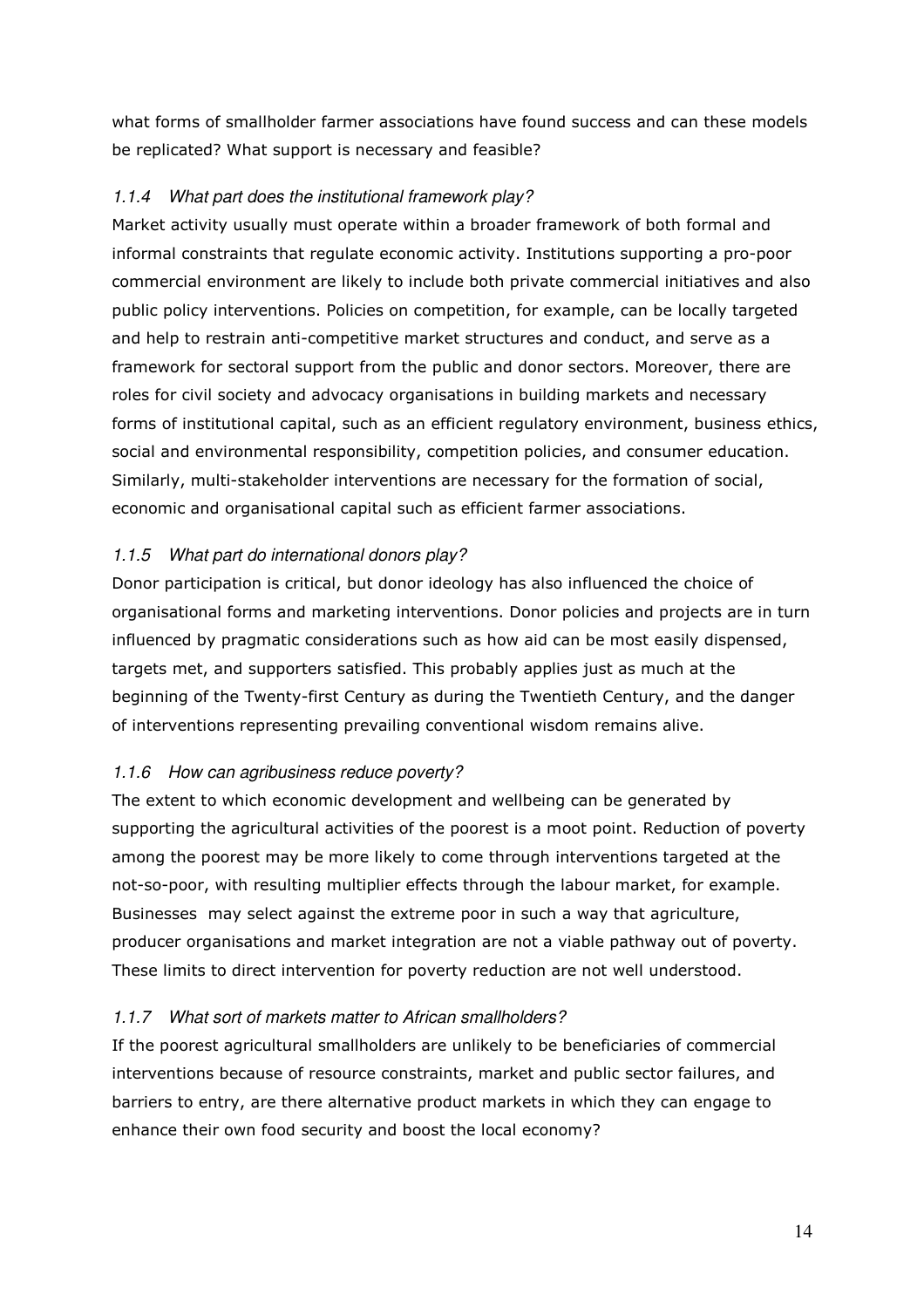## **1.2 Organisation of the report**

This report examines the structural and managerial characteristics of rural collective organisations in East and Southern Africa. Each section ends with key points or specific insights into the issues surrounding smallholder farmer associations and their potential role in market development and poverty reduction.

In the section 2, the terminology of the subject matter is explained, and then key concepts are introduced that underlie the literature on smallholder farmer organisation. These are the New Institutional Economics concepts of transaction costs, applied principally to exchange between buyers and sellers in agrifood markets, but also concepts of business management within collective organisations. Attention is drawn to the need for entrepreneurism and deliberative processes of learning and development for smallholder organisations. Some readers may prefer to skip this more theoretical section, but on which the report later draws and without which it would be incomplete.

In section 3 the report takes a long view of organisations by considering the historical, political, socio-economic and cultural factors in the development of collective organisation across a number of countries. The literature comes from a variety of sources: supply chain management, marketing, policy and governance. It encompasses academic research, policy documents and 'grey' literature from NGOs and other market players. The review seeks to advance an understanding of the different roles played by government and the private sector and analyse the structural characteristics and policy interventions that have contributed to collective organisation and enterprise. Through the use of examples and case studies, the report illustrates organisations in practice and considers the factors contributing to their successful participation in markets.

A section is dedicated not to African organisations but to examples of organisational and institutional innovation from advanced economy countries. These cases suggest how new models of collective enterprise can be developed and might serve as examples for revising, or 're-envisioning' cooperative organisational models in Africa.

Section 4 reviews the external environment, taking this as international agribusiness and the global agricultural economy and policy. It comments on the need for a balanced perspective on the market opportunities and challenges, and notes that where smallholders have been successful in penetrating high value markets, often this is the result of context-specific interventions that may not be easily scaled up or replicated. It is made evident that a) opportunities for smallholder market entry, and b) the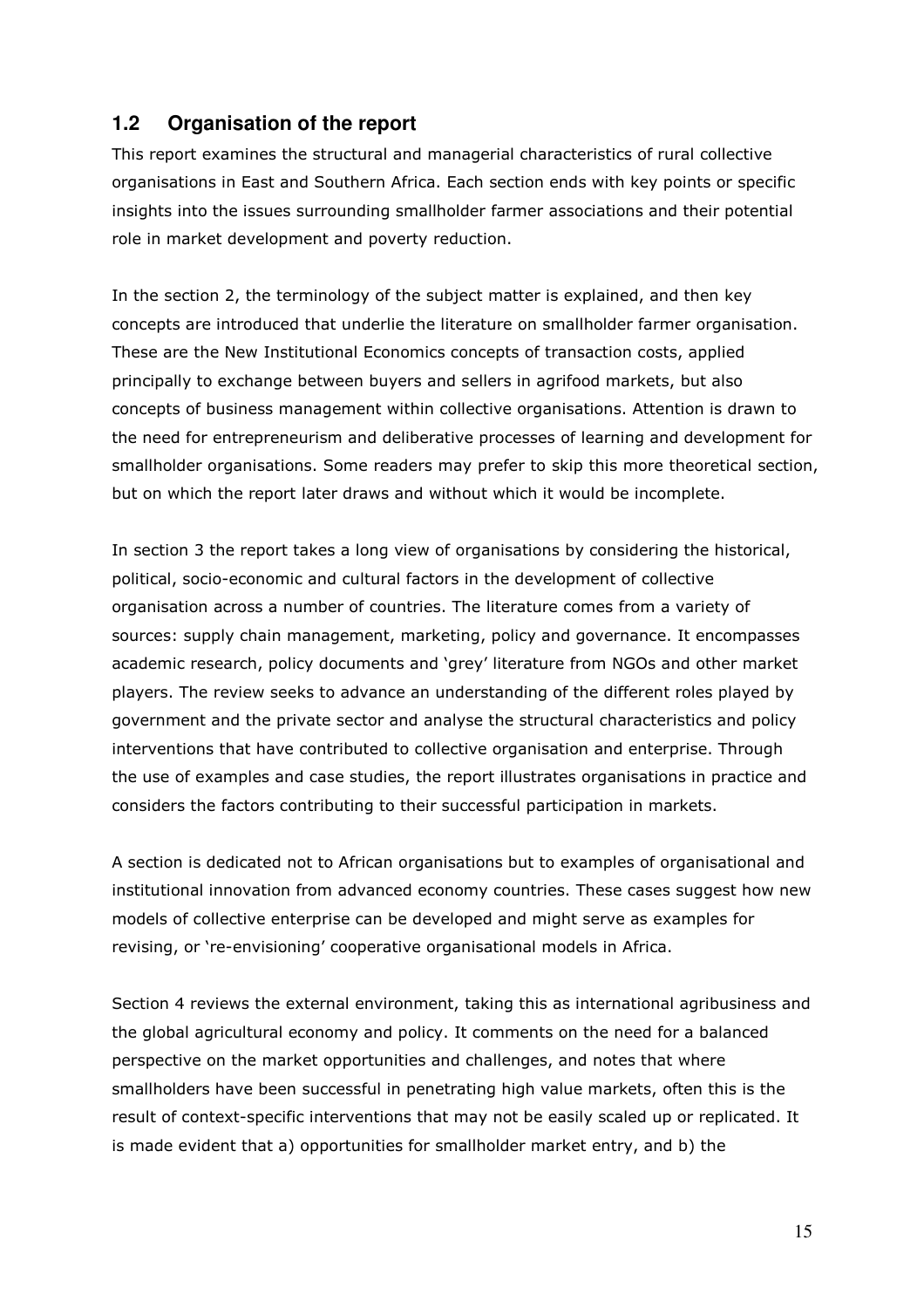contribution of farmer associations to poverty reduction, are both likely to be contextspecific, and should be locally-determined.

Section 5 presents tools and typologies of farmer associations and presents examples in selected African countries. Importance is attached to the interrelationship between the organisation and the environment, including the supporting organisations and the institutional framework. This includes informal issues and trends towards inclusive approaches and stakeholder participation. These approaches are important inasmuch as they pay heed to significant social, cultural and political issues such as empowerment. These are generally of secondary importance to commercial organisations, notwithstanding the spread of the concepts of the three 'Es', or the 'Triple Bottom Line', of 'economics, equity and environmental management'. A series of key lessons establish a link between theoretical considerations and empirical experience.

Section 6 examines different types of inter-organisational coordination in African markets. Examples of smallholder-business engagement illustrate how specific businesses are willing to link with smallholders. The focus is on the private sector perspective on viable, or optimum, supply chain linkages and helps to frame the possibilities of external interventions and the significance of facilitating technologies such as IT.

The final section 7 suggests a framework and analysis of how organisational types and linkages can be established with the external market environment through innovations in organisational structure, governance and enabling institutions.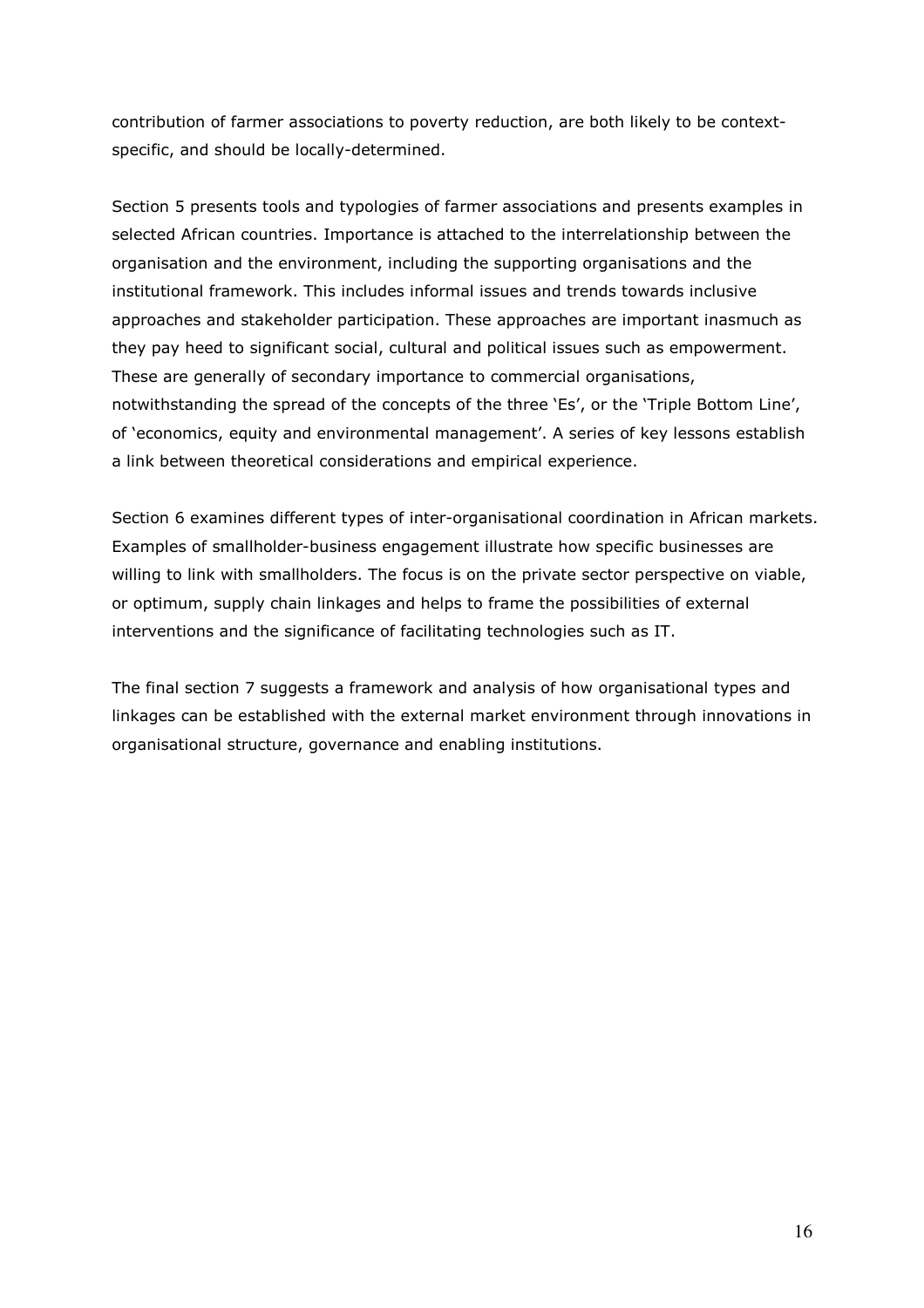## 2 Sectoral terms and context

This section introduces the diverse terminology used throughout the literature in referring to associational forms of smallholder farmer organisation.

Subsequently, key concepts are introduced that underlie the literature on smallholder farmer organisation. These are the New Institutional Economics concepts of transaction costs, applied principally to exchange between buyers and sellers in agrifood markets, but also, briefly, of management processes within collective organisations. Attention is also drawn to the need for entrepreneurism and deliberative processes of learning and development for smallholder organisations. Some readers may prefer to skip this more theoretical section, but on which the report later draws and without which the report would be incomplete.

There follows an introduction to the history and evolution of collective organisation in the agrifood sector, summarising the economic and social principles underlying forms of collective organisation, and highlighting potential conflicts and tradeoffs between cooperation as a social movement and as a form of business enterprise. Space is given to the mechanisms that have caused the spread of collective organisation from advanced to developing countries, with a particular focus on Africa. Attention is drawn to how government sponsorship of cooperatives was often subverted by political objectives, and how voluntary collective organisation has been supplanted by statutory forms, and how these tendencies have been promoted by external donor organisations. Subsequent poor performance of state managed market organisation led to the enactment of policies of market liberalisation but did not elicit the expected private sector response. The supply chain integration that has occurred has been driven in high value markets by commercial firms while there has been a return – once again - to collective forms often initiated by external stakeholders to address the systemic weaknesses of market organisation among poorer smallholder farmers. Finally, examples of organisational and institutional innovation from advanced economy countries suggest how new models of collective enterprise can be developed and might serve as examples for innovative organisational models in African agriculture.

## **2.1 Collaboration: terminology and rationale**

The term 'smallholder farmers' association' is taken to refer to diverse types of groups who act collectively in order to benefit either as individuals or as a group. For some this may mean formal shared ownership and have democratic rights in decision-making processes at the grassroots level. For other groups it may mean an informal set of social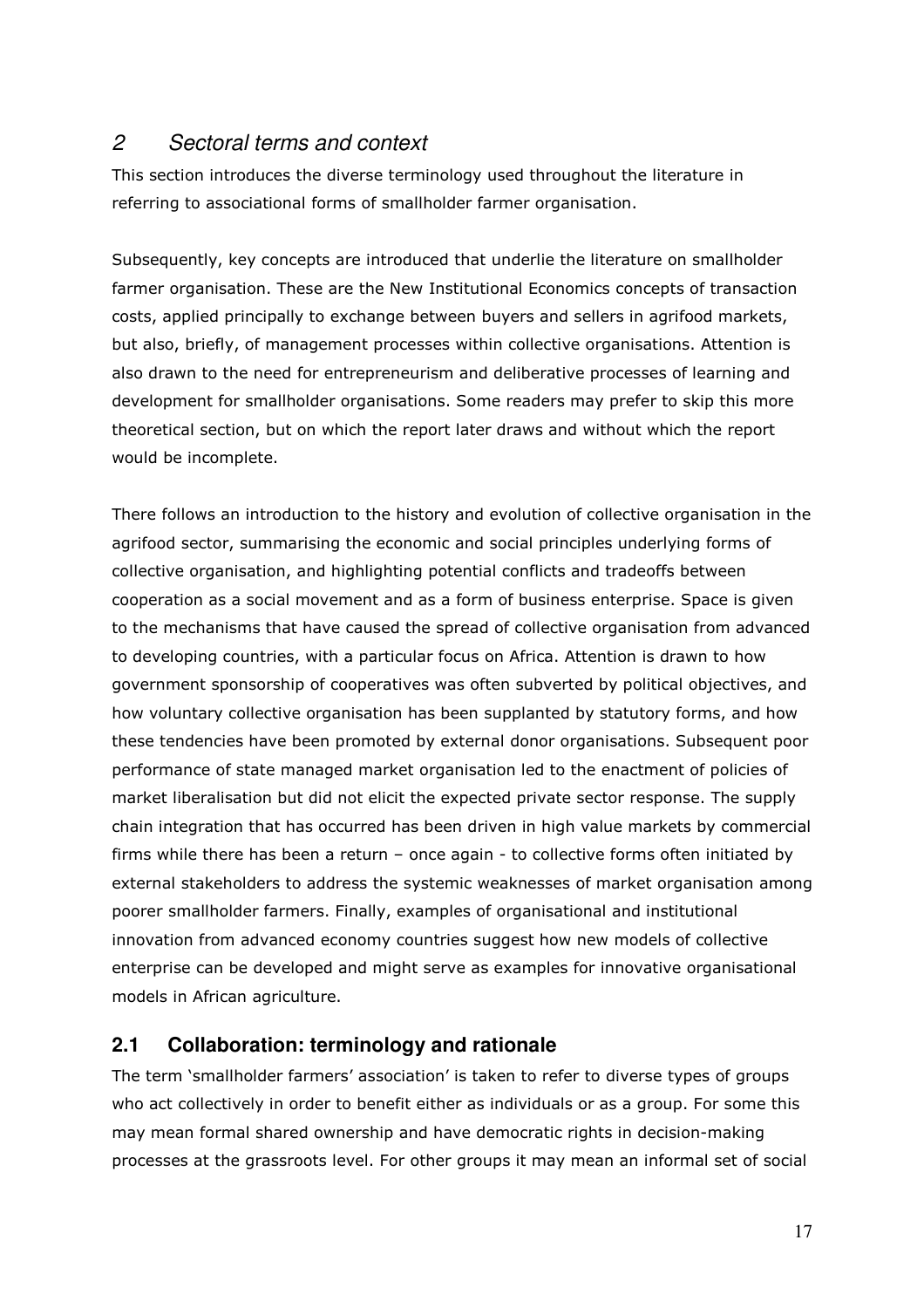and business connections among farmers and between farmers and traders. The terminology used in the literature does not always differentiate between these diverse groups and uses terms such as cooperatives, farmer collectives, farmer associations, rural community enterprises, rural producer associations, community enterprises, micro and small enterprises, and farmer organisations (Donovan, J., Stoian, D. and Poole, N. D. 2008: 15). These groups usually are bound together with a set of common economic goals, and often a concurrent objective of social cohesion and community development: economic and social inclusion. Collaboration can achieve inclusion through leveraging the characteristics of structure, strategy, performance and empowerment (Box 1):

### **Box 1 Rationale for collaboration**

#### Economic inclusion

Economic inclusion is closely linked to optimum scale, recognising that small organisations may fail because they do not achieve the minimum efficient scale, and also that large organisations can suffer from diseconomies, especially managerial diseconomies of scale. Economic inclusion may embrace elements such as:

- Structure: through which an organisation achieves critical scale and increased access to markets. Advantages of scale include:
	- o reduced costs for inputs, transformation and transaction functions
	- o increased volumes, improved quality and timing of services and deliveries to market, associated networking advantages
	- o potential for added value products
	- o greater choice of routes to market.
- Strategy: through which the organisation develops 'market power' in negotiation through scale and the creation and/or exploitation of sustainable competitive advantages
- Performance: whereby the organisation achieves higher levels of efficiency and effectiveness – and perhaps equity - in production and marketing functions

#### Social inclusion

Empowerment is the principal mechanism for achieving social inclusion, which is mainly concerned with the creation of social and other forms of capital assets. Empowerment may be consistent with economic objectives, but can also create conflict and attenuate organisational performance. Empowerment and creation of social assets comes about through:

- participation and self-empowerment voice
- individual and corporate capacity building
- representation and democratic governance
- female and 'minority' participation
- advocacy.

Source: adapted from Kachule, Poole and Dorward (2005).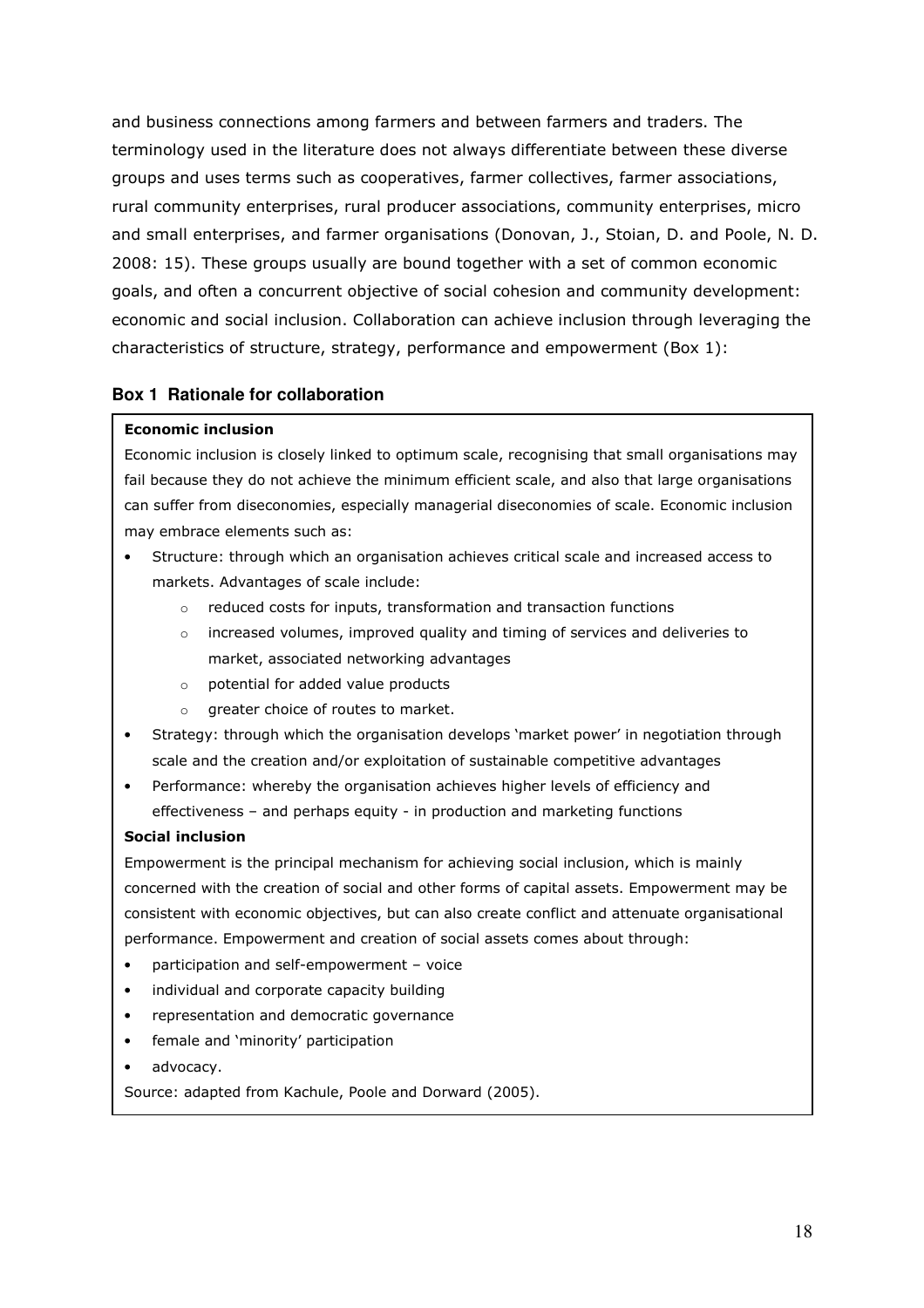#### **2.2 Some theoretical considerations**

#### 2.2.1 Market coordination: institutions, organisations, and transaction costs

The respective roles of free markets and administered economic activity were one of the topics of greatest political and economic significance in the 20th Century. Into the new Century, neither free marketeers nor central planners have generated evidence sufficient to justify a polar conclusion about the respective coordinating roles of the 'visible' and 'invisible' hands. North's thesis (1990), now widely acknowledged, is that historic development has proceeded most effectively where economic activity has been supported by an institutional framework of incentives and both formal and informal constraints. He argues emphatically that it is the lack of institutional development that has characterised the low level of economic development in poor countries: business culture, societal norms and formal laws which fail to provide incentives for economic activities, such that economic organisations – firms, cooperatives and individual engagement in markets – are more 'redistributive' than 'productive'. Transaction costs are often at a level that prohibits remunerative exchange: 'The costliness of information is the key to the costliness of transacting, which consists of the costs of measuring the valuable attributes of what is being exchanged and the cost of protecting rights and policing and enforcing agreements. These measurement and enforcement costs are the sources of social, political, and economic institutions' (p. 27). Consequently, 'the inability of societies to develop effective, low cost enforcement of contracts is the most important source of both historical stagnation and contemporary underdevelopment in the Third World' (p. 54). Fafchamps and Minten (1999) introduce the human element into considerations of market exchange in a succinct fashion: without supporting institutions, 'the free market remains nothing but a flea market' (p. 31). In short, institutions must be created to support productive patterns of exchange between economic organisations, be they individual traders, collective organisations, or private firms.

According to some analysts, planned coordination has a more important role in economic exchange than market coordination as a generator of economic growth: 'History shows that the driving force of successful capitalist development is not the perfection of the market mechanism but the building of organizational capabilities' (Lazonick, W. 1991: 8). Hall and Soskice's treatise on institutions and economic development (Hall, P. A. and Soskice, D. 2001) distinguishes between 'liberal market economies' and 'coordinated market economies' as environments which offer different possibilities of institutional support, legal frameworks, industrial relations and strategic management. The result is distinctive forms of capitalism, varying according to the form and strength of the institutional framework.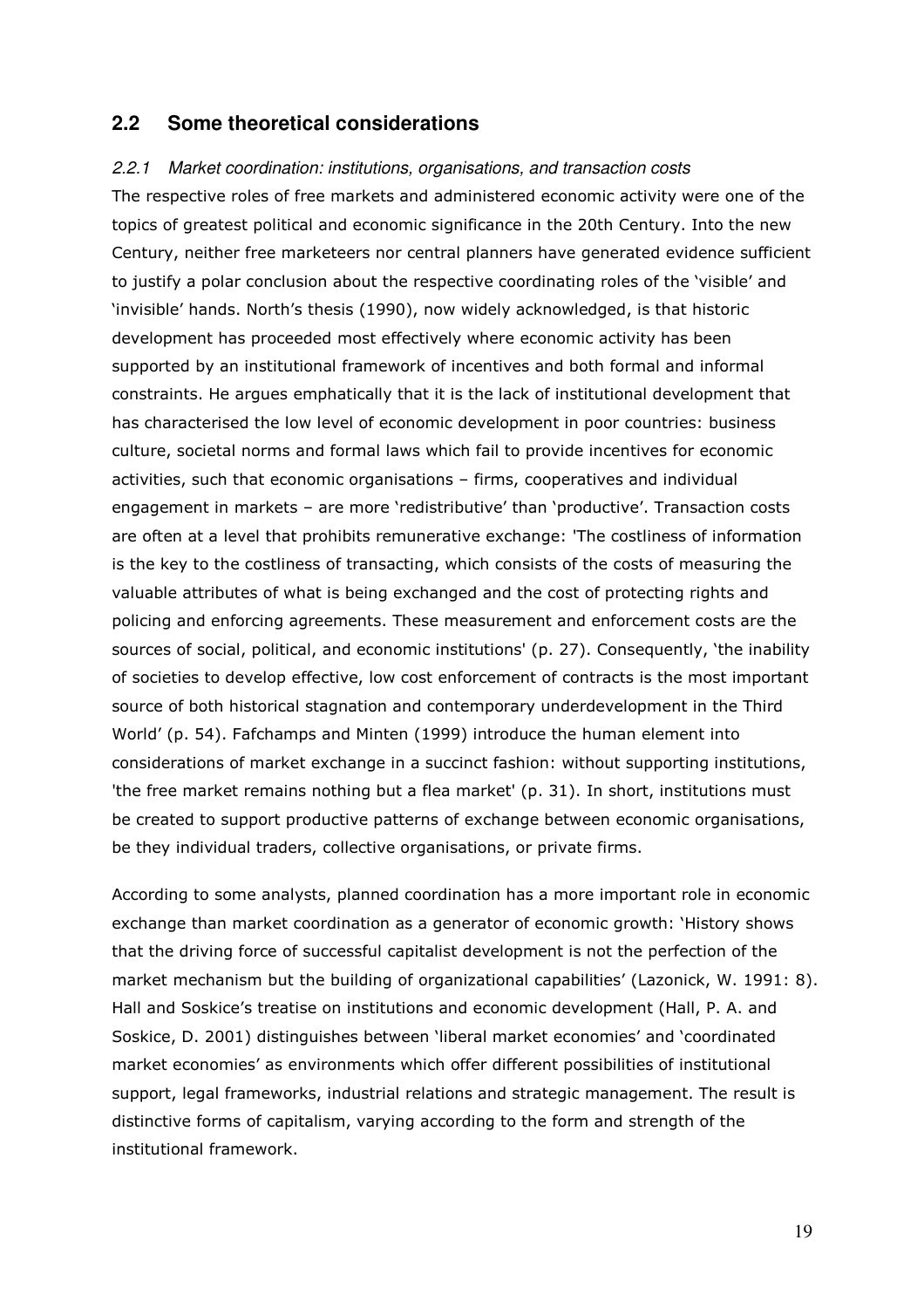#### 2.2.2 Institutions

The introduction into economics of the study of transactions is attributed to the US political economist John R. Commons. In the tradition of the American Institutionalists analysing collective action, Commons was searching for an economic theory of the part played by collective action in the control of individual action. The three constituents of collective action were, he believed, conflict, dependence and order – important characteristics of the intra-and inter-organisational relationships of farmer enterprise: for example, conflict over objectives of different stakeholders; dependence on external support; order in terms of governance and accountability. The unit of investigation that would encompass these three constituents was the transaction: 'so I made the transaction the ultimate unit of economic investigation, a unit of transfer of legal control' (Commons, J. R. 1934: 4).

The fundamentals of Old Institutional Economics (OIE) concern the organisation and control of the economic system. The forces governing economic outcomes were regarded as mediated not first and foremost through the price mechanism, but through power relations, legal rights and the role of the polity – again, relevant to farmer associations. The operation of the price mechanism was not disputed but institutions were held to supersede prices in importance: 'It is simply not true that scarce resources are allocated among alternative uses by the market..... The real determinant of whatever allocation occurs in any society is the organizational structure of that society - in short, its institutions' (Ayres, C. E. 1957: 26).

A tenet of OIE is that economic power is an important factor in the allocation of resources and in the distribution of gains from exchange. Power structures, therefore, mediate the terms of how smallholder organisations can access downstream markets. Also, OIE emphasises behavioural assumptions that are not simply self-maximising, and in many respects reflects more faithfully the behaviour of economic agents than common assumptions under prevailing neoclassical approaches, especially when collective action shapes the maximising calculus.

## 2.2.3 Market analysis frameworks: SCP, SCM and NIE

The organisation and performance of markets has been analysed for decades within the framework of 'industrial organisation' (IO), or structure-conduct-performance (SCP). Scherer and Ross define industrial organisation as 'how productive activities are brought into harmony with the demand for goods and services through some organising mechanism such as the free market, and how variations and imperfections in the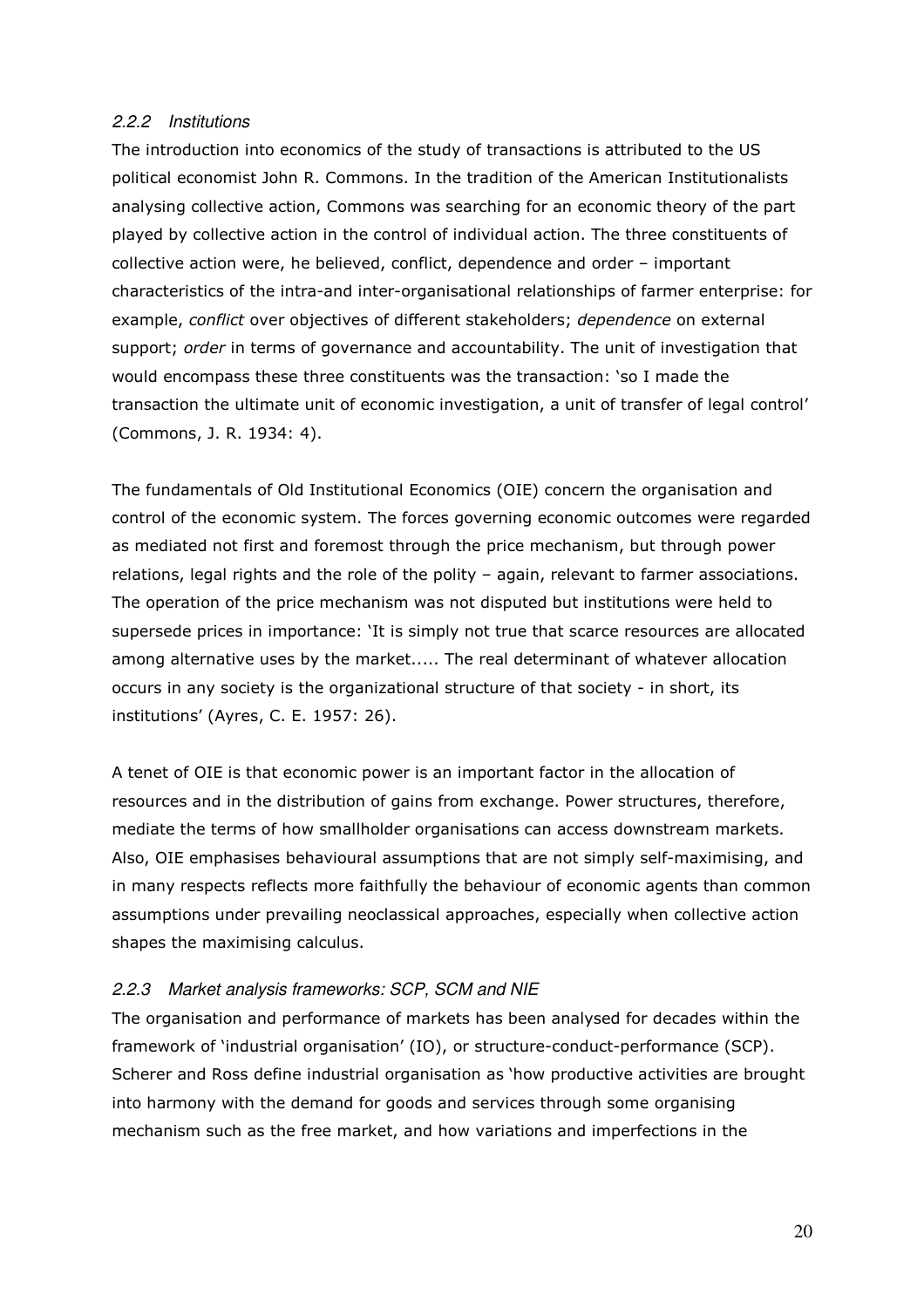organising mechanism affect the success achieved in satisfying an economy's wants' (Scherer and Ross, 1990: 1).

The contemporary multiplication of 'hybrid' forms of interfirm organisation arrangements intermediate between spot exchange and vertical integration - poses important challenges for economists within an IO framework as much as for firm managers. The importance of understanding the vertical coordination of economic exchange becomes increasingly evident as the choice of organisational relations in many markets, including the agrifood industry, shifts away from reliance on spot exchange within free markets. There has been a fundamental change in supply chains in the advanced economies, a shift from competitive vertical relations towards the cooperative organisation of the supply chain, or supply chain management (SCM). This process has been impelled not just by firm strategy but by the dynamic demand characteristics of food markets and the supply conditions characteristic of primary agricultural products. In particular, the consumers' search for quality, safety and value-for-money, combined with the other pressures on food firms, is restructuring the supply chain. The costs that 'efficient consumer response' and closer market coordination aim to save are analogous in part to Coase's 'marketing costs' (1937) which have been popularised since as transaction costs (Williamson, O. E. 1975; Williamson, O. E. 1985).

New (1997) has drawn attention to the context of SCM in industrial societies. He cited three issues of ethical significance: the exploitation of poor producers in developing countries; power imbalances in the corporate economy; and 'environment' in a general sense. Many others could be added. According to New, consumption involves issues of both efficiency and justice: 'There is a direct connection between the design and operation of the supply chain and the social and economic experience of those with the least power.... Even in the developed world, the issue of relative power affects the interpretation and meaning of supply chain innovations' (p. 19).

The study of contractual relationships has become central to public policies and firm strategies for market development. Mighell and Jones (1963) published the seminal work on the use of contracts as mechanisms of vertical coordination in the food system. By vertical coordination, they meant 'all the ways in which the vertical stages of production are controlled and directed, within firms (by the administration) and between firms (by the price/market mechanism)' (p. 10). The means of vertical coordination include open market prices, government controls, use of different forms of contracts, and integration.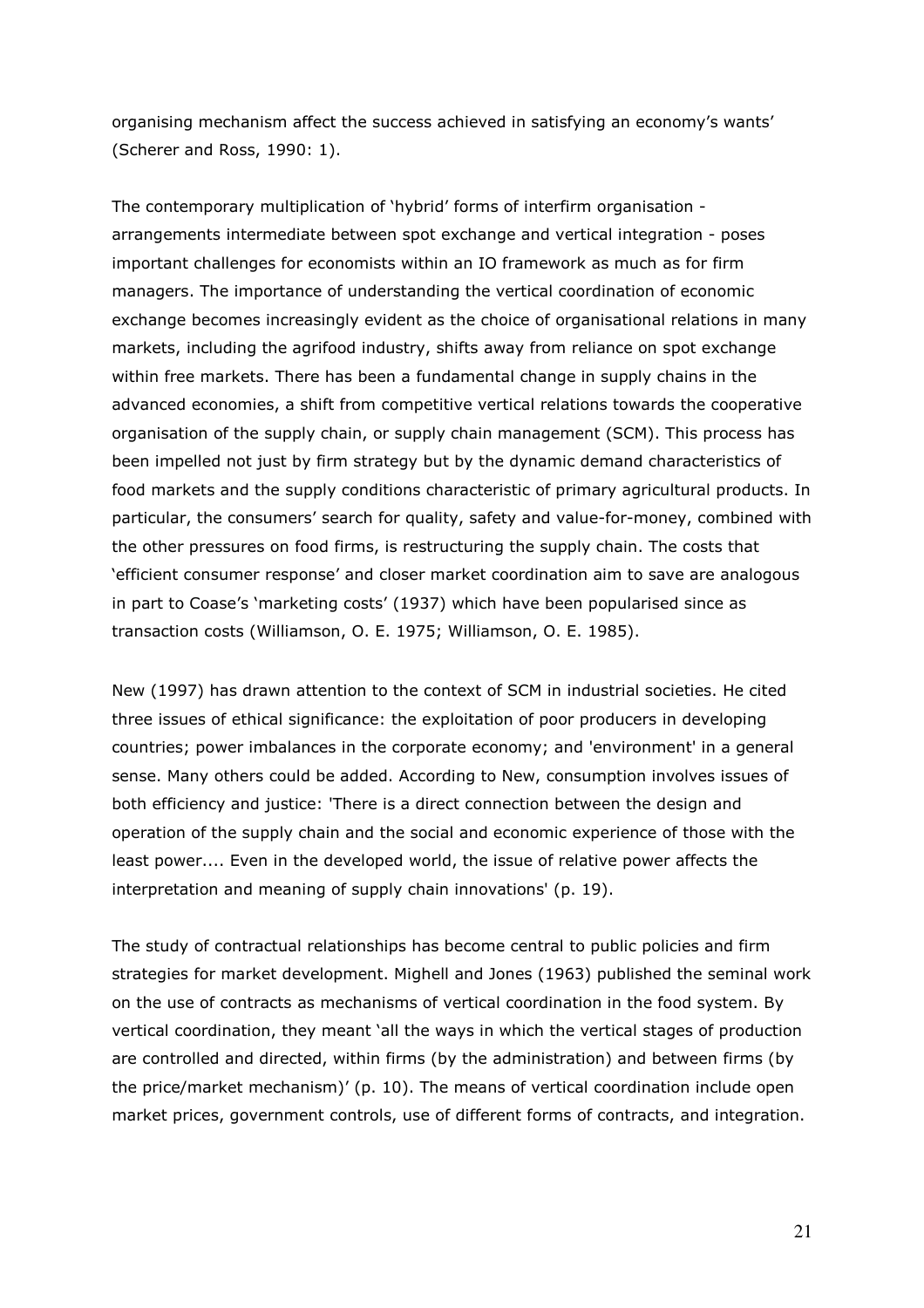In discussing the different forms of agricultural contracts, they proposed a typology, the significant differences within which lie in the extent to which specified processes or stages in production are transferred between the parties:

- market-specification contracts occur where the producer transfers part of the risk and management function to another for at least one production period;
- production-management contracts call for a more direct participation by the contractor in production management;
- in resource-providing contracts, the contractor also provides inputs, the producer is paid for his management, and the contractor assumes much more of the production risk.

Between these types of contract the boundaries are imprecise (Mighell and Jones, 1963: 13-14). However, this simple approach to mechanisms of coordination abstracts entirely from the institutions of power and wider – network-type economic relationships.

### 2.2.4 Inter-organisational transactions

At a conceptual level, writers have voiced concerns about the lack of application of conventional analysis to problems of interfirm contractual arrangements in real markets. Williamson built on Coase's 1937 theory of the firm to analyse his preoccupation with the coexistence of markets and hierarchies for economic coordination (Williamson, O. E. 1975; Williamson, O. E. 1985). His thesis was that variation in and evolution of organisational forms depends on the technology of transacting and the incentive to minimise transaction costs. What differentiated his analyses from the typical SCP approach, according to Williamson, was the treatment of the internal decision making process of the firm and how exchange activities are assigned to different organisational forms or 'governance structures': they are either integrated within the firm, or undertaken through spot markets, or by some form of intermediate contractual ('hybrid') relationship. What has come to be known as the Transaction Cost Economics (TCE) branch of New Institutional Economics (NIE) is directly concerned with the issues of market organisation, and the concepts are particularly helpful in understanding the challenges of farmer collective organisation.

The work of Coase, Williamson and others has resulted in Transaction Cost Economics becoming one of the most influential branches of the New Institutional Economics school. Transaction costs are now widely held to be an important explanation of the vertical arrangements within markets and industries generally.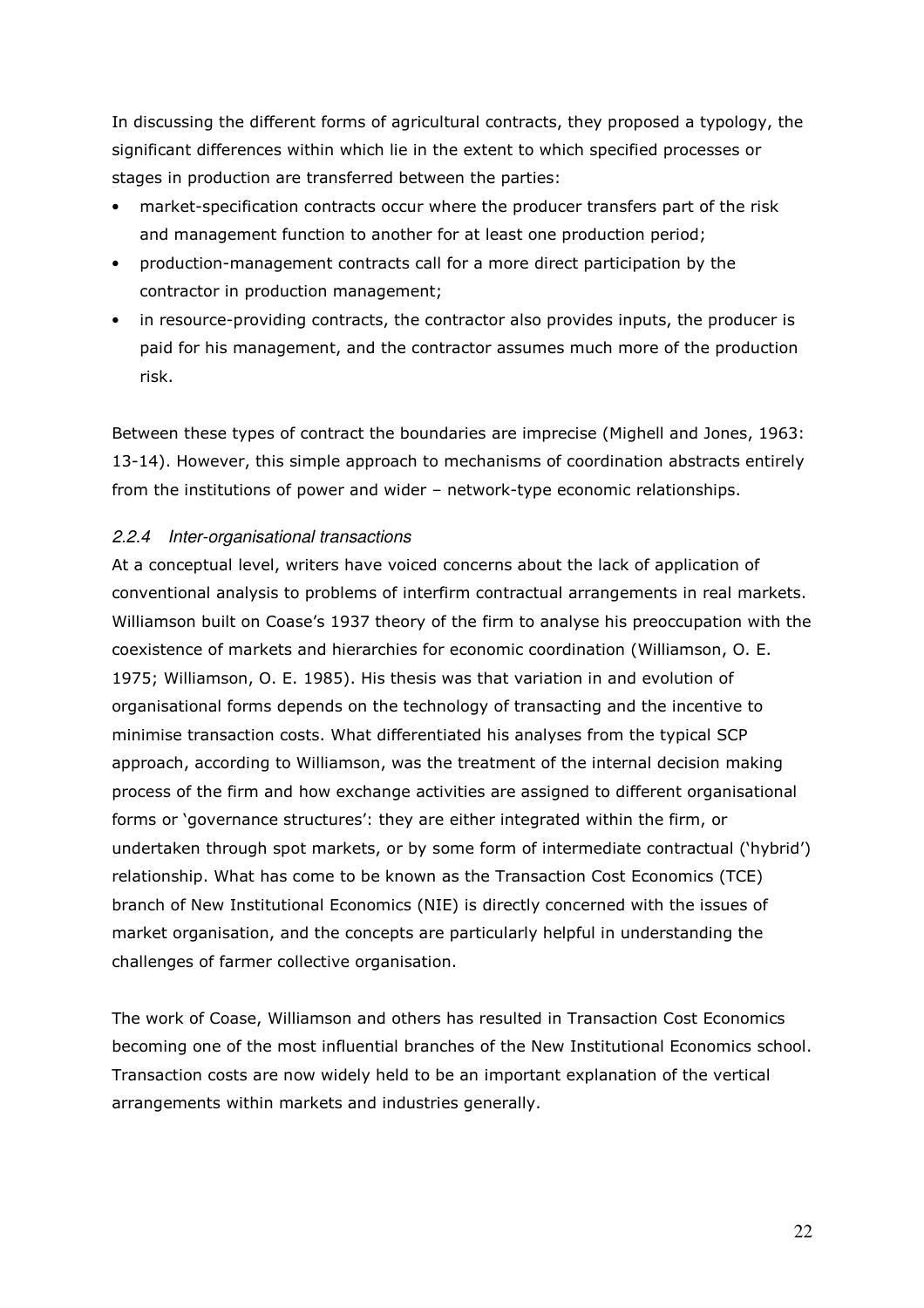### 2.2.5 Transaction costs

Coase argued that the main reason why it is profitable to establish a firm is that there is a cost of using the price mechanism. The costs of 'organising' production through the price mechanism are those of price discovery and negotiating contracts. Thus, firms exist for efficiency reasons. When the cost to an economic agent of procuring goods or services using the price mechanism (the market) exceeds the cost of self-supply (integration), then the agent will internalise the supply, and a firm will come into being.

New Institutional Economics (NIE) is concerned with transaction costs and the organisation and development of economic activity. 'At the heart of institutional economics is the making, monitoring and enforcing of contracts' (Hubbard, M. 1997: 240). Although Williamson traced its origins to the 1930s, NIE derives its concern with transactions costs, and little else, from OIE.

In Transaction Cost Economics (TCE), it is the transaction rather than the commodity that is the unit of analysis. A transaction is a process linking various functions, involving the exchange of information, goods, services, money and property rights. Transaction costs are the costs of these exchanges and arise whenever there is any form of economic organisation, be it within a vertically integrated firm, in a market or in a command economy (in which transactions are largely absent). Transaction costs are of both an ex ante and ex post kind:

- 1. ex ante costs:
- searching for potential exchange agents (buyers or sellers);
- screening potential agents for characteristics such as honesty, creditworthiness;
- bargaining over terms of exchange and price determination;
- 2. ex post costs:
- transferring property rights;
- monitoring compliance with contractual terms;
- enforcing sanctions in the event of non-compliance.

The true costs of exchange therefore comprise a) the orthodox neoclassical transformation costs associated with the production and distribution of goods and services, and b) the transaction costs of searching, measuring, mediating and monitoring during the exchange process incurred in order to bring together buyers and sellers and complete the exchange. The total costs of economic activity are then made up as follows:

 $costs$  total =  $costs$  transformation +  $costs$  transaction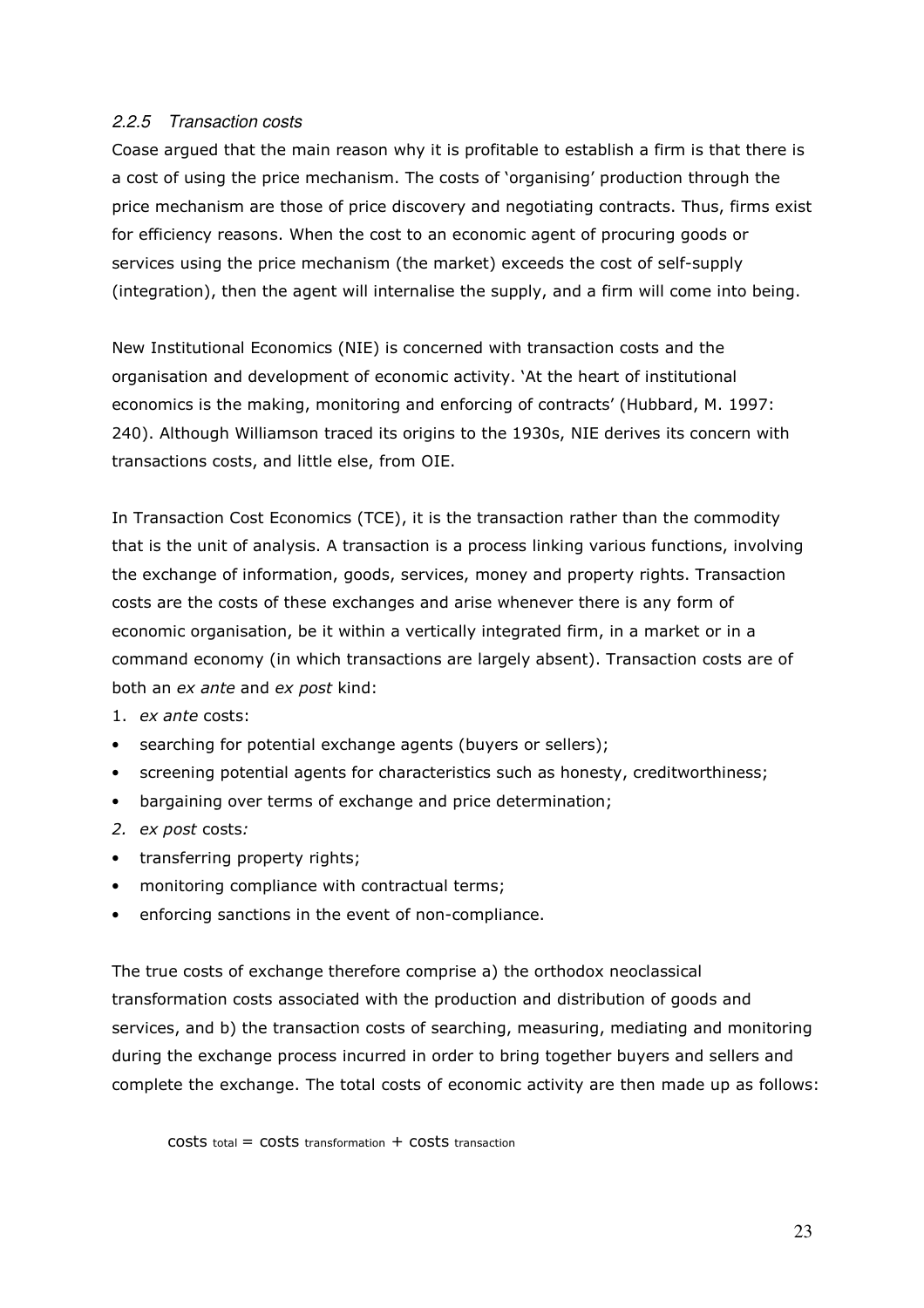The source of transaction costs is the complexity and uncertainty of the real economic environment: 'The ease or difficulty of contracting, and the types of contract made, are determined by the level and nature of transaction costs, underlying which is the extent of imperfect information involved in making a transaction' (Hubbard, M. 1997: 240).

The basic concepts underlying TCE are certain assumptions about behaviour, and certain dimensions of transactions.

### **Behavioural assumptions**

Regarding behaviour, man is perceived as being motivated by the conventional maximising calculus constrained by bounded rationality and influenced by opportunism.

### **Opportunism**

This is a negative self-maximising attribute, a predisposition to lie, cheat, or steal.

### **Bounded rationality**

The capacity of the human mind for formulating and solving complex problems is very small compared with the size of the problems whose solution is required for objectively rational behaviour in the real world.

### **Transaction dimensions**

According to TCE, there are three important dimensions of transactions: asset specificity, frequency of transactions, and uncertainty due to lack of information and informational asymmetry, leading to adverse selection and moral hazard.

## **Asset specificity**

Asset specificity refers to a situation where durable investments are associated with a particular transaction, and where the redeployment of such investments is not possible, or at best the recovery of which would give rise to considerable sunk costs. Three types of asset specificity are found:

- site specificity: firms or plants are located in close proximity in order to economise on labour skills, transportation costs, inventories;
- physical specificity: plant, machinery and technology that are specific to a transaction;
- human specificity: specific labour skills, social and managerial relationships, and process economies derived from cost reductions through learning by doing and from information sharing.

#### **Frequency of transactions**

In a world of impersonal exchange, buyers and sellers are dealing with multiple individuals, and can acquire very little information about them. Where the exchange is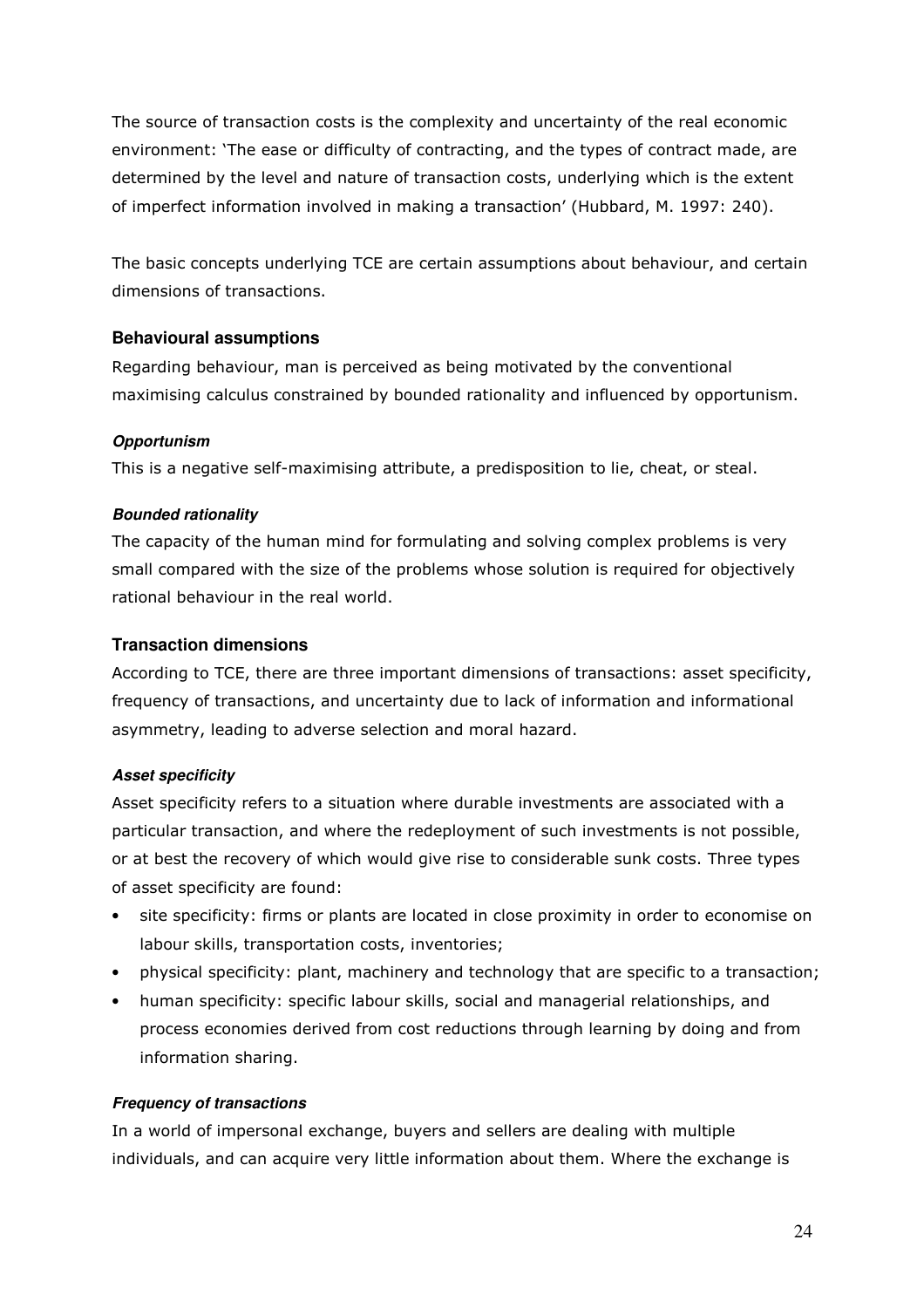not repeated, opportunism creates the need for third-party enforcement of contractual terms. On the contrary, in an ideal world when transactions are frequently repeated, the buyers and sellers are known or easily identified. Repeated transactions between the same players therefore lead to self-enforcing cooperative solutions. Also relevant to frequency is the size of the transaction: the smaller the transaction, the less the incentive to opportunism.

### **Informational asymmetry and agency problems**

Imperfect information, therefore, underlies transaction costs, and differentiates NIE from neoclassical market analyses. Uncertainty arises in exchange for a number of reasons (Jaffee, S. 1995):

- information is asymmetric, that is, usually held unequally between contracting parties: buyers of agrifood products usually know more about market prices and demand conditions, and sellers know more about the characteristics such as quality of the raw products;
- in most explicit contracts, and in all implicit contracts, property rights are unlikely to be completely specified, and are therefore subject to non-excludability and nontransferability;
- there are agency problems which arise from potential conflicts of interests between transactors. The tendency to engage in either cooperative or competitive behaviour creates uncertainty and requires monitoring and enforcement.

The relationship between two firms is of the 'principal-agent' type if the information and actions of the secondary (agent) firm are hidden from the primary (principal) firm. Where the interests of the agent do not coincide with those of the principal the primary firm must provide an incentive to align the otherwise conflicting interests. Two important results of the principal-agent problem are adverse selection and moral hazard.

Through adverse selection, high quality goods are displaced by those of lower quality, and consequently the market is characterised by only poorer quality products and lower prices (Akerlof, G. A. 1970). This is true especially if seller reputation is unimportant and sellers of higher quality goods are unable to signal high quality. Moral hazard arises when imperfect monitoring due to lack of information facilitates opportunistic, ex post, usually hidden default with respect to contractual agreements. Moral hazard, like other forms of opportunistic behaviour, is attenuated under conditions of long-term relationships (Holmström, B. 1979).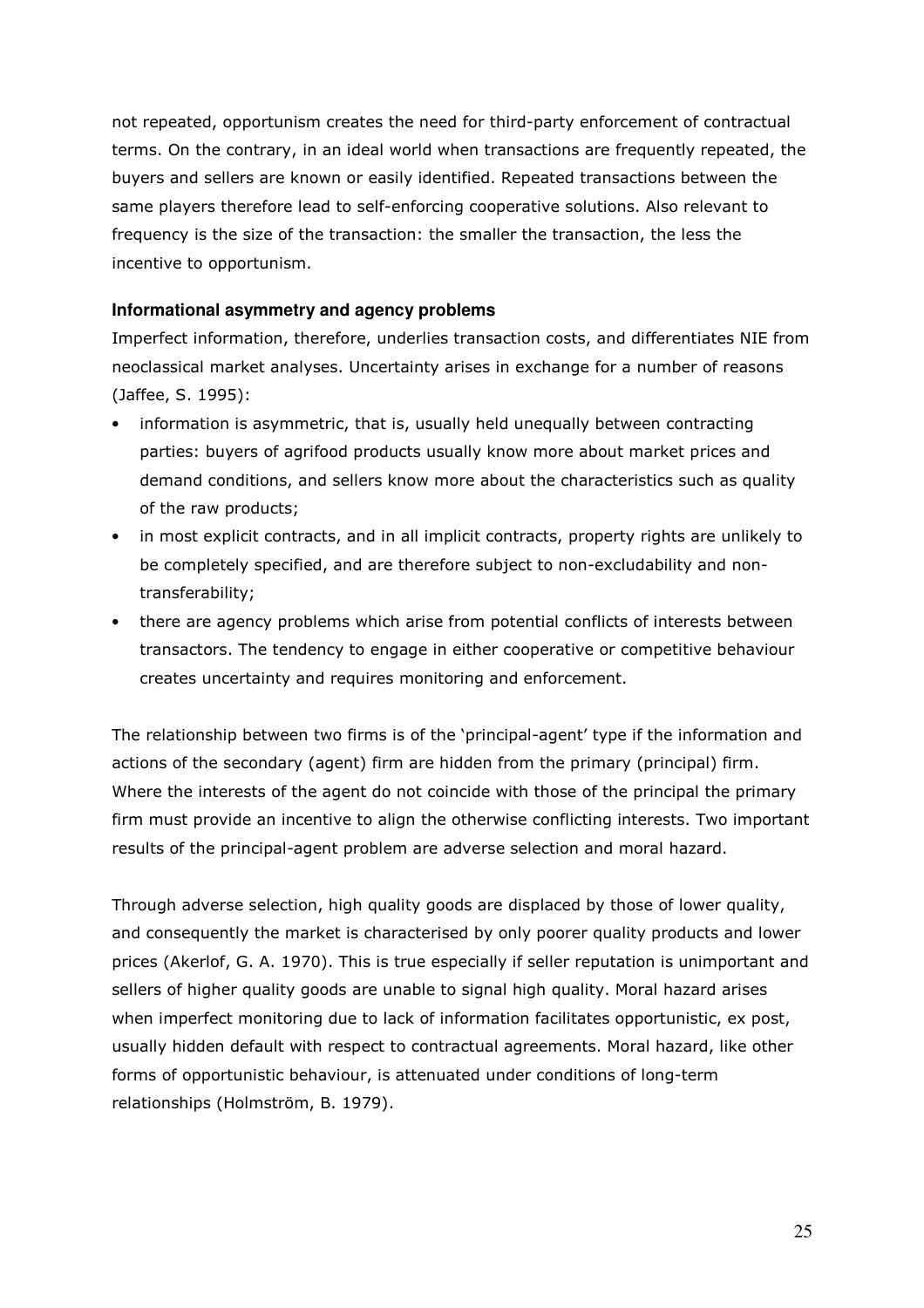#### 2.2.6 The significance of transaction costs in agrifood markets

TCE regards the choice of vertical coordination mechanism on the spectrum from spot markets to vertical integration as a decision variable. In short, the multiplicity of contractual arrangements arises because transactions differ and efficiency is realised only if coordination mechanisms are tailored to each transaction. TCE adopts a comparative approach to the microanalysis of coordination mechanisms, what Williamson calls 'the institutions of governance'.

It is usually assumed that the objective of the economic agent is to minimise the sum of transaction and production costs; that is to say, transactions are assigned to different coordinating mechanisms to minimise total costs. In short, as Wallis and North argue, 'people maximize net benefits' (Wallis, J. J. and North, D. C. 1986: 97). Transaction costs are major determinants of forms of market organisation and how sellers and buyers in agrifood markets choose to contract. The significance of the transaction costs of searching, etc, is that if total costs exceed the net benefits of exchange, buyers and sellers are unable to agree terms and markets probably will fail. New Institutional Economics, therefore, provides a framework, albeit partial, for understanding optimal organisational arrangements for agrifood enterprises.

#### 2.2.7 The problems of collective business management

When collective action is considered, and enterprise becomes conflated with social action, the maximising objectives becomes much less clear, be they individual or collective, owner versus management, social or economic. The question not addressed by Wallis and North, is 'which people?' It is not only the transaction costs of the market that come into play, but also the transaction costs within an organisation, especially of a collective organisation: the costs of managing implicit contracts between a range of diverse stakeholders and reconciling competing objectives.

#### **Entrepreneurism**

It is because of this complexity that other insights from the field of business management also matter. To reduce a wide field of study to brief concepts, it is the way that an organisation identifies market opportunities, and applies resources, expertise and leadership that determine its performance. Institutional innovation:

'.. means novelty, new things being done, or old things being done in new ways. This presupposes opportunities, vision, risk-taking and resources. These values must be shared by organisations and their staff, and both must be entrepreneurial. Entrepreneurial organisations have particular characteristics in terms of culture and personnel. There must be a fit between culture, structure, resources and the tasks... Managers must be 'intrapreneurs' (Wickham, P. A.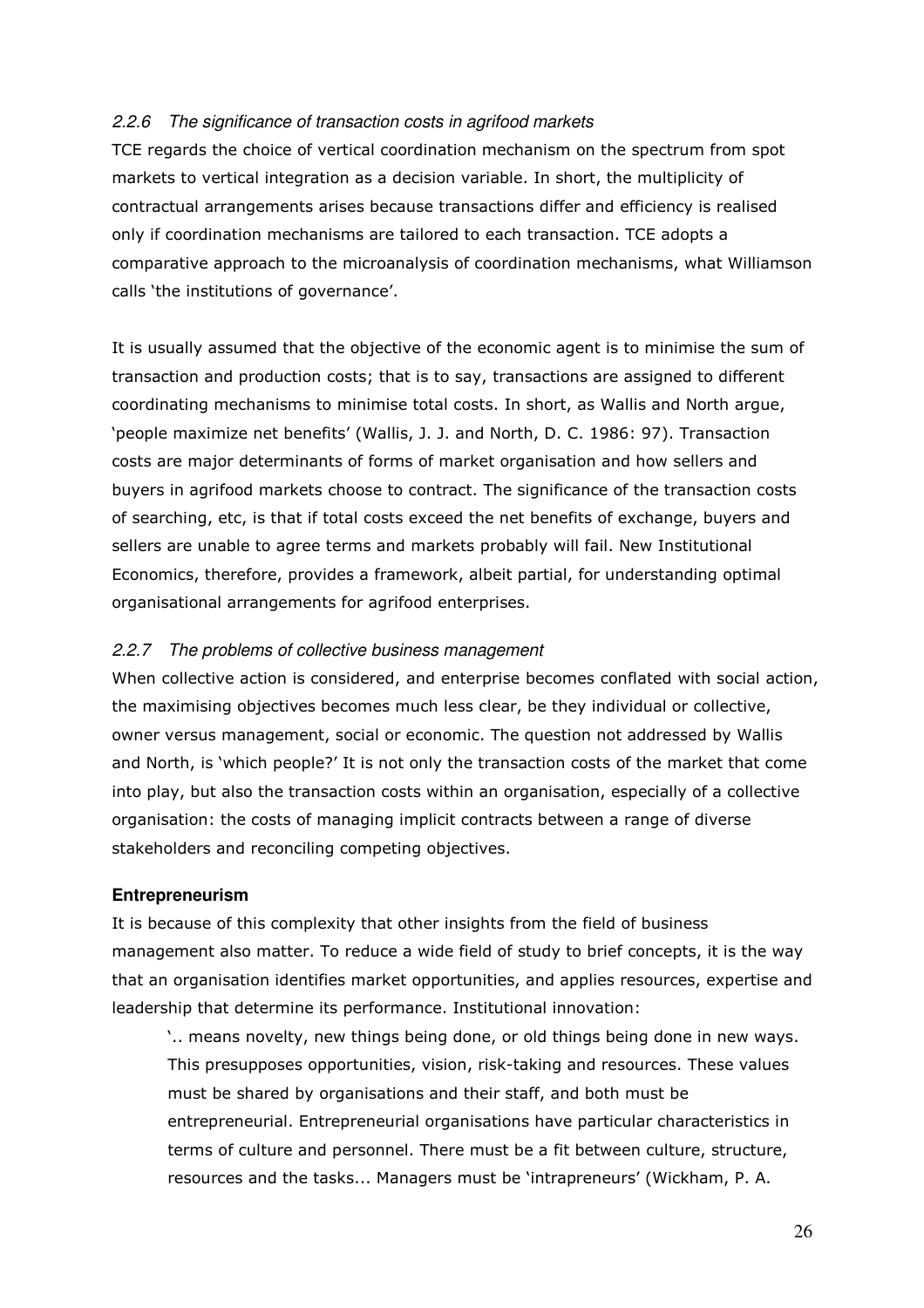2006): entrepreneurial managers who work within the confines of a mature organisation, but with vision, embracing novelty and risk-taking' (Poole, N. D. and Penrose Buckley, C. 2006: 55-6).

The roles of management in a commercial agrifood firm are to:

- Identify market opportunities for agricultural products, raw or transformed
- Attract and manage the human and financial resources necessary to access these markets
- Lead and direct the organisation as a whole, and manage wider stakeholder relationships

To be succinct, contemporary commercial organisations need to be entrepreneurial. This is a characteristic not commonly associated with the traditional cooperative. Entrepreneurism needs to be inbuilt, and conflicts with collective governance structures: vision and risk-taking are unlikely to be present within bureaucratic structures, which characterise many forms of collective enterprise. Governance structures often curtail management freedom. Equally, the necessary internal skills and resources are often not present in rural grassroots organisations. This suggests a long and steep learning curve for many collective forms of smallholder farmers.

#### **Building organisations**

There is no one model or set of key success factors for successful organisational development, but success depends on 'organisational fit' (Korten, D. C. 1980). 'Fit' is a concept widely recognised in the management literature, which has been used in analysis of the agrifood sector<sup>1</sup>. `Organisational fit' in rural development, Korten argued, is the extent to which program design, beneficiary needs and the capacities of the assisting organisation are productively aligned. Essentially, key variables are the task, the context, and the organisation. 'Fit' can be conceived as a function of:

- the organisation membership
	- o need and effective demand for services
	- $\circ$  participation in organisation management
	- the organisation itself

l

 $<sup>1</sup>$  See, for example, García Martínez, M. and Poole, N.D. (2004). Analysing linkages between</sup> strategy, performance, management structure and culture in the Spanish fresh produce industry. International Food and Agribusiness Management Review, 7(4): 16-39.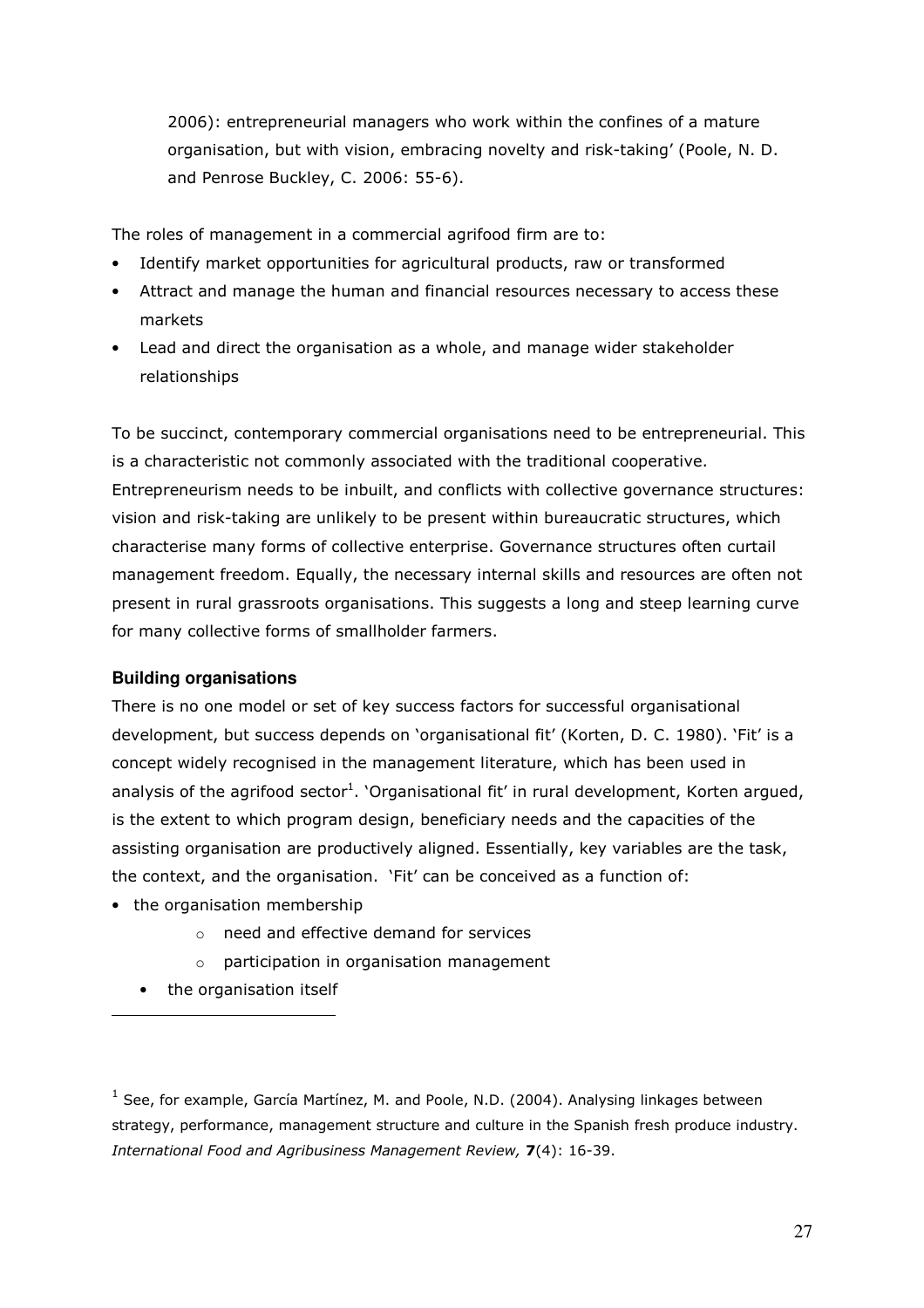- o governance structures, de jure and de facto
- o management skills and capacity
- the services provided by the organisation
	- o complexity of the mix of services necessary to meet objectives
	- o service delivery systems

The concept of 'fit' can be applied not only at the level of the membership and the management of the organisation, but also between a grassroots form of organisation or association, higher 'tiers' of organisation that are common in cooperatives, and the supporting organisations that are commonly found in the agrifood sector of developing countries. These are the commercial partners, NGOs and other supporting organisations, donors, and the public sector organisations – all stakeholders within the complex of the market system.

Korten (1980) also addressed organisational development and suggested three stages that may underlie successful capacity building. Organisational performance and development are more or less successful, according to the way that the tasks, and the organisation itself, develop within a particular context. This he called the 'learning process' approach. He envisaged three stages in the learning process, during which organisations first learn to be effective (a time of investment in knowledge and capacity building); then efficient (reducing the input requirements in relation to outputs - or services – delivered); and lastly to expand (growth to maturity). Regarding expansion, optimal organisation size for a particular context – of people, products, services, and environment – may vary, and the advantages and disadvantages of scale must be specifically considered. Efficient scale may apply to a range of organisation sizes, and may also change with the wider environment, technology and political processes. Once again, there is no single model or blueprint for optimal size and development pathways.

## 2.2.8 Organisational structure, environment and culture

There is an enormous literature on organisational management and cooperation from which to derive a framework for understanding the characteristics of collective farmer groups. From the management literature, such as Handy, and many reviews and summaries such as Chirwa et al (2005), Berdegué, Biénabe and Peppelenbos (2008), and Markelova, Meinzen-Dick, Hellin and Dohrn (2009), the following features of group management are known to be important for farmer associations:

## **Group characteristics**

- Origin self- or externally initiated
- Coherence with (pre-) existing organisations and culture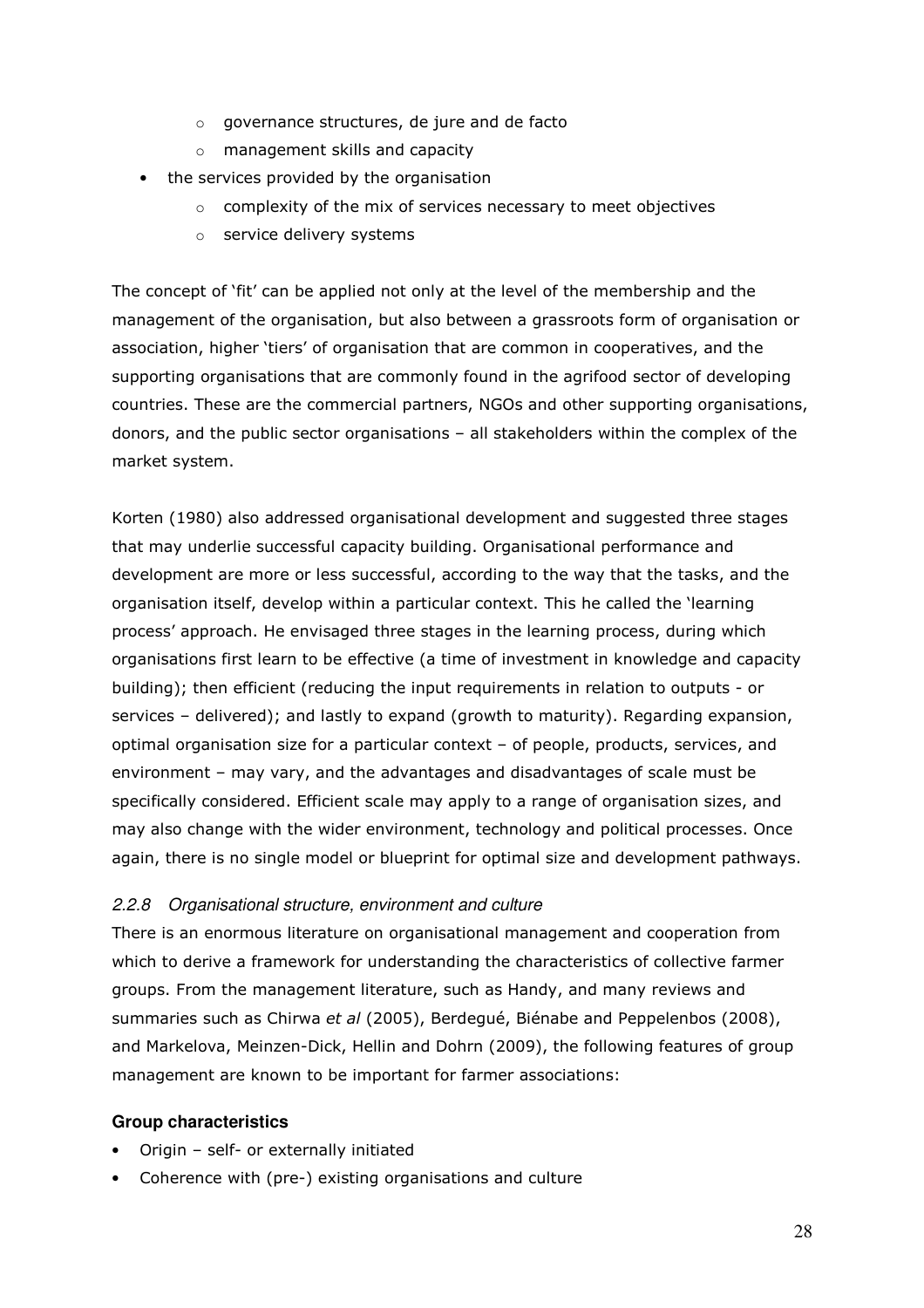- Size number of members
- Composition homo-/heterogeneity in respect of social and economic characteristics
- Internal governance representation, transparency and accountability
- Leadership style participation or hierarchy and elitism
- Management skills training and professionalism
- Capital investment fixed physical and other assets, including intangibles
- Motivation and objectives focus, complexity and boundaries
- Formalisation constitution, registration, federation/integrative structures

On these, there is no absolute guidance about what does and what does not work, but under varying circumstances, different blends of characteristics can enhance or impair group performance.

#### **External environment**

From the NIE perspective, organisations are shaped, by, and through advocacy also shape, the external environment, that may be more or less favourable. These ideas are developed in subsequent sections on actual cases of farmers associations but it is sufficient here to highlight the importance of a range of institutional and organisational factors in the environment external to the actual farmer association:

- Supporting relationships and organisations public/private/NGO sector facilitation
- Political environment dis- or enabling legal and cultural framework
- Communication and logistics infrastructure

There is no doubt about the importance of a propitious facilitating environment and good physical and other infrastructure as a foundation for good performance.

## **What product?**

Finally, for farmer organisations there is another set of factors affecting an organisation's operations, which are the technoeconomic characteristics of products and/or services:

- Complexity of service provision range of inputs/products or services
- Bulk and value/value-added of inputs/products or services
- Quality characteristics, standards and differentiation
- Processing and manufacturing opportunities
- Market type and distance local/domestic, national/urban and export

The literature provides pointers to technoeconomic characteristics that are conducive to good performance of agricultural organisations, such as high value products and markets rather than bulk commodities which can cover the transaction costs of organisation, but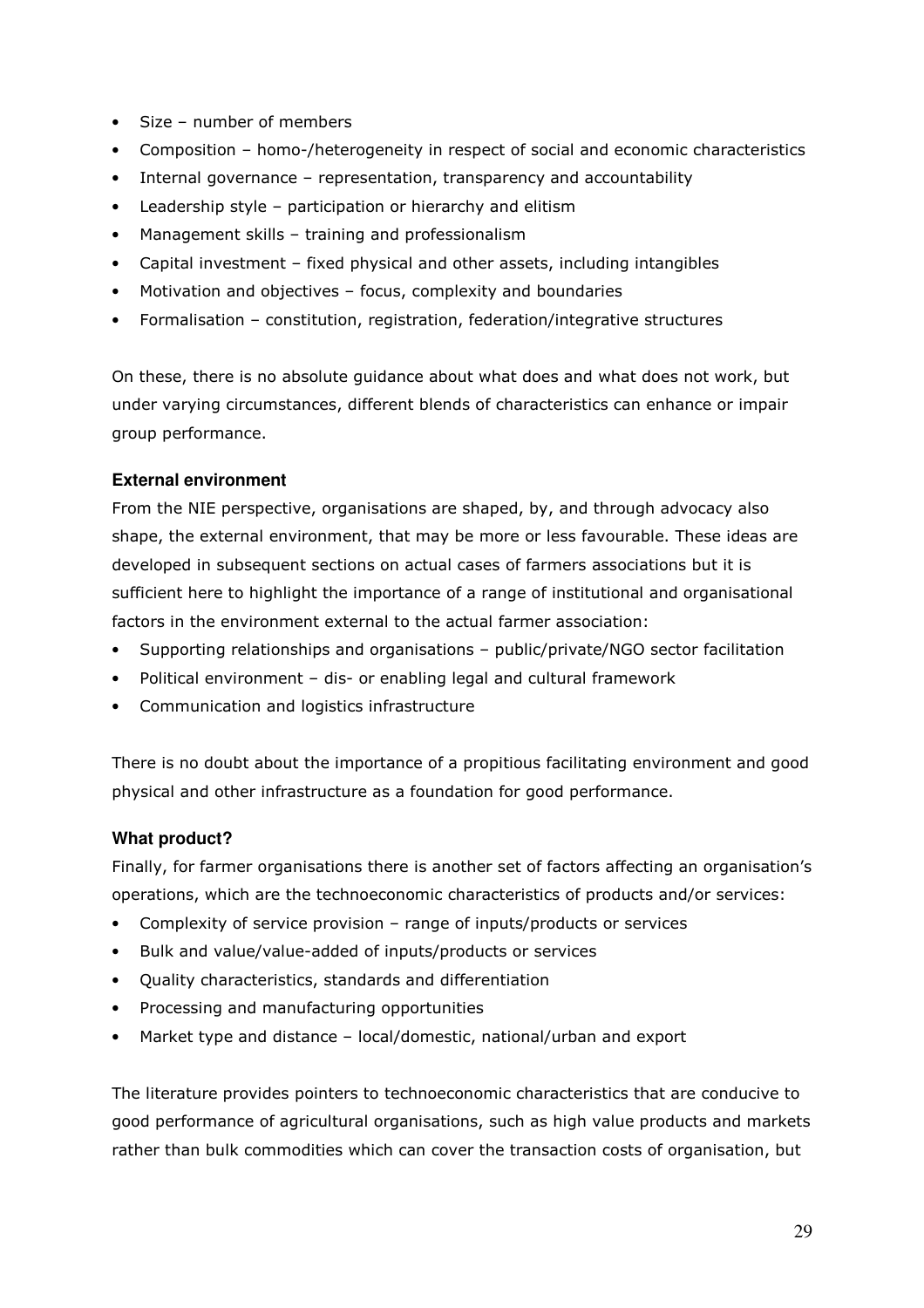again there is no absolute guidance about what does and what does not work (Hellin, J., Lundy, M. and Meijer, M. 2009).

## **2.3 Key insights**

The theory introduced here suggests many hypotheses about farmer organisations concerning which the review sections that follow will tend to endorse. Significant points among these which raise transaction costs and constrain management performance are:

- Behavioural assumptions: within collective forms of social and economic organisation there will be complex and often conflicting incentive structures that will tend to impair organisational efficiency and effectiveness
- Limited and asymmetric information: within organisations and between different market players available, high levels of uncertainty are characteristic about stakeholder behaviour, institutions such as laws and the policy environment; and specific agribusiness features such as product market requirements, quality assurance, traceability and certification
- Management skills: generally these are inadequate to manage complex structures; agency problems are common, and the lack of entrepreneurship limits strategic vision
- Asset specificity: investment is a requirement: for capacity building, resources are often available; for necessary physical capital and public goods, there are significant internal and external financial constraints
- Repeat dealing: clientisation is important for building a market presence, interfirm relationships, skills and reputation; these learning processes take time, often more time, and an ability to absorb mistakes and losses, than is widely understood and accepted
- Donor fads and fancies: imposition from external agencies of dominant, yet changing development paradigms ignores the need for 'fit' and patience in organisational learning.

## **2.4 Synthesising a framework**

Among the possible approaches to consider collective forms of linking smallholder farmers in Africa to new market opportunities, transaction cost concepts are widely used to explain the phenomena – or obstacles – to successful exchange. Transaction cost economics also provides insights into the successful management of internal complexities of collective organisations. In addition, the field of business management, or more precisely, entrepreneurism, adds a sharp challenge to the analysis of organisations that attempt to engage in increasingly sophisticated and competitive markets. The management issues underlying the growth and development of successful collective enterprises will also inform the following discussion of linking smallholder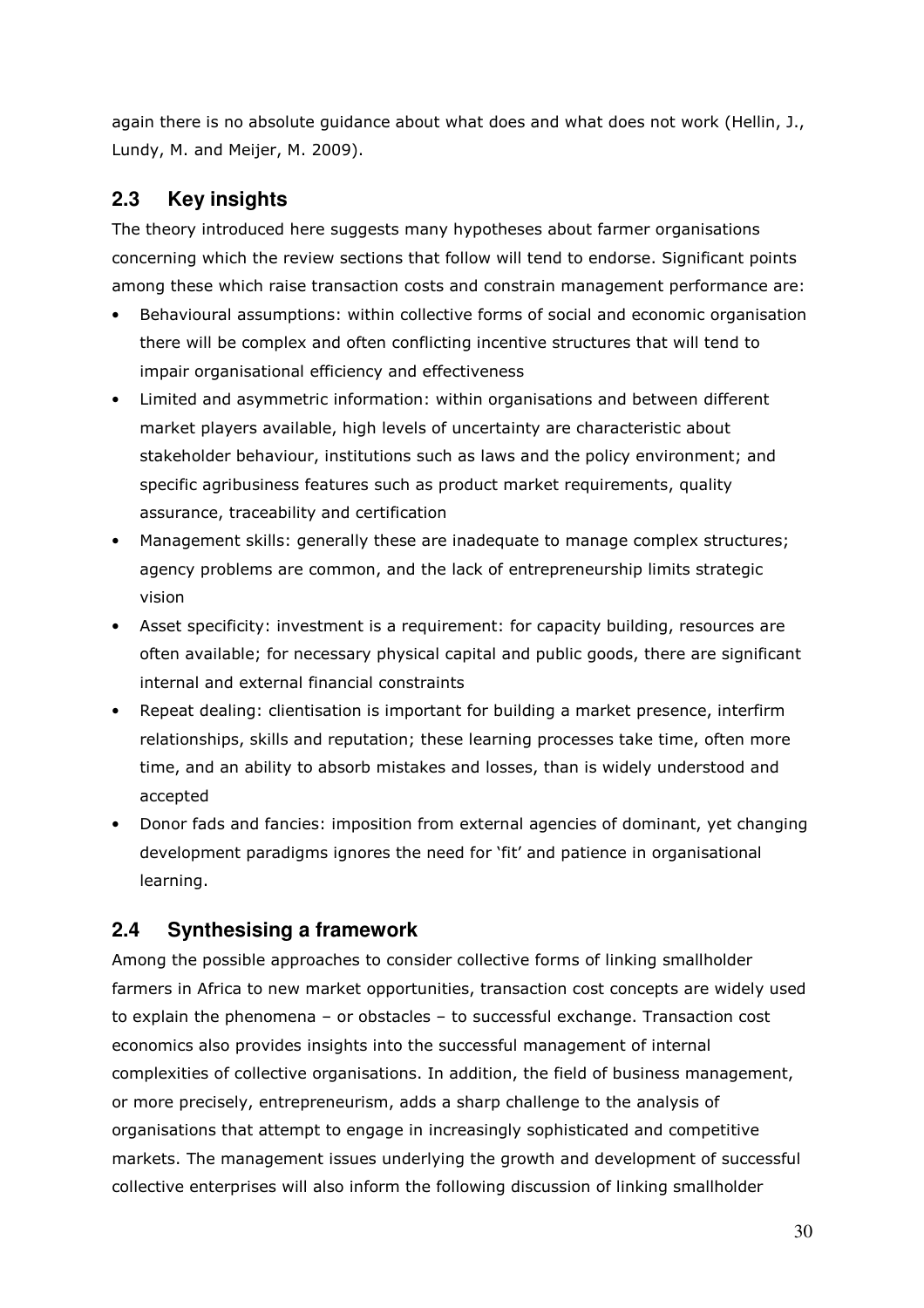farmers to markets, and of the institutional innovation that may be necessary to drive existing forms of association towards more effective market linkages that contribute to the overall agenda of reducing rural poverty.

Drawing on the renewed interest in New Institutional Economics, two key concepts in the reappraisal of agricultural marketing intervention approaches policies are 'institutions' and 'organisations'. A simple typology of initiatives to address market failures and imperfections can be envisaged and represented in a matrix framework:

### 2.4.1 Institutional interventions

As noted, institutions are the rules of the game, humanly devised constraints that shape human interaction and structure incentives in human exchange - they reduce uncertainty by establishing a stable structure to human interaction (North, D. C. 1990). Institutional change shapes the way societies evolve through time, define and create, expand and limit the set of choices of individuals. Such institutions can be formal or informal, created or evolving, written and unwritten. They include mechanisms for monitoring commercial arrangements, enforcing contracts and ascertaining and punishing violations.

Institutional innovations could be the formalisation of contracts between sellers and buyers of agricultural produce in order to reduce the uncertainty caused by low levels of trust and limited possibilities of redress, which is the situation which obtains in much of Sub-Saharan Africa (Poole, N. D., Seini, A. W. and Heh, V. 2003). Also in Ghana, improved use of intellectual property rights legislation should help develop innovative and productive activities across an range of markets in which small firms engage (Sey, A., Lowe, B. and Poole, N. D. 2010 forthcoming). Another type of intervention suggested is the need for an independent audit body for monitoring and improving the performance of farmer organisations in Malawi (Kachule, R., Poole, N. D. and Dorward, A. 2005). An innovation such as a professional and independent regional or national ombudsman for auditing grassroots associations could help both performance and accountability.

## 2.4.2 Organisational interventions

Like institutions, organisations provide a structure to human interaction - but they are the players of the game rather than the rules (North, D. C. 1990). They are political, economic, social, educational bodies: public and private sector and civil society organisations, and groups of individuals bound by some common purpose to achieve joint objectives. They are influenced by the institutional framework and in turn, influence institutions, for example, through the advocacy common among collective organisations, and lobbying of private sector and other interest groups. In subsequent sections, cases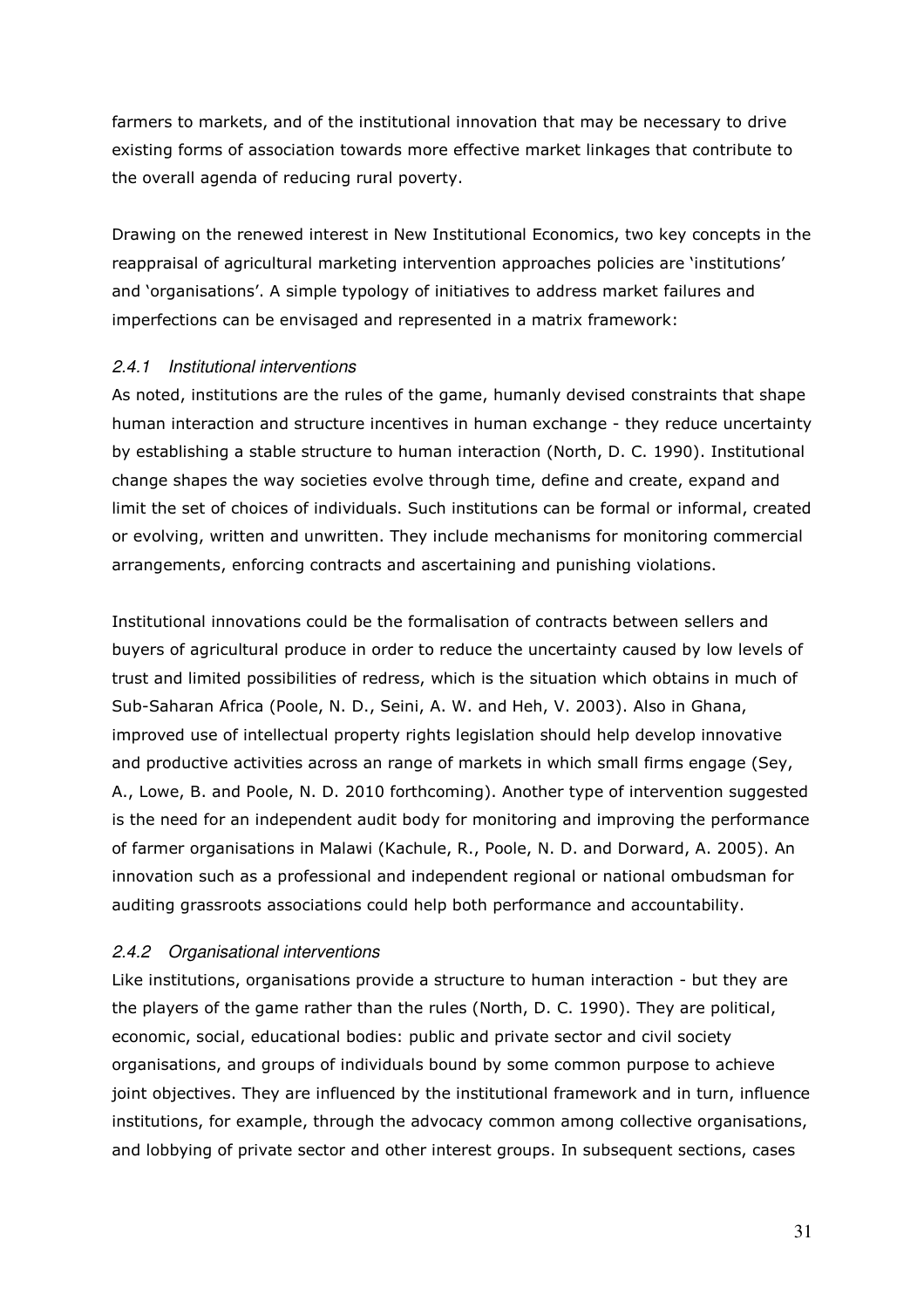of cooperative development are presented that demonstrate organisational innovation to improve governance, enhance market orientation and facilitate capital raising.

The interplay of organisations (players) and institutions (rules) can be depicted as giving rise to a simple typology of market exchange (Figure 1a). Interventions can be primarily of the organisational type, or can be attempts to change the institutional framework within which farmers and organisations operate. Most historical and current policies for the development of markets and to increase smallholder access will embrace elements of both approaches. The respective policy interventions (and commercial initiatives) suggest how different types of market exchange might result from different (external) interventions or (private) initiatives.





Agrifood markets are becoming more complex and demanding. As the proportion of agribusiness transacted in spot markets declines, organisational and institutional innovations are necessary in order to mitigate the uncertainties arising through more complex contractual arrangements. That is to say, for smallholders and their associations to move from upwards and to the right from the bottom left quadrant requires investments in institutional and organisational development.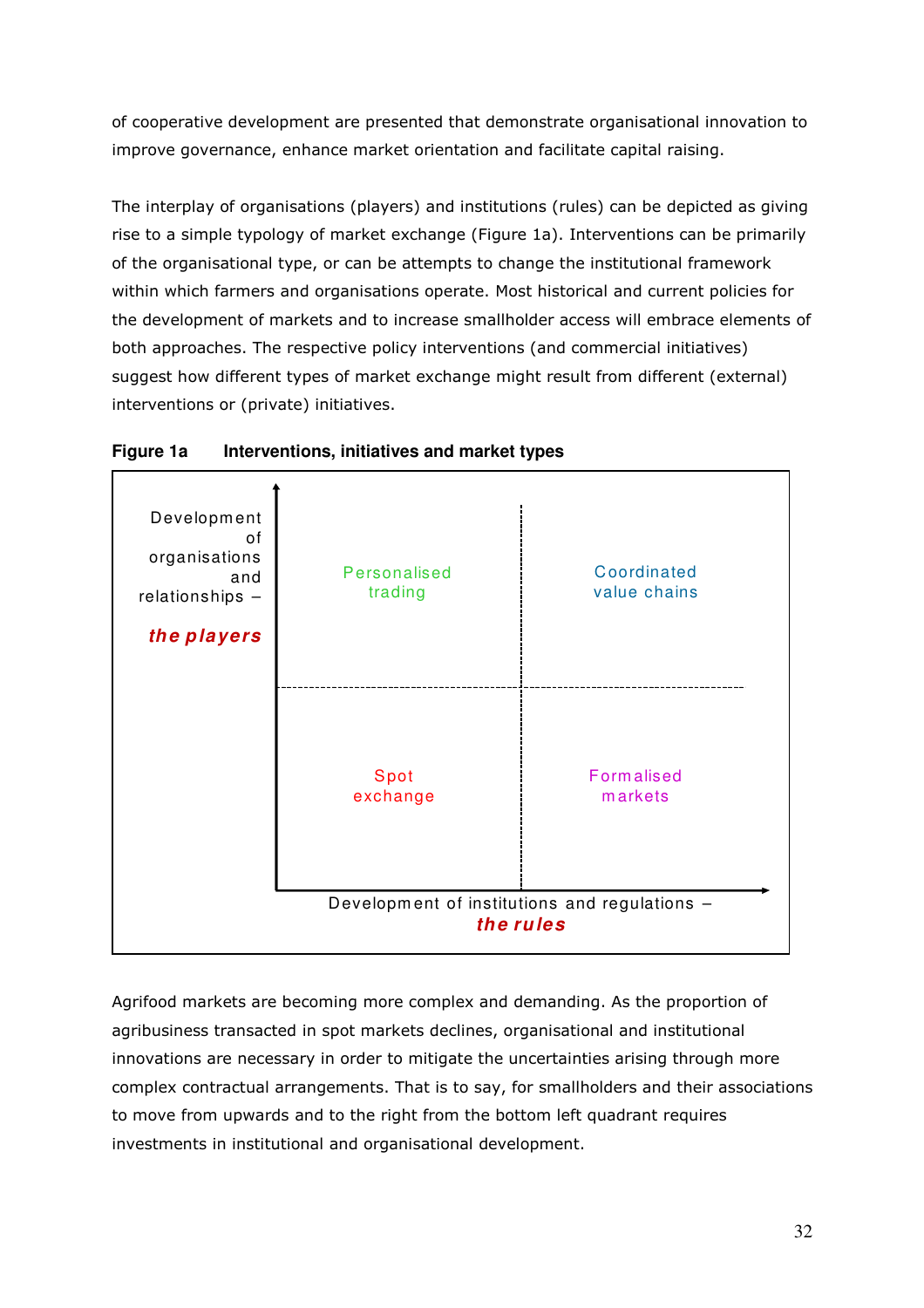The model suggests clues as to the sort of approaches to developing different markets and sectors in developing countries. Cooperation can take various forms: either collaboration institutionalised within voluntary organisations, or through the framework of formal institutions and regulations, or through informal institutions (eg inter-personal and inter-firm relationships).

Such cooperation between sellers and buyers is a fundamental means to reduce transaction costs, and opens up possibilities of value chain management – eg improved production and marketing specifications, and sharing of skills, information and investment - that can also lead to better intra-firm management. Such a dynamic can be depicted by adapting the model to show how increasing cooperation and information sharing shifts the interfirm relationship towards more effective market coordination and higher level participation in the chain of value from supplier to consumer (Figure 1b).



#### **Figure 1b Trajectories of increasing cooperation and coordination**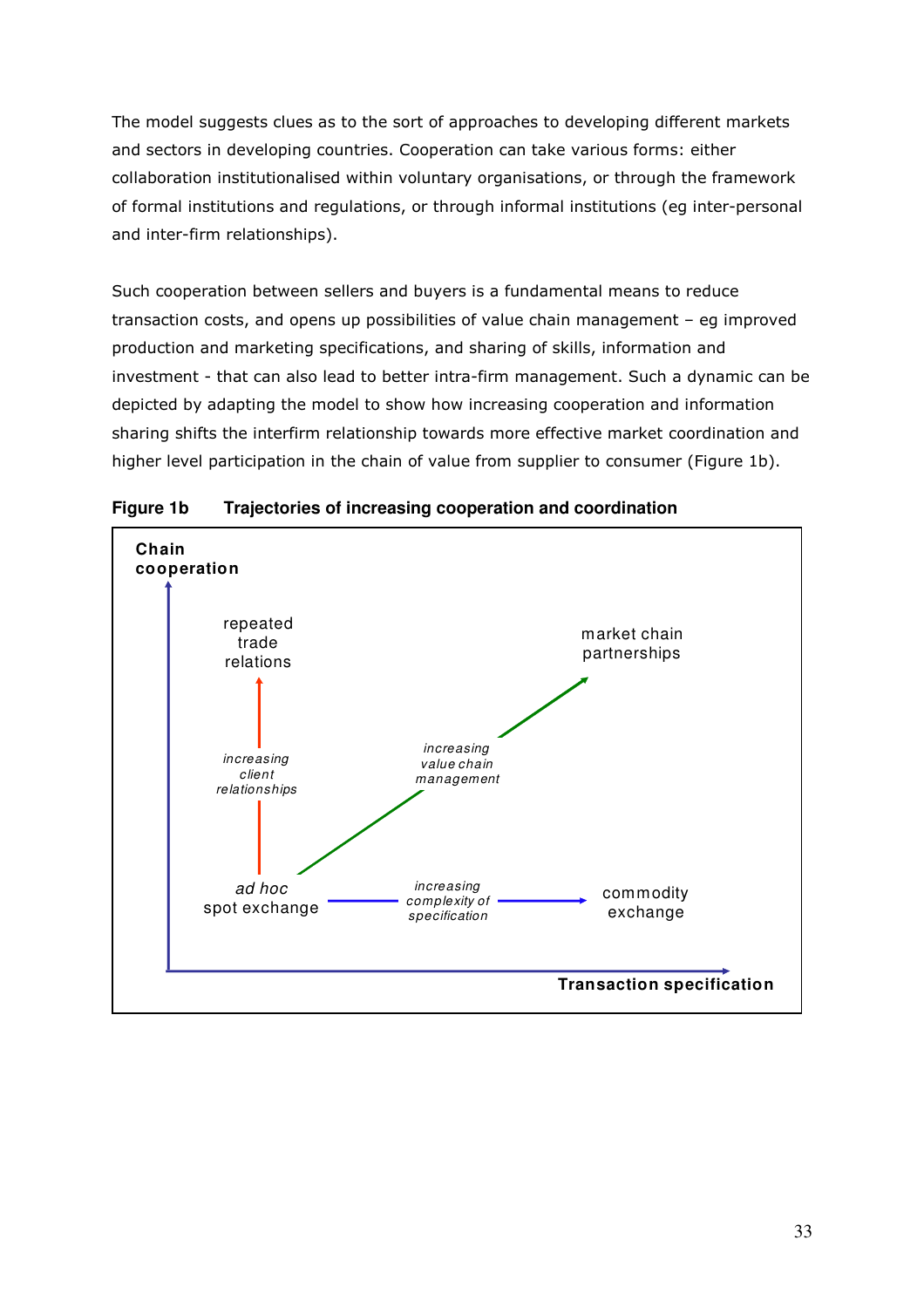## 3 A long view of agricultural cooperation

## **3.1 History and evolution of collective organisations**

From the earliest times there has been a distinction between the cooperative 'movement' which was rooted in historical socio-political conditions, and the cooperative as a business enterprise. The economic and social dilemma, and an anticompetitive dimension posed by the dual nature of collective organisation and enterprise, were captured by an early critic who commented that 'a farmer-owned, farmer-controlled cooperative [is] a legal, practical means by which a group of self-selected, selfish capitalists seek to improve their individual economic positions in a competitive society' (Babcock, H. E. 1935: 153).

The current state of farmer associations in Eastern and Southern Africa has much to do with the Nineteenth Century of models of collective economic organisation, of the prevailing policies of donor organisations, and the political economy of specific countries and regions. The next section will trace the historical and political background.

## 3.1.1 Origins and principles of collective enterprise

It was before the 13th Century, in France and Switzerland, that the milk producers of Gruyère and Emmenthal formed farmer cooperatives with specific economic objectives: to pool the milk from several herds and thereby accumulate sufficient liquid milk to make cheese. The benefits from large scale enterprise were shared among the members of the group in proportion to their use of its services.

Most modern cooperatives trace their heritage to the Industrial Revolution. In the UK the first attempts to set up cooperatives date from the late eighteenth century. They were workers' consumer cooperatives and some went so far as to have an organisational structure: members' meetings, an elected management committee, and a distribution of profit among the members. Their success was short-lived, however, because of structural problems that are persistent – or permanent - weaknesses: they lacked capital and ran up debts; they lacked management expertise; and they were opposed by other economic and class interests.

The 'Rochdale Equitable Pioneers' was the first true cooperative formed in 1844 in the northern UK town of Rochdale. A group of poor cotton weavers pooled resources and set up a shop selling staple foods. Soon the cooperative membership was opened to all customers who became shareholders with democratic decision-making rights. The principles set out by the Rochdale Society in 1844 have influenced the way in which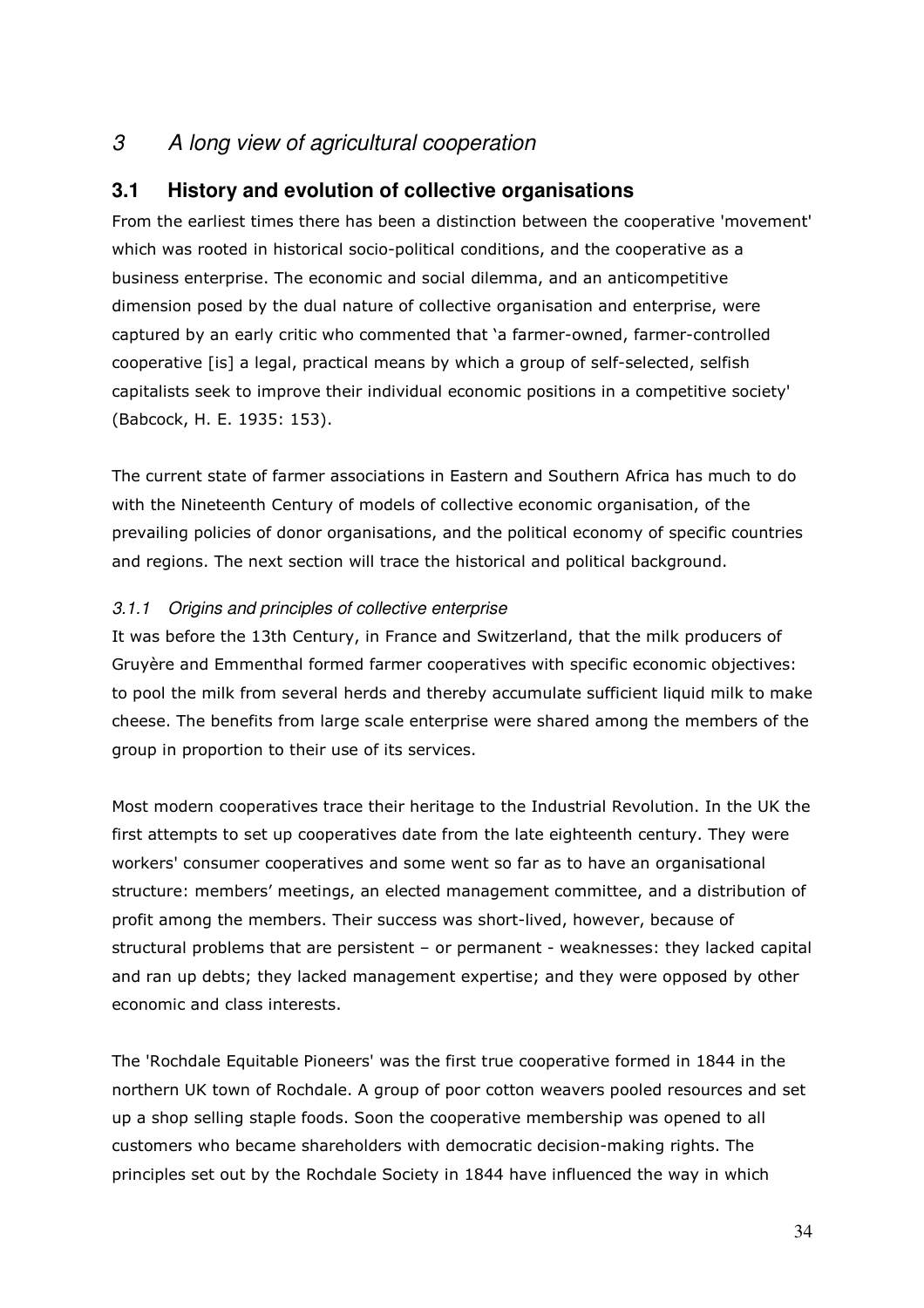cooperatives have been managed throughout the world ever since. Frederick Raiffeisen set up the first agricultural cooperatives in conformity with the 'Rochdale Principles' in Germany in 1849. He emphasised the role of the savings and loan function of the cooperative to achieve financial independence from usurious moneylenders and added a principle of collective financial responsibility. The first laws on cooperatives were promulgated in the UK in 1852 followed by Prussia in 1867, in order to formalise existing practice that followed the Rochdale and Raiffeisen 'Principles'. The Rochdale Principles, adopted by the International Co-operative Alliance (ICA) in 1937, were updated in 1995, and broadly underlie most forms of association of smallholder farmers (Box 2).

#### **Box 2 Cooperative principles and identity**

- Voluntary and Open Membership: Co-operatives are voluntary organisations, open to all persons able to use their services and willing to accept the responsibilities of membership, without gender, social, racial, political or religious discrimination.
- Democratic Member Control: Co-operatives are democratic organisations controlled by their members, who actively participate in setting their policies and making decisions. Men and women serving as elected representatives are accountable to the membership. In primary co-operatives, members have equal voting rights (one member, one vote) and co-operatives at other levels are also organised in a democratic manner.
- Member Economic Participation: Members contribute equitably to, and democratically control, the capital of their co-operative. At least part of that capital is usually the common property of the co-operative. Members usually receive limited compensation, if any, on capital subscribed as a condition of membership. Members allocate surpluses for any or all of the following purposes: developing their co-operative, possibly by setting up reserves, part of which at least would be indivisible; benefiting members in proportion to their transactions with the co-operative; and supporting other activities approved by the membership.
- Autonomy and Independence: Co-operatives are autonomous, self-help organisations controlled by their members. If they enter to agreements with other organisations, including governments, or raise capital from external sources, they do so on terms that ensure democratic control by their members and maintain their co-operative autonomy.
- Education, Training and Information: Co-operatives provide education and training for their members, elected representatives, managers, and employees so they can contribute effectively to the development of their co-operatives. They inform the general public particularly young people and opinion leaders - about the nature and benefits of cooperation.
- Co-operation among Co-operatives: Co-operatives serve their members most effectively and strengthen the co-operative movement by working together through local, national, regional and international structures.
- Concern for Community: Co-operatives work for the sustainable development of their communities through policies approved by their members.

Source: http://www.ica.coop/coop/principles.html. Accessed 15 December 2009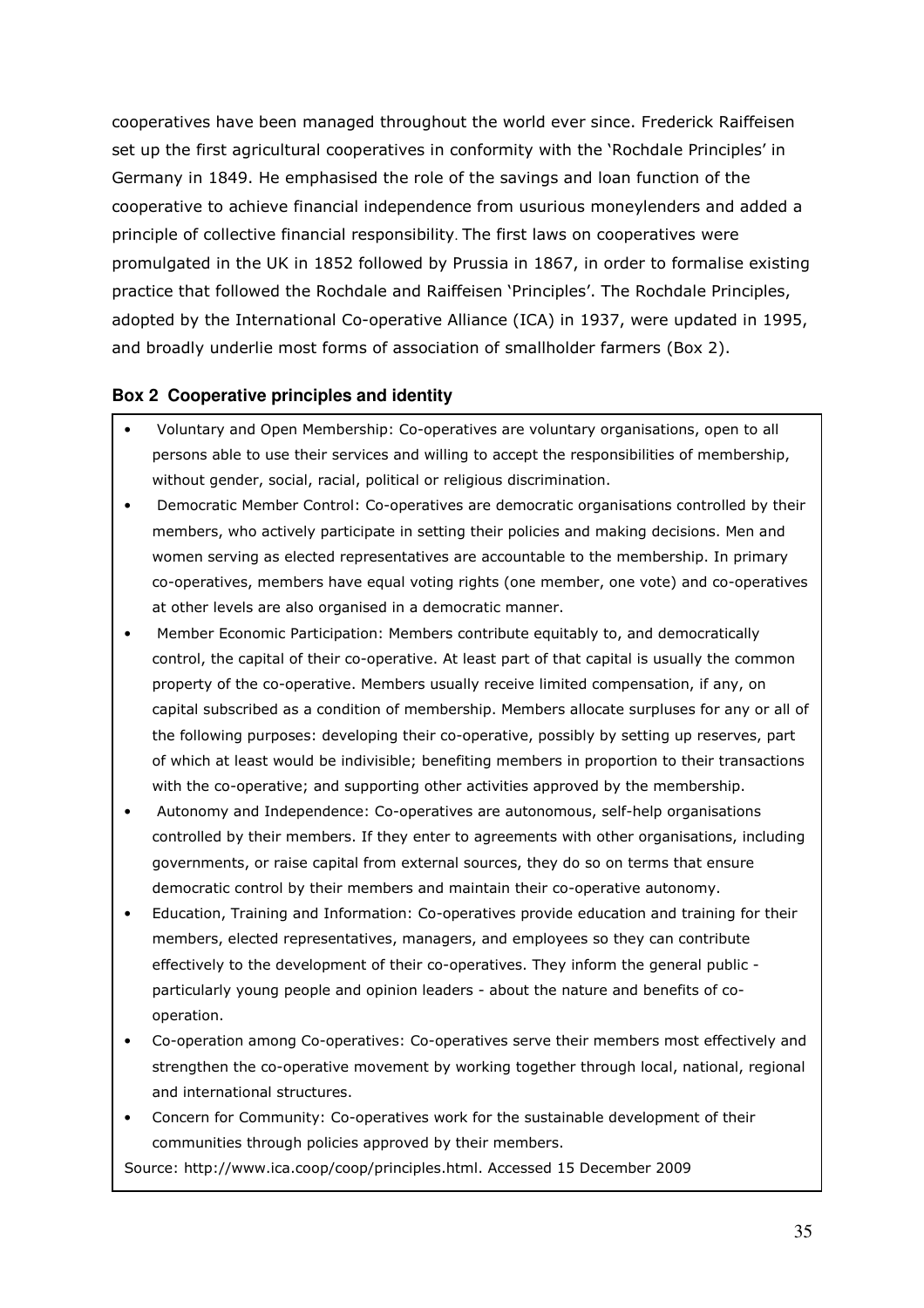According to the ICA a cooperative is an association of persons united voluntarily to meet common economic, social, and cultural needs and aspirations through a jointlyowned and democratically-controlled enterprise. The core values of cooperatives are self-help, self-responsibility, democracy, equality, equity and solidarity.

## 3.1.2 The spread of collective organisation and enterprise

As the cooperative ideal spread in Europe the initiative was generally of well-meaning private citizens. The sector developed in Africa mostly as the result of intervention by colonial administrations. Kenya's first cooperative was founded in 1908 (Box 3). The first cooperative in Uganda was a growers' association in 1913. Although quickly abandoned, it paved the way for the Buganda Growers' Association founded in 1923 and later the Uganda Growers' Cooperative Union in 1933 (Young, C., Sherman, N. P. and Rose, T. H. 1981: 58). In the Belgian Congo, cooperatives emerged in the 1920s. In South Africa also in the 1920s, cooperatives were introduced to promote the interests white farmers, and exercise control of prices through agricultural marketing boards (Develtere, P., Pollet, I. and Wanyama, F. 2008: 11). Box 3 outlines the varied origins and forms of models of collective enterprise and associated organisational features in Africa.

### **Box 3 Models of collective enterprise in Africa**

- The unified cooperative model: rooted in the British colonial administration and aimed at developing a single cooperative movement. The structure comprises levels with primary cooperatives at the base, followed by secondary regional societies, federations and unions and an apex organisation at the highest level.
- The social economy tradition: defined by the shared social and economic objectives of members. Developed generally in Francophone and Hispanic countries, this cooperative model can take the form of mutual societies, associations, foundations and trusts.
- The social movement tradition: based primarily on collective action and is embedded in the Belgian tradition of cooperative organisation. The cooperative is viewed by members as a social movement that may encompass women's groups, farmer organisations, trade unions etc. The model has been an influence in the development of cooperatives in Central Africa.
- The producers' tradition: viewed primarily as a functional organisation enabling farmers to participate more effectively in markets, thereby improving their capacity to achieve social objectives. This model stems from a Portuguese tradition of cooperative organisation.
- The indigenous tradition: unlike the preceding four is rooted in endogenous organisation. These forms of organisation are to be found in countries with a limited colonial history, such as Ethiopia, Liberia, Egypt and Sierra Leone. Indigenous models are based within local frameworks of understanding and respond to local socio-economic challenges. Source: adapted from Develtere et al (2008)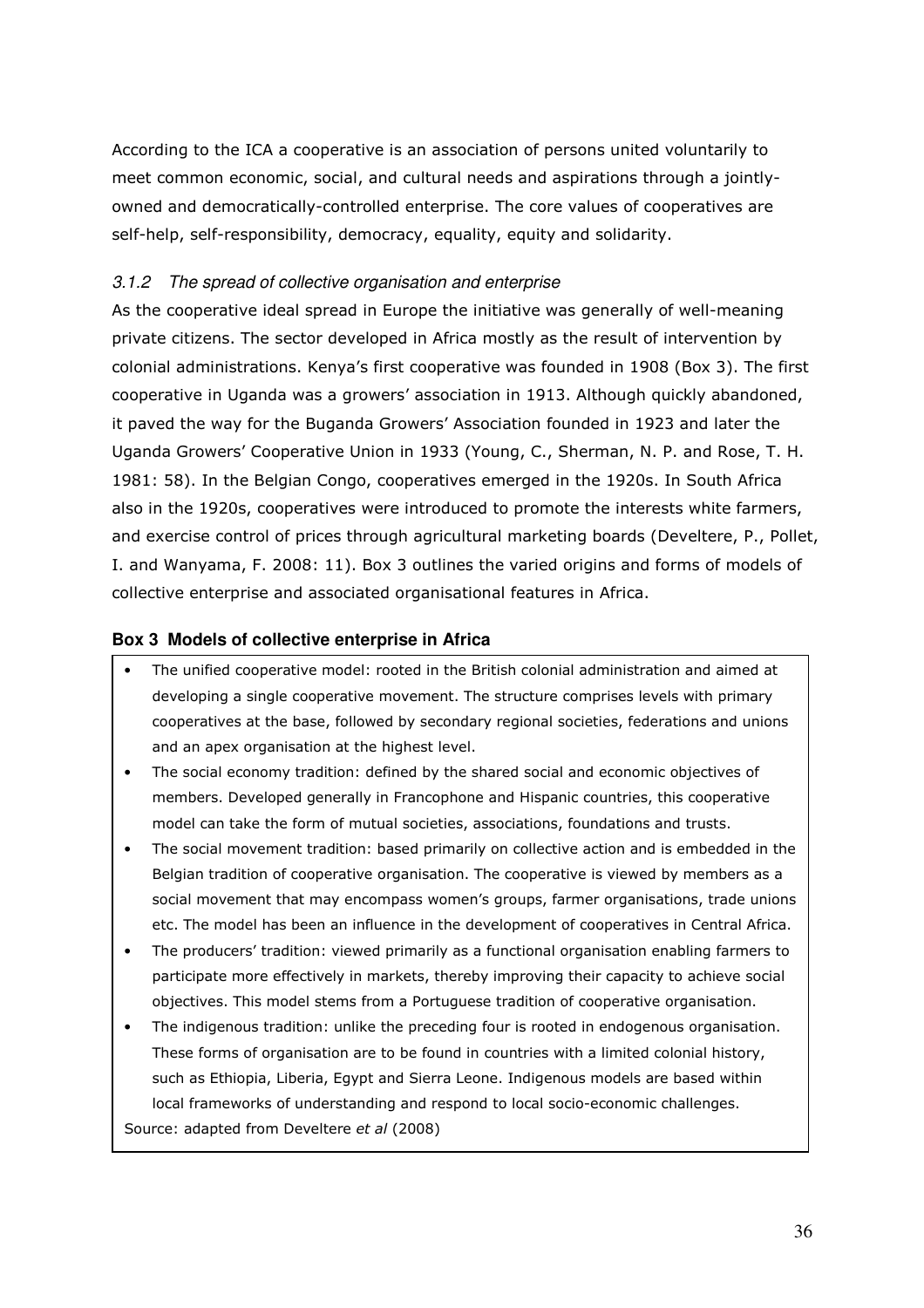Among the early cooperatives that also emerged from the colonial authorities were those aimed at lifting the peasant farmer out of subsistence, and modernizing the agricultural sector. Young et al (1981) identified the introduction of cash crops in British-ruled Africa such as sugar, cocoa, cotton and coffee as a principal stimulus for the creation of cooperatives in order to counteract the disadvantages of trade felt by the peasant farmers. In the cases where cooperatives were a private initiative, for example in East Africa, often the impetus came from emerging (African) private traders who wished to challenge the supremacy of the existing (Asian) traders, in order to promote their own advantage rather than that of community association.

#### **Box 4 History of co-operatives in Kenya**

'The first Kenya's Co-operative Society [sic], Lumbwa Co-operative Society, was formed in 1908 by the European Farmers with the main objective of purchasing fertilizer, chemicals, seeds and other farm input and then market their produce to take advantage of economies of scale. In 1930, Kenya Farmers Association was registered as a Co-operative Society to take over the role of supply of farm input played by Lumbwa Co-operative Society. The African smallholder farmers fought for formation of their own Cooperatives and later in 1950's they were allowed to promote and register Co-operatives for cash crops like coffee and pyrethrum. Consequently at independence in 1963, there were 1,030 Co-operative Societies with 655 being active with a total membership of 355,000…'

Source: http://www.sccportal.org/Default.aspx?ID=827&M=News&NewsID=1934&PID=69. Accessed 18 December 2009

The kind of cooperative inherited by the newly independent developing country governments in the 1950s and 1960s was generally an organisation instituted to promote the interests of its members as perceived by outside agencies. Cooperation was seen by the new governments as an institutional vehicle to replace the foreign trading interests, some of whom withdrew at independence, others of whom wielded too much economic power. The existing cooperative enterprises also could be used to meet the political, social and economic problems and challenges, particularly in relation to rural development.

## **3.2 The political economy of agricultural collective organisation**

#### 3.2.1 Political subversion of collective organisation and enterprise

Cooperatives were also been seen as a form of social organisation aimed at unifying interests, which often were political. In Tanzania, grassroots cooperatives were encouraged prior to independence and after, resulting in them gaining considerable political strength, so much so, that the government abolished cooperatives in 1976,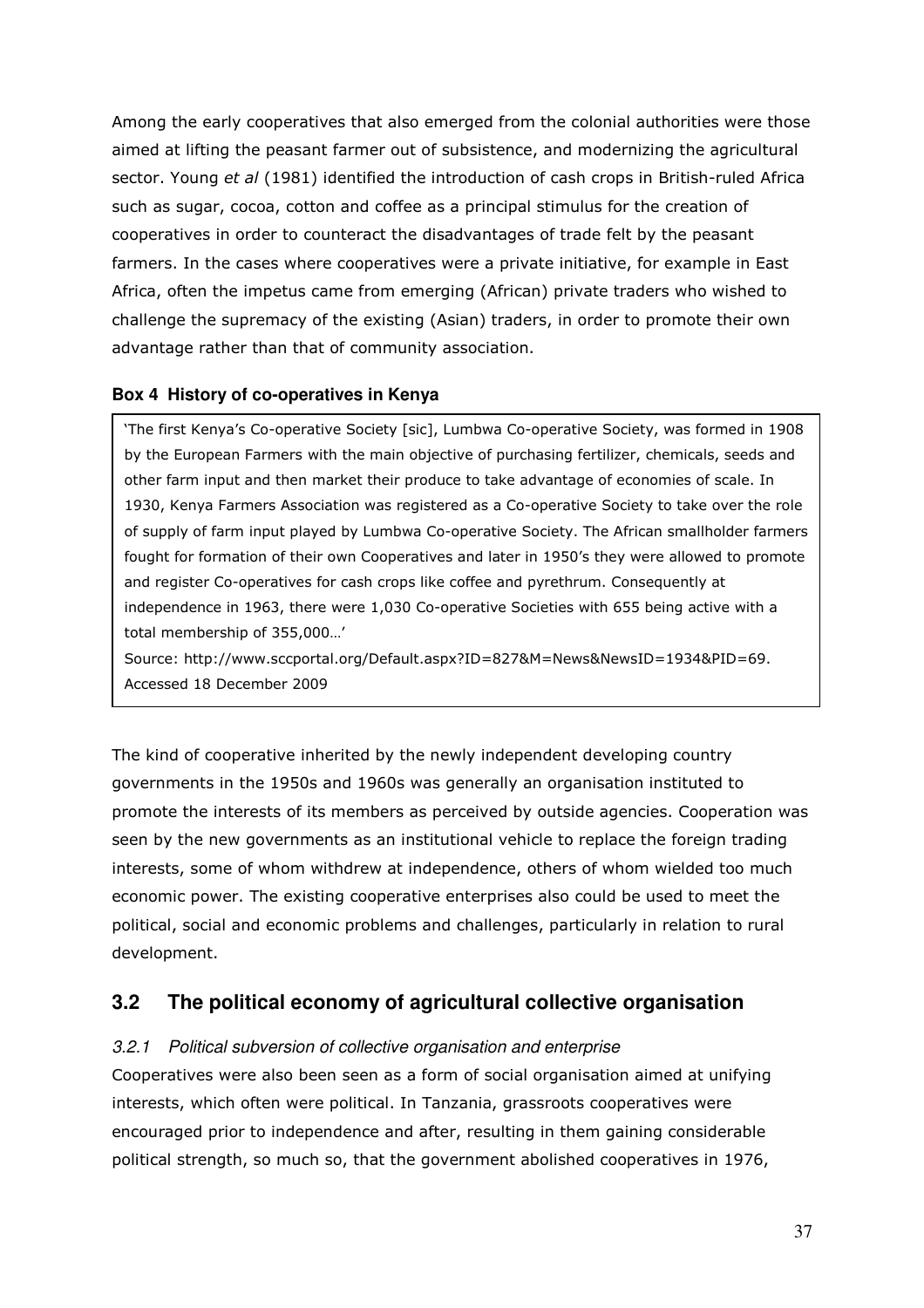replacing them with parastatal crop authorities. The resulting drop in agricultural production over the next 5 years resulted in their re-establishment in 1982 (Lele, U. and Christiansen, R. E. 1989: 18).

Socialist states elsewhere adopted cooperatives as a form of social organisation and political control, as well as economic organisation. For example, after independence in Mozambique, the Third Congress of FRELIMO in 1977 released a report noting that 'The co-operative movement, under the leadership of the Party, constitutes a huge mobilisation of the great masses of peasants for the organised, conscious and planned participation in the socialist development of the whole country' (Harris, L. 1980). Such ideals have been reformed as a consequence of the liberalising tendencies during the latter part of the Twentieth Century (Lamont, J. T. J. 1993; Spooner, N. 1994).

### 3.2.2 Models of 'statutory' association

It had been hoped that the early marketing cooperatives might increase the bargaining power of producers. The experience proved to be unsatisfactory. 'Free-riding' was one reason: when fruit producers' cooperatives in Canada and Australia tried to store part of the crop in order to market it later in the year they found that non-members profited most from any rise in price - temporal arbitrage; so-called free-riders were able to sell their produce without bearing any of the cost of storage. Non-members also benefited from the efforts of cooperatives in opening up distant markets without bearing the costs of membership. It was the failure of cooperatives to secure the economic position of producers in a time of severe agricultural depression which led to the introduction of statutory - legal - marketing powers: some sort of government intervention was necessary to secure the cooperation of non-members and thereby market the whole crop. Thus compulsion replaced the voluntary cooperation of the Rochdale Principles as a new policy instrument to achieve similar objectives.

State marketing boards were set up in many countries under British colonial influence, and were also represented in the Francophone world by Caisses de Stabilisation. Marketing organisation became of increasing importance during World War II. West African oil palm produce and groundnut marketing were brought under government control in 1942. The Cocoa Control Board was renamed the West African Produce Control Board, (WAPCB), with jurisdiction over Nigeria, Ghana, Sierra Leone and the Gambia. According to Abbott and Creupelandt (Abbott, J. and Creupelandt, H. 1966), the objectives were:

- obtaining funds for sales promotion, research and extension;
- raising the bargaining power of agricultural producers on domestic/export markets;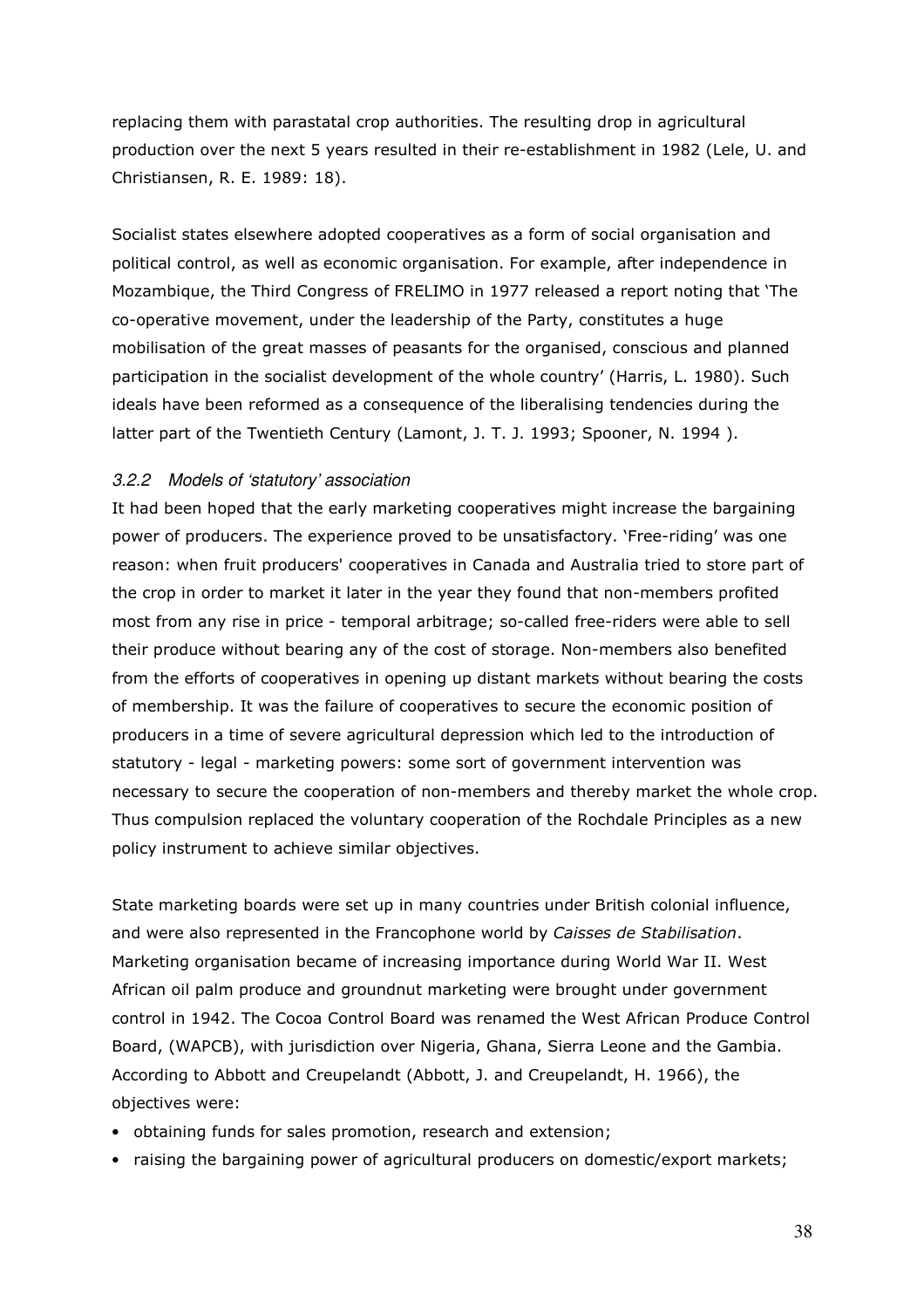- improving marketing organisation and methods by regulating quality and packing standards, market procedures, sales practices, by raising the scale of operation and setting up needed marketing and processing facilities, and facilitating a more precise adjustment of the quantities and types of produce sold on particular markets;
- equalising returns from sales to different price markets or outlets;
- sheltering producers and consumers against the impact of sharply fluctuating internal and external prices.

### 3.2.3 Donor support for state intervention

The expansion of state marketing in the post-colonial and independence period could not have been undertaken without the provision of aid from bilateral and multilateral donors, whose investment policies constituted an endorsement of such a strategy. Marketing boards were a convenient counterpart agency for aid donors whose programmes of food aid, infrastructural investment and rural development projects were increasing in importance. A common typology for classifying the services and objectives of such marketing boards was that proposed by Abbott and Creupelandt and reflects an era of strong market intervention (1966):

- advisory and promotional activities directed towards producers
- regulation and control of production and of marketing activities
- non-trading price stabilisation
- price stabilisation through trading
- monopoly export marketing
- monopoly domestic marketing

In six African countries, between 1970 and 1987 the value of external assistance constituted between 35% and 70% of government expenditures (Lele, U. and Christiansen, R. E. 1989). In Tanzania by the end of the 1970s nearly 400 parastatals handled production, processing, transport and marketing of goods and services, and the prices of nearly 1000 commodities were controlled. A 1988 World Bank report documented that over the period 1974-1985, Sub-Saharan Africa received more World Bank support than Asia and Latin America, involving some 48 food crop projects, 45 export crop projects and 17 livestock projects that had some marketing components, with significant intervention through collective marketing organisations. The donor perspective was influenced by the following factors within the policy environment:

- parastatal projects were easy to appraise
- for monopoly organisations there was no alternative
- the recipient government was supportive
- ease of project management marketing organisations were discrete entities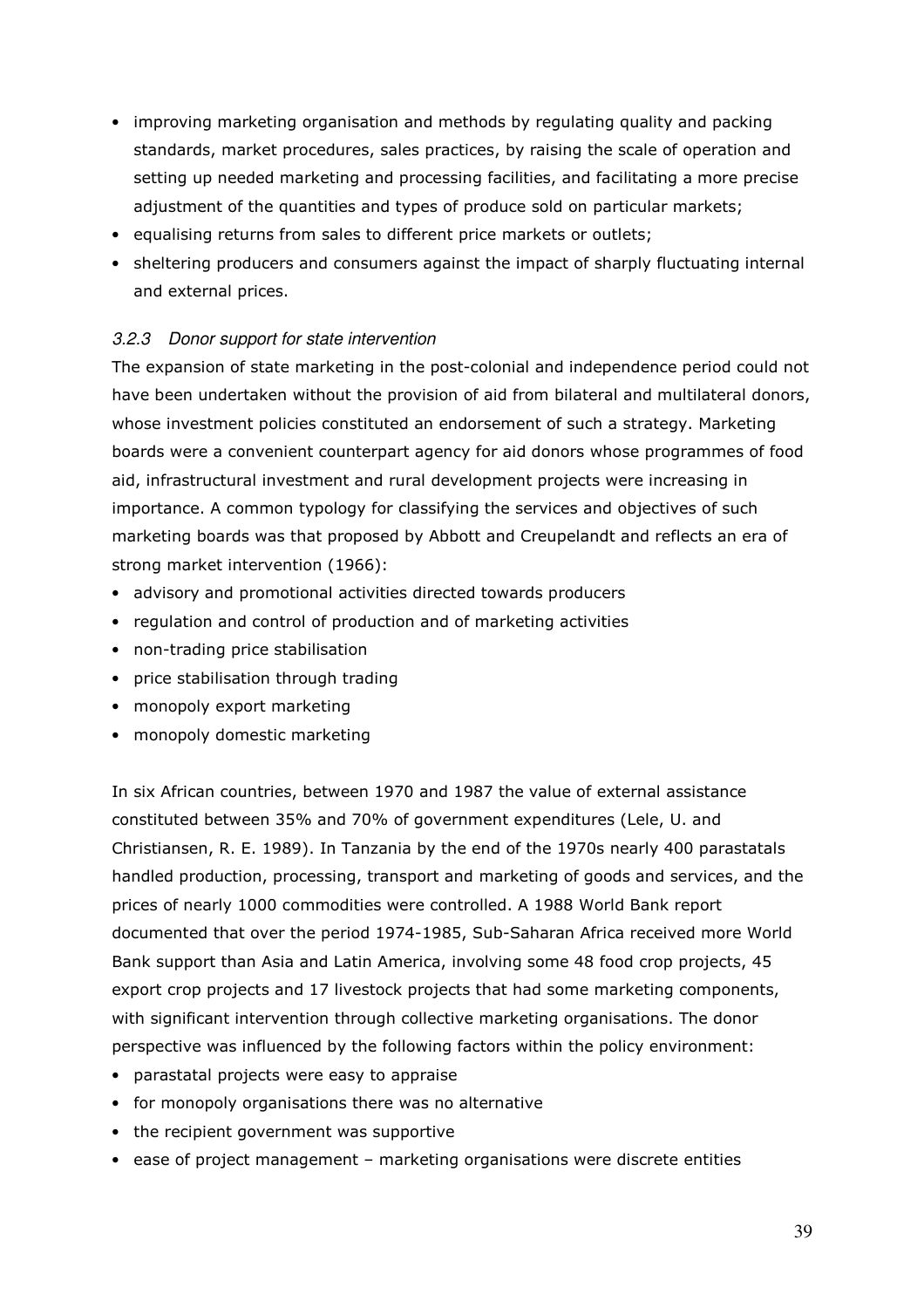• policy support for taxation of agriculture to mobilise public-sector revenues

The Francophone Sahelian also states all intervened on a massive scale with similar objectives. In general, the development of market organisations was dependent upon, or reflected, the economic and political history not just of the individual country, but also of the broader context: where export crops were involved, a country's trading partners was a factor which contributed towards the nature of domestic 'institutional' development. Access to markets was facilitated by the close industrial relationships with major private sector buyers, foreshadowing the supply chain linkages with international manufacturers and distributors that drive contemporary agrifood markets.

On the whole the picture given in the literature about the performance of state-managed marketing is a gloomy one. Marketing boards were weak organisations which achieved little success, with multiple, unrealistic and conflicting objectives. And in general, food crop or domestic marketing boards faced more problems and were less likely to succeed in their objectives than those concerned with the export of high value agricultural products (Arhin, K., Hesp, P. and van der Laan, L. 1985). Poor, local producers were affected most by the systemic failure. This differentiation – or inequity –between the beneficiaries of statutory marketing and those excluded from market opportunities was a structural characteristic that has been replicated latterly in supply chains to nontraditional, high value domestic and export markets (Reardon, T., Timmer, C. P., Barrett, C. B. and Berdegué, J. 2003; García Martínez, M. and Poole, N. D. 2004).

What is generally absent in developing economies is the coordinating activity of industry bodies, and role which marketing boards could still play. An example from Spain demonstrates how 'interprofessional' organisations unite sector stakeholders (Box 5).

### **Box 5 'Interprofessional' or umbrella organisations**

The Interprofesional Citrícola Española, or Intercitrus, was formed in 1993 after years of strife within the citrus sector. It is constituted as a form of association under the cooperative Law 19/1977. Intercitrus is based on the French 'interprofesionale' model and combines all parties in the industry: farmer organisations and the cooperative sector; independent traders and exporters; and the citrus processing industry. The operative principles of Intercitrus are to represent the interests of the sector as a whole - for example, by lobbying; equality in representation between the constituent subsectors; unanimity in decision making. As an institutional mechanism for introducing 'orderly marketing', there is a similarity between the 'interprofesionale' and the marketing boards of the UK and elsewhere. Source: authors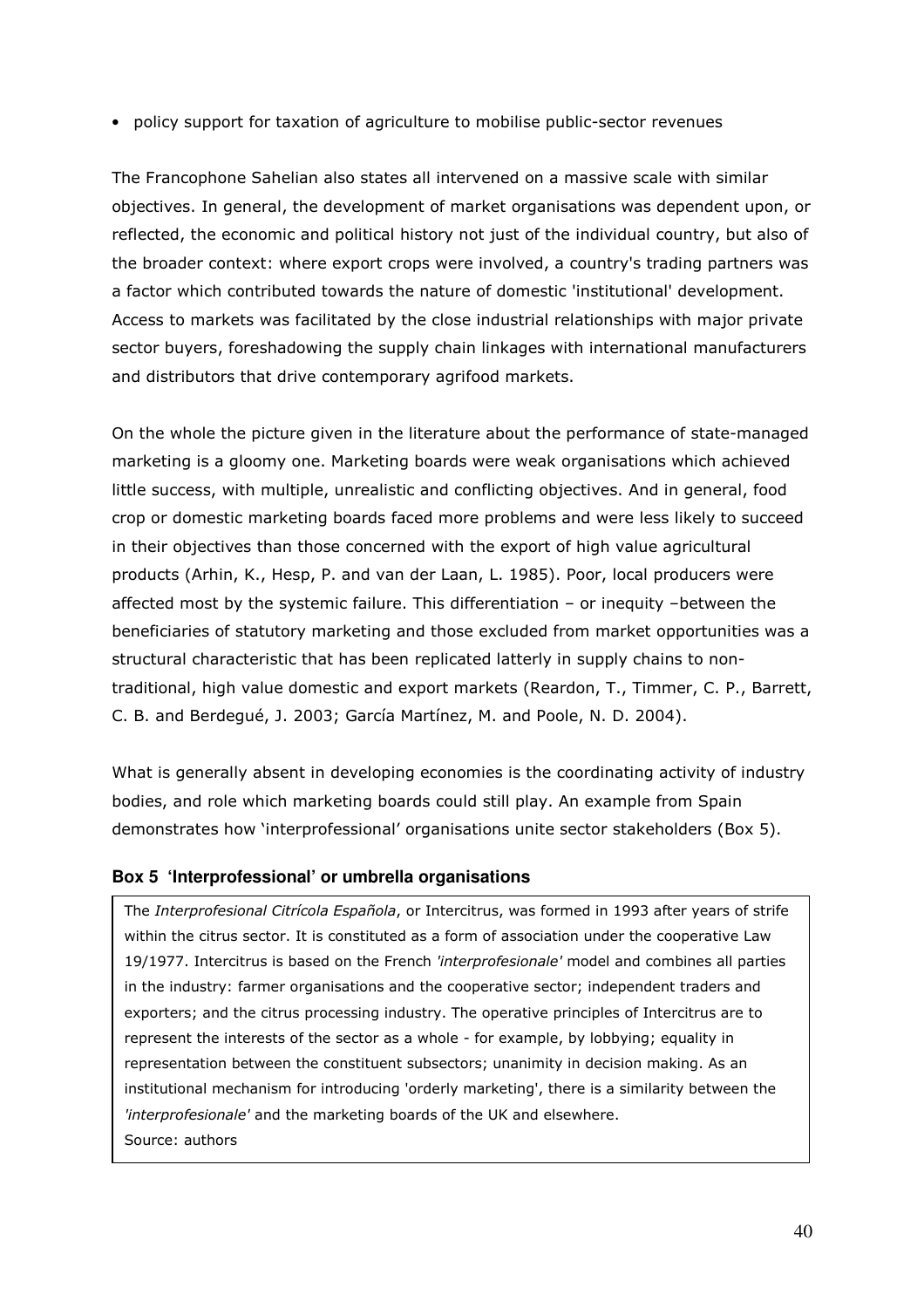## **3.3 Better marketing: public intervention or private initiative?**

The potential for a response from the private sector to economic incentives and opportunities should have created a sense of optimism in creating efficient and competitive markets, and overcoming the livelihood constraints of poor producers and traders. The propensity of many African peoples to engage in trade should have been a sound foundation for market-led economic growth. However, the results of market liberalisation were disappointing. The radical reduction in state intervention and notinfrequent collapse of organised marketing systems did not stimulate a strong private sector response, nor generate higher levels of competition. As traders have not been willing or able to fill the void, farmers were left without market outlets. Most farmers without commercial knowledge or experience have been unable to engage successfully in marketing their produce on their own account. The weak development of many poor economies, both in historical developing regions and in so-called 'transition' economies led to greater pragmatism among donors and international organisations, a move towards empiricism and away from political and economic dogma. Market coordination has to some extent supplanted the ideology of pure competition.

Much is still not understood about the impact of fluctuating policies. Some negative underlying assumptions about the role of private traders persist and shape the willingness to involve private enterprise in market development (KIT and IIRR 2008). The literature also records perverse results of liberalisation: for example, in Southern Africa price deregulation has led not to the expected efficiency effects but to increases in market margins (Traub, L. N. and Jayne, T. S. 2008). Overall, there is considerable ambivalence concerning 'state withdrawal' and the persisting unpredictability of intervention (Jayne, T., Govereh, M., Mwanaumo, A., Nyoro, J. and Chapoto, A. 2002). An unstable institutional environment is one of the principal factors why the private sector may choose to avoid engagement with agricultural marketing.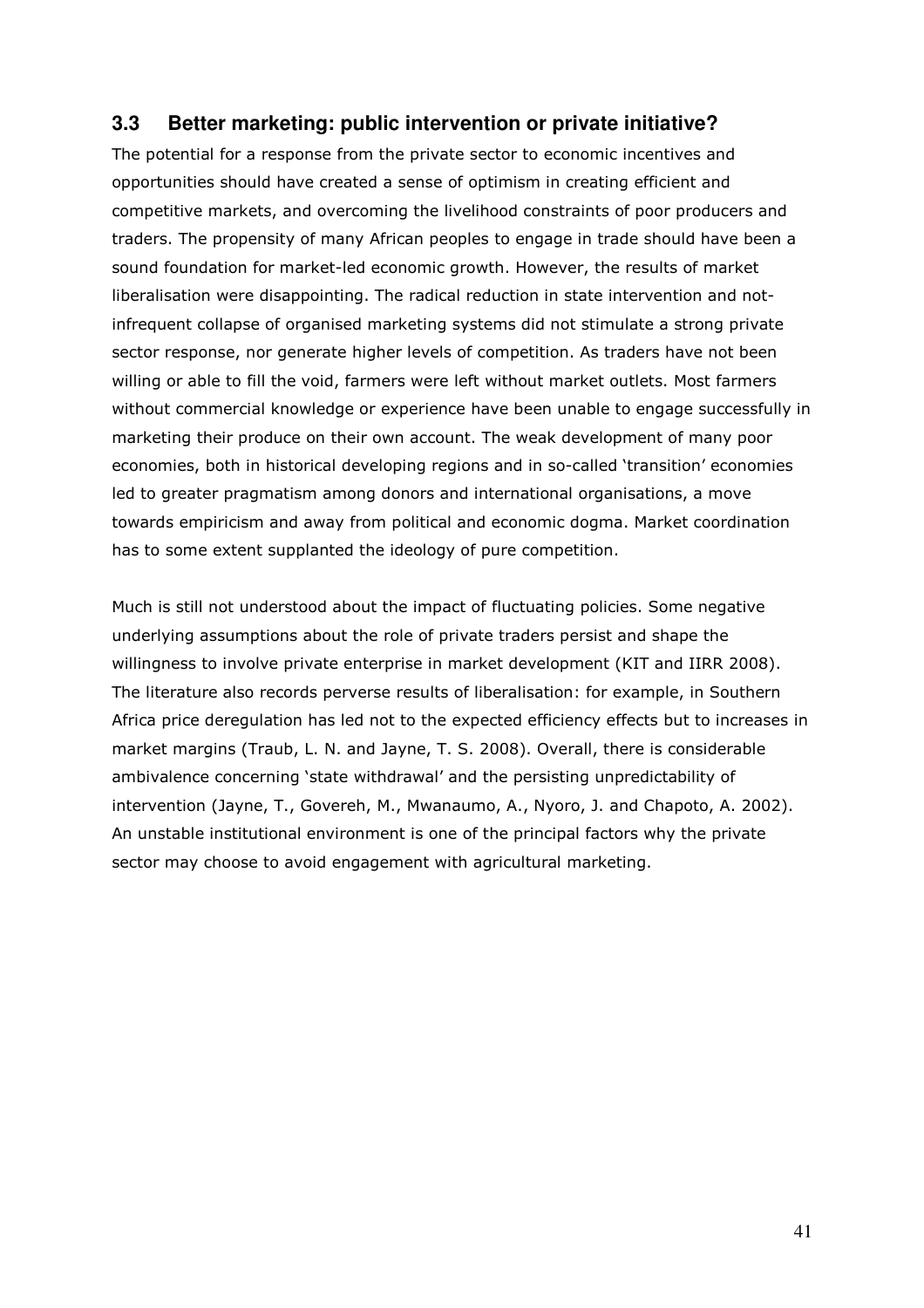## **Box 6 Summarising characteristics and limitations of collective organisations**

Common characteristics?

- Too many complex functions and objectives
- management and decision making remote from membership control
- 'élite capture' for the benefit of the few rich and powerful farmers and politicians
- subject to direct government interference in management
- inadequate finance and excessive operational costs
- weak management and capacity building
- sensitivity to patterns of social organisation and cultural differences
- less success with food crops that are bulky and of low value, and crops that require complicated and expensive processing
- important role in input supply, especially where low margins discourage private traders and where adulteration of inputs is prevalent
- potential stimulus to competition with private sector enterprises
- Limited expectations?
- Cooperatives cannot be expected to surmount external constraints in the macro policy environment, pricing policies, lack of forex, inadequate infrastructure, and poor regulatory functions. They are not an intermediate instrument for the management of marketing by the government
- Any form of grassroots organisation is likely to need support as it engages in activities that have been hitherto outside its experience. The assumption of new responsibilities requires training and education, and skills often absent among the membership
- Is 'associative enterprise' a movement, or an alternative form of business organisation? Source: authors

# **3.4 Supporting collective organisation?**

Intervention in agricultural markets has not generally worked in Africa. It is curious, nevertheless, that in some advanced agricultural economies, statutory intervention has been retained throughout an era of intense economic liberalisation (Box 7).

## **Box 7 Meat and Wool New Zealand**

Meat & Wool New Zealand (M&WNZ) is incorporated under the Companies Act 1993, and is a membership organisation with voting rights proportionate to livestock holdings. It receives statutory levies from members paid on all livestock slaughtered and all wool sold. M&WNZ aims to improve farm profitability through investing levies in research, development and extension, market access and development, and human resources, working across a wide portfolio of business activities where collective organisation can achieve what farmers cannot individually achieve. Farmers periodically consent to the levy: in August 2009 they voted to continue paying levies on sheepmeat and beef (but against continuation of the goatmeat and wool levy). Source: http://www.meatnz.co.nz/main.cfm. Accessed 22 December 2009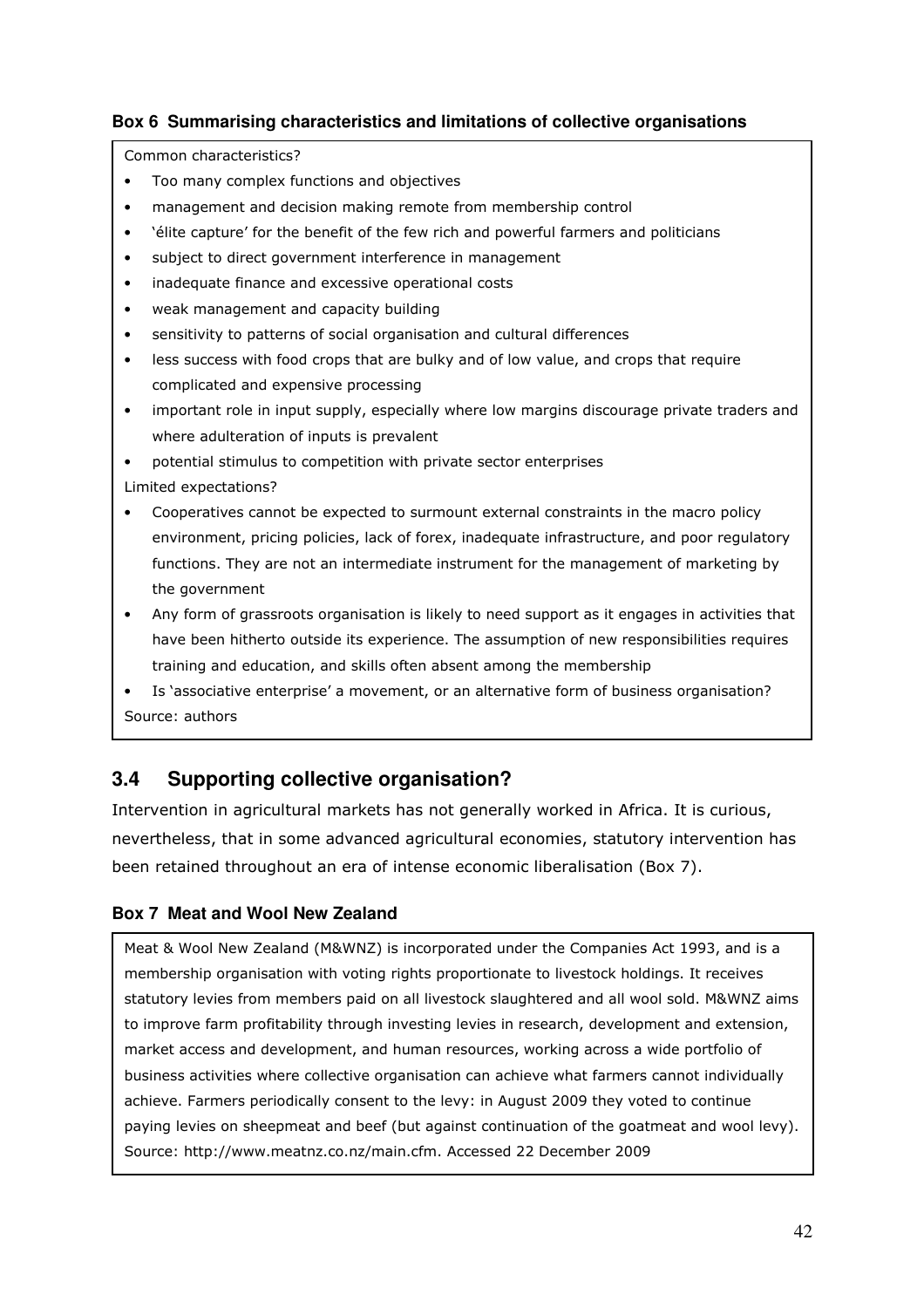The deepening depression over poverty reduction and rural development in poor countries and the formalisation of the Millennium Development Goals at the turn of the century has led to a reappraisal of policy approaches and instruments to hitherto intractable problems. International donors and NGOs have re-engaged with the rural sector in general and agricultural development in particular. More widely, the limits of liberal policies are being drawn in by increasing policy intervention – the 'post-Washington Consensus' - such as the return to input subsidies in Malawi, and the spread of conditional cash transfer payments (CCTs) as a measure to promote an inclusive social policy and longer term institutional development (Bastagli, F. 2009). The latter is true not just in Latin America but also, for example, of the Social Cash Transfer (SCT) programme in Zambia<sup>2</sup>.

Collective organisation has re-emerged as a development theme, not to support agricultural élites, and not just for agricultural development but for growth, poverty reduction and environmental management more generally (World Bank 2008): 'Civil society empowerment, particularly of producer organizations, is essential to improve governance at all levels…' (p. 2); performance and competitiveness are key words, and operationally producer organisations are said to be constrained by 'legal restrictions, low managerial capacity, élite capture, exclusion of the poor, and failure to be recognized as full partners by the state' (p. 14). Farmer organisations continue to offer a way for smallholder farmers to reduce transaction costs and overcome barriers to market participation by raising their bargaining power with traders and wholesalers (Thorp, R., Stewart, F. and Heyer, A. 2005). Further benefits of collective action include greater accessibility of finance, technology and market information (Markelova, H., Meinzen-Dick, R., Hellin, J. et al. 2009) With respect to cooperatives, Cook and Chaddad explain that the role of a cooperative for a individual producer had been to improve farmer returns by

<sup>2</sup> 'Social cash transfers (SCTs) have become increasingly popular in Sub-Saharan Africa, because growth-centred development policies have failed to reduce poverty. SCTs support the consumption of the poorest, and allow them to invest in human and other forms of capital that reduce the intergenerational transmission of poverty… SCTs are effective tools of basic social protection. As with most things, however, a one-size-fits-all approach is inappropriate. Expectations about impact need to be moulded by programme design and initial conditions, and vice versa' Tembo, G. and Freeland, N. (2009). Social Cash Transfers in Zambia: What Is Their Impact? One Pager. Brasilia.

i,

.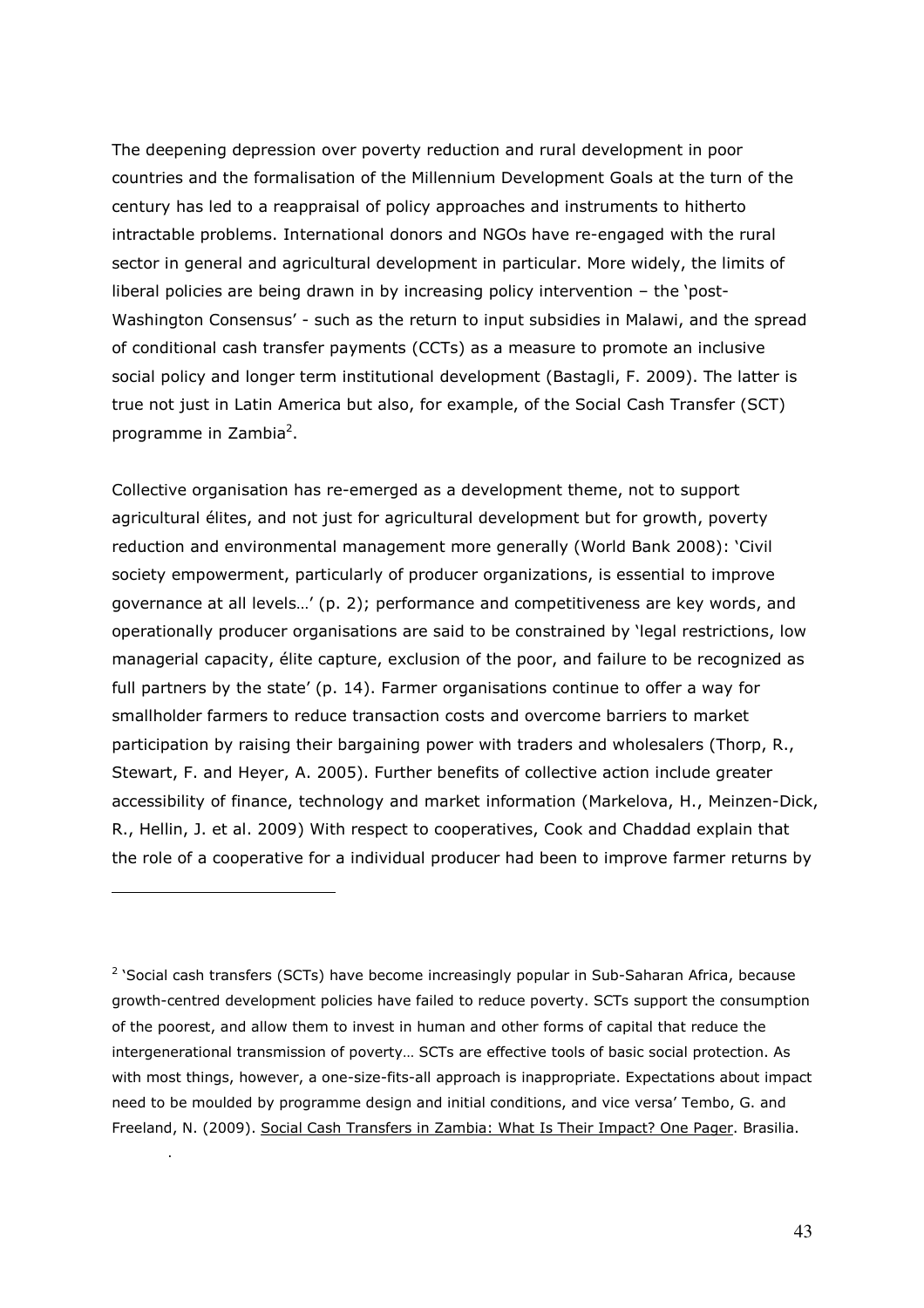lowering production and transaction costs (…) counterbalancing the negative economic impacts of market power and reducing producer income risks' (Cook, M. L. and Chaddad, F. R. 2004: 1251). From a policy perspective, facilitating collective action among smallholder farmers can result in increased agricultural production as well as adding value through processing.

Specifically they are linked to market access and reduction of transaction costs, gaining economic scale and market power, formation of social capital, gender inequalities, provision of technical assistance and input services, and a techno-economic 'leader' role, and advocacy. A key issue is the provision of resources and strengthening organisational capacity, while avoiding dependence. But there is also recognition of the change in context and the external market conditions: '… the world of value chains and global market forces is creating new challenges for their organizations. The challenge for the organizations is how to respond; for governments and donors it is how to assist without undermining the organizations' autonomy' (World Bank 2008: 154).

Recognising the vacuum left by the withdrawal of the state from agriculture in many developing regions, a role is once again envisaged for organisations that retain some of the attributes of marketing boards with statutory powers, including levies, particularly for product research and development, and international marketing. 'Widely adopted in industrial countries, such levies have been underused in developing countries, despite their potential to resolve underinvestment and improve the demand orientation and effectiveness of research' (World Bank 2008). Local organisations can also be a vehicle for increasing investment among smallholders in technology and other productive assets (Barrett, C. B. 2008).

While such observations are realistic for many contexts, they remain the observations or wish list - predominantly of external players, made within a given set of external conditions and from a given political and philosophical viewpoint. While the concepts are likely to have relevance, it is difficult not to interpret such initiatives as rolling back liberal economic approaches by a few decades. Institutional innovations in advanced economies are addressing specific weaknesses of farmer organisations, notably weak management and under-capitalisation. Many organisations in Africa are also exhibiting characteristics that depart somewhat from the structure and objectives common to traditional cooperatives. Examples of these will be discussed later.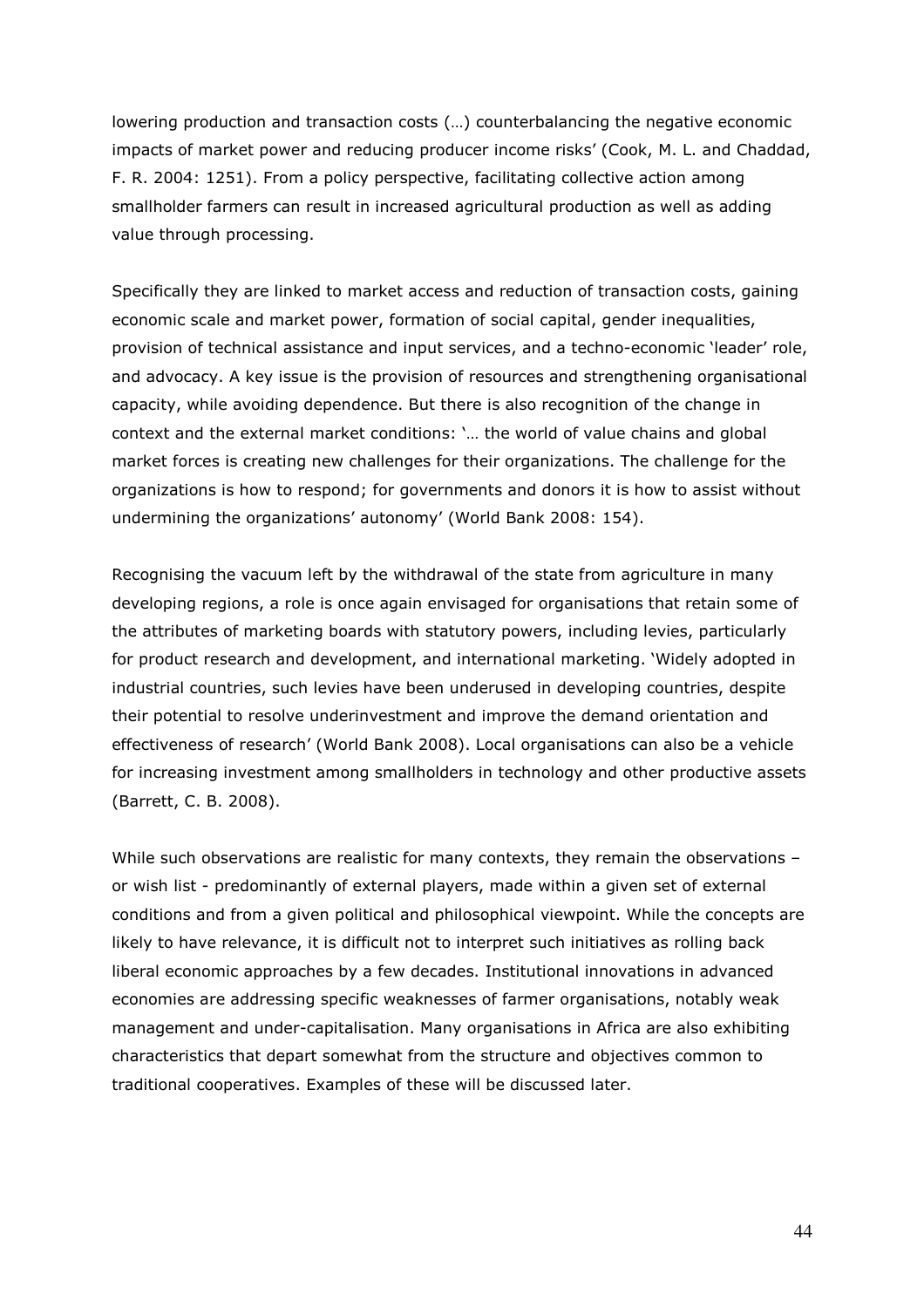### **3.5 A wider perspective: business services, chains and networks**

The policy climate for developing countries has evolved substantially since the reforms of the 1980s and 1990s. Newer policies have encouraged the provision of business development services to stimulate the private sector became a focus of interventions. Recently, considerable attention has been attached to improving the performance of the wider business environment (White, S. 2005). Latterly NGOs have become a significant channel for linking poor people to markets. The entry of individual and corporate 'philanthrocapitalists' (eg the Gates-Rockefeller Alliance AGRA see http://www.agraalliance.org/) as donors has added a further dimension to the political economy of poverty reduction through market liberalism. The concept of BDS itself has evolved into newer formats (Hitchins, R., Elliott, D. and Gibson, A. 2005; Chartock, A. 2006). 'Making markets work for the poor' (MMW4P) (Ferrand, D., Gibson, A. and Scott, H. 2004; Meyer 2006) is an approach adopted by various bilateral and multilateral agencies which stresses the process of creating opportunities through increasing access to markets, achieving equitable and remunerative prices for goods and services, and reducing risk. A critical appraisal is appropriate: while MMW4P envisages commercial interventions and is 'pro-competitive structures', it is weak in the policy dimension and draws back from advocating innovative public policy interventions (Poole, N. D. 2009). Linkages of enterprise concepts to movements advocating collective organisation are also weak.

Development practitioners have also drawn on the value chain approaches more commonly used in advanced economies and international commodity exports to analyse and improve the performance of market systems. The emergence of value chain analysis as an analytical framework is traced to the work of Gereffi (1994; Bair, J. 2005; Donovan, J. and Poole, N. D. 2008), and represents a private enterprise perspective on the inclusion of producers in market activities. The ability of farmers, for example, to add value requires 'upgrading' skills, product development, business processes, and through investing in physical capital formation. From a development perspective, 'upgrading' often with associated capital requirements - is especially important and a range of activities for which farmer associations are an appropriate vehicle. As with MMW4P approaches, value chain analysis has to be translated into action by taking into account the wider stakeholder context: an inclusive 'task-force', such as that used in the development of the cassava sector in Zambia, is necessary to effect policies for a specific sector, in what may be an ongoing process rather than a one-off 'intervention' (Chitundu, M., Droppelmann, K. and Haggblade, S. 2009).

Another current 'action research' approach to improving smallholder inclusion in commercial markets is the participatory market chain assessment model, PMCA, (Bernet,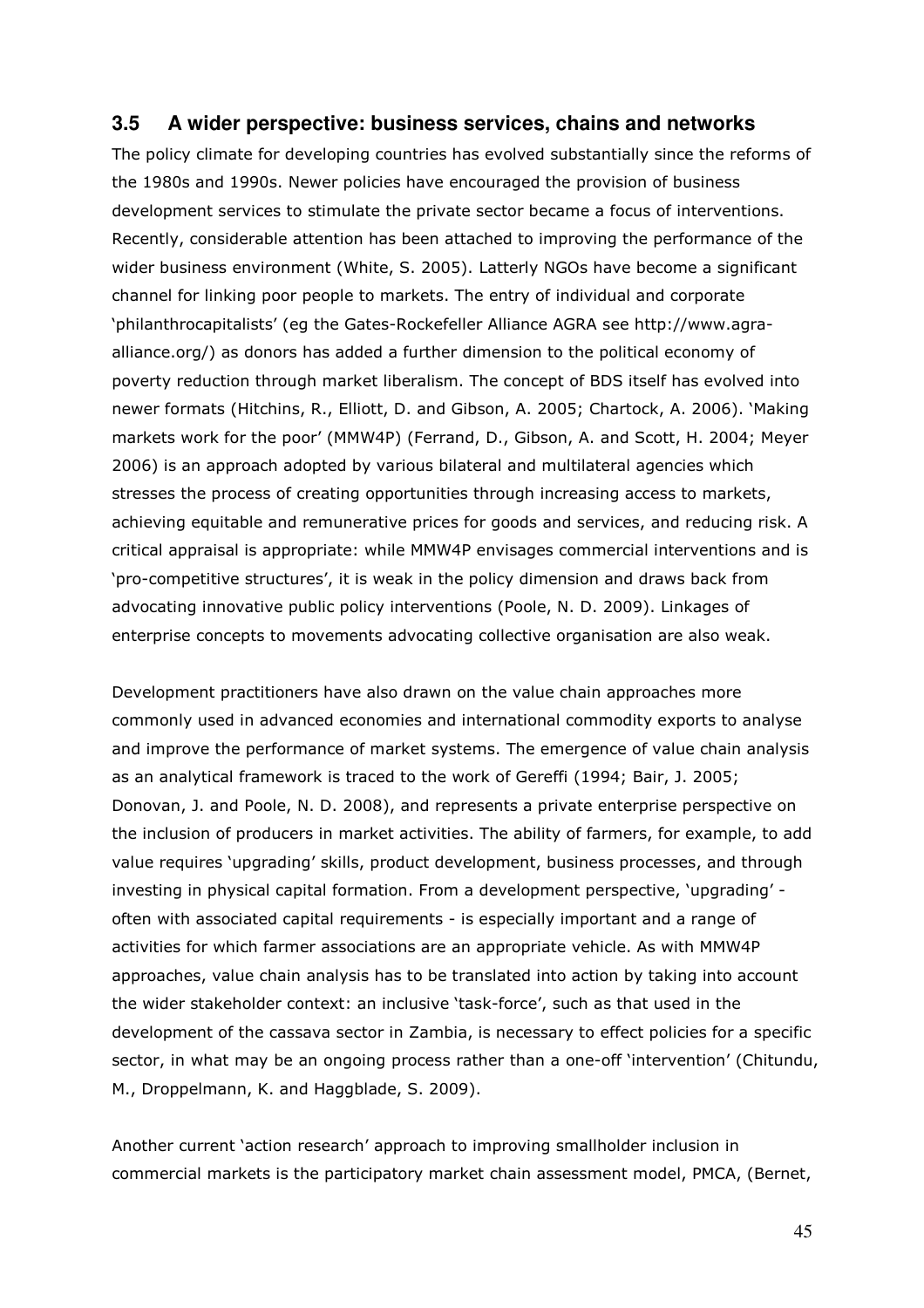T., Thiele, G. and Zschocke, T. 2006). Developed by CIP in South America among indigenous potato growers, it purports to be a sectoral initiative, and has been applied in Africa, also among Ugandan root crop growers and other vegetable sectors (Horton, D. 2008). Through these policy approaches runs an increasing focus on poverty reduction through establishing sectoral linkages between private enterprise and the rural poor. It is a process that is inclusive of all stakeholders, but intensive and costly in application, and once again limited in its 'replicability' and 'scaleability'. Nevertheless, the trend in participative and inclusive approaches to market development interventions focused on the poorest addresses a critical need for new policies that include farmers' voices – at least in Zambia (Concern Worldwide 2008).

Among the most innovative forms of intervention are in fact market developments that arise not from the donor and (I)NGO community but from private sector initiatives. These are both commercial enterprises developing supply chain relationships such as in high value horticultural produce from Kenya (Jaffee, S. 2003), ensuring procurement of certified produce such as to meet demand in the fair trade and organic sectors, and the new phenomenon of philanthrocapitalists who may invest equity in local production systems. Innovation in equity finance of market-oriented agribusiness initiatives is a means not only of overcoming capital shortages in rural enterprises. Exercise of financial leverage may be a mechanism whereby investors can build the necessary management capacity (Poole, N. D. and Penrose Buckley, C. 2006). This is one of the critical areas where collective organisations such as farmer associations generally have unexploited potential. New models of cooperative organisation and management in advanced economies are probably the most innovative form of collective enterprise in the global agricultural economy.

### **3.6 The new models of cooperation**

Sound financial management, good organisational governance and the potential for free riding, remain problems for the more complex cooperatives. Prowse (2008) contends that while there are opportunities to be taken advantage of by producer organisations there is a danger of expecting too much from them. This point is also made by Bernard and Spielman, inter alia (2009). Prowse points out that the World Development Report 2008 argues that in order for producer organisations to succeed in contract farming they need to be involved in policy reform, commodity exchanges, technical support, research and management. He argues that the report does not distinguish between different types of producer organisation and that more attention needs to be placed on producer organisations that resolve the perennial problem of mixed objectives: organisations which are market-oriented rather than those that are socially or community-oriented.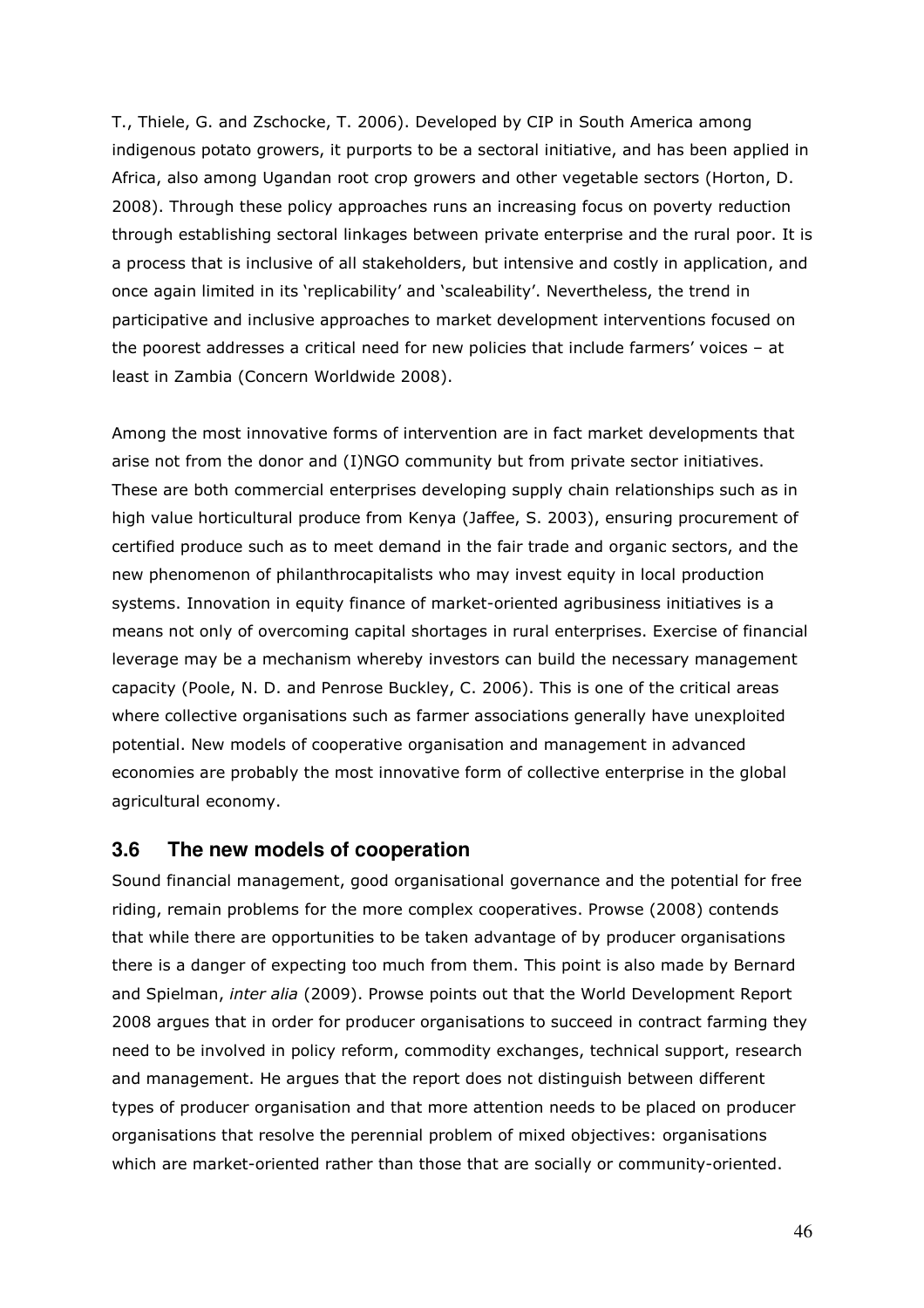Moreover, producer organisations need to be clearer about their aims, and that this should be reflected in their organisational structure. He cites the market-oriented NASFAM in Malawi as one such producer organisation (See Section 5.5). Further, it is suggested that managerial mechanisms for resolving disputes between farmers and firms need to be more developed.

Section 6 briefly leaves Africa to introduce the latest innovations in reformulating the incentive structures in collective marketing that are being developed in more advanced economies: these are new models for cooperative enterprise. They illustrate how institutional innovation in the form of newer governance systems, ownership patterns and financial management within collective organisations has, *inter alia*, permitted cooperative organisations to overcome the problems mentioned above.

### 3.6.1 Market re-orientation: evolving models of collective organisation

Looking at the cooperative, the dominant form of association, the traditional model has always faced theoretical and empirical challenges that have required some adaptation as the internal market-orientation and the external competitive environment have developed. This is true globally. For example, in the 1990s, Dutch fruit and vegetable cooperatives recognised that they faced changing market conditions: higher standards of quality control and assurance, the various needs to deliver larger volumes, exploit scale economies and create bargaining power, and add value through banding and product innovation. They addressed the capital-raising limitations and governance/decisionmaking constraints of the traditional cooperative model by integrating the wholesaling function (Bijman, J. and Hendrikse, G. 2003). NASFAM has been cited as an innovative form of organisation. Elsewhere such downstream integration has often taken the form of establishing wholly-owned, commercially-oriented marketing subsidiaries of traditional producer-owned organisations. Among such organisations, perhaps the most significant international cooperative in the agrifood industry is the Fonterra Group of New Zealand (Box 8).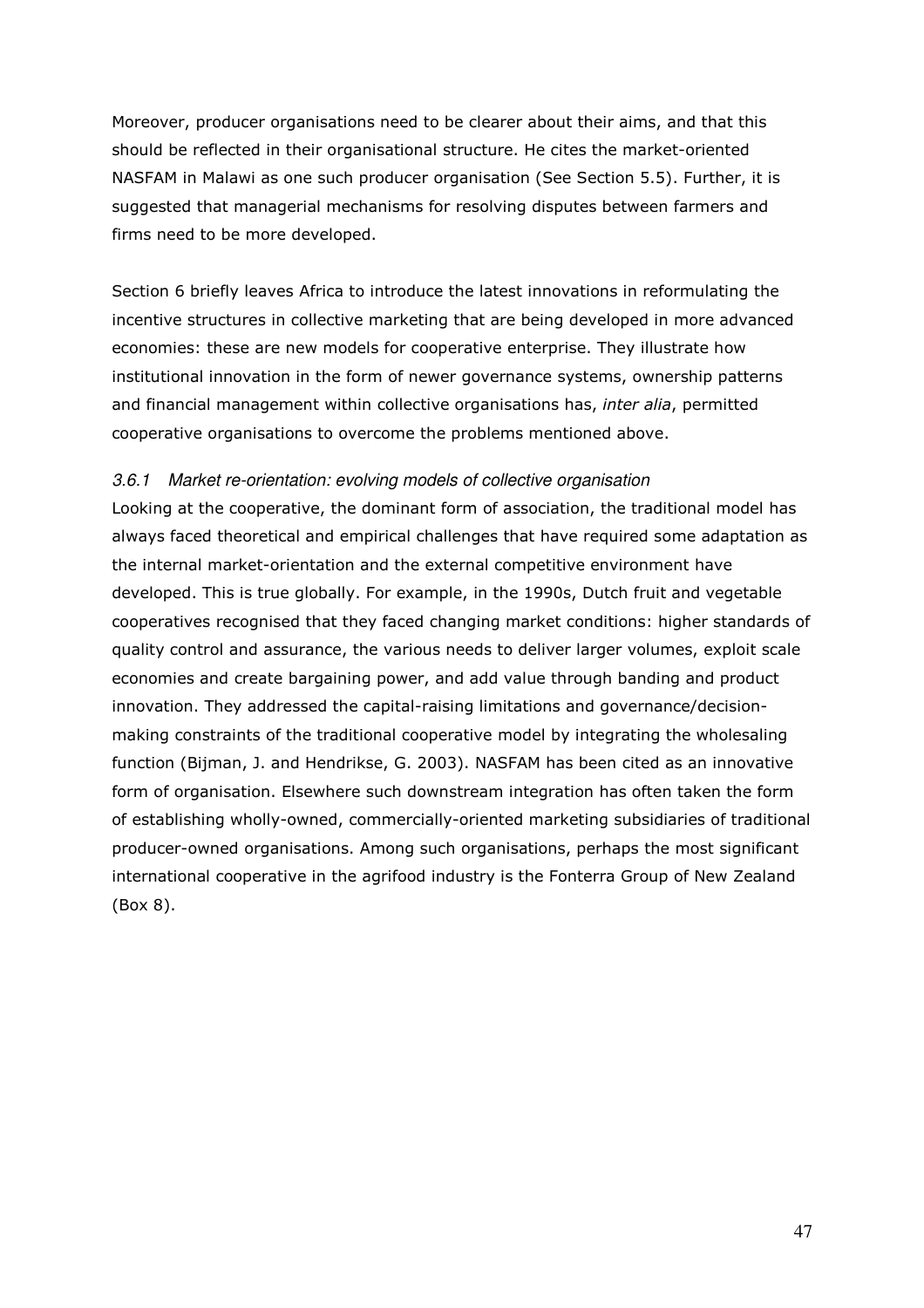### **Box 8 The Fonterra Group**

The Fonterra Co-operative Group, formed in 2001, is the world's largest dairy exporter, and includes around 70 trading companies throughout the world. It is also New Zealand's largest company and has around 16,000 employees. Responsible for a quarter of New Zealand's exports, Fonterra processes around 90% of the milk produced in New Zealand and exports 95 per cent of New Zealand's dairy products to more than 140 countries. Customers include some of the biggest firms in the global food industry including Coca-Cola, Danone, Domino's Pizza, Kraft, Mars, and McDonalds. Share ownership is restricted to the 11,000 New Zealand dairy farmers who supply milk to Fonterra. Shares are held largely in direct proportion to the amount of milk supplied in a 12-month dairy season. Capital is raised from investors through issues of retail fixed rate bonds. Among its objectives, profitability is foremost, enabled through developing relationships with customers, global sourcing, growth, and risk management. 'The composition of the Board is a significant element in the governance of the co-operative. The Board is comprised of up to 13 directors. Under the Fonterra Constitution, nine of the directors are elected from the shareholder base (Elected Directors), and four are appointed by the Board and approved by shareholders at the annual meeting (Appointed Directors)'.

Source: http://www.fonterra.com/wps/wcm/connect/fonterracom/fonterra.com/Home/. Accessed 21 December 2009

Three commercial alternatives to the traditional cooperative model are proportional investment cooperatives, member investor cooperatives and the so-called new generation cooperatives. Proportional investment cooperatives restrict ownership rights to members. These ownership rights are the same as a traditional cooperative in that they are non-transferable, non-appreciable and redeemable. However, investment from members is expected to be proportional to their patronage. Member investor cooperatives depart from the traditional form of cooperative as returns to members are distributed in proportion to shareholdings in addition to patronage, whether through dividends in proportion to shares or through appreciability of shares. Finally, there is the innovative form of new generation cooperative.

### 3.6.2 'New Generation Cooperatives'

The theme of market-oriented producer organisations runs through the literature on socalled 'new generation cooperatives' and extends this commercial orientation further by linking ownership rights, investment and governance. Here we examine the model in its most developed form through examples from the USA and consider the possible applications of the model to specific supply chains in the African context.

Since the mid-1990s, new farmer-owned associative models have emerged in the US. In 1995 Cook hypothesized that issues concerning property rights would result in a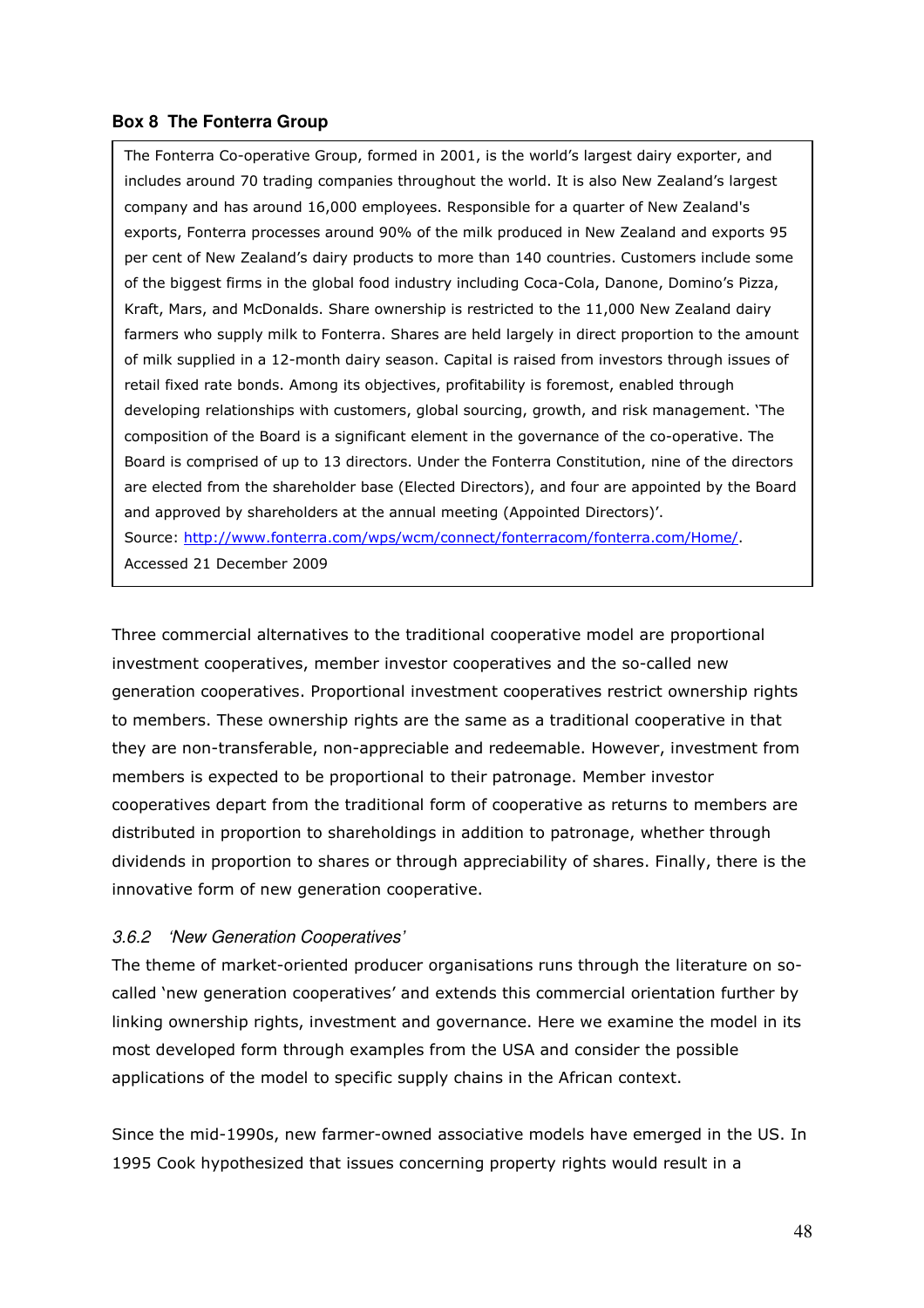necessary restructuring of cooperatives (Cook, M. L. 1995). At the same time, Fulton (1995) had also hypothesized that technological change and member individualism would become barriers to cooperative growth and success in the US agricultural market. In this changing context, Cook has subsequently suggested that cooperatives would either exit the sector altogether, or would make moderate changes to the cooperative structure, or finally would make a radical departure from the existing cooperative norm (Cook, M. L. and Chaddad, F. R. 2004: 1249). What has emerged in this last type of change is a form of 'associative' farmer organisation that has departed significantly from the traditional cooperative, but referred to as a 'new generation cooperative'.

Cook and Chaddad (2004) consider cooperative models in the United States. They draw attention to the limitations of 'Rochdale-adherent' cooperatives for enterprise development: ownership rights are restricted to member patrons, residual return rights are non-transferable, non-appreciable and redeemable and benefits are distributed to members in proportion to patronage, although investment may not. They point out that many traditional cooperatives are now investing in limited liability companies, joint ventures or forging other strategic alliances thus developing a vertical investment structure to overcome the constraints of the traditional financial model.

In new generation cooperatives, ownership rights are restricted to current member patrons, but they are both tradable and appreciable. Ownership rights are in the form of tradable and appreciable delivery rights which are restricted to members. Members purchase delivery rights on the basis of their expected patronage. This way capital investment is proportionate to usage. Members also exercise governance responsibilities in proportion to patronage rather than through a one man-one vote system. Ownership rights are not usually redeemable (Cook, M. L. and Chaddad, F. R. 2004: 1249-1250).

Following these initiatives in the US, there has been increasing interest elsewhere in new generation cooperatives as a way of solving known disadvantages of cooperative management. Much of the literature has emerged from NIE analysis, and has focused on property rights in conventional cooperatives. One such analysis is provided by Poulton and Lyne (2009) who consider the application of institutional economics to market development with reference to market coordination. The author examines the issues facing producers within cooperatives and consider the benefits to be gained by the new generation cooperative model.

Like Cooke and Chaddad, Poulton and Lyne's NIE analysis suggests that the problematic characteristics of traditional cooperatives result in a number of consequences: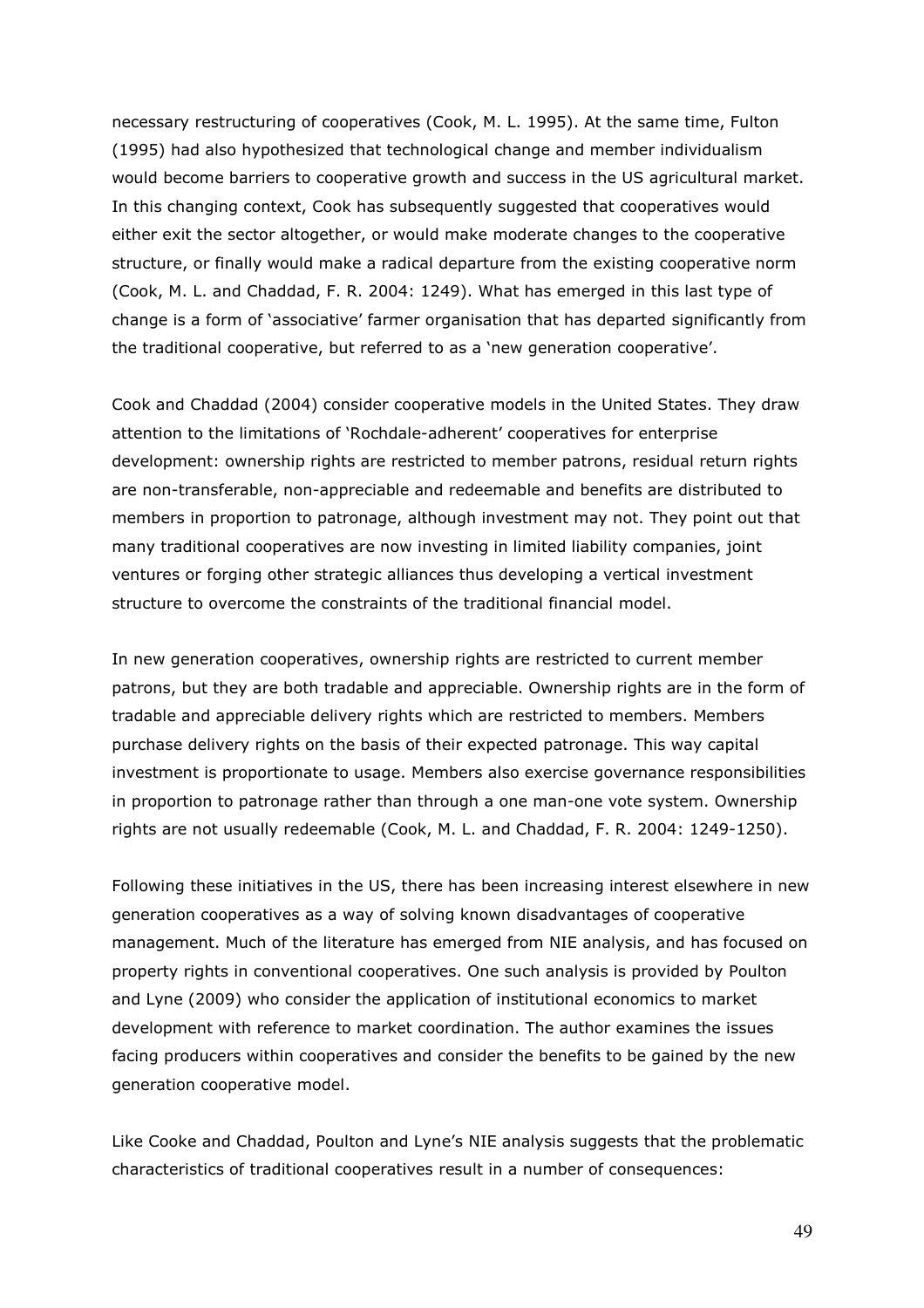- The free rider problem: benefits are accrued by individuals who have not invested to the same capacity as others. These individuals may be new members, or nonmembers who are able to market their produce through an open cooperative.
- The horizon problem: this problem arises when cooperative members under-invest in long-term intangible assets (such as market research or product promotion) because they are unable to make capital gains. New members on the other hand are able to benefit from past investments without necessarily paying a higher share price.
- The portfolio problem: compared to investor-owned firms, cooperative members are not able to diversify their own asset portfolio and therefore are not able to take advantage of their own risk preferences, instead being controlled by a risk-averse majority.
- The control problem: this is the cost of monitoring managers to ensure that they make the right investment decisions. This is considered relatively high in traditional cooperatives compared to investor-owned firms where dividends are proportional to investment and investors are able to internalise the benefits of monitoring efforts. Furthermore members of investor-owned firms are able to sanction managers by disinvesting, and managers are often shareholders as well, and therefore have a personal incentive to behave and manage appropriately.
- The influence problem: traditional cooperatives are also at a disadvantage when it comes to seeking external capital for specific purposes as these assets increase financiers' exposure to risk. This problem raises the cost of external equity, and who manages the organisation. Investor bonds may allow external equity without a dilution of member-ownership and control.

Once again, such reforms to the traditional cooperative model have been found effective, but in a context markedly different from that affecting African smallholder farmer associations. It is argued by Donovan et al (2008) that existing cooperatives may find that such 'hybrid' cooperative forms will provide new opportunities to overcome some of the challenges felt by traditional cooperatives, such as investment and governance constraints. It is difficult to see the model being transferred 'as is'; however, attention is drawn to the need to develop innovative institutional and organisational relationships that are appropriate for African smallholders, including ways other than the 'soft' option of human capacity building– such as bonds – that might overcome the 'hard' capital problem. As in the case of new commercial and donor relationships, data and literature are not yet available for external analysis.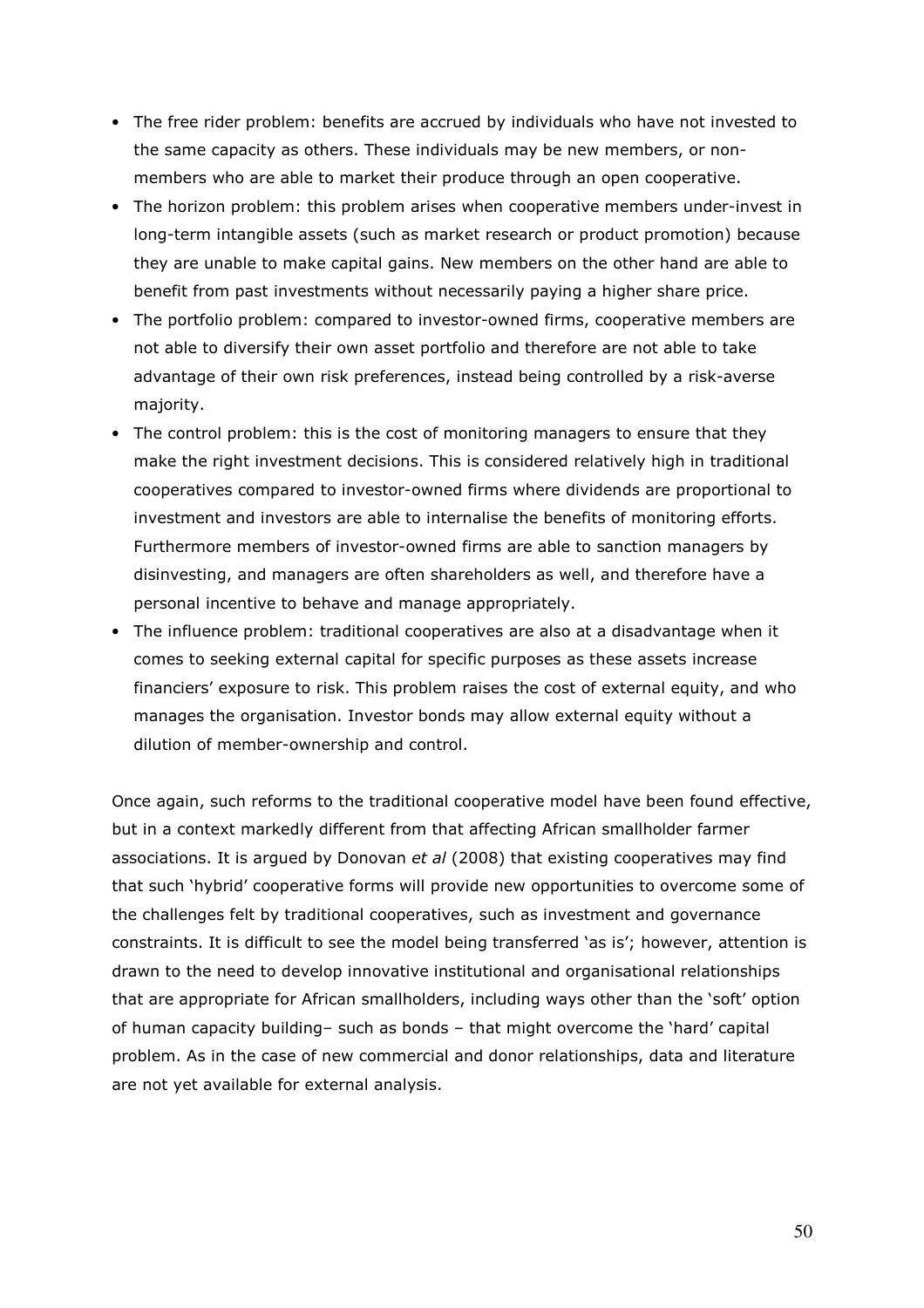#### 3.6.3 The 'offensive cooperative'

Whilst traditional cooperative forms have been described as defensive, aimed at protecting farmers and minimising risk, new generation cooperatives can be seen as 'offensive'. Offensive cooperatives have sought ways to cope with falling profit and 'add value' to their produce at least in part due to their freedom to access and manage capital. Thus, the growth of new generation cooperatives has necessitated a 'realignment of their ownership structure' (Cook, M. L. and Chaddad, F. R. 2004: 1251). Characteristics of such new generation cooperatives are a closed membership, a contract-based membership, and a homogeneous membership with common objectives and strategies (usually only the top 5% of producers who are able to access sufficient capital etc).

Cook and Plunkett (2006) have developed the analysis of the new generation cooperative by offering the concept of 'collective entrepreneurship': a form of economic behaviour adopted by 'formal groups of individual agricultural producers that combine the institutional frameworks of investor-driven shareholder firms and patron-driven forms of collective action'. These patron-driven organisations they call 'offensive cooperatives', for their commercial rent-seeking orientation rather than the traditional 'defensive' model designed to correct 'market-failure'. As yet undeveloped and underresearched, this notion of collective entrepreneurship introduces more pointedly the hypothesis that the economic behaviour of groups – including groups of developing country smallholder agriculturalists – can escape the constraints of bureaucracy and learn to be entrepreneurial.

#### 3.6.4 Is the 'new generation organisation' transferable?

The theme of institutional organisation is recurrent in the literature relating to both developed and developing areas. What is needed is institutional and organisational innovation in relation to collective enterprise. From Canada and the US the work on new generation cooperatives provides an interesting approach to ownership and rights to control. In these countries, new generation cooperatives are seen to provide a solution to some of the historical and structural problems of cooperatives including issues of inadequate property rights and equity problems. Whilst the literature on new generation cooperatives may not be immediately applicable to farmer organisations in the African context, what can be useful is a greater understanding of where cooperatives may begin to make some transformations. In the area of financial management, whilst collective decision making may be cumbersome, and top-down decision making is undesirable, there may be grounds for seeking alternatives - either in the form of a philanthropic benefactor whereby decisions are made on behalf of a (no doubt) trusting collective of smallholders; or an investor model: external equity investment with capacity to exert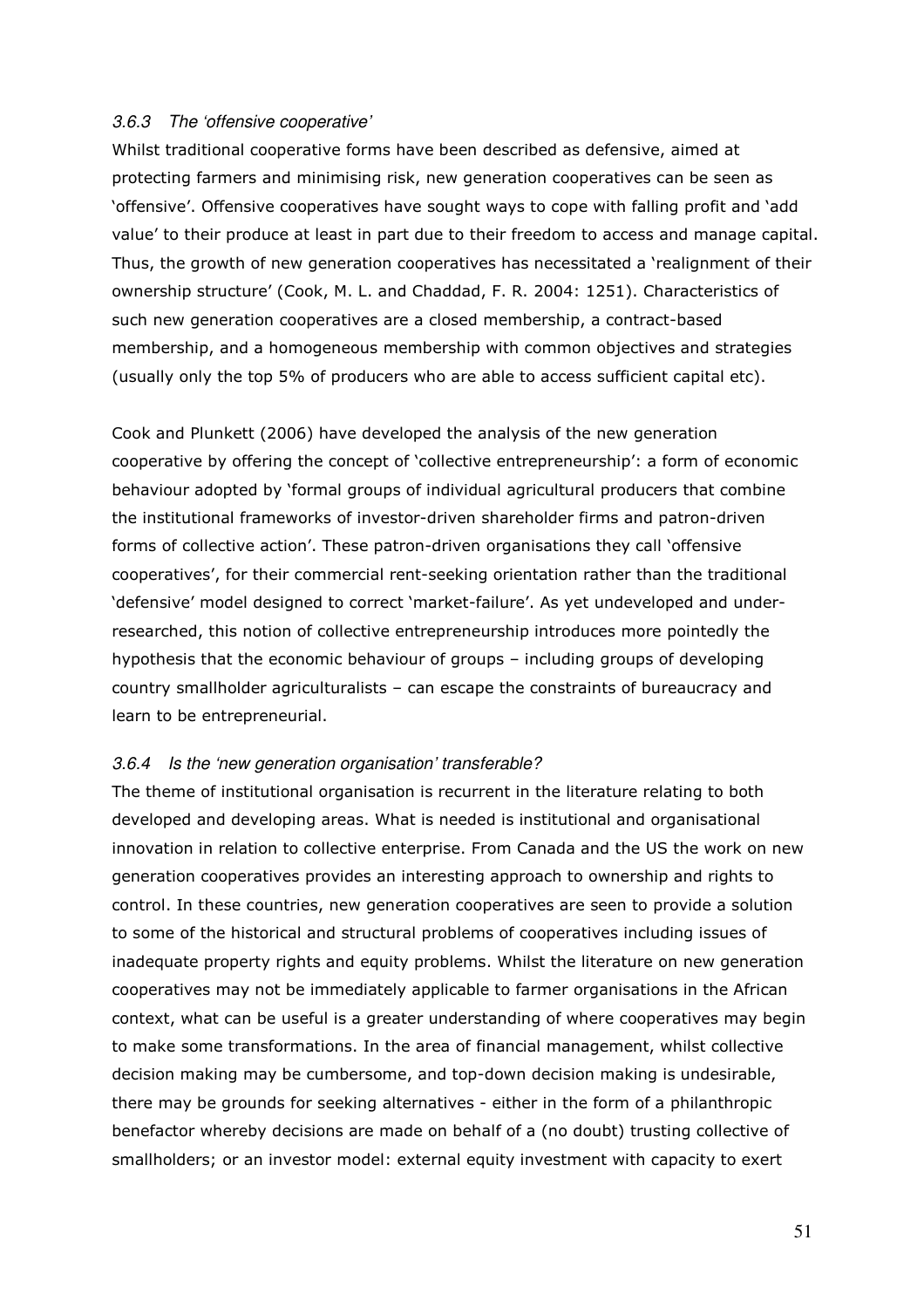leverage through management building is another potential model. Alternatively, bondholders with a financial stake but without governance rights offer the possibility of investment without diluting membership control.

# **3.7 Key insights**

This section has outlined the historical development of cooperatives in the developed and developing world. It has been shown that farmers act collectively in order to overcome issues of scale, lack of working capital and lack of power in the market (among other factors). However, since the first organised cooperatives, regular themes continue to challenge the operation and success of farmers groups such as:

- Lack of capital to grow in scale and complexity, particularly investment in physical assets for value addition through processing and manufacturing
- Lack of management capacity and good organisational governance
- Competing market or economic forces that confound traditionally bureaucratic and unresponsive structures and strategies

This section has also illustrated the dual nature of farmer groups in acting as both business and social movement. This has historically proven difficult to manage and resulted in inefficient management and poorly defined goals. Yet farmer groups continue to exist and are indeed encouraged by many as a response to imperfect markets and low participation of small scale farmers in those markets.

In understanding what does and what doesn't work for farmer groups, an historical analysis can indicate areas of promise and areas of failure. In this regard, clearly, intervention has been a necessary factor in providing farmer groups with working capital, supporting management structures, improving marketing strategies, assisting with market linkages and facilitating legal frameworks. However, the capacity of external actors to really benefit farmer groups whilst offsetting the negative impacts of intervention has proven elusive.

Some clear lessons emerge from the analysis of the external policy and economic environment:

• Policy: development policies partly reflect political trends and 'received wisdom' in major donor institutions and bilateral organisations concerned with international development. Equally, the domestic policy and regulatory environment and the linkages with the external environment shape policy design and implementation. Development policies dating from the mid-20th Century have had a formative impact on the shape of agricultural markets in Africa, and during recent decades policies have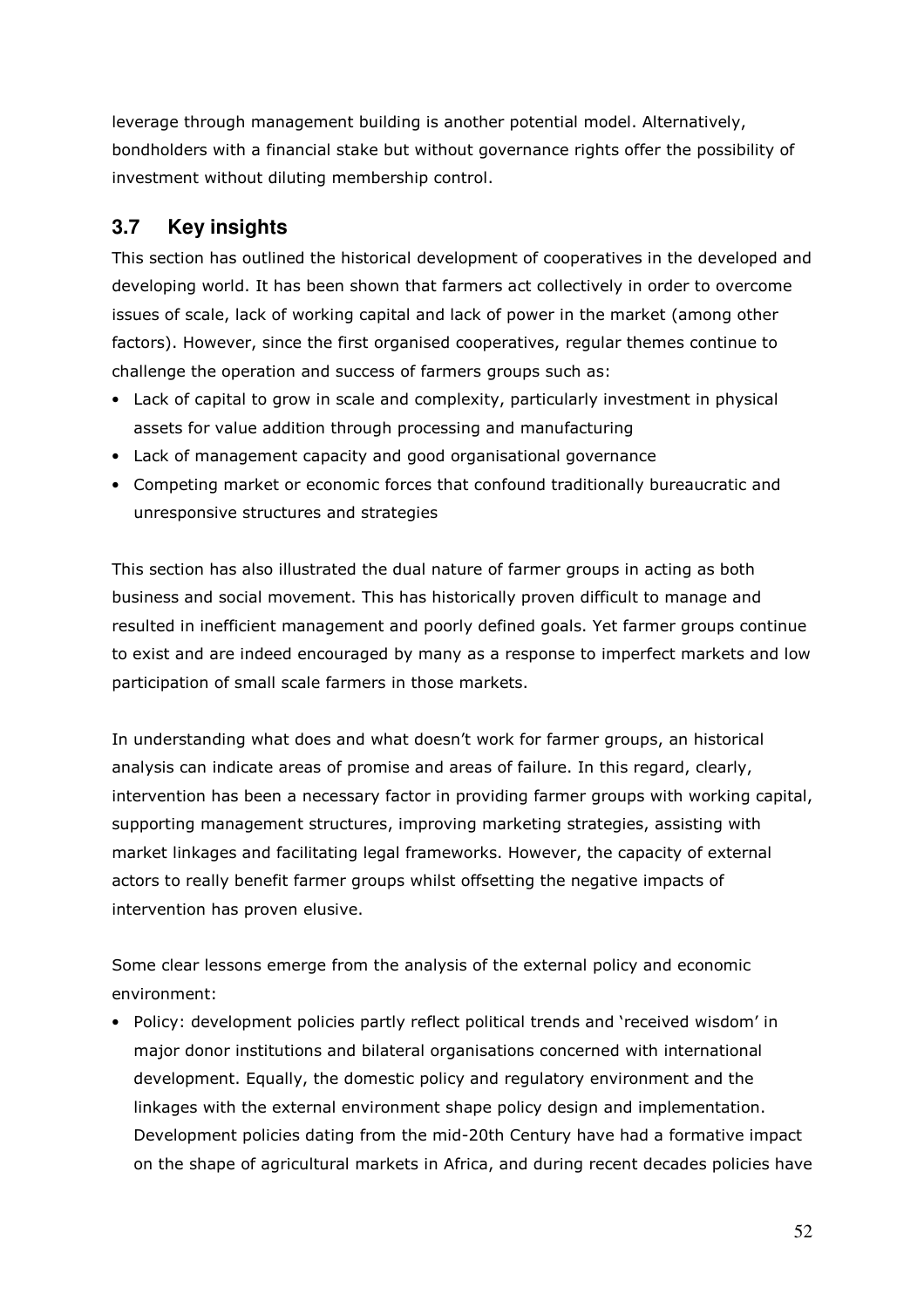been ill-conceived and changed dramatically. The changeable winds of agricultural policy, among other wider influences, have impinged with destructive effects on the rural populations.

- State versus market: underlying the policies is the ideological and pragmatic debate about the appropriate role of the state in improving market performance and economic growth. The shift from intervention to free market solutions and latterly a shift back towards invoking a gentle but visible hand of intervention illustrates the power of international and domestic policy – or dogma - over empiricism in this most contested of areas. There is compelling evidence from the literature concerning transition and developing countries, the 'East Asian miracle', and the 'Green Revolution', that major improvements in well-being have been accompanied, if not stimulated by, judicious state involvement, including improving the economic and business framework of institutions, and direct provision of public goods and services where markets fail
- Stakeholder participation: the rise of the stakeholder concept and the resurgence of participative approaches have illustrated the poverty of previous policies and conceptually narrow directives by policymakers. The demand has shifted towards complex policy 'interventions' that are multi-stakeholder and inclusive, rather than 'magic bullets'.

While much can be learnt from a substantial review of experiences of collective organisation, some additional points to note are the following:

- Objectives: traditional cooperative organisations do not easily deliver on social as well as economic objectives; social policy is better separated from enterprise policy
- Social and environmental responsibilities: commercial supply chain linkages can deliver on social and environmental management responsibilities, but these are often mediated by donors, NGOs and philanthropic organisations, and are linked to niche and vulnerable markets inaccessible to the majority of smallholders
- A role for the state: statutory arrangements such as levies and interprofessional organisations have proven potential in advanced economies to facilitate market development; however, they do not substitute, but complement, efficient market coordination and investment by the state in public goods; intervention must have a 'light touch', resembling a coordinated market economy
- Advocacy, but limited politics: while smallholder associations have a potentially valuable advocacy role in politics, the converse is not true: political subversion leads to inequity and inefficiency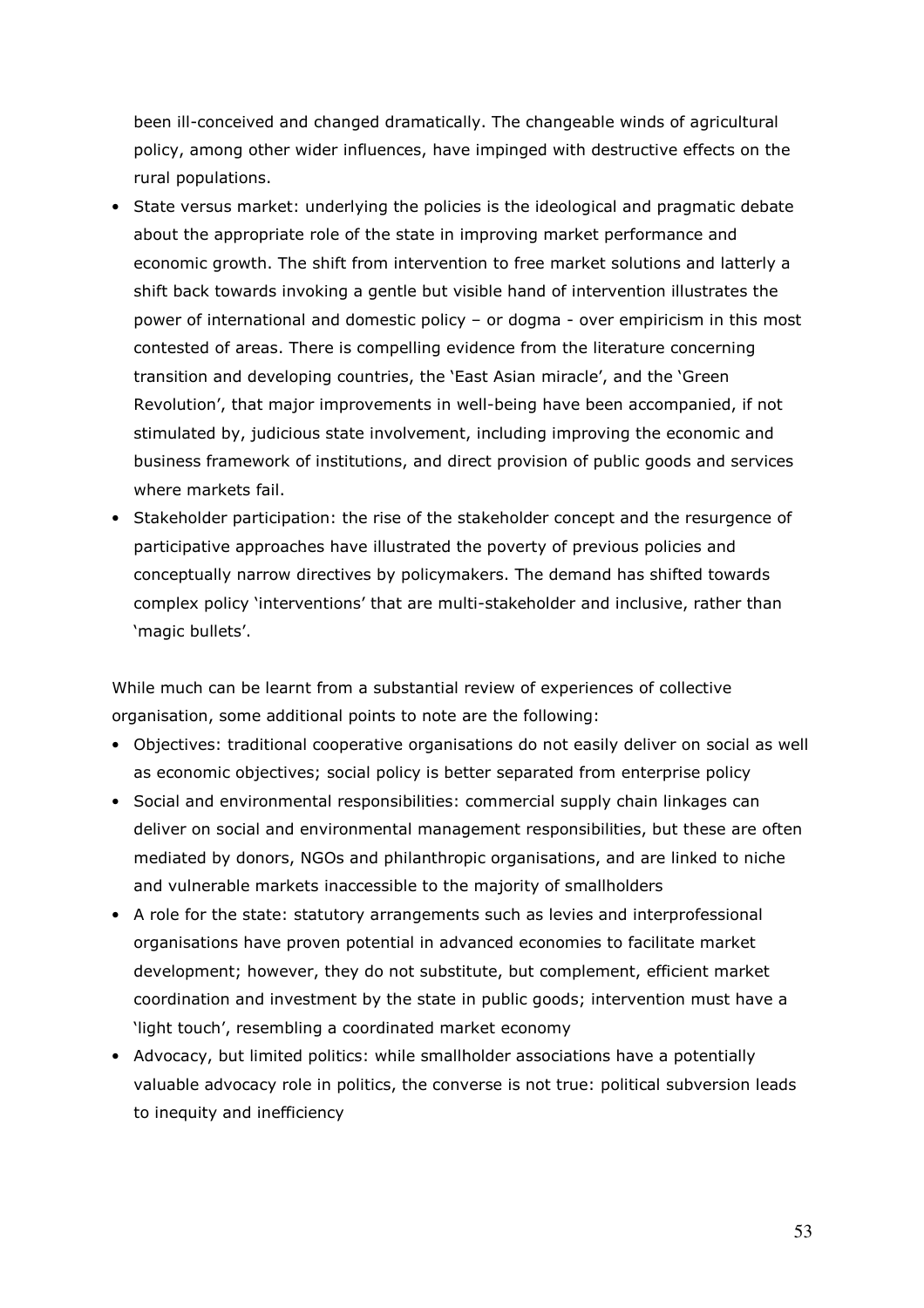- Organisational and institutional innovation: advanced economies have permitted the development of innovative institutional and organisational forms which serve as examples for developing regions
- No panacea or magic bullet, but contextualisation: models of institutional and organisational forms must be developed locally
- Entrepreneurism and capital: marketing cooperatives must be entrepreneurial, and enterprises can be opened up to external capitalisation – and management input - by philanthropic organisations and maybe also commercial investors
- New generation models: among the less poor new cooperative models may be able to revitalise the local agricultural economy and multiply development by creating opportunities for poverty reduction among the poorest through the labour market and through the promotion of general economic development.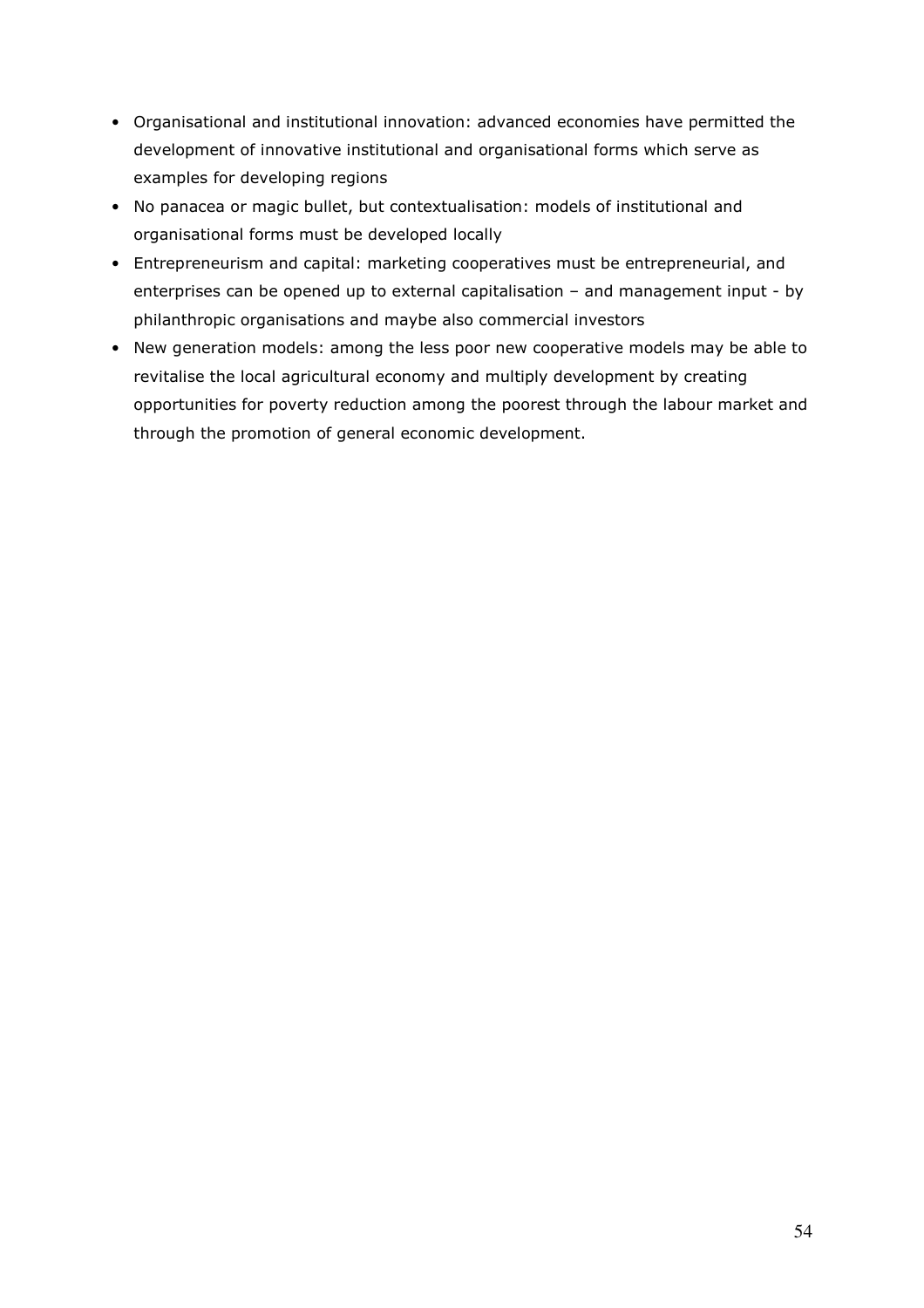# 4 Challenging external environments

Changes in African economies have been brought about by a number of national and international factors. With the abandonment of government marketing and commodity boards, a reduction in state intervention, decentralisation, democratisation, reduced barriers to trade through liberalisation, emerging market conditions have created an environment in which African producers find themselves facing new challenges as well as new opportunities. Farmers now have to deal with the uncertainty of liberalised markets as well as the uncertainty that characterises their immediate natural environment. Uncertainty affects the ability to fulfil trade contracts or indeed survive through the lean season. Market opportunities also have their barriers in the form of standards and regulations, certification costs, quality assurance and traceability. Yet, new approaches in the areas of microfinance, commercial partnerships and new forms of organisation may assist the greater participation of smallholders in markets. With poverty remaining a real issue in all African countries, increased participation in global markets may be seen as not merely a trade opportunity but a chance to raise agricultural output and improve livelihoods.

One significant area that this report does not touch on is the changes and stresses in production systems and the natural resource environment due to climate change, water shortages and other resources depletion. Comments in the introduction hinted at the potential supply response arising from innovation in agricultural technologies. The brief section that follows concerns post-harvest challenges that are institutional rather than the serious physical, climate-related or technological challenges.

## **4.1 Regulations and increasingly specific market demands**

One of the most pronounced changes in the global agricultural economy has been a prolific increase in food safety standards. Increasingly produce must conform to a required standard of quality and homogeneity and farmers must offer reliable and consistent delivery. Institutions must be in place to provide certification and monitoring. These changes over the past ten to fifteen years have resulted in many smallholder farmers being excluded from global and domestic urban markets (García Martínez, M. and Poole, N. D. 2004). This issue has been taken up by a number of authors who seek ways of increasing smallholders' ability to gain access to these valuable markets (Reardon, T. and Berdegué, J. A. 2002; Narrod, C., Roy, D., Okello, J., Avendaño, B. and Thorat, A. 2009). Nevertheless, the barriers to entry and sustainable involvement in non-traditional high value agrifood (niche) product markets in which conditions fluctuate with variations in the economic climate are significant obstacles to realising agricultural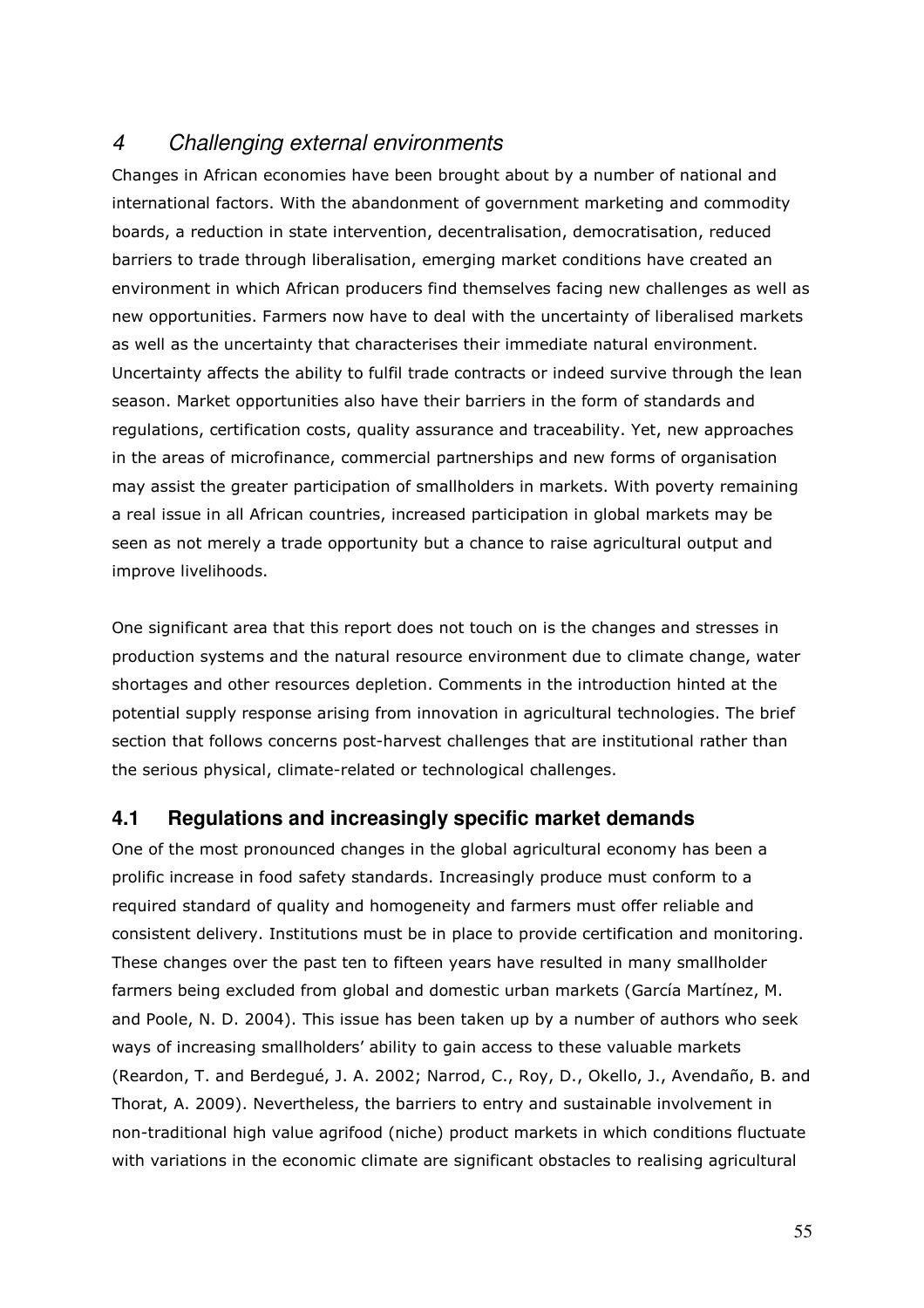and rural development on a wide scale (Carletto, C., Kirk, A. and Winters, P. 2007; Donovan, J. and Poole, N. D. 2008; García Martínez, M. and Poole, N. D. 2009).

### **4.2 Consumer preferences**

Increasingly diverse consumer preferences in the areas of fair trade and organic produce alongside an increasing interest in responsible or sustainable sourcing linked to corporate social responsibility is influencing agrifood markets (Vermeulen, S., Woodhill, J., Proctor, F. and Delnoye, R. 2008). Like food safety standards, mechanisms providing monitoring and certification of fair-trade and organic produce must be available to smallholders. Social responsibility in supply chains is now receiving more attention than ever before both from traditionally interested parties such as NGOs and advocacy organisation as well interested private sector and philanthropic institutions. This sector of the market is likely to be a challenge to smallholders as well as offering opportunities. It is also subject to market and economic fluctuations (García Martínez, M. and Poole, N. D. 2009), as consumer willingness to pay is not constant. The characteristics of such niche markets also require critical examination: major food manufacturers (eg Cadbury) are facing incentives to 'mainstream' premium market practices such as fair trade and organic; meanwhile, the limits to volume and price premia may impel organic producers to reconvert to conventional in order to achieve an economic threshold of productivity.

## **4.3 The rise of supermarkets in developing countries**

The rise of supermarkets in Africa has a huge impact on small-scale farmers. In Kenya alone figures from 2003-2005 show that 225 supermarkets and 209 hypermarkets existed (Neven, D. and Reardon, T. 2004). This phenomenon is the result of both supply and demand factors. Increased urbanisation alongside more women in the workforce have resulted in greater demand for convenience shopping and convenience food. Lower prices of processed food have fed in to this changing demand. Rising real mean per capita incomes and a rise of middle classes in African cities has increased demand for processed foods and 'western style shopping'. The expansion of refrigeration also has contributed to the growth in demand for supermarkets, as has the increase in car ownership and improvements in public transport. On the supply side, liberalised economies have attracted foreign investment, and advances in technology and the practice of efficient consumer response (ECR) has enabled supermarkets to coordinate supply (Reardon, T., Timmer, C. P., Barrett, C. B. et al. 2003).

Small-scale farmers have the opportunity of increased outlets for their produce in national and regional markets. In South Africa, 55% of national food retail is supplied by supermarkets and in Kenya supermarket output accounts for 30% of all food retail. According to data published by FAO in 2003, supermarkets in Kenya bought three times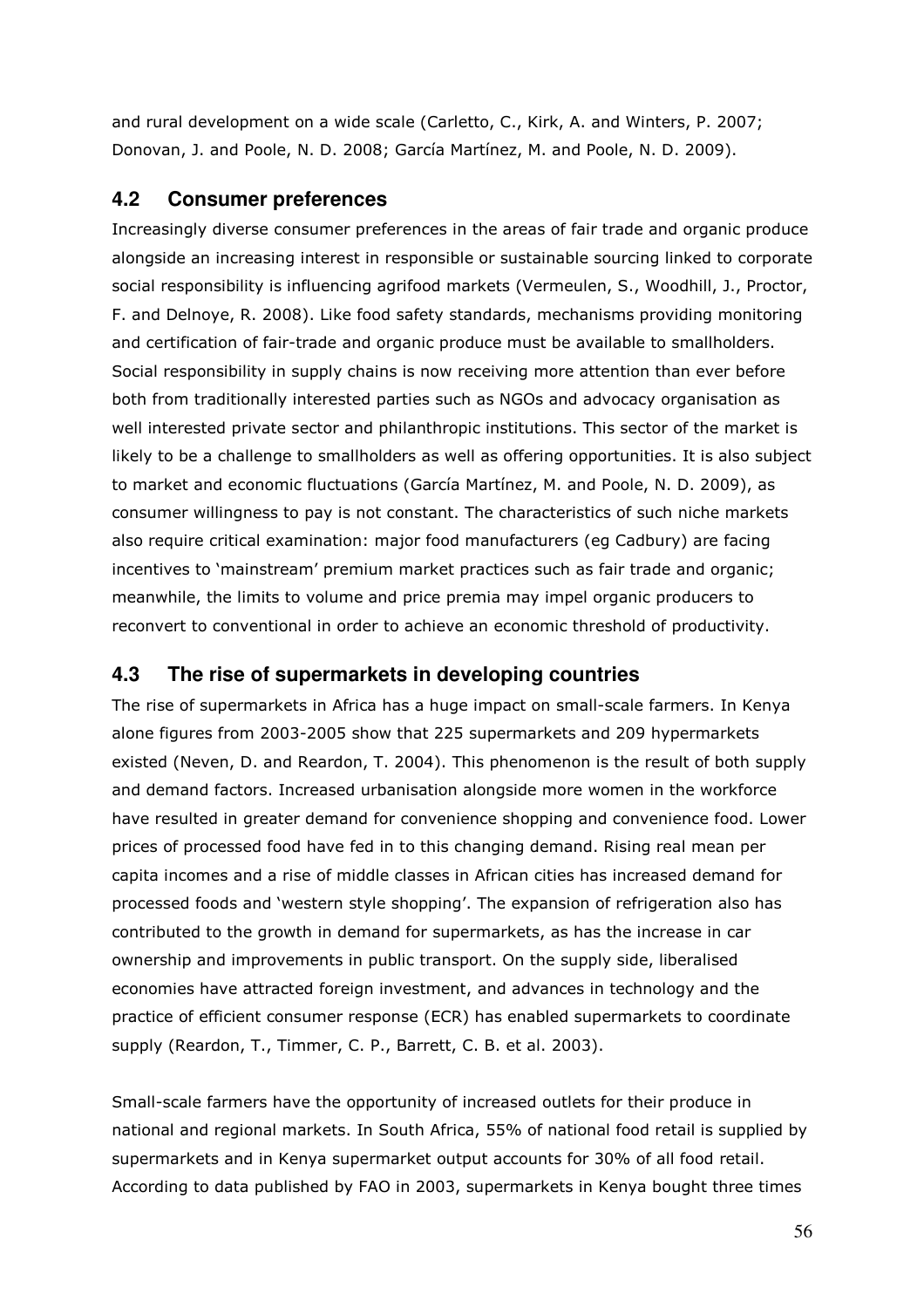more the volume of produce than the Kenyan export market. Reardon et al arque (2003) that the increase in supermarkets in the developing world presents many potential possibilities as well as challenges for small farmers. The significance of the supermarket phenomenon for smallholder suppliers is great, and the barriers that smallholders face in export markets is being replicated – for higher value produce – in domestic markets. It is evident from the grey and academic literature that there is a strong potential for commercial linkages between smallholders and other farmers and the private sector for traditional agricultural export commodities (beverages such as coffee, cacao and tea, and fibres such as cotton), particularly those for added niche characteristics such as organic and fair-trade, and for high value non-traditional agricultural exports (fruits and vegetables). The technoeconomic characteristics of these products are amenable to grading and standardisation, and to sophisticated quality control systems, the resources required for which generally are beyond the capacity of smallholders.

Domestic markets for lower value and bulk commodities such as the staple products that are most closely linked to poverty, under-nutrition and ill-health in East and Southern African countries have been less touched by these driving forces. For many African smallholders, domestic markets may be much more important than export markets (Diao, X. P., Dorosh, P. and Rahman, S. 2003). The potential for boosting these apparently lower value sectors has been demonstrated in the case of cassava in Zambia, due in part to the public sector investment in agricultural research (Chitundu, M., Droppelmann, K. and Haggblade, S. 2009), even if they are not so politically attractive to donors and NGOs.

### **4.4 Challenges and opportunities?**

The potential for agricultural development to positively impact on smallholders depends on the capacities of market actors including government, agroindustry, traders, and producers to make product and input markets work more efficiently and effectively, and on the capacities of the rural poor to organise effectively into viable businesses capable of engaging with markets (Donovan, J., Stoian, D. and Poole, N. D. 2008). However, producer organisations are surrounded by legal restrictions, low managerial capacity, exclusion of the poorest and often a failure to be recognised by the state as policy stakeholders. Furthermore, in each market sector there are likely to be challenges and opportunities that require different strategies: a given approach may not work for all situations, and disaggregation is necessary as much in analysis as context-specificity is in intervention (Poole, N. D., Gauthier, R. and Mizrahi, A. 2007; Chitundu, M., Droppelmann, K. and Haggblade, S. 2009; Poole, N. D. 2009).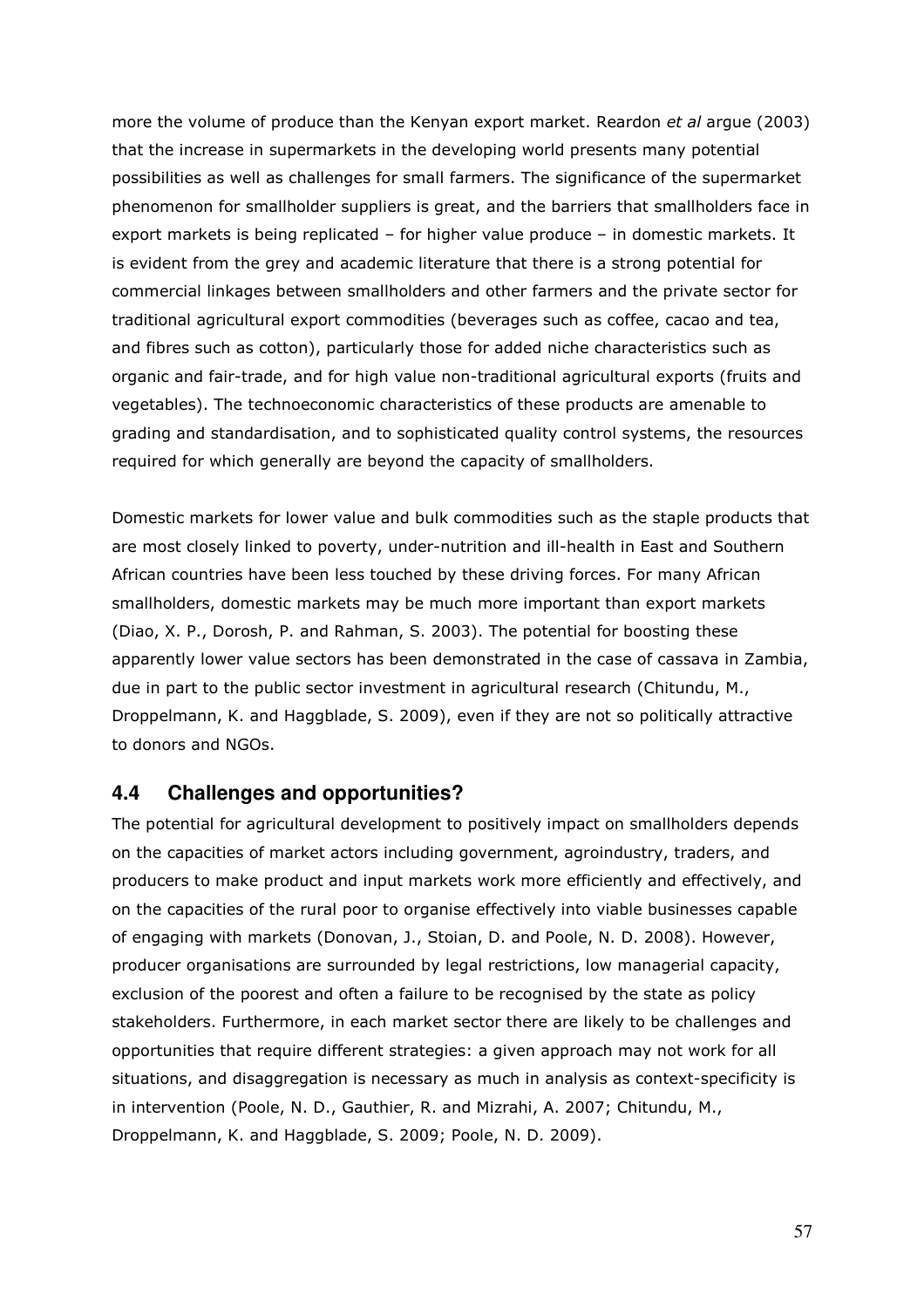In high value markets opportunities exist due to the expansion of supermarkets, as noted above (up to 6-7% each year) in developing countries. For traditional bulk exports, it is suggested that governments should play a role in regulating fair and efficient operations in marketing (World Bank 2008). For the bulky, low value domestic staples markets, reducing transaction costs and risk could be ameliorated through the development of commodity exchanges and market information systems such as rural radio and messaging systems. Barrett (2008) argues that the conceptual and empirical evidence on smallholder participation in the trade in staple grains in eastern and southern Africa points to interventions in producer organisation, reductions in transaction costs, and investment in production technologies and other assets. Such interventions could be 'micro-interventions', context-specific, and may not be easily 'upscaleable'. Weaknesses in transport systems and infrastructure also are often a fundamental constraint. Certain restrictive trade practices within and between African countries also impose heavy burdens on regional trade.

Making these trends benefit the rural poor requires improved market infrastructure, risk management strategies, support to smallholders and collective action through producer organisations. The World Development Report 2008 recommends that donors and governments assist by facilitating the organisation of farmer producer groups, training for group leaders and facilitating inclusion of women and young farmers (World Bank, 2008: 14). Further options include the use of targeted vouchers for farmers to purchase inputs and stimulate demand in private markets as well as making subsidies available to cover start up costs of entry to private distributors. This, the World Bank argues, will require a joint effort between public legislative bodies and private institutions to ensure food safety, risk assessment and good practice. These emerging trends in both global and African markets have had a knock on effect on supply chains in the areas of organisation, management, technology, industry structure, procurement and standards and finance and may work to either include or exclude smallholders (Vermeulen, S., Woodhill, J., Proctor, F. et al. 2008).

# **4.5 Key insights**

- The principal lesson from a brief examination of the external environment is that opportunities in national and international markets for entry by farmer organisations often are finely balanced by a range of barriers to smallholder participation.
- Cases of successful entry often are often the result of 'point' rather than 'system' interventions, ie context-specific, not typical of the rural economy. Yet the requirement for 'scaleability' and 'replicability' is a response the demand for donorand budget efficiency, and the need to meet international policy targets and goals.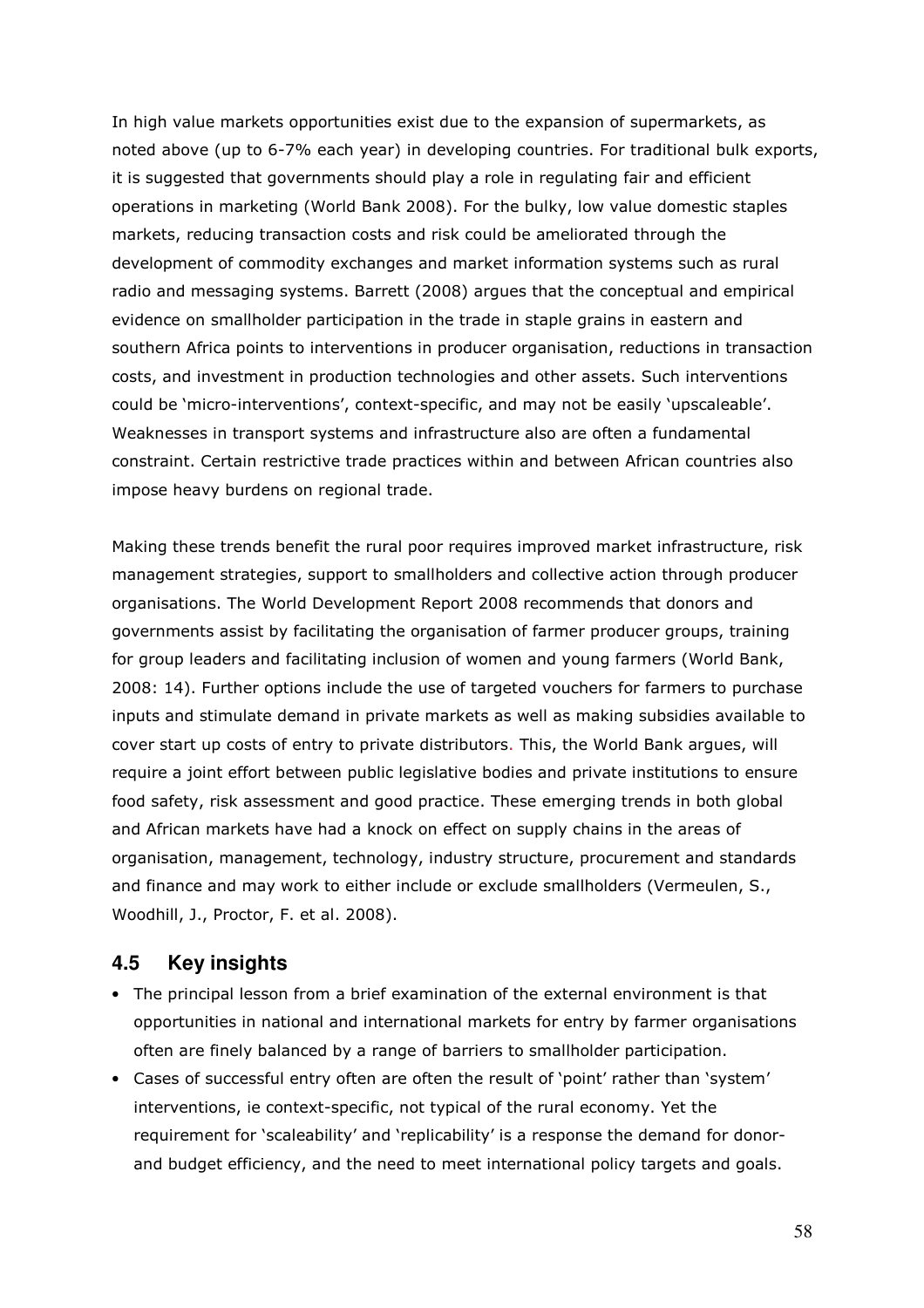- On the other hand analytical approaches to identifying and resolving the weaknesses of agricultural development and poverty reduction will be the result of local analysis and idiosyncratic approaches and interventions rather than generalisable 'blueprints'.
- Balancing opportunities against barriers requires recognition of significant barriers to high value markets that operate against the mass of the smallholders. Successes often are the result of individual interventions rather than sectoral initiatives.
- In each market sector there are a likely to be challenges and opportunities that requires different strategies: a given approach may not work for all situations, and disaggregation is necessary as much in analysis as specificity is in intervention.
- The development of global agribusinesses and agri-superpowers essentially an increase in industrial scale and efficiency, and, hence, global competition – is likely to whittle away the opportunities for smallholders;
- Policy makers will increasingly look to scale, efficiency and new technologies inaccessible to smallholders to address food security objectives for growing populations in an era of climate change and intense social and demographic transformations.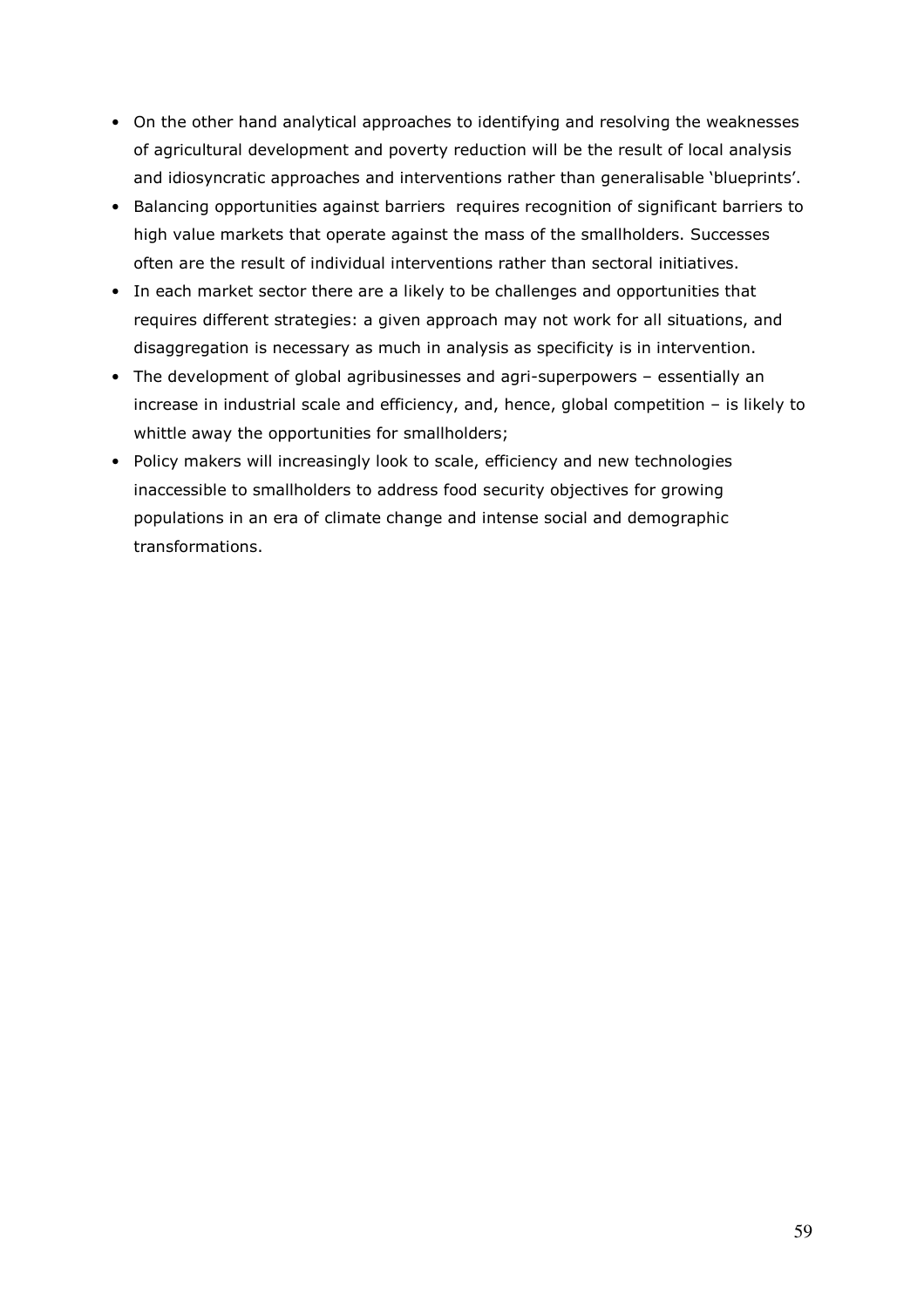# 5 Smallholder farmer associations in East and Southern Africa

The cooperative model is the dominant form of farmer association. This has evolved significantly in advanced economies through institutional innovation by:

- exploiting flexibility in the regulatory environment, innovative management structures have been created that overcome management weakness by introducing outside skills;
- curtailing the democratic principle that creates inertia, stakeholder incentives and participation are rewarded;
- semi-separation of the commercial activities and prioritisation of the commercial objectives, enterprise and performance have flourished.

Moreover, the Achilles heel of collective enterprise has long been capital raising on a significant scale. This has become possible by changes in organisational concept and structure:

- increasing member investment, for example in proportion to throughput or equity (in the New Generation Cooperative model) and
- securing other forms of investment (in the European and New Zealand model); and in a few cases in Africa, by
- creating loan guarantee funds and providing insurance for collateral

Where institutional innovation has not occurred - in many developing economies - the organisational model is still beset by the familiar weaknesses of inadequate management, elite capture, inefficiency, complex and conflicting objectives, lack of accountability, undercapitalisation, resulting in basically poor business performance.

Detailed examples from the literature on specific farmer associations in East and Southern Africa are not widely available. Some of the published literature covers supply chains, other focuses on the work of NGOs and donors working with smallholder groups and cooperatives. Most studies are sectoral in nature. Nevertheless, in the following section we look at some facets of the market and institutional environment within which farmer associations operate in Africa, and then some specific examples.

## **5.1 Smallholder association environment analysis**

Attention has been drawn earlier to the importance of the historical, political and market context within which smallholder enterprise operates. Understanding the interaction between the organisation and the external environment is essential. A framework for analysing the internal and external influences on smallholder associations has been derived from the marketing and management literature (Figure 2).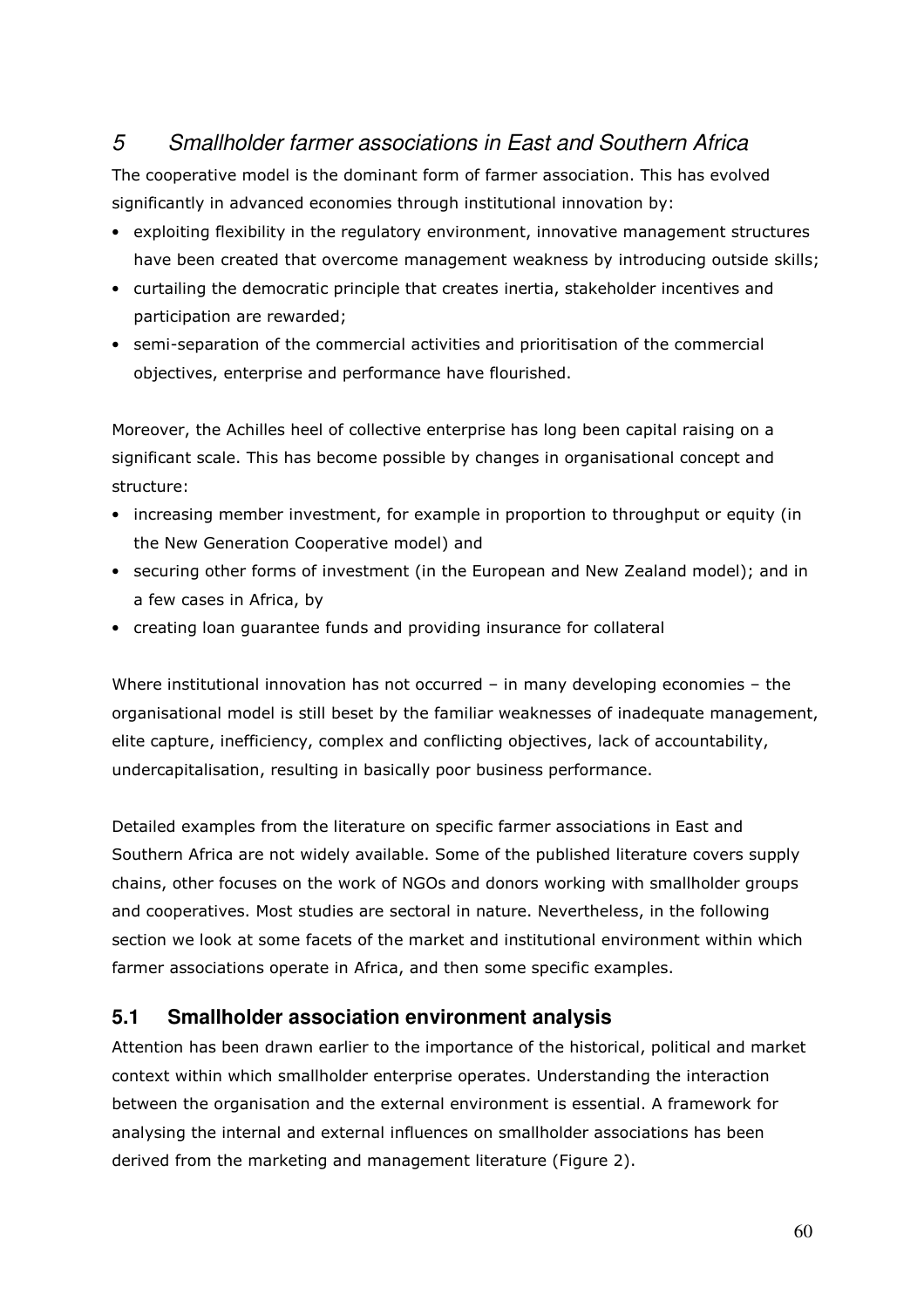

**Figure 2 Smallholder association environment analysis** 

Source: adapted from Kachule, Poole and Dorward (2005).

The four levels of the environment move from the central, fundamental, internal management of the 'grassroots' smallholder association, which in the Malawian context is the club. Level one, the club management, interfaces directly with the level two environment and of the membership of the club and its activities: its production and output, and any assets that together make up the grassroots club organisation. In terms of control, the grassroots smallholder association can exert strong influence over its internal (level one) and immediate (level two) environments.

In relation to the grassroots smallholder association, the level three environment includes related and supporting organisations with which the club has direct contact, but only limited influence. These are commercial input and finance suppliers and marketing organisations; associations and/or apex organisations that facilitate and provide services; and the market systems into which farmers are inserted and which fulfil some or all of the functions of transport, storage, processing and exchange (of goods, services, finance, information, etc).

The level four environment is the wider economy: characteristics of supply and demand of the same or competing products, the macroeconomic variables which impinge on system stakeholders, the political and legal environment, and the donor and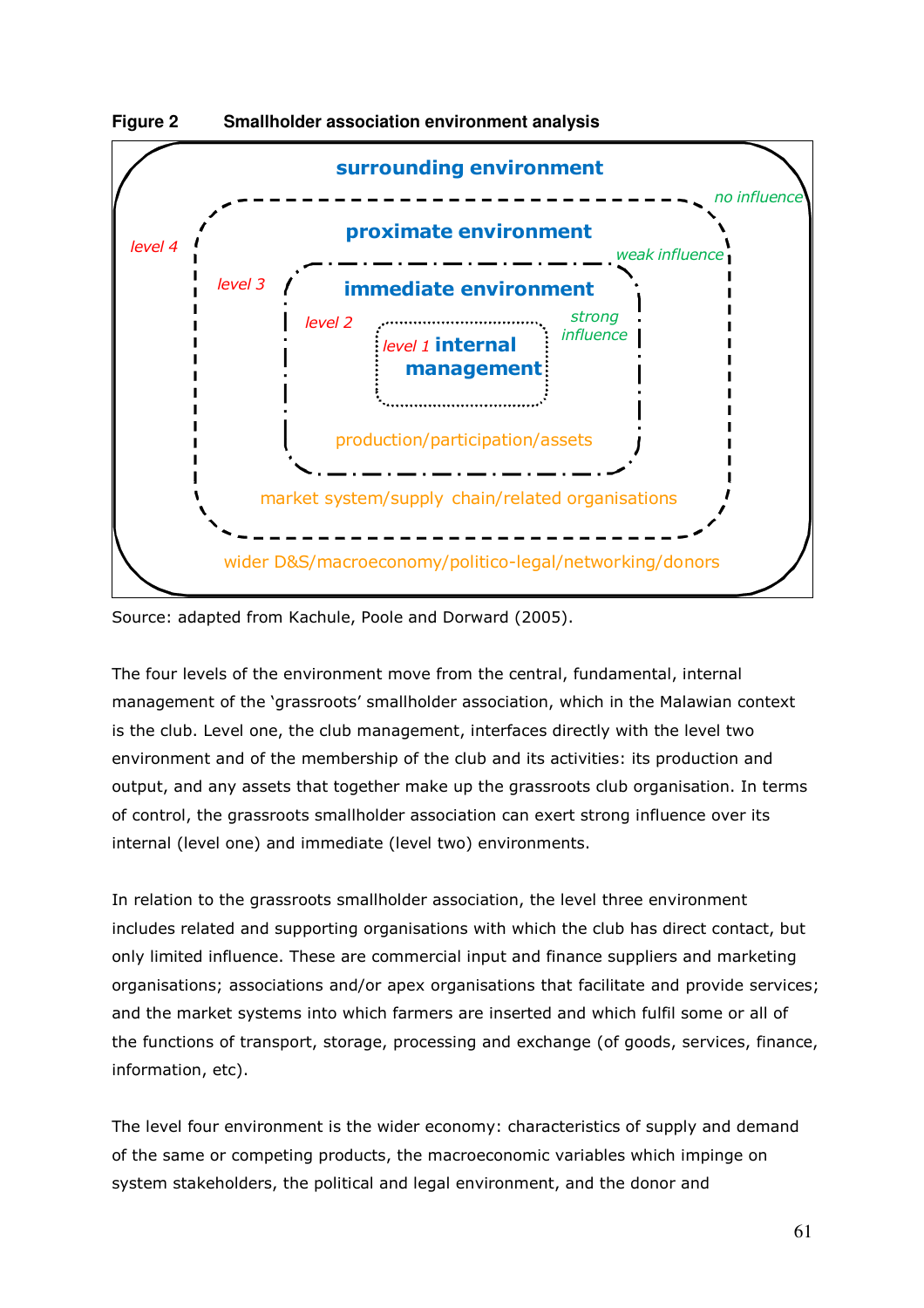international community. National public sector organisations can be found within both level three (eg those such as Ministry of Agriculture and level four (other ministries and executive entities of government that are not directly connected to the particular production and marketing systems).

The environmental analysis was used to identify problems within a range of ten Malawian smallholder associations, which are summarised below:

### Level 1 internal management environment

- weaknesses in grassroots club management and finances
- a low level of management skills among organisation executives

### Level 2 immediate membership environment

- ineffective democracy and organisation
- lack of membership commitment
- poor farming production systems
- low product quality
- insufficient physical assets and infrastructure

#### Level 3 proximate market chain environment

- inefficiencies in supporting organisations
	- lack of timeliness in service provision
	- poor quality technical services and inexpert advice
	- failure of services due to
		- $\circ$  low and variable prices
		- o withdrawal of services
		- o internal mismanagement at association or apex level
- poor logistical infrastructure and communications

### Level 4 surrounding macro environment

- low and variable prices for products due to unfavourable demand conditions, often due to competition with substitute products
- high interest rates
- uncertainties from or within due to:
	- legal framework
	- political will
	- donor climate

Based on a postal questionnaire of producers, visits and interviews at club chairman and association executive levels, a typology was derived to summarise the characteristics of the 10 organisations in terms of origins, structure, support and objectives. The diversity of linkages to other organisations illustrates the complexity of the institutional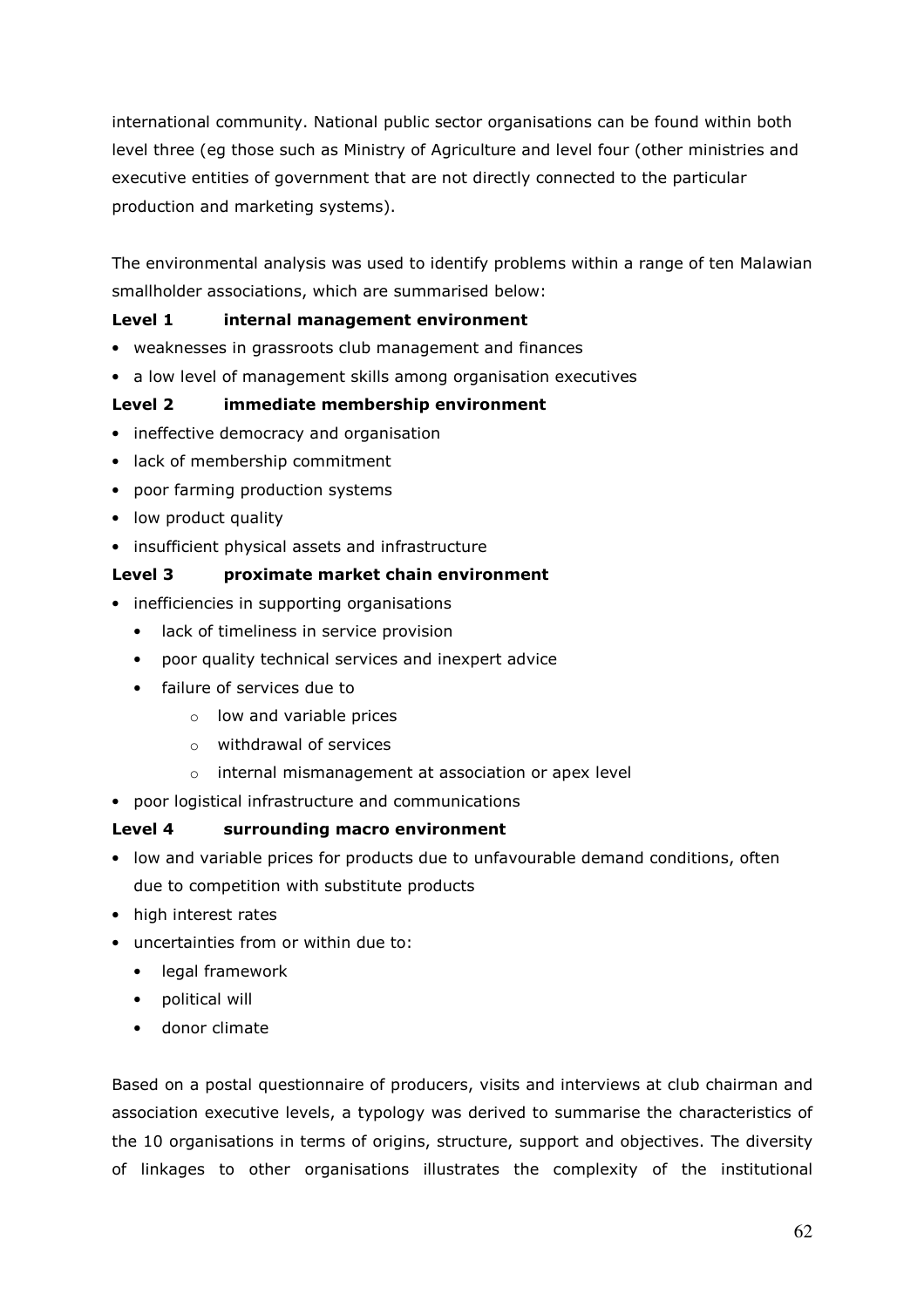environment within which smallholder associations operate, and the relationship management challenges confronting association leaderships.

# **5.2 Organisational typologies and organisational development**

Within the Malawi situation, a variety of organisational types were identified that are more or less representative of many small scale farmer associations. It is not an exhaustive account: Malawi is one of a number of African countries where parastatals such as ADMARC still exist with considerable influence over the operation of other independent market players. Here the focus is on collective organisations that include smallholder farmers and traders.

## 5.2.1 Large diverse service providers

NASFAM and the NGOs Action Aid, Care and Concern Universal were organisations formed out of external (donor) initiatives, often building on a foundation of clubs formed during an earlier era, or existing Village Development Committees. They are not typical of indigenous farmer associations, but are common types in many African countries where attempts have been made by external players to indigenise an external initiative:

- complex organisations usually providing, or facilitating provision of, a range of services to members at the club level
- input/output services, training and capacity building, provision of information and technical advice, advocacy;
- clear vertical structures and constitutions providing accountability and transparency;
- skilled executive leadership and trustees creating efficient service delivery and networking;
- considerable donor support;
- a strong commercial orientation within a broad 'empowerment' and livelihoods agenda.

## 5.2.2 'Phoenix' organisations

These were specialised indigenous organisations that developed through crises or the collapse of a precursor, such as the Smallholder Coffee Farmers' Trust that emerged from the 'indigenous' Mzuzu Smallholder Coffee Association; and ASSMAG that emerged from the 'indigenous' National Smallholder Seed Producers' Association. This pattern of organisational development through a 'learning process' is not uncommon. They had the following characteristics:

- inefficiency and corruption within the secretariats of the previous organisations left an 'opportunity space' for the new organisation led by an active membership;
- members assumed previous liabilities;
- focus on cash commodities with strong market linkages;
- governed by effective constitutions: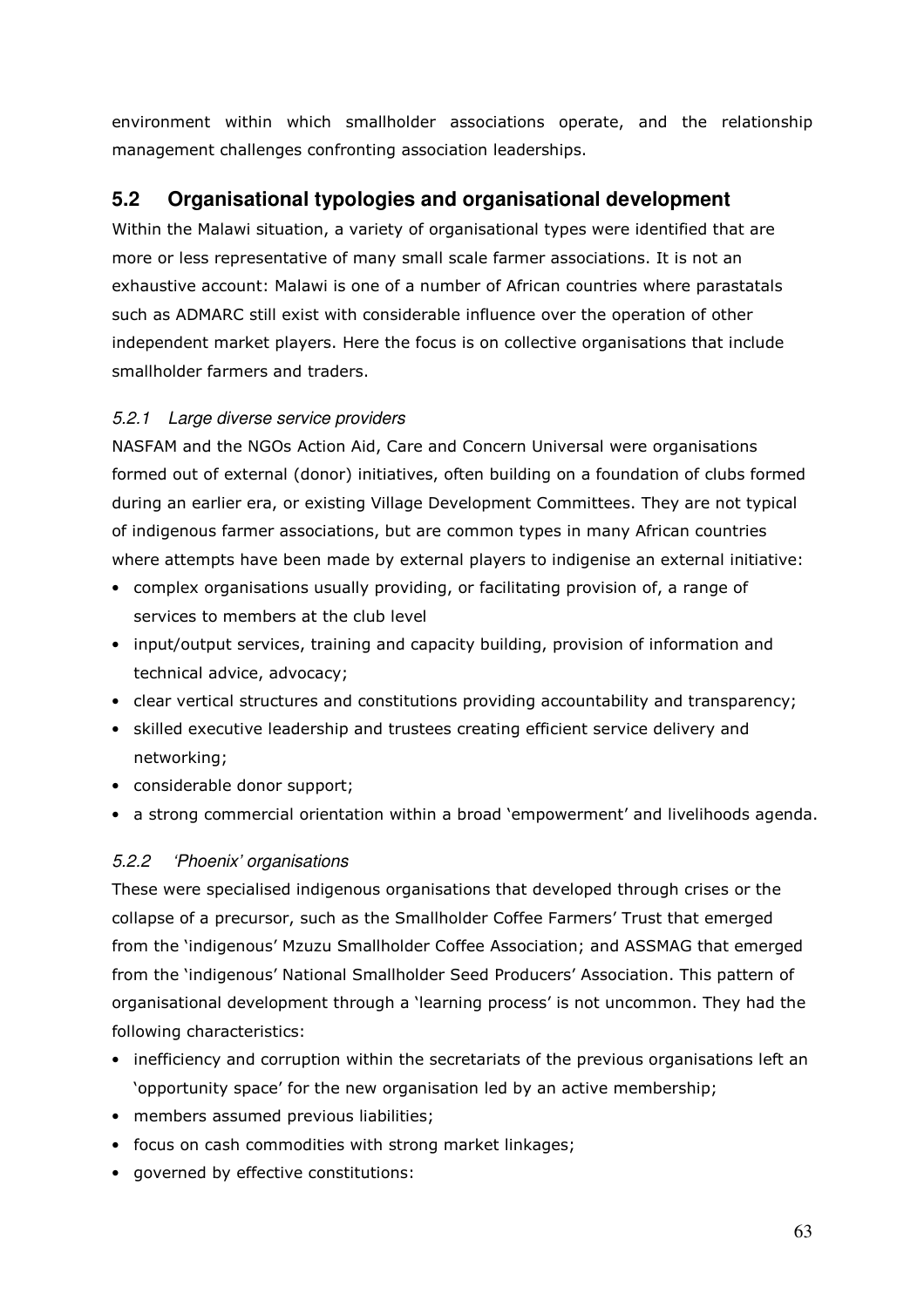- strong vertical organisation co-existing with democratic procedures;
- transparency, accountability and effectiveness;
- leadership varies:
	- ASSMAG has strong farmer representation and active trustees including independent members;
	- SCFT has active member-leaders, and little dependence on the secretariat.

### 5.2.3 External initiatives in transition

These associations were responses to opportunities perceived by outsiders, therefore not indigenous but an external initiative. These were still between launch and take-off:

- 'soft-focus' hierarchical organisations:
	- MALEZA: broad-based enterprise development;
	- IDEAA: diversifying from staples to high value products and information;
- member-driven organisations for specific crops:
	- PAMA: umbrella organisation for paprika clubs and associations;
	- ZIPATSO a 'phoenix' organisation, a tangerine production and marketing group looking for outlets.

### 5.2.4 Transition stages of collective organisations

There is a learning process for organisations to grow to maturity. Commenting on the transition process, Donovan et al (2008) suggested that the period from launch, through take-off to sustainability could be a long period of time. In fact, writing for the Ford Foundation, they referred to organisational 'maturity', which embraced notions of organic development, sustainability and independence, and argued that this process could take years or decades, and that short-cuts were necessary from a donor perspective (Box 9).

### **Box 9 The 'long and winding road' towards viable RCEs**

'It is the rule rather than the exception that RCEs reach maturity only after three to five decades – despite or, at times because of, intensive, albeit often disarticulated, interventions from government agencies, NGOs, development projects, and the like. The long duration of this process will increasingly become an obstacle for smallholders, RCEs, and development agencies, given rapidly globalizing markets for agricultural and forest products where these enterprises meet with both new opportunities and increased competition. It is imperative to identify viable shortcuts to RCE development, based on enabling political and legal frameworks, harmonized and aligned development interventions, and, most importantly, the delivery of effective and well articulated technical, business development and financial services'.

Source: Donovan, Stoian and Poole (2008: 93)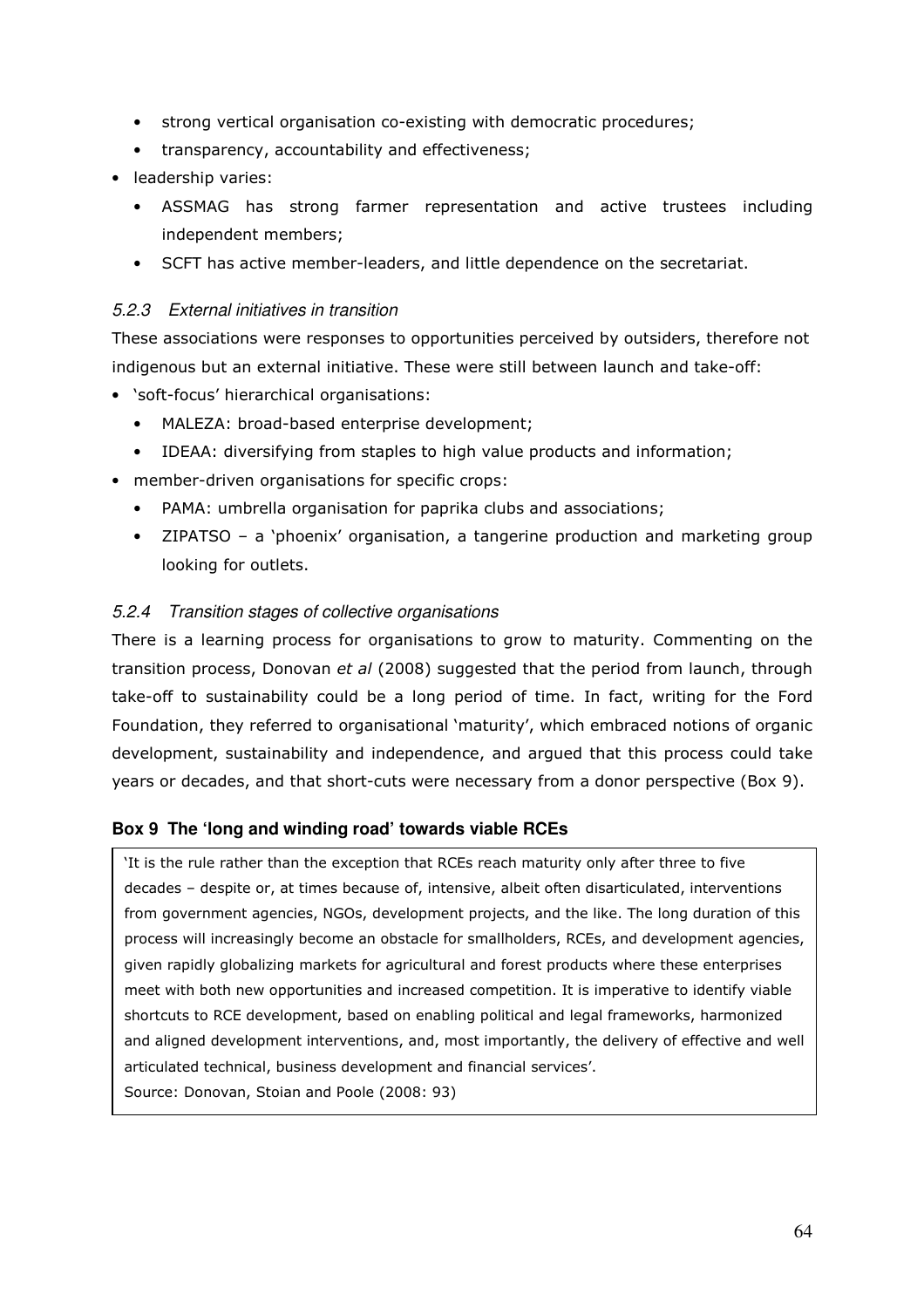Two important considerations stand out concerning the type of interventions in both the institutional framework and more directly within the organisations concerned that might promote organisational learning and lead to organisational maturity. First, the potential shortcuts presuppose **coordination** among implementing and facilitating organisations in the surrounding environment from the public sector, civil society and the private sector. Understanding this environment and the tensions within are important for identifying innovation possibilities and intervention points. Various conditions need to be satisfied:

- joint planning is necessary through inclusive, deliberative fora in targeting interventions and initiatives in respect of, for example, gender issues;
- assuring sustainability requires the planning of tangible and intangible investments and the planning of the scaling down and withdrawal;
- sustainability also requires appropriate sequencing of interventions such as training and professional services support so that enterprises 'learn to walk steadily before they jog and then subsequently run';
- there needs to be a willingness to search out and experiment with alternative organisational models that are most appropriately adapted to local circumstances.

Secondly, realism is necessary in respect of:

- time frames for skills development and organisational learning; in Korten's terms, 'learning to be effective, then efficient and then expanding' to take advantages of the scale economies arising from collective organisation takes time and specific investments;
- expectations concerning relationship building among value chain participants; the incentive structures of transactions within organisations, and between organisations and their supply or value chain partners and other organisations within the external environment require specialised understanding and sophisticated management of tradeoffs;
- priorities: is there a hierarchy of objectives nested within the ideal 'Triple Bottom Line' of economics, equity and environment? Different stakeholder objectives need to be reconciled.

# **5.3 Mapping sector structure and organisation**

In the Malawi study a conceptual map of the organisational environment was helpful in order to define more clearly the nature of the diverse organisations and their relationships to external stakeholders. The focus was not so much on supply chain linkages, but on supporting organisations. Nevertheless, commercial relationships were often mediated through supporting or apex-type organisations, and an attempt was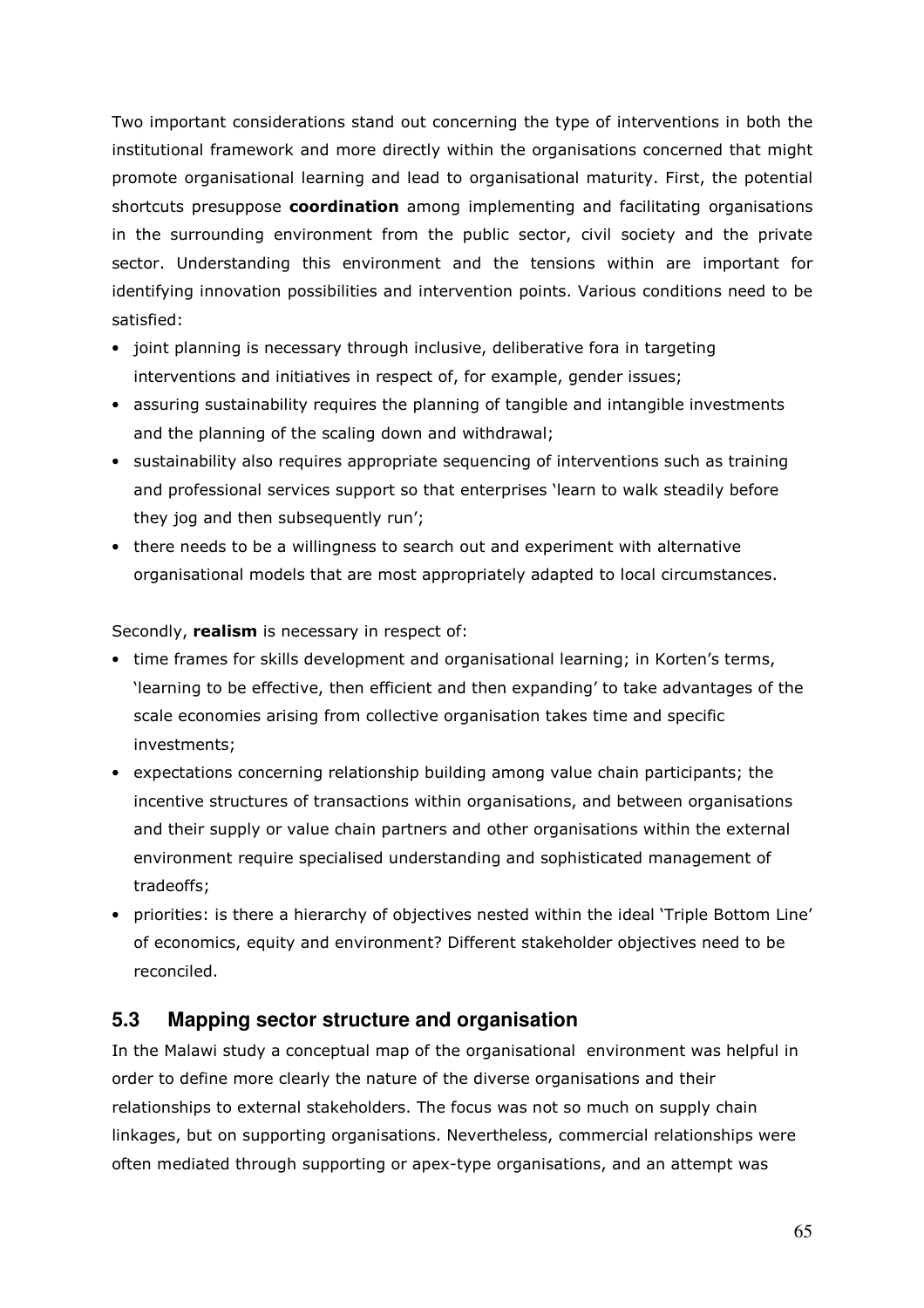made to map and differentiate these relationships with commercial partners from relationships with other spheres including the public sector organisations – and the political context - and the external support organisations Figure 3).



**Figure 3 Organisational networks and interest groups** 

Source: adapted from Kachule, Poole and Dorward (2005).

A map of the organisational and institutional environment highlights the incentive structures operating, enabling identification of interest groups and understanding of how smallholder associations can manage a network of relationships with different and competing objectives and priorities. In the case of Malawi, these interest groups can serve as both entry points for coordination of investments in sectoral development, and as groups for externalising or engaging in advocacy in relation to the wider environment on issues of sectoral importance (Figure 3).

• Organisational capital formation: the grassroots smallholder association or club is usually linked through second tier associations or marketing action groups to apex organisations. Apex organisations typically are national and international NGOs, and provide and facilitate a range of services to clubs, associations and cooperatives. Linkages are more or less formal, and in many cases are defined by governance principles (eg representativeness and democracy) and governance structures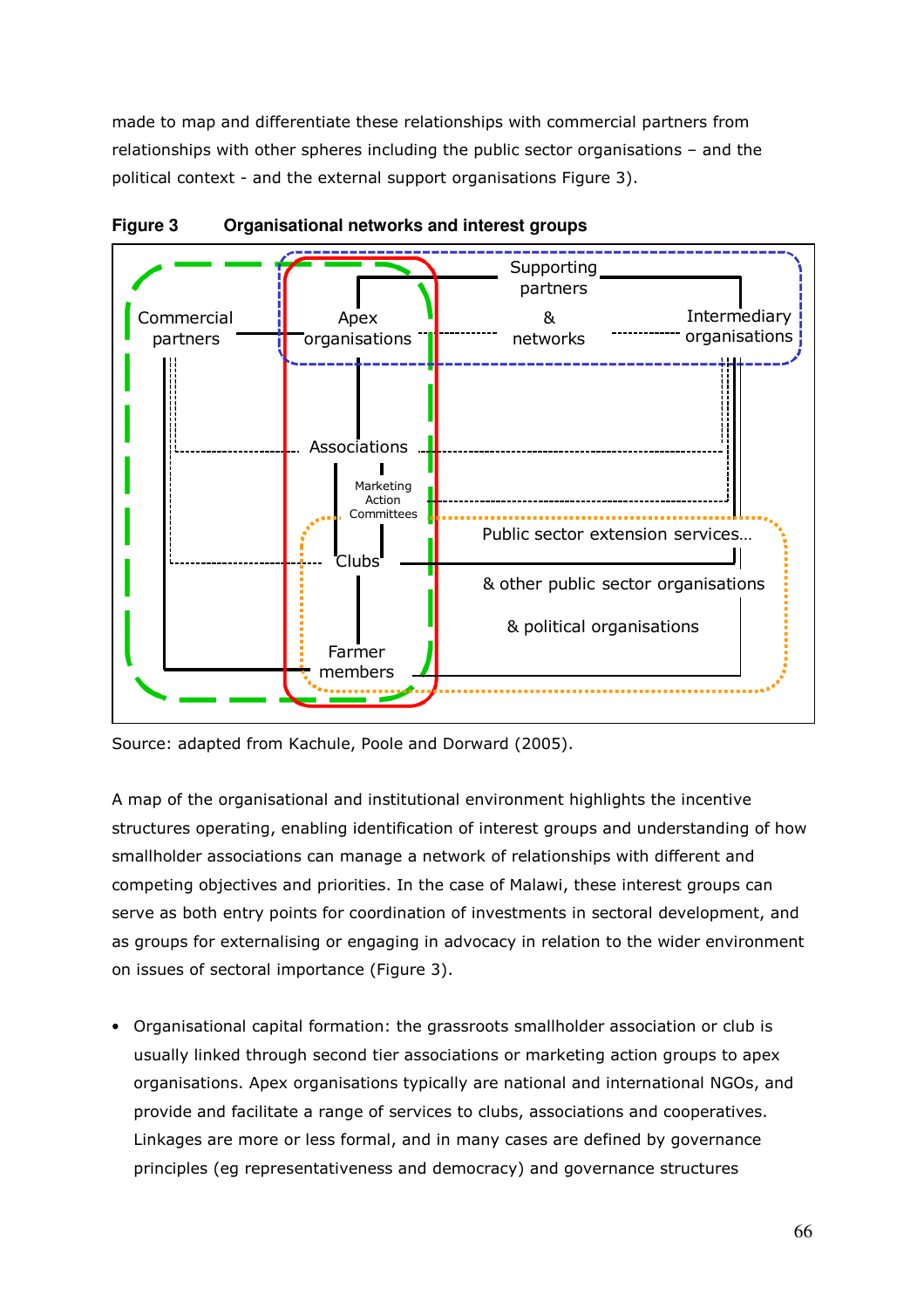(statutes and constitutions) that are often critical factors in smallholder association performance. This complex of organisations and relationships is grouped in the solid box in Figure 3;

- Delivery of training for technical skills development with a concomitant danger of political subversion: the grouping of public sector organisations and grassroots organisations within the small dotted box in Figure 3highlights the relationships between the state and the 'citizen', which encompasses potential flows of technical support towards the grassroots, and advocacy towards the state, but also identifies relationships of potential political interference is local development processes;
- Commercial relationships and supply chain management: the focus on business skills and development within the dashed box groups the tiers of producer organisations with commercial partners at different levels of the supply chain, from inputs and technical advice to marketing of raw products, and storage, processing, manufacturing and distribution functions (large dashed line box in Figure 3);
- Advocacy and governance: apex and supporting organisations and networks within the large dotted box in Figure 3constitute a group of sector players that link to the public sector at the national and international level as advocacy groups for good governance, and efficient, effective and enabling national and international institutional frameworks.

# **5.4 Oromia Coffee Farmers Cooperative Union**

The Oromia Coffee Farmers Cooperative Union in Ethiopia was founded in 1999 comprising 34 coffee cooperatives representing 22,503 smallholders. The Union was formed in response the collapse of the price of coffee and market liberalisation, which placed farmers in the region into mounting debt as exporters defaulted on their payments. The Oromia Union was the first cooperative in Ethiopia to enter the fair-trade and organic overseas market. The Union was set up by existing primary cooperatives and financed entirely by them through affordable share prices. The second tier organisation now includes 129 primary organisations and cultivates 163,192 hectares of which 50,692 are certified organic. Farm size averages one to two hectares. Important characteristics of Oromia are:

- Market: 50% of the cooperative's coffee is sold locally and 50% is exported. The cooperative participates in fair-trade only, organic only, fair-trade and organic and conventional markets. Over 40% of the cooperative's export sales go directly to the fair-trade organic sector.
- Organisation: Oromia is a democratic organisation affiliated to a membership-based secondary cooperative. Representatives from all cooperative societies attend assemblies. Board members are elected by regional representatives. In these respects,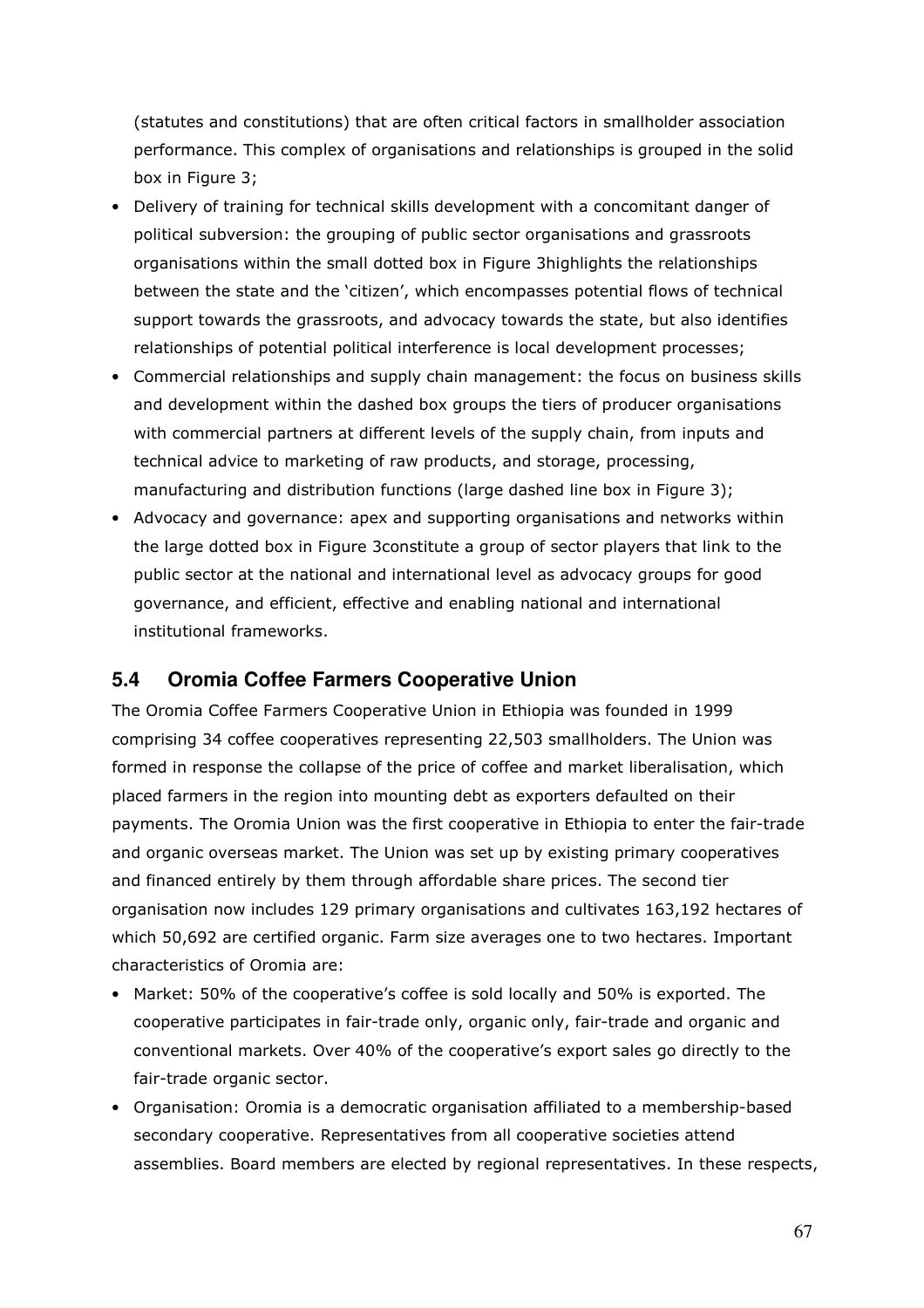it has retained the traditional form of cooperative organisation, and espouses the Rochdale/ICA Principles.

- Contractual arrangements: The cooperative provides technical assistance and training, facilitates market linkages, ensuring certification standards, packing and distribution. The fair-trade premia go directly to the cooperative societies and are used for health, water, sanitation and education. Of other revenue, 30% is placed in the Cooperative fund, 5% of which goes on operating costs. The remaining 70% goes to the member societies which pay individual farmers based on the amount of coffee sold to the cooperative.
- Supply chain: The market chains for coffee in Ethiopia are either private sales or sales though cooperatives. The supply chain is long with coffee beans passing to numerous traders before reaching auction. The majority of farmers sell privately but get lower returns for their produce. For the Oromia farmers marketing and distribution is managed by the cooperative. Having succeeded in becoming a direct exporter of its members' coffee, the cooperative has eliminated 2 or 3 stages in the supply chain resulting in greater profit for the farmers
- Physical capital: the strength of the organisation within the supply chain is exemplified by substantial investments in physical infrastructure for storage and processing of coffee: tens of pulperies, hulleries and warehouses.

The growth and transition stages of Oromia are illustrative of a necessary learning process: the organisation cites its success as being rooted in a number factors, first, the managerial capacity which had experienced and committed leadership; second, that the organisation emerged from a participatory dialogue between farmers and government officials ensuring that it had the backing of the government as well as the farmers. These principal factors ensured that the cooperative secured political support as well as retaining its connection to the membership base. The cooperative has utilised the premiums gained from fairtrade and organic contracts to address social objectives such as setting up potable water projects and the building of schools and clinics. The biggest challenges facing the cooperative are not unexpected: in the first place, a shortage of capital; secondly, there has been difficulty in maintaining good stakeholder relations with government due to high personnel turnover in government departments, limited education and awareness by government officials and other market participants of the complex operations of cooperatives.

# **5.5 National Smallholder Farmer's Association of Malawi (NASFAM)**

NASFAM is a specific case that was included in the study by Kachule, Poole and Dorward (2005) that transcends the conventional smallholder organisational environment in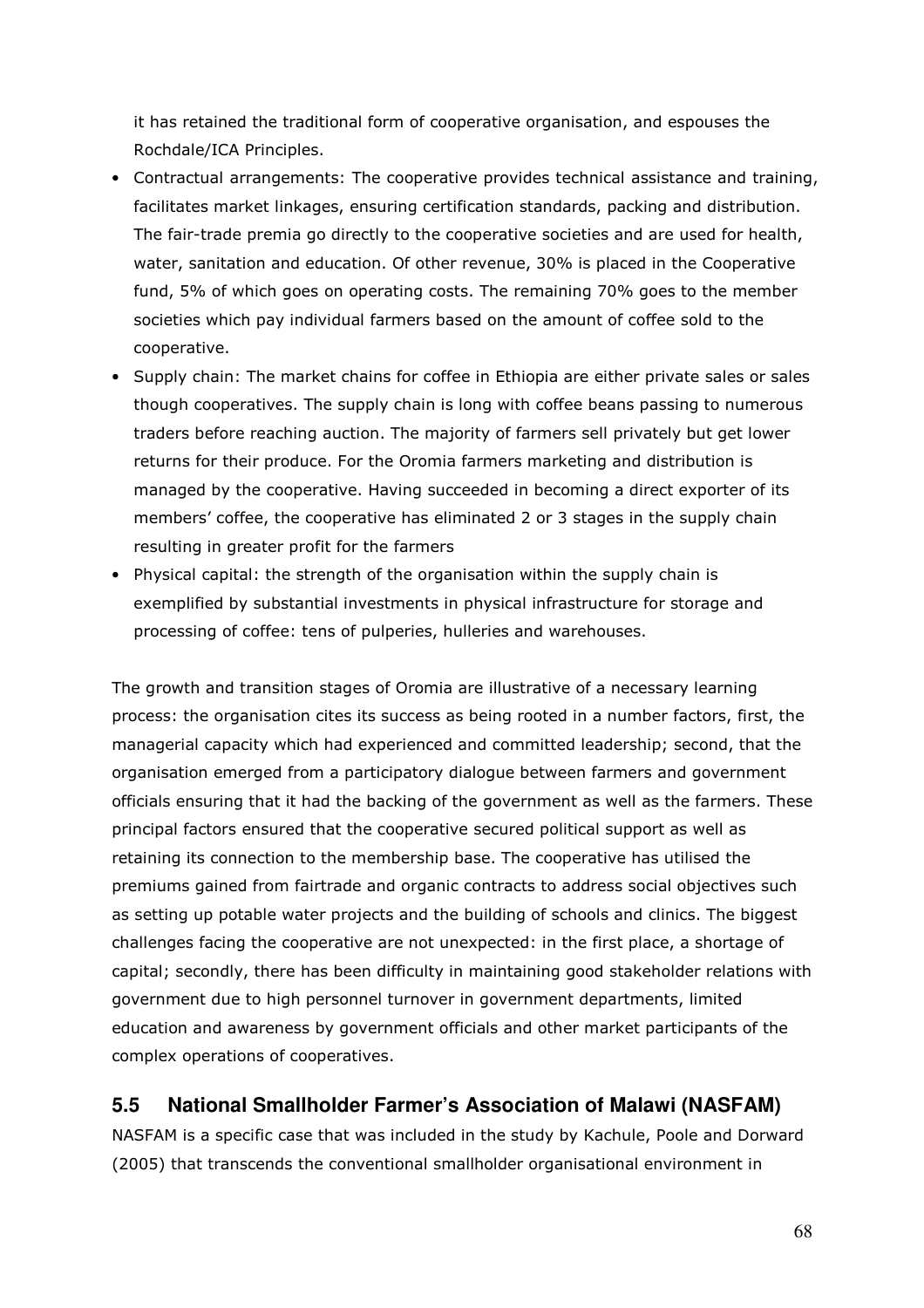Malawi. It shares characteristics with a new generation of cooperative enterprises that are attempting to transcend the problems of weak management, undercapitalisation and ineffective entrepreneurial orientation which have been referred to earlier.

### 5.5.1 Origins

The association was founded in 1997 as a farmer directed business system. Its 100,000 participants are smallholder farmers with less than 1 hectare of land. NASFAM came into being after a USAID-funded Smallholder Agribusiness Development Project (SADP) was implemented by Agricultural Cooperative Development International (ACDI/VOCA). This project supported smallholders through improved access to inputs and higher returns on agricultural sales, information dissemination and the promotion of collective action through farmer associations. The objective behind this project was to increase smallholder participation in previously restricted markets such as burley tobacco. Prior to liberalisation, high value crops were the sole domain of the estate sector, however, during the 1990s with the help of the SADP farmers were organised into 'group businesses' linked to farmer association structures that provided inputs and services such as credit and knowledge transfer and information dissemination. Eventually the smallholder groups became formal associations as capacity increased. Aware of the benefits of collective action, fourteen associations formed to make the National Smallholder Farmer's Association of Malawi in 1998.

### 5.5.2 Structure and operations

NASFAM has been described as a 'democratic bottom-up organisation'. Unlike many cooperative organisations there are no government officials on the board of NASFAM. Its success lies in the ability 'to develop the commercial capacity of its members and to deliver programmes that enhance their productivity' (Prowse, M. 2008: 4). NASFAM provides credit, extension and training, uses economies of scale to reduce transport costs and actively seeks external markets for export of produce. It has been able to do this with success because of its strong and transparent institutional structure which keeps its commercial business separate from development and training programmes. The impact of NASFAM has also been attributed to its apolitical stance and its consistent donor support from USAID. This support continues to be important in the functioning of the organisation, and it is not possible to comment on the likelihood of independent organisational sustainability. It works as a multi-functional, multi-sectoral organisation. Operations are divided between the commercial and development sectors, registered as a profit company and as an NGO. Figure 4 below illustrates the organisational structure: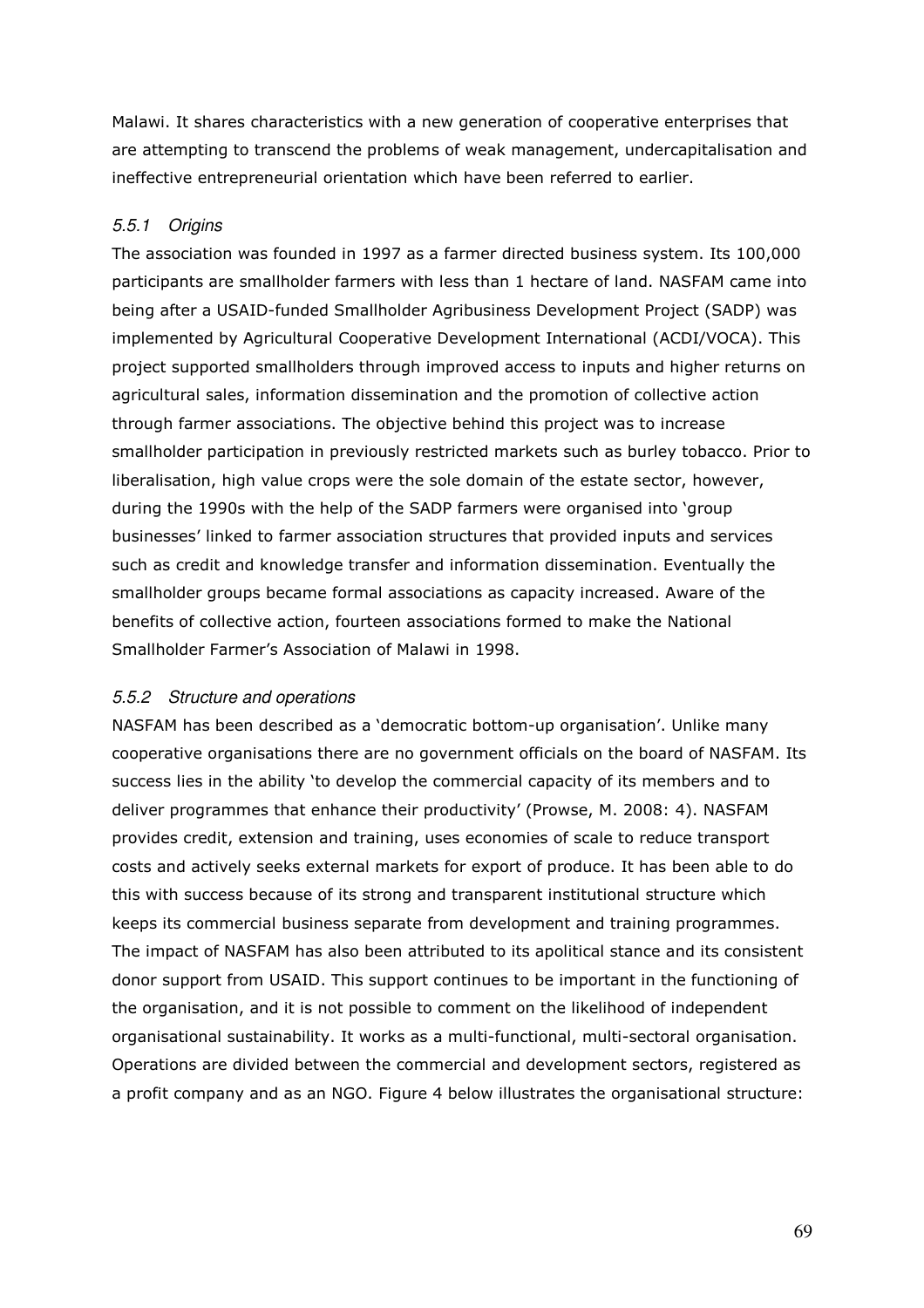



Source: authors

### 5.5.3 A 'new generation association'?

An important characteristic of NASFAM is how it has developed an innovative structure that is a complex evolution of the cooperative model. While at grassroots level the association has cooperative characteristics, commercial and other entities have been created to handle functions that are typically circumscribed by the traditional cooperative structure, the commercial and business services functions. Nevertheless, these subsidiary organisations fall ultimately within and under the cooperative structure. This type of innovative development of the traditional cooperative model has been common in advanced economies (eg in the European Union) where cooperatives form a large part of the agricultural economy and yet have needed to escape the constraints, particularly affecting commercial activities and capital raising, of the strict adherence to the Rochdale Principles. Further discussion of innovative forms of cooperative organisation outside Africa will be given in the next section.

Thus, NASFAM's associations jointly own the NASFAM Development Corporation (NASDEC) which is a not-for-profit company which owns two subsidiaries, the NASFAM Commodity Marketing Exchange (NASCOMEX) and the NASFAM Centre for Development Support (NASCENT). NASCOMEX runs the revenue generating private sector and marketing services whilst NASCENT provides policy advocacy and outreach, information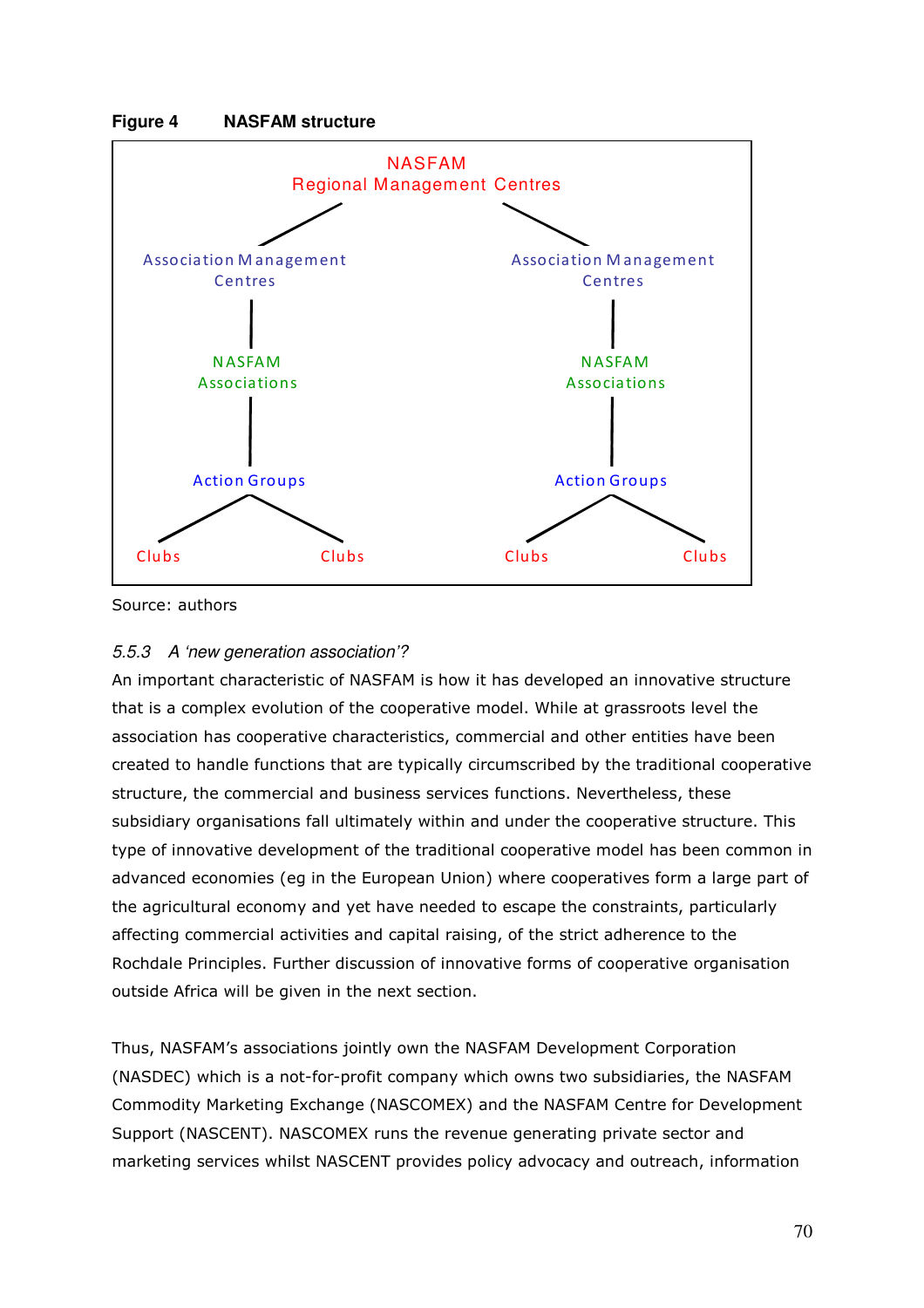services, and advice on HIV/AIDS and gender issues. Both NASCOMEX and NASCENT are run by advisory councils whilst NASDEC is governed by twelve directors, eight of which are democratically elected by NASFAM associations, and four are appointed for their technical and commercial expertise.

According to the Strategic Development Plan NASFAM's primary objectives continue to be a challenging balance of the social, technical and economic, but with an emphasis on the latter:

- Increased commercial revenue and profit
- Improved crop quality and quantity
- Enhanced association performance
- Expanded member livelihoods
- Expanded influence on policy
- Enhanced systems performance

## **5.6 Collective and community-based management organisations**

### 5.6.1 Rural community-based enterprises

Another form of farmer association has been referred to as the rural community enterprise (RCE): 'a business based on the production of agricultural or forest products and services, which are owned by small- and medium scale producers and pursue multiple objectives including profit maximisation as only one among many goals' (Donovan, J., Stoian, D. and Poole, N. D. 2008: 12). The less restrictive (in terms of legal structure) and more commercial typology is favoured by the Ford Foundation. Rural community enterprises have affiliated memberships or registered community members. They are legally registered in diverse forms as a cooperative, association or incorporated company. The objectives of the enterprise may range from employment, capitalisation, public services and resource management. Policy making, management and decision making are commonly undertaken by a board of directors and a general assembly and residual claims tend to be distributed through usage or equal distribution among members (Donovan, J., Stoian, D. and Poole, N. D. 2008).

Rural community enterprises act in a similar way to other forms of collective action in that they seek to increase economic and social empowerment through scale: lower costs, increased bargaining power in the market, democratic decision making rights and access to political and legal arenas, and increased access to services. External players such as NGOs and donors have played a significant role in promoting local enterprises as poverty alleviation programmes. However, externally driven organisations have usually met with failure. At the same time internally driven enterprises have suffered from lack of funds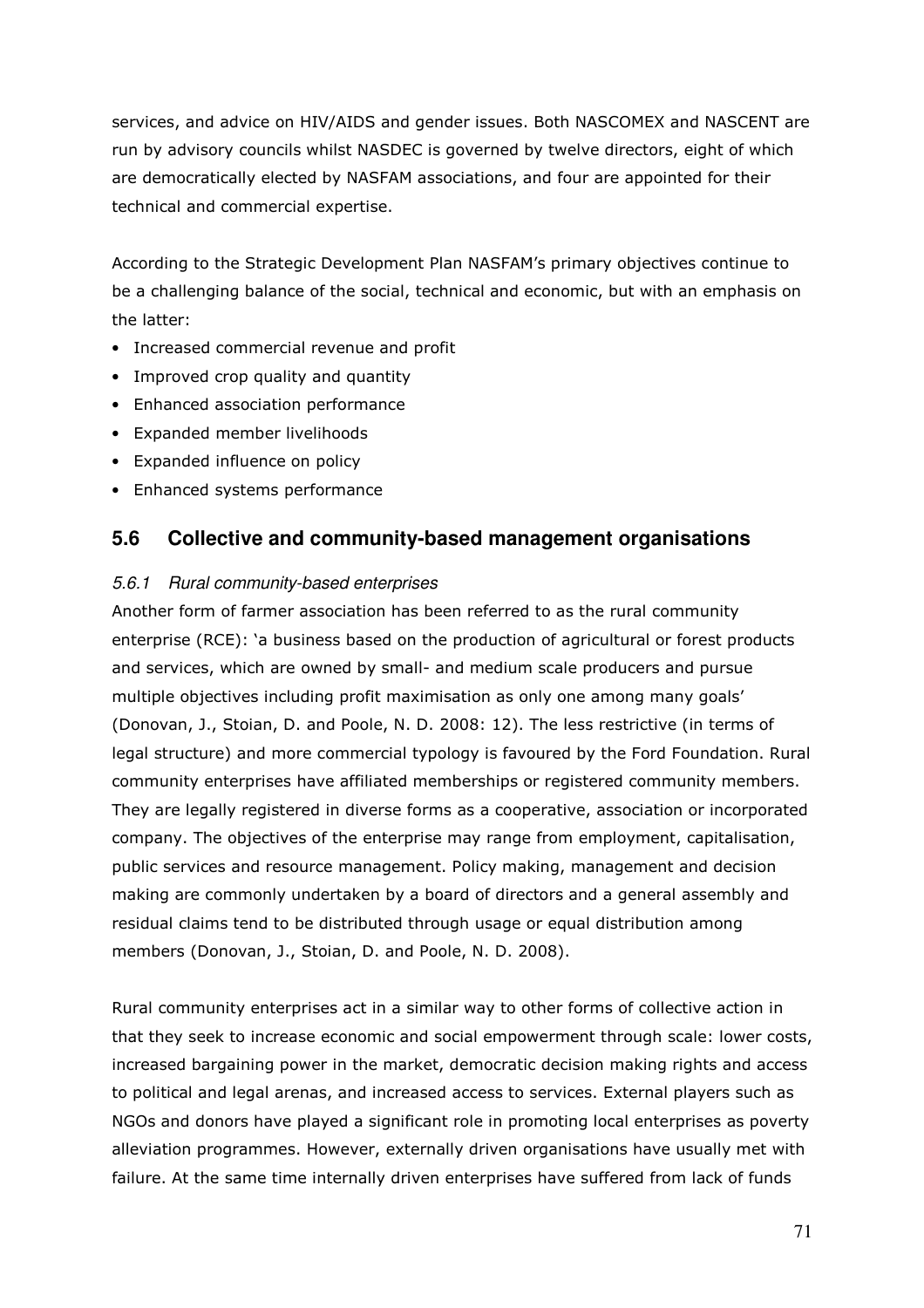and inadequate capacity. The evidence suggests that a role exists for external actors in the development of rural community enterprises, but that attention should be given to issues of dependence, governance and ownership for these partnerships to succeed in the long term: development and exit need to be planned.

One area where such enterprises tend to depart in practice from the cooperative model that persists in Africa is that in the latter a role often is played by the public sector in the governance of the organisation. As noted in the overview of the development of collective organisations in developing countries, cooperatives tend to be connected with or even embedded within government structures. For example, in Malawi, each cooperative is required to have a government appointee on its board. Collective organisations of a more commercial orientation, so-called RCEs are likely to have governance structures free of state involvement, and hence are likely to be freer from subversion by political élites.

As an organisational innovation, the closer link to the private sector than to the public sector enhances the prospects of an entrepreneurial, market-oriented approach rather than a bureaucratic ethos. Donovan et al (2008) cite diverse cases in which a range of organisational players is involved in sectoral development. One example is the Ghanaian cooperative Kuapa Kokoo (Box 10):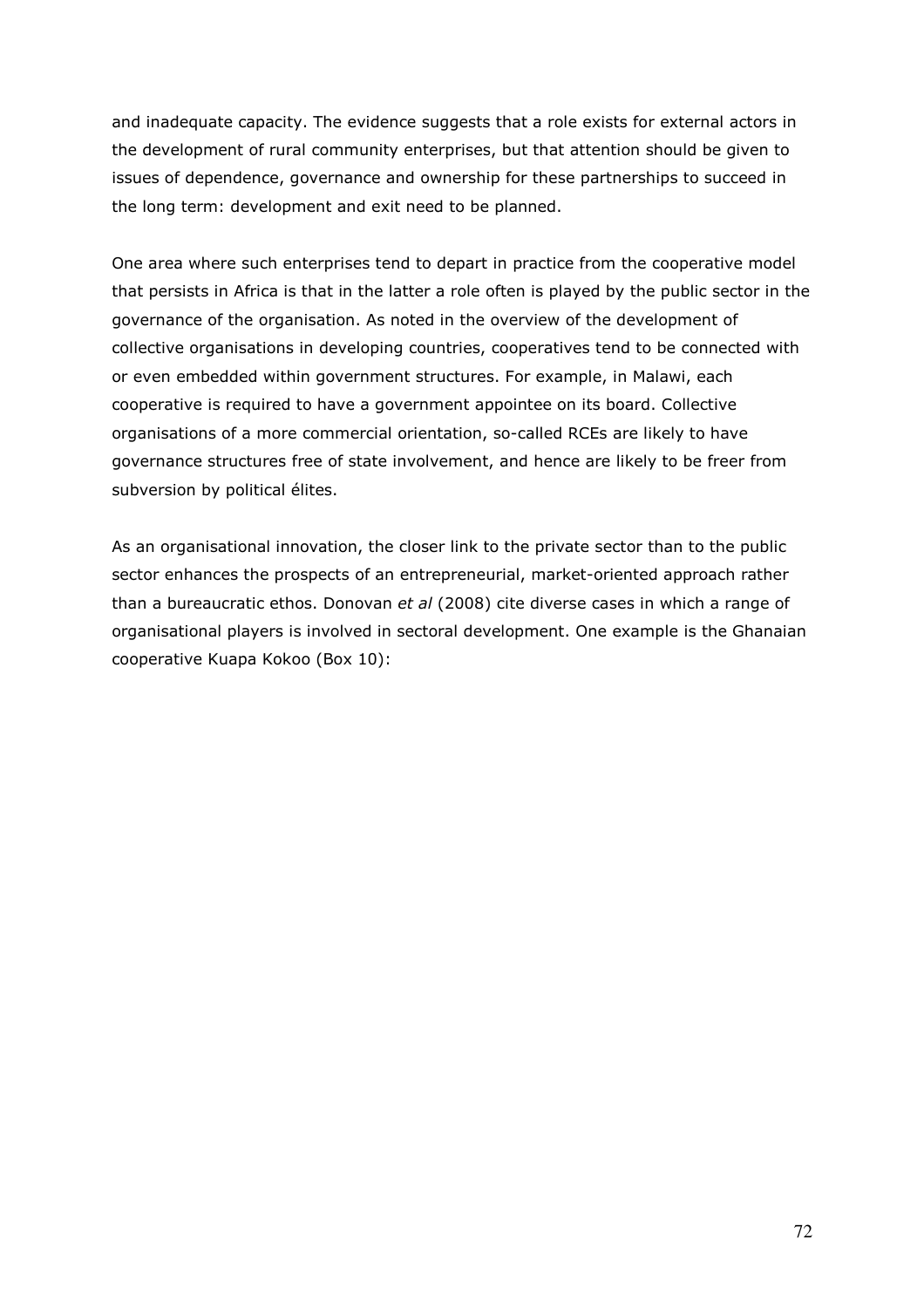### **Box 10 Kuapa Kokoo**

Ghana partially liberalized cocoa markets in 1992. Several community leaders saw an opportunity to sell their cocoa to the Cocoa Marketing Company (CMC), the state-owned single exporter of Ghanaian cocoa. No official support was offered to would-be licensees, as it was believed that this would constrain competition and the emergence of a new private sector. Considerable obstacles had to be overcome in order to obtain a licence to trade. By mid-1993, when regulations were to be implemented for the upcoming season, smallholders attempting to start a new, collectively organised company had been effectively thwarted. While they were looked on favourably by some in CCB, they lacked capital and credibility. At this point, community leaders linked up with two development NGOs, SNV and Twin Trading. Each offered support to the local efforts to launch a new producer organisation. There was a short and intense mobilization: awareness-raising and village–level discussion and the idea of starting a new organisation was followed by an upsurge of local interest in joining the initiative. About 2000 smallholders from 22 villages organised their facilities to satisfy the authorities and committed to deliver at least 100 MT of cocoa beans per village. The cooperative was formed, named Kuapa Kokoo Ltd, with a handful of local leaders representing three regions and with financial backing from a loan guarantee by Twin Trading. Kuapa Kokoo presented a business plan to the CBC to obtain a licence to trade, which was approved.

In 1998, with The Body Shop, Twin helped Kuapa Kokoo set up the Day Chocolate Company. Through the intervention of DFID, who provided another loan guarantee, it was possible to issue one-third of the shares of Divine Chocolate to Kuapa Kokoo. The other investors were Twin Trading (53%) and Body Shop International (14%). 'Divine' fairtrade branded chocolate was launched. With the support of other organisations, including Christian Aid, Divine has secured considerable market penetration through the UK supermarkets. All of the cocoa in Divine Chocolate comes from Kuapa Kokoo and is purchased on fairtrade terms. Divine bought 1,200 tons of cocoa from Kuapa Kokoo in 2006. However, 98% of Kuapa Kokoo's production is sold at commodity prices to the state-run marketing board in Ghana. Kuapa Kokoo invests a fairtrade premium into schools, clean drinking water, mobile medical clinics, and entrepreneurship projects for the significant percentage of women farmers who are Kuapa Kokoo members (60% of the national executive board of Kuapa Kokoo are women).In 2006 The Body Shop donated its shares in Day Chocolate to Kuapa Kokoo giving Ghanaian farmers a 45% stake. In the following year Divine was launched in the US. Sources: adapted from Donovan, Stoian and Poole (2008) and http://www.divinechocolate.com/about/default.aspx

#### 5.6.2 Collective natural resource management organisations

An increasingly significant form of smallholder association has developed in order to manage natural resources. While this form of association does not necessarily have a commercial focus – although it can be linked to both marketing of natural resource products and environmental management – the dilemmas concerning intra-community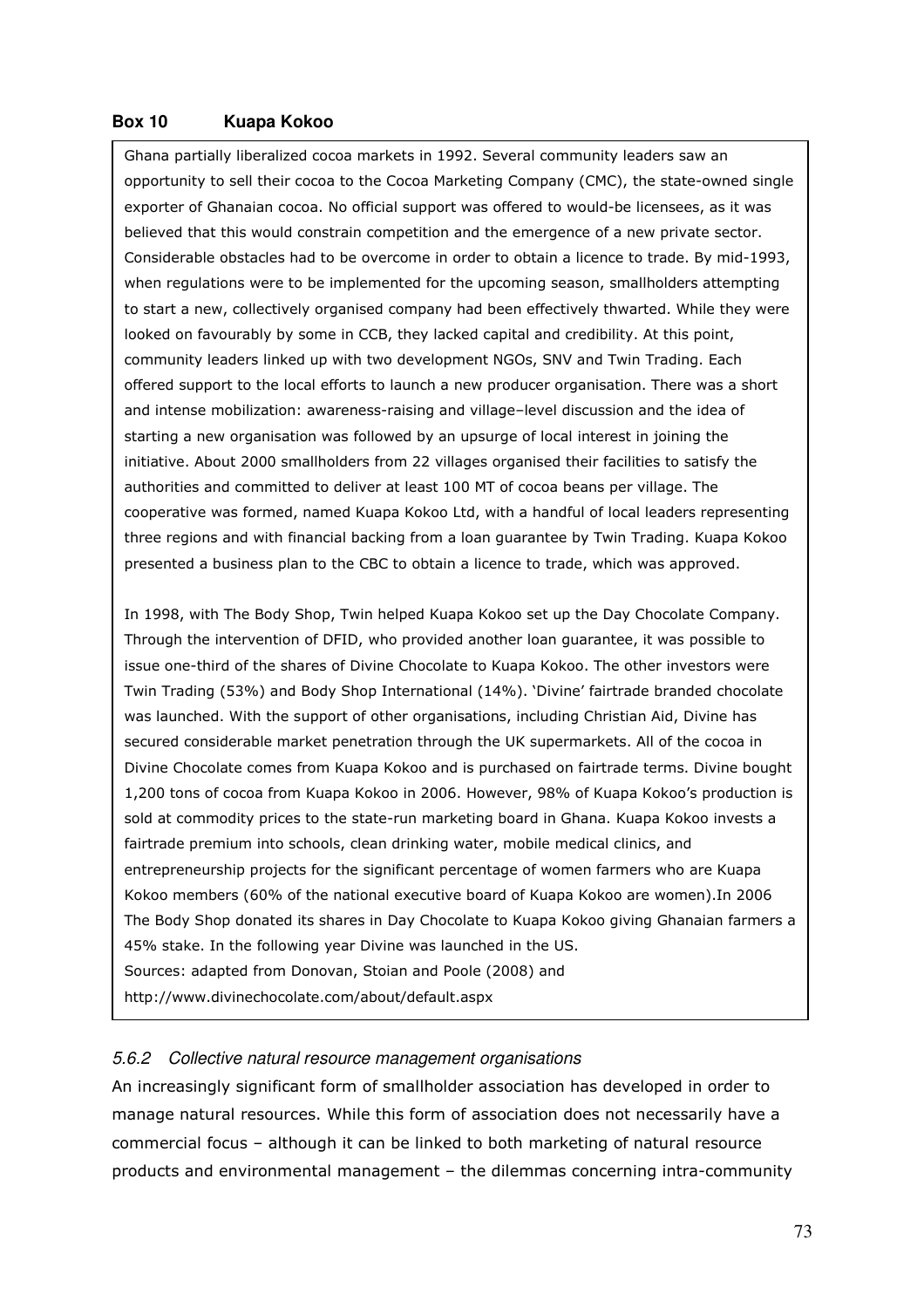management and relations with external stakeholders have lessons for marketing organisations, particularly regarding smallholder participation in community initiatives.

Exclusion of poor people from environmentally sensitive areas and regulation of anthropogenic disturbance has been the common approach of governments to resource management. This approach has largely failed and new approaches are based on devolving responsibility back to local communities. Community-based natural resource management (CBNRM) is a collective institutional innovation to common pool resources such as land, forest, water, wildlife, fisheries, biodiversity and the economic and ecological systems related to these resources. Community-based management initiatives may be a local response to threats and opportunities and as such are rooted in cooperative economic organisation at the community level; latterly they have become a social or political movement arising from within the wider civil society to address the failure of top-down policy processes, and to integrate better the interests, livelihood capitals and participation of poor people. Like the historic approach to marketing cooperatives, they are increasingly a public policy approach to address the same issues of rural organisation. Community-based initiatives are often hosted or initiated by intermediary organisations such as NGOs that bridge the gap between civil society and local or national government.

The concept is one of devolving resource sovereignty to local beneficiaries, based on two affirmations:

- As a matter of principle, people have rights to share in policy formulation and interventions; and
- in practice, the responsibility for the local organisation is likely to be exercised in a manner that is more sustainable, equitable and efficient when primacy is given not to the state but to local communities.

A third related issue is the funding of the marketing initiatives for commercial products generated out of the natural resources. Together these characteristics and operational issues concern the empowerment of local communities and depend on the effectiveness, efficiency and equity with which policies are designed and implemented.

# **5.7 Participation and adaptation**

There has been an historic tension between external policy interventions and local development initiatives to promote poverty reduction and enhancement of the livelihoods of poor people. Collaborative efforts have been made through participatory approaches (see Bernet et al (Albu, M. and Griffith, A. 2006; 2006; Devaux, A., Horton,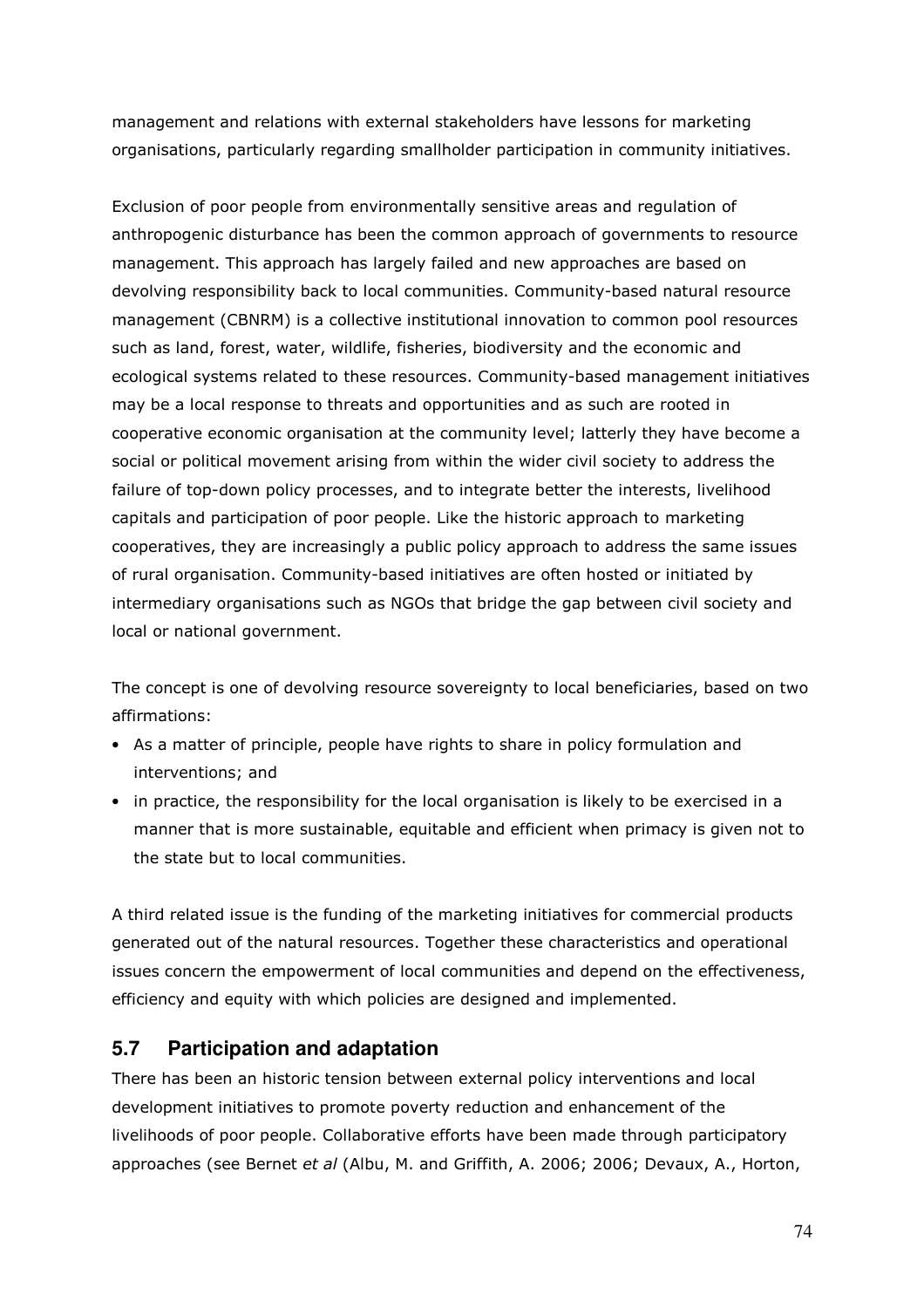D., Velasco, C., Thiele, G., López, G., Bernet, T., Reinoso, I. and Ordinola, M. 2009), through deliberative fora such as the 'stakeholder task force' approach (Chitundu, M., Droppelmann, K. and Haggblade, S. 2009); and through documentation of collaborative supply chain ventures (KIT and IIRR 2008), all of which approaches attempt to overcome various sectoral and institutional barriers.

Community management of natural resources-based activities (enterprise and conservation) give important insights into the participative processes that may enable superior organisational performance at the grassroots level (Markelova, H., Meinzen-Dick, R., Hellin, J. et al. 2009). A fundamental question is whether through devolution of sovereignty, community-based approaches can achieve sustainable community development and economic objectives at the same time. In theory, the economic and social potential through the participatory processes of community-based management is linked to the nature of the goods and services that are provided by collective organisations. As noted, these include:

- economies of scale in transformation (including production, distribution, innovation, finance)
- access to resource base and external services (finance, business development and technical)
- economies of scale in transaction costs;
- possibilities of exclusion through creating barriers to entry (membership) but which may conflict with community ownership;
- security/society/identity/sense of belonging/consensus; and
- collective coordination efficiencies which can exceed competition efficiencies from market solutions and at the same time overcome the under-provision of public goods such as social development and capacity building, and also resource management.

### 5.7.1 Participation in 'Bright Spots'

Community based initiatives can resolve the sustainability-development dilemma. The IWMI report on 'Bright Spots' in African agriculture has highlighted the processes of development of successful enterprises and communities. Bright Spots are described as 'small communities or households that have improved their livelihoods and natural resources significantly despite having degraded biophysical and socioeconomic conditions around them' (Penning de Vries, F. W. T. 2005). The problem of capture of the benefits by local élites is ever-present, and is likely to be compounded where local institutions which lack genuine democratic processes and organisational capacity interact with corrupt intermediary or public sector organisations. The equity of intra-community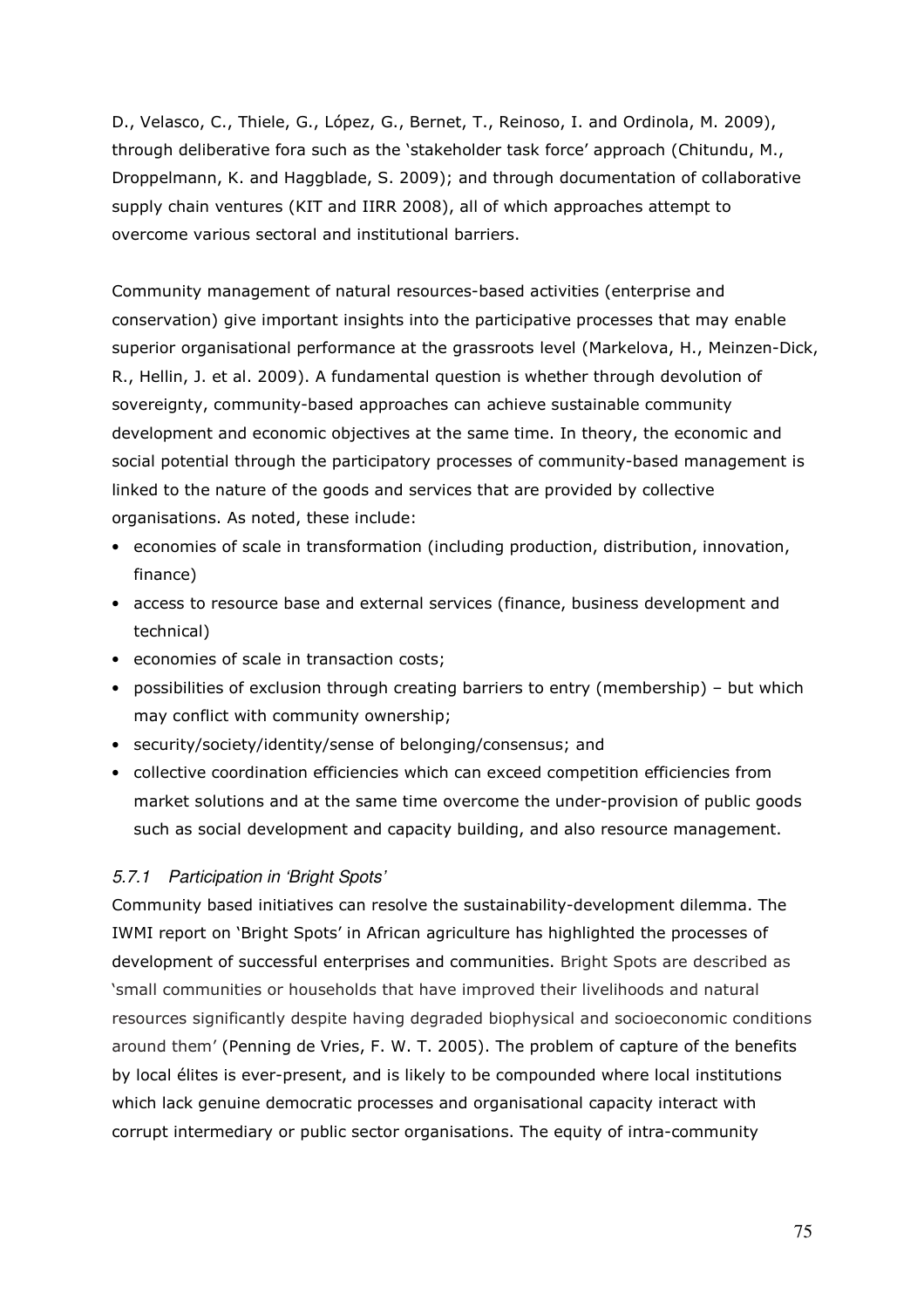processes is of equal significance, and needs to be addressed constantly in promoting all kinds of smallholder farmer organisation.

### 5.7.2 'Fitness' and local adaptation of institutional innovation

The concept of organisational fit was introduced earlier and comes into play also when considering the relationships between grassroots organisations and actors from the external environment, be they (I)NGOs, civil society, the public sector, or private enterprise. Adopting innovative approaches to policy formulation and rural organisation may help to address obstacles within the external stakeholder environment – including donors themselves. Traditional government ministries responsible for agriculture and pro-poor development, and many (I)NGOs may not have the organisational culture and human resources that are appropriate or necessary to promote participative approaches to grassroots organisational development. New specialist structures may need to be created to undertake this role from within the public sector, cutting across disciplines and organisations and relevant ministries; or specialised organisations can be contracted from the private sector and civil society to link central policy and procedures with practice at the periphery. 'One size', in terms of external initiatives, will not fit all cases: not only must there be 'organisational fit', but also fitness, or adaptation to complex, diverse institutional situations and location-specific characteristics of markets and society.

## **5.8 Key insights**

This section provides an account of a range of farmer associations, their characteristics, interactions with other market participants such as the state, public sector as well as (I)NGOs. By examining specific organisations it is hoped that we can determine elements of success and the causal factors for this success. In the case of NASFAM, a large and complex association including primary cooperatives in its structure which has at its core a well structured and clearly defined boundary between its business enterprises and its developmental and social objectives. It also has a substantial degree of intervention from NGOs and the international public sector. So what makes this organisation successful? Three factors stand out: first, its multifunctional activities, providing credit, training and technological advancement to farmers, second, its strong transparent institutional structure which keeps its commercial and social objectives separate, third, its activism in seeking external markets.

This section also describes smaller organisations whose nature fits more of a traditional cooperative model and yet these organisations are innovating in their approach to management and their interactions with other market participants. The Oromia Cooperative has succeeded in finding itself niche markets to supply and has managed to by-pass traditional routes to external markets by becoming the only direct exporter of its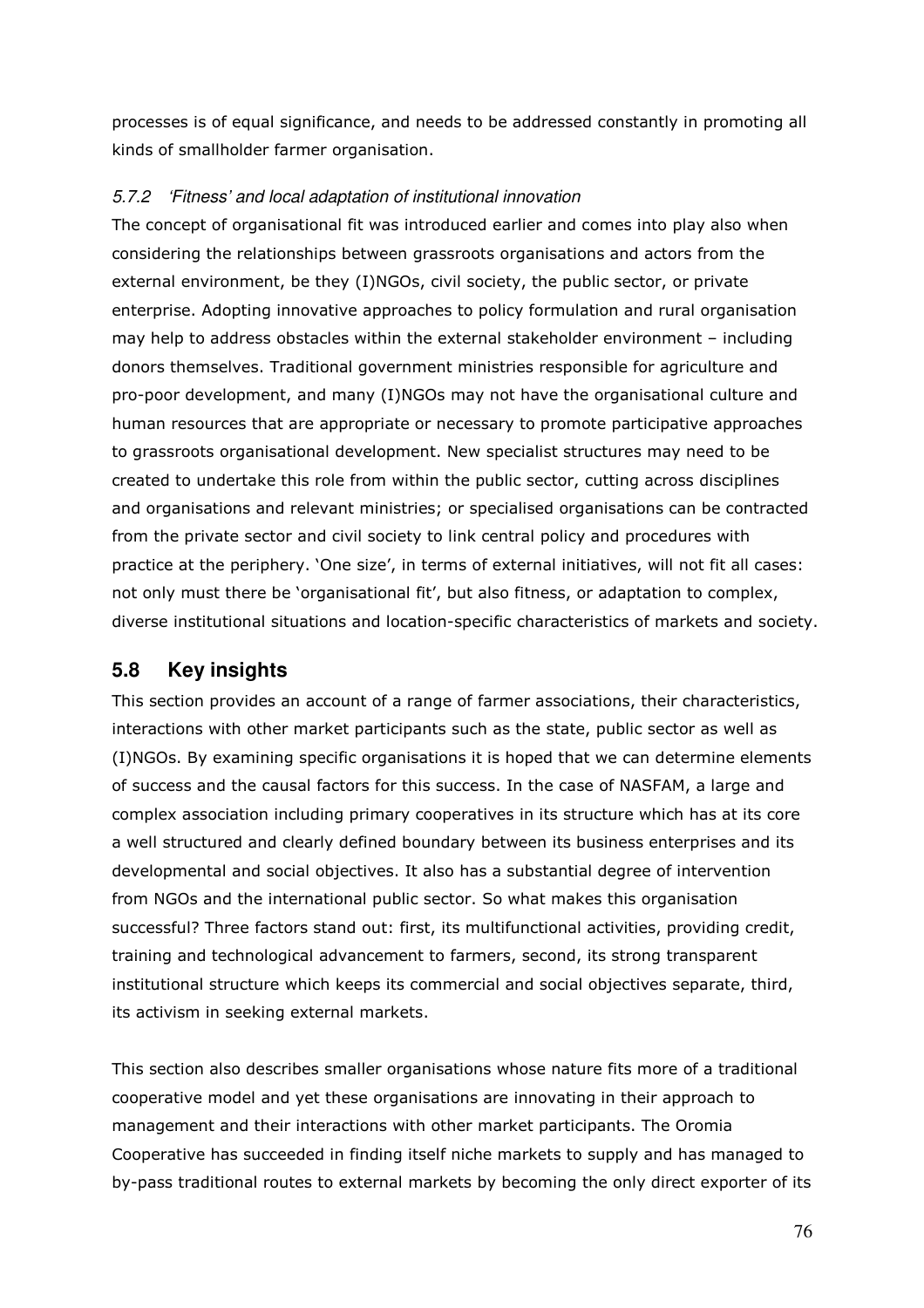members' coffee, thereby reducing the length of the supply chain. In these more commercially oriented organisations, the key defining factors here are the lack of government involvement and the emphasis by the organisation on its commercial activity. This conclusion accords with that drawn by Chirwa et al (2005) and much of the other literature on farmer association performance and constraints: independence from direct public sector intervention is desirable, but support from other stakeholders over a limited period, and carefully designed to respect the local environment, is essential.

There is also the issue of empowerment and decision making as illustrated in the example of community-based management programmes. The lessons that may be learned from these organisations are that local empowerment and decision making are key approaches to common resource management. How local communities of people organise themselves to successfully manage resources provides insights into management strategies that are useful for market-oriented collective organisations. Two contrasting views sum up the potential of farmers' associations:

- Collective action can work, 'But a healthy dose of realism is needed when considering the applicability and effectiveness of collective marketing. If the incentives and enabling conditions for farmer groups to form and operate successfully are missing, collective marketing will not be profitable or sustainable' (Markelova, H., Meinzen-Dick, R., Hellin, J. et al. 2009: 6). Barham and Chitemi (2009), and Bernard and Spielman (Bernard, T. and Spielman, D. J.) , likewise, from their respective experiences in Tanzania and Ethiopia, are cautious about the limitations to collective models of organisation, and acknowledge a 'threshold' approach to requirements for successful group formation and operation. Indeed, Bernard and Spielman go further to say that 'the burgeoning interest in farmer cooperatives in Ethiopia and beyond is not amenable to the "one size fits all" strategy that is rapidly evolving (p. 67).
- Nevertheless, pessimism about smallholder incorporation in high value supply chains may reflect a lack of innovative approaches by researchers and development workers.

Both theory and empirical experience suggest that in a given development context:

- Few grassroots associations of smallholder farmers can become commercial learning organisations without external support
- Entrepreneurism is essential: there must be a minimum level of local initiative and leadership and culture of social organisation – human and social capital thresholds must be reached, preferably through demand-led provision
- The poorest smallholders tend to be excluded from participation in and/or management of commercially oriented collective organisations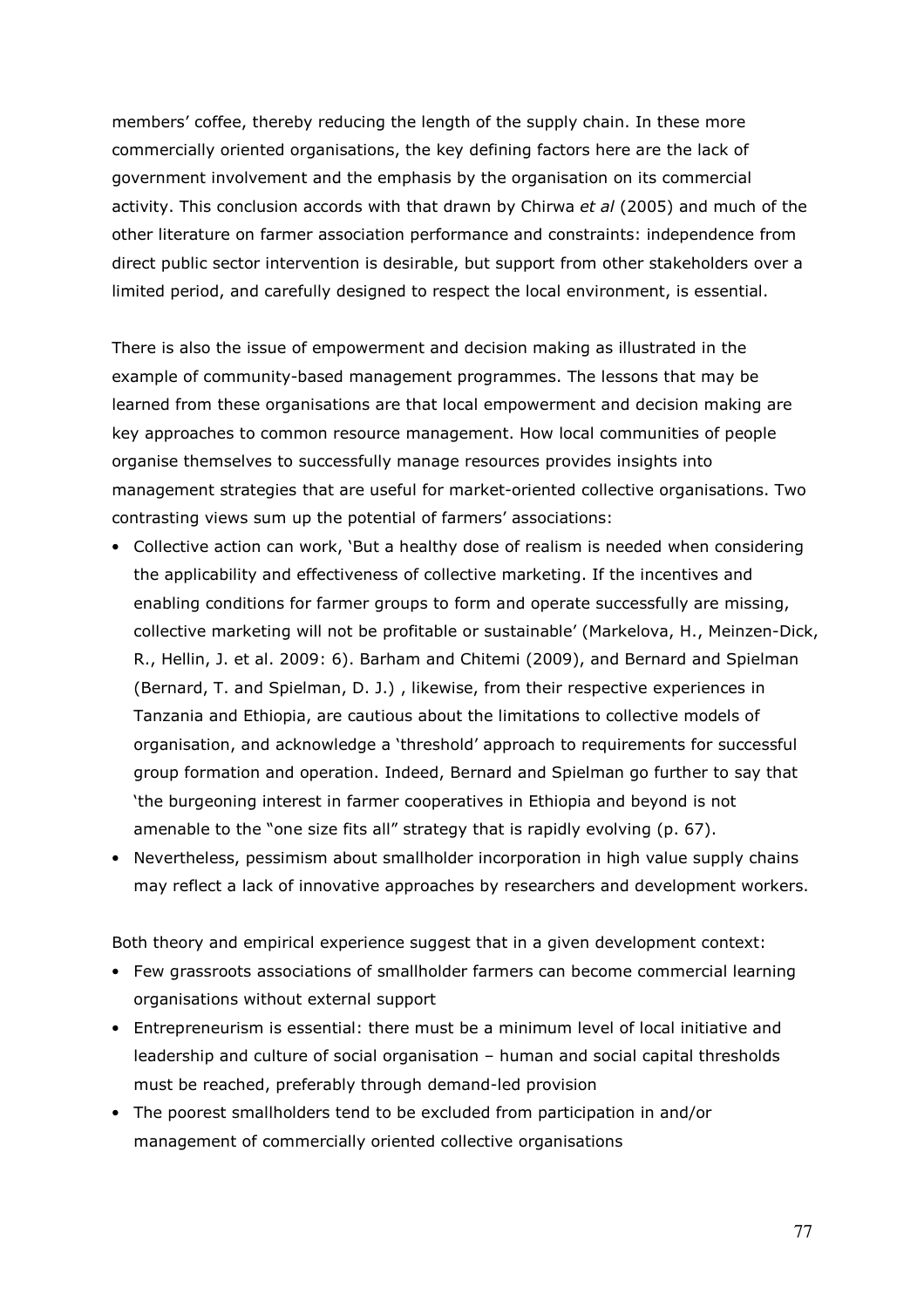- External intervention is necessary in business development to build on local initiatives through capacity building, physical investments and creation of supply chain linkages to final markets
- Farmer-level associations and higher tiers of cooperative organisations need to be subject to external scrutiny for accountability and performance purposes
- Complementary investments in public goods such as information and communications infrastructure may be necessary – basic physical capital is essential to reduce costs and product losses
- Sustainability requires that an exit strategy be planned
- Direct intervention by government organisations probably tends to create distortions, encourage political patronage, and may be unduly bureaucratic and poorly adapted to local circumstances
- The institutional framework for organisational development should permit and encourage novel forms of association, drawing necessarily on expertise in business management and learning from successful examples from other environments
- The benefits of collective organisation are linked mostly to exploiting scale economies and reducing transaction costs, opportunities for which arise in high value complex markets such as exotic fruits and vegetable exports
- Management challenges are greater for high value, non-traditional exports with complex technoeconomic characteristics than for standardised, bulk or traditional agricultural products
- Equitable rural development may be best stimulated through intervention in bulk propoor products and commodities that are produced, traded and consumed locally, giving rise to broader economic multipliers – staples such as cereals and root crops, and other fruits and vegetable for which local markets have always existed or have been developed
- Agricultural production and rural marketing 'thinking' must be supported by 'business thinking' in respect of managerial capacities and organisational structures and development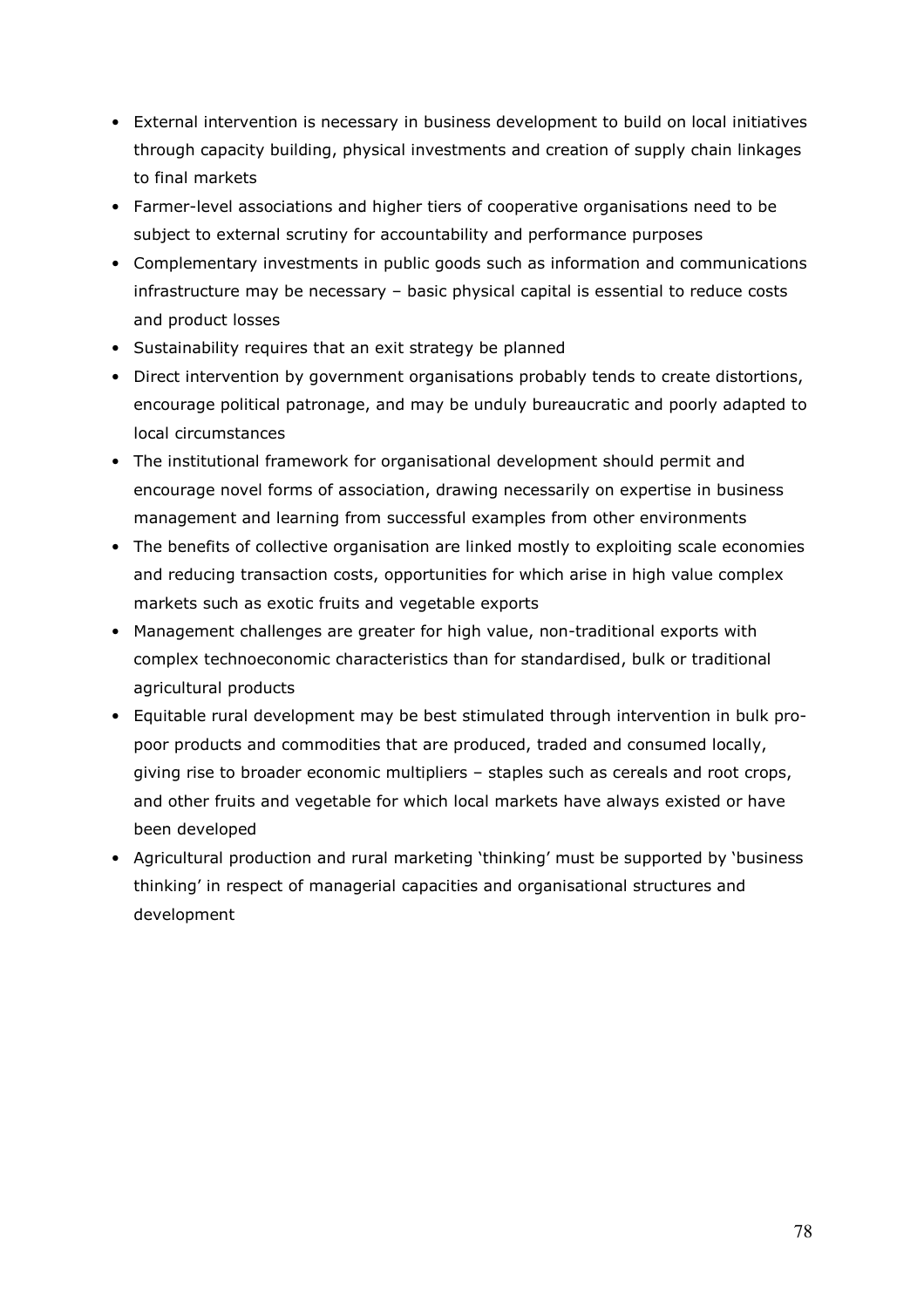# 6 Contractual arrangements: seller-buyer linkages

The potential for private investment to improve the livelihoods of smallholder farmers very much depends on the type of contractual arrangements and the relationship between the private investors and the rural farming communities. Figure 1 sketched a framework for understanding the interplay between interventions, initiatives and market types, and how cooperative trading relationships can lead to closer market coordination and create potential efficiency gains. The contractual arrangements in smallholder markets can differ between crop sectors and are influenced by prevailing local and global markets. In African markets the seller-buyer linkages are constructed according to local contexts. These contexts vary in terms of the infrastructure available such as road access, storage facilities, sanitation, loading facilities, telecommunications and transport. There are also variations in knowledge and business skills between buyers and sellers. Typically, formalised market information and contract enforcement are weak, therefore the relationship between buyers and sellers is key to the functioning of markets.

This section of the report examines different types of inter-organisational coordination in Africa. What immediately follows are comments on typologies found in the literature. Succeeding section discuss different market linkages in greater detail, using examples from Africa, moving from independent trading through specified contractual formats to more cooperative supply chain linkages arising from different market and institutional players and technological drivers. The final section presents case studies that illustrate the trend toward closer vertical coordination in buyer-driven chains and networks.

## **6.1 Types of seller-buyer linkages**

On typologies, Mighell and Jones published the seminal work on the use of contracts as mechanisms of vertical coordination in the food system in the early 1960s (1963). By vertical coordination, Mighell and Jones meant 'all the ways in which the vertical stages of production are controlled and directed, within firms (by the administration) and between firms (by the price/market mechanism)' (p. 10). The means of vertical coordination include open market prices, government controls, use of different forms of contracts, and integration.

In discussing the different forms of agricultural contracts, they proposed a typology, the significant differences within which lie in the extent to which specified processes or stages in production are transferred between the parties:

• market-specification contracts occur where the producer transfers part of the risk and management function to another for at least one production period;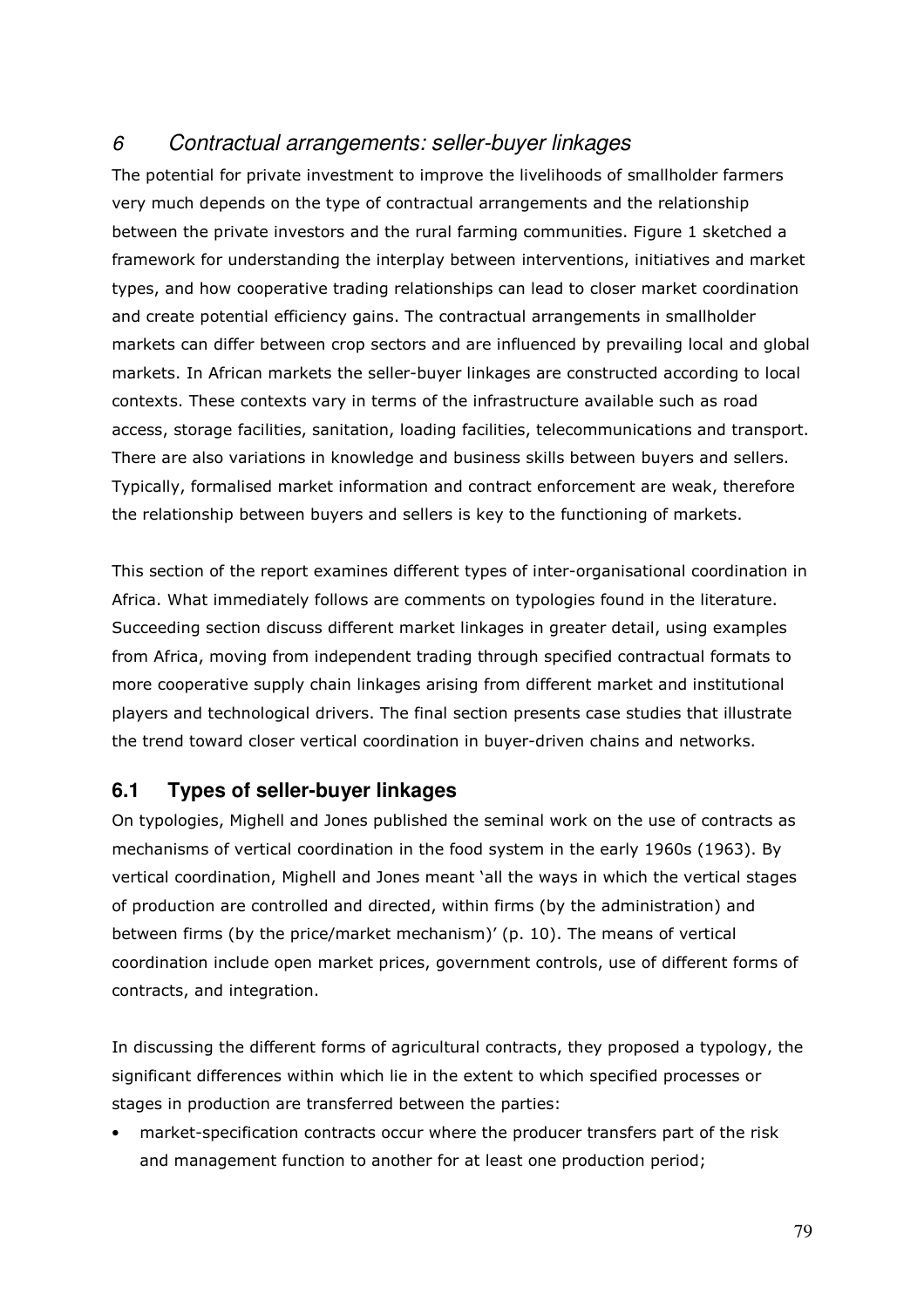- production-management contracts call for a more direct participation by the contractor in production management;
- in resource-providing contracts, the contractor also provides inputs, the producer is paid for his management, and the contractor assumes more of the production risk.

These fundamental concepts are the basis for subsequent typologies which have been developed to give recognition to forms of institutional innovation that have arisen in the intervening period. For example, Shepherd (Shepherd, A. 2007) lists a range of types of market linkages between primary producers and diverse types of market intermediaries. On occasions, farmers can market their product directly to consumers at the farmgate or in local farmers' markets. Traders who buy at the farmgate or at market will be local or regional traders. In addition, farmers can sell through a leading farmer, or through a collective organisation, or to an agroprocessor or exporter. Contract farming schemes operate primarily for the more commercially oriented – larger scale, more highly capitalised, more 'professional' farmer. Transactions cost theory, and many empirical studies, suggested that cost and risk reduction are important drivers for both sellers and buyers in determining the chosen marketing arrangements. Efficient forms of exchange are shaped by the degree of development of the institutional environment and the complexity of the product and market system.

The review by Benfica et al (2002) outlines different types of arrangements characterised according to the level of vertical coordination between farmers, traders and processors:

- spot market trading processing/trading with independent producers
- contract coordination processing/trading with contract farming
- vertical integration plantation agriculture with processing
- rural association and cooperatives community integration

Focussing on three major sub-sectors in Mozambique; maize, cashew, and cotton, Benfica et al consider the advantages and problems of three common alternative contractual arrangements between farmers and investors which are developed below. Cooperatives and rural associations, they argue, do not fit into the same continuum of vertical coordination. Nevertheless, in Mozambique, NGOs are a chosen vehicle for promoting rural collective organisations by identifying business opportunities, encouraging and facilitating group formation, provision of technology and inputs, and facilitating market linkages, even with large scale processors in contract farming schemes. 'From a poverty reduction standpoint, perhaps the most salient aspect of these arrangements is the local ownership of the processing facilities. This ownership means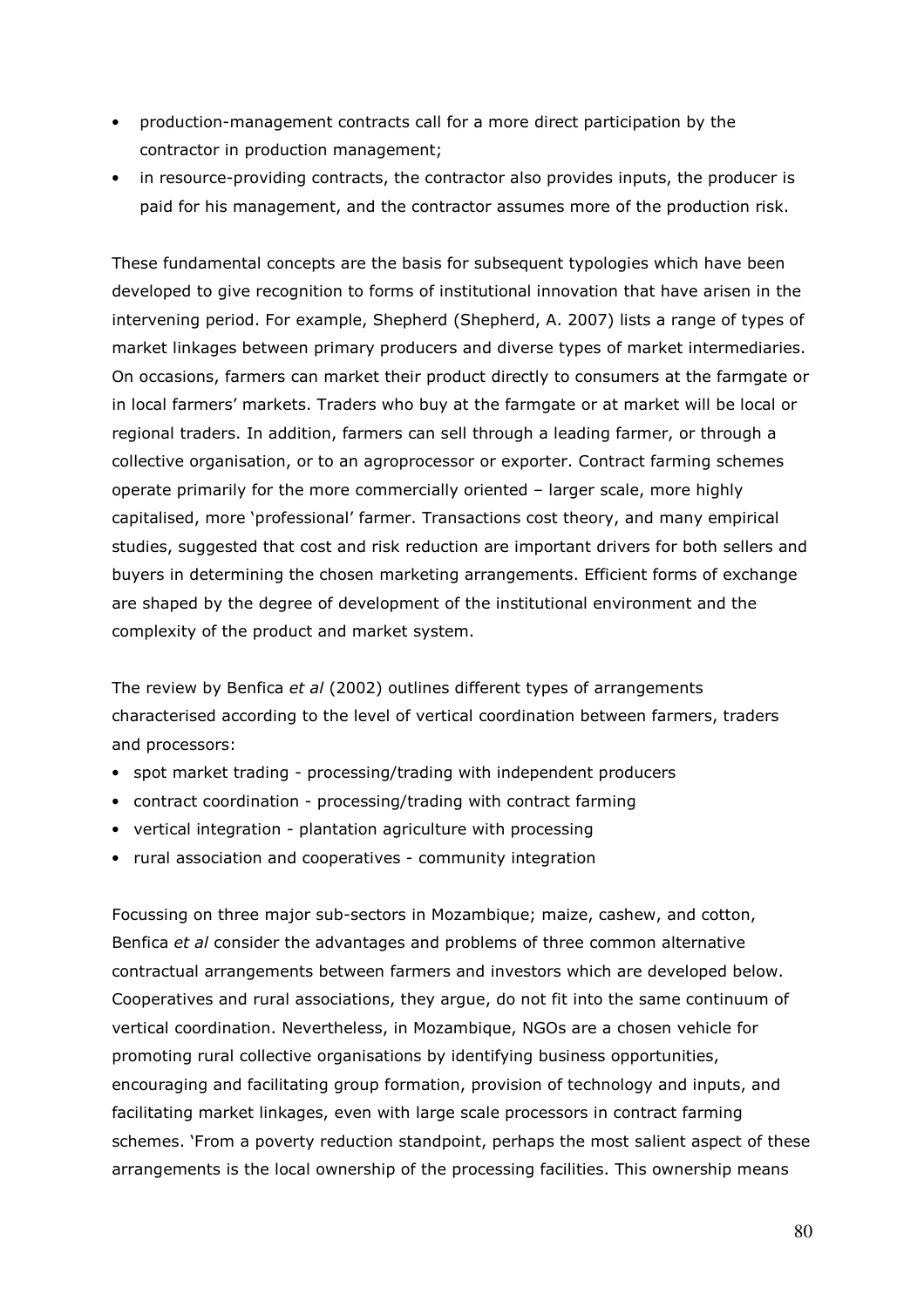that any profits from processing are more likely to be spent or re-invested locally, rather than expatriated or spent on non-local tradables. Thus, consumption linkages, multiplier effects, and potential poverty alleviation are potentially very strong' (2002: 12).

# **6.2 Independent producers**

Spot market trading/processing with independent producers involves transactions between agro-industries and independent smallholders without a contractual arrangement. In this situation, the relationship is a marketing one in which each party makes their own independent decisions based on their knowledge of the market, conditions and preferences. This form of arrangement benefits from flexibility and the ability to respond quickly to market conditions 'on the spot'. Maize, the staple crop in Mozambique, is traded predominantly through independent producers. It is labour intensive and in high demand. Production is dispersed throughout Mozambique and producers sell to traders independently. The problems associated with this arrangement are typical of the high transaction costs, limited market power of producers and poor infrastructure evident in rural marketing in Africa:

- Price uncertainty
- Inconsistent quality
- Unstable supply
- Limited bargaining power of the independent producers
- Lack of reliable storage facilities
- High costs and losses due to inadequate transport links and market information

By way of alleviating some of these problems, contract farming is considered as an alternative arrangement. However, for this to be viable productivity needs to be increased for farmers to take a greater return on their produce, and the risk of default needs to be reduced through stronger contract enforcement. Benfica et al (2002) argue that contract farming may be more successful than independent arrangements if certain requirements are met, such as an emphasis on premium prices for quality produce, a strengthening of the legal system, facilitating the development of farmer associations including literacy and capacity building programmes in rural areas. (These characteristics are often enjoyed by organisations, including traditional cooperatives, which have access (often donor-supported) to higher value markets and fair trade, or 'ethical', premia).

The cashew trade in Mozambique is also dominated by independent producer arrangements, under which, it is the processors who face the barriers to success such as:

- Competition with exporters
- Inconsistent quality and supply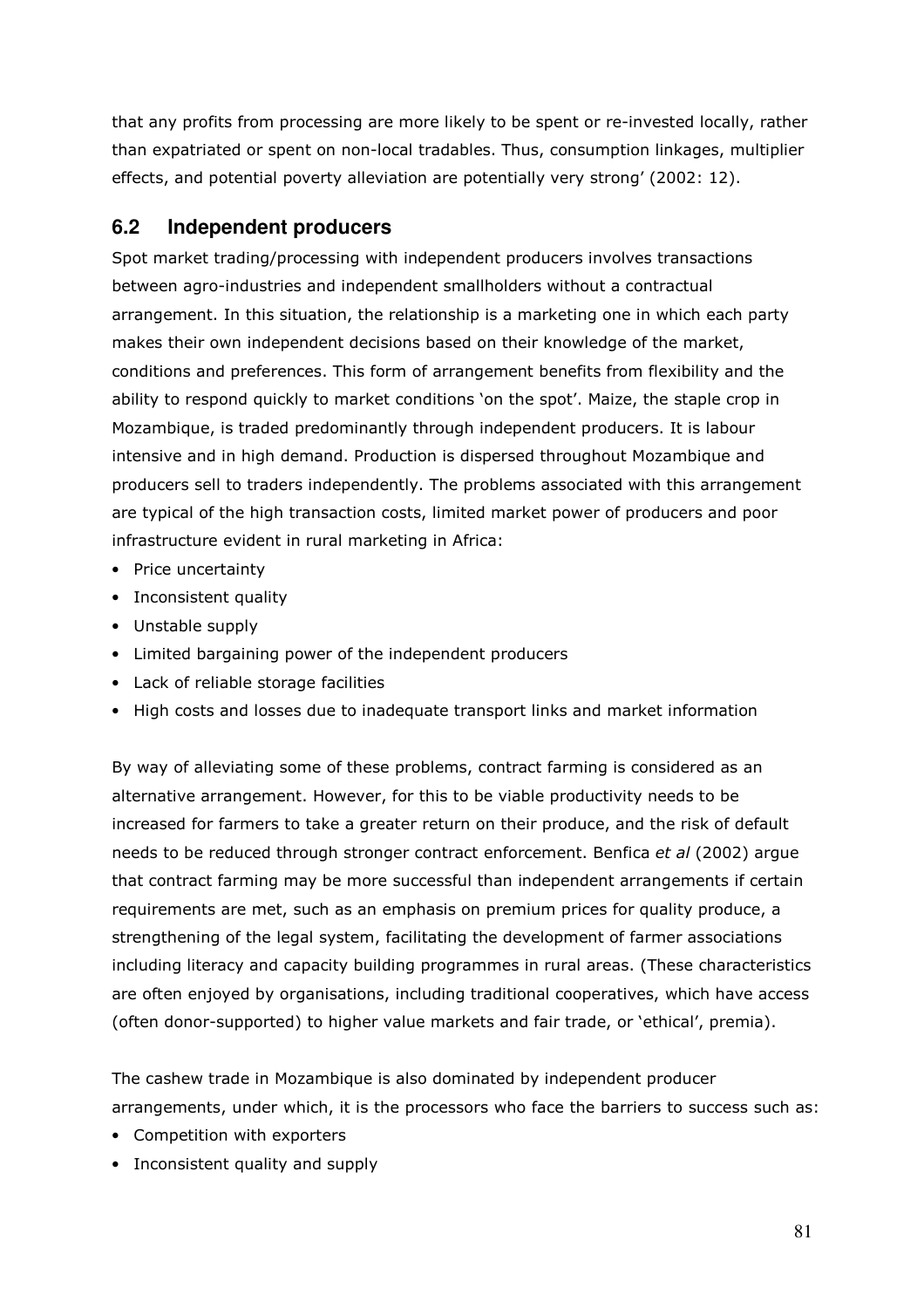- High dispersion of sources
- Lack of capital

For the farmers, cashew production is a high risk activity and characterised by unreliable income generation (Benfica, R., Tschirley, D. and Sambo, L. 2002: 43). Farmer productivity is low due to a lack of inputs, in particular disease control. The case of cashews is illustrative of the significant impact of the technoeconomic complexity of both product and processing on marketing arrangements and the constraints to market access of the poorest smallholders. Given sufficient support, it is evident that farmers can become organised and trained to deal in higher value markets, but the appropriate organisational models may be complex and non-replicable (Hellin, J., Lundy, M. and Meijer, M. 2009), and capacity building interventions therefore costly.

## **6.3 Contract farming**

Contract farming entails an agreement between the farmers and processors. These agreements can be formal or informal. Farmers may benefit from services provided by the processing firms such as credit, seeds, fertiliser and technical assistance. This type of contract has developed in Sub-Saharan Africa as a response to imperfect markets and poor service provision (Benfica, R., Tschirley, D. and Sambo, L. 2002). Contract farming may nevertheless result in the exclusion of the poorest households who lack the assets and resources to overcome entry barriers.

Cotton production is characterised by a high need for inputs and processing, thus making contract farming arrangements most common. However, there is a high degree of credit and input market failure. The cotton market is hindered by the following problems:

- High default rate on seasonal credit for production due to price competition in the output market
- High default rate due to weak legal system causing poor enforcement and loan recovery
- Farmers' dependence on cotton companies for inputs and finance
- Poor market information and high infrastructure costs

For the cotton sector, the author of the study argues that it is unlikely that alternative contractual arrangements would be more beneficial. However improvements, can be made through strengthening farmers' bargaining power in the market by encouraging the formation of collective farmer associations (Benfica, R., Tschirley, D. and Sambo, L. 2002: 45).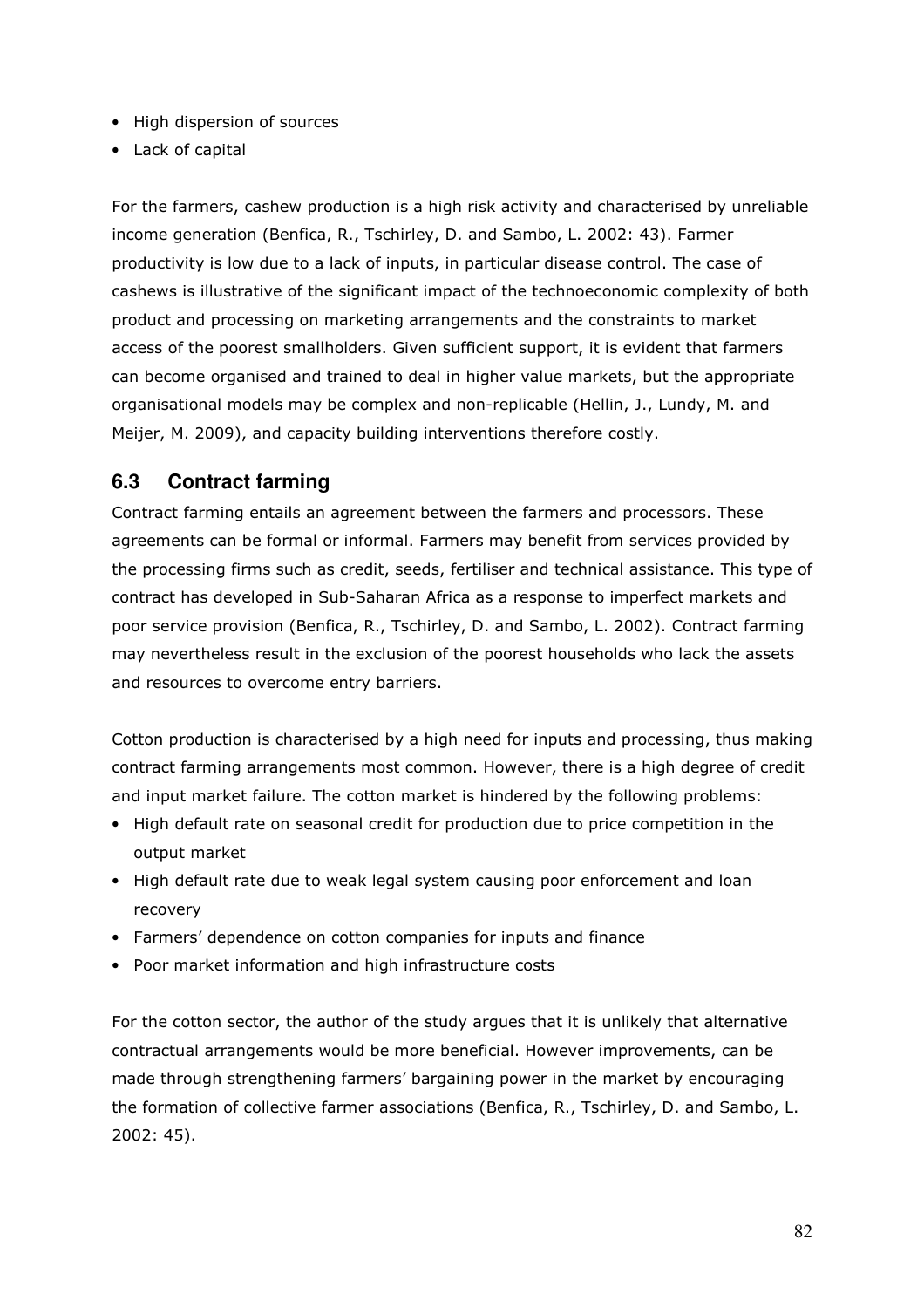The cotton sector study by Poulton et al (2004) in Ghana, Mozambique, Tanzania, Uganda, Zambia and Zimbabwe examined the phenomenon of small independent sellers and their relationships with buyers, which were difficult to characterise as just one type of contractual arrangement. However, they explored the problems identified by Benfica et al, highlighting the interplay between the prevailing market structure and optimum market coordination mechanisms between producers and the large scale buyers and processors. They identified three prevailing patterns of farmer-buyer linkages:

- 'concentrated, market-based' sectors which were successful in meeting common coordination challenges while still maintaining reasonable prices to producers
- local monopoly systems with direct purchases which offered a workable solution to coordination problems but lacked any competitive dynamic
- sectors with multiple small players which were fiercely competitive, but lacked effective coordination.

They concluded that different sectoral structures are observed in the different study countries, with a different role for the state appropriate for each organisational and institutional context, which depends on the recent history and policy framework. Consequently, different types and levels of institutional intervention were necessary to facilitate exchange and create the information about relationships that reduces transaction costs: 'All sector types, therefore, face their own particular challenges in striking the competition–coordination balance' (Poulton, C., Gibbon, P., Hanyani-Mlambo, B. et al. 2004: 535).

Other literature on improving contractual relationships points to the role of cultural ties and suggests that social relationships can have a positive effect on agricultural trade. Benfica et al (2002) describe the role of ethnic ties between Mozambican traders and Indian buyers in the cashew sub-sector in decreasing transaction costs of trade. Social relationships have also proven to be a factor in successful economic exchange between markets actors in Madagascar (Fafchamps, M. and Minten, B. 2002). The importance of interpersonal relationships have been shown to have a positive impact in the areas of credit provision, risk sharing, trade flows, circulation of information, market opportunities, risk mitigation, market regulation and the regularity of trade flows (Barr, A. M. 1997; Fafchamps, M. and Lund, S. 1998). Fafchamps and Minten's research in Madagascar indicates that successful traders are successful because of the social networks that they have developed: 'The capacity to successfully join networks of solidarity may well be critical to their long-term prosperity as it shelters them from some of the risks of business and enables them to invest more, grow more rapidly' (1999: 30). In a later paper they argue that improving market efficiency would rely on the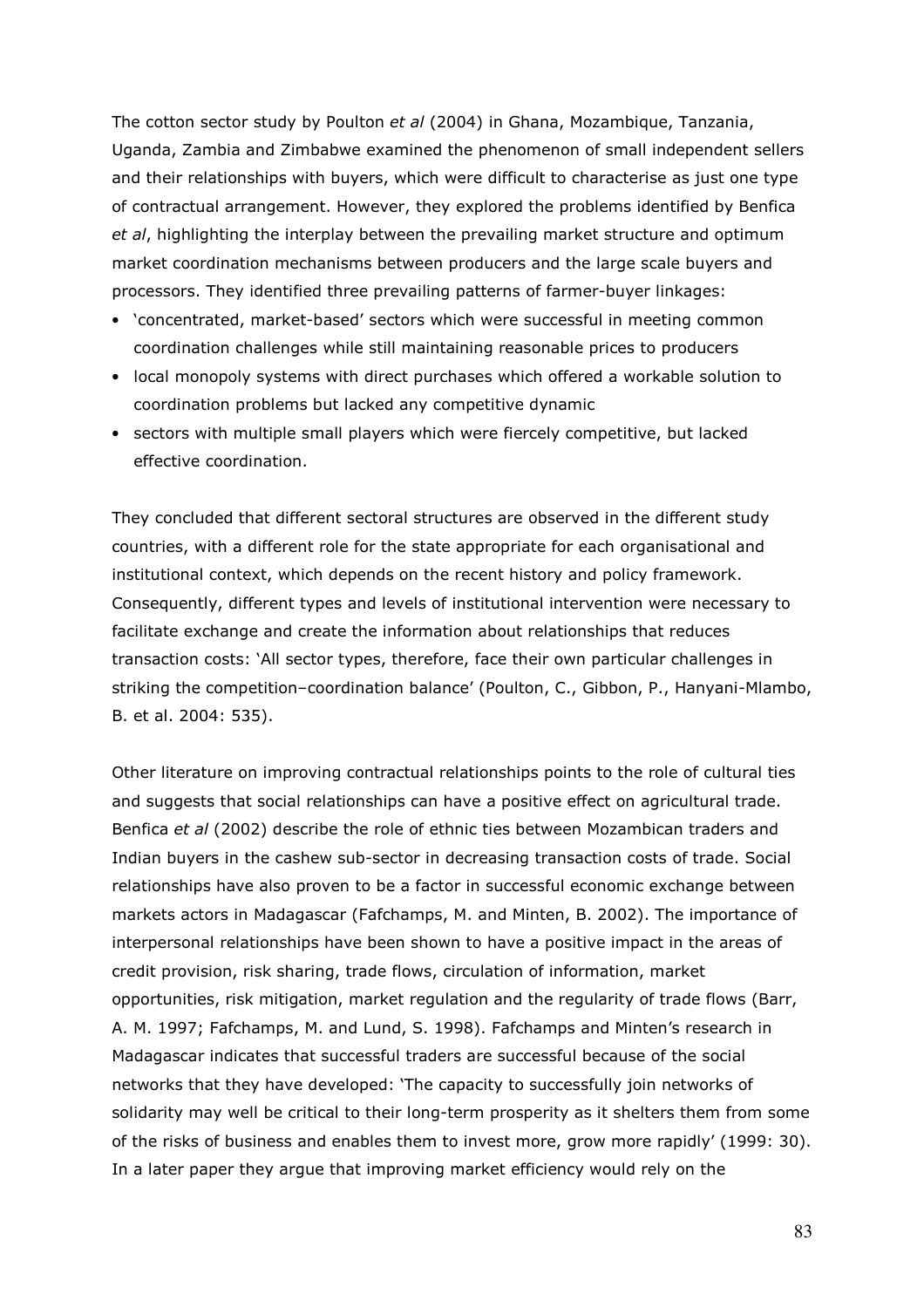development of 'supportive institutions' that would favour social networks built on trust (Fafchamps, M. and Minten, B. 2002: 203).

## **6.4 Enhanced private sector supply chain linkages**

This section aims to outline some of the farmer-private sector strategies that have emerged as a result of changing contexts in global markets.

## 6.4.1 Supply chain networks

The institutional mapping of farmer associations in Malawi in an earlier section highlighted the complexity of the organisational environment, but perhaps underplayed the significance of linkages between smallholder associations and the private sector. There is a growing phenomenon of specialization in multi-agent supply chain arrangements whereby small-scale farmers engage with multiple stakeholders from both public and private spheres. Among others, two case studies of successful collaborations can be found in Tanzania and South Africa. In South Africa, Thandi group, a wine and fruit group has collaborated with Capespan an exporter who provides mentorship, financing, skills transfer and capacity building of the Thandi initiative.

In Tanzania, with the assistance from a development agency, the Mara Smallholder Horticultural Project has formed itself into marketing groups with direct links to suppliers of horticultural produce for hotels and camps. With support in the areas of knowledge and skills each group currently has a vegetable marketing committee that collects produce from individual farmers, grades, packs and delivers to the hotels. Prices are preagreed with the farmers. The potential to link agricultural production to other economic sectors such as tourism has been noted elsewhere (Donovan, J. and Poole, N. D. 2008), although the likely extent of the impact of such approaches to rural poverty reduction in Africa are probably limited.

Recent commercial initiatives have also come about through the involvement of NGOs. A case in point is NASFAM, although at a smaller scale, local NGOs can have a facilitating capacity in making buyer- seller linkages more effective. However, Shepherd (2007) illustrates that this may carry risks, particularly of dependency. In South Africa for example, an NGO facilitates a link between a pulping company and small-scale contract farmers. The NGO manages a program which aims to commercialise timber production on subsistence farms. Farmers enter in to a purchasing agreement with the company and in return they receive assistance in the form of tree seedlings and an interest free loan for planting, maintaining and weeding the plantation. Farmers also benefit from technical assistance from extension officers. This assistance is managed by the NGO on behalf of the company. Despite high returns for farmers, the level of dependency is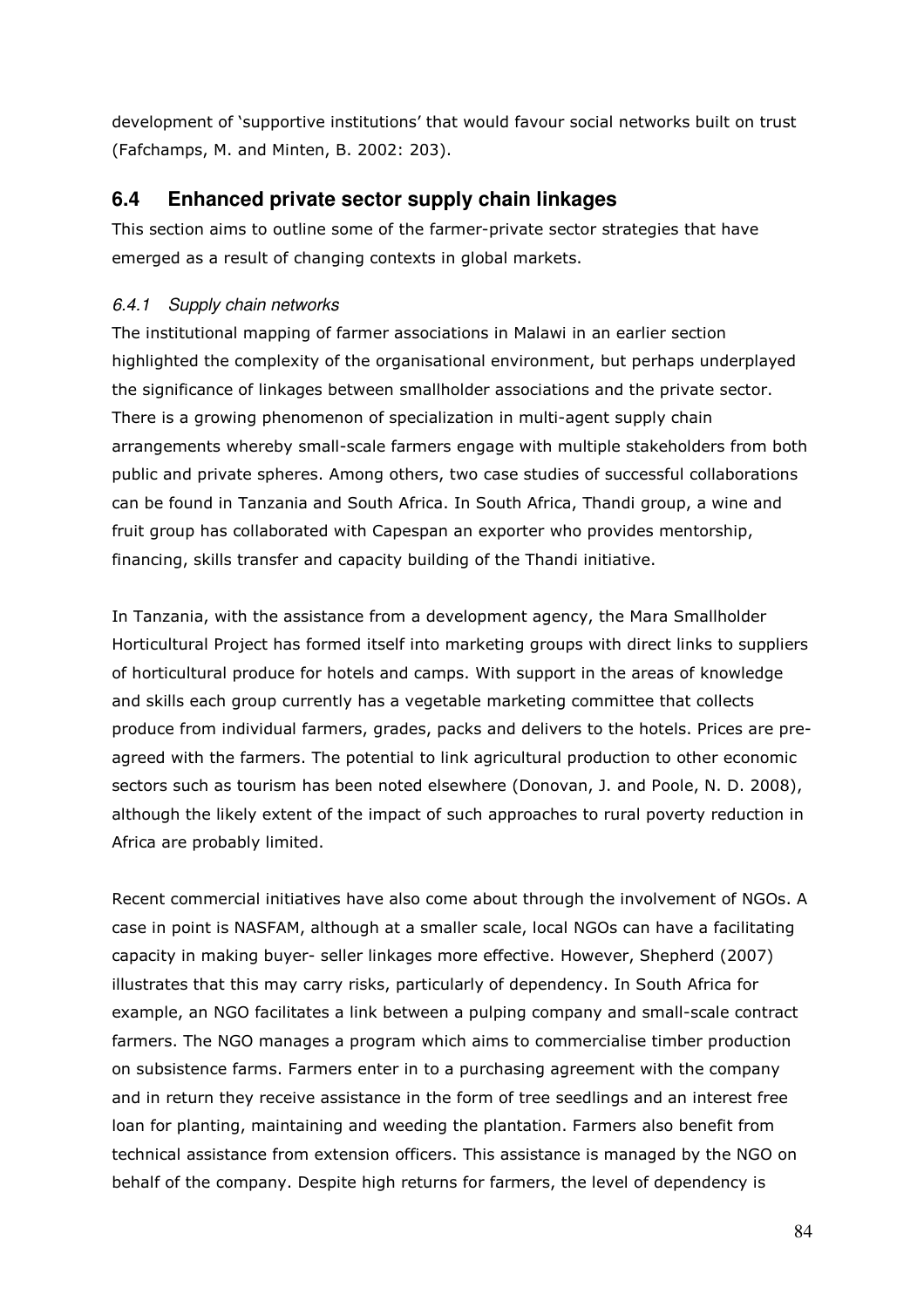possibly too high and too costly for the company. Shepherd considers this high level of dependency unsustainable.

Commenting on the feasibility of small farmers accessing new supermarket supply chains in Kenya (in particular fresh fruit and vegetables), Neven and Reardon (2005) consider three areas in need of attention:

- creation of efficient supply chains
- increase in scale of production and marketing among smallholders
- high working capital requirements to meet post-harvest specifications, and organisational costs

Neven and Reardon argue that the supply chains need to be redesigned to incorporate the 'creation of new market facilitators' such as outgrower schemes. They advocate the development of new, smaller farmer markets near local residential areas that are able to facilitate an effective procurement system.

In other areas direct links between farmer and retailer have been possible and successful through initial support from local NGOs. Small-scale farmers in southwest Uganda are now supplying an urban fast-food outlet. Working as a group, farmers are able to stagger planting times in order to be able to achieve regular and standard supplies of potatoes. Relationships between the farmers and the retailer have been strengthened through personal visits. This has been essential to the success of the contract as trust is achieved through communication and interaction between all parties and enabled the NGO to have a lesser role in the continuing buyer-seller link. For a depiction of the supply chain for potatoes to Nando's which illustrates the complex institutional arrangements, see Kaganzi et al (2009).

We have noted on various occasions that smallholders find access to high value nontraditional export markets very demanding. Nevertheless, Narrod, Roy, Okello, Avendaño, and Thorat (2009) conclude from their study of collective action and public-private partnerships in Kenya and India that pessimism about smallholder incorporation in high value supply chains may reflect a lack of innovative approaches by researchers and development workers: in their cases, public-private sector collaborative actions enabled farmers to overcome significant food safety barriers. But the responsibilities of each type of player (public and private sector) was distinct: farmers need to establish good commercial linkages with buyers; the government has a role in correcting specific market failures, without otherwise intervening on commercial chain activities.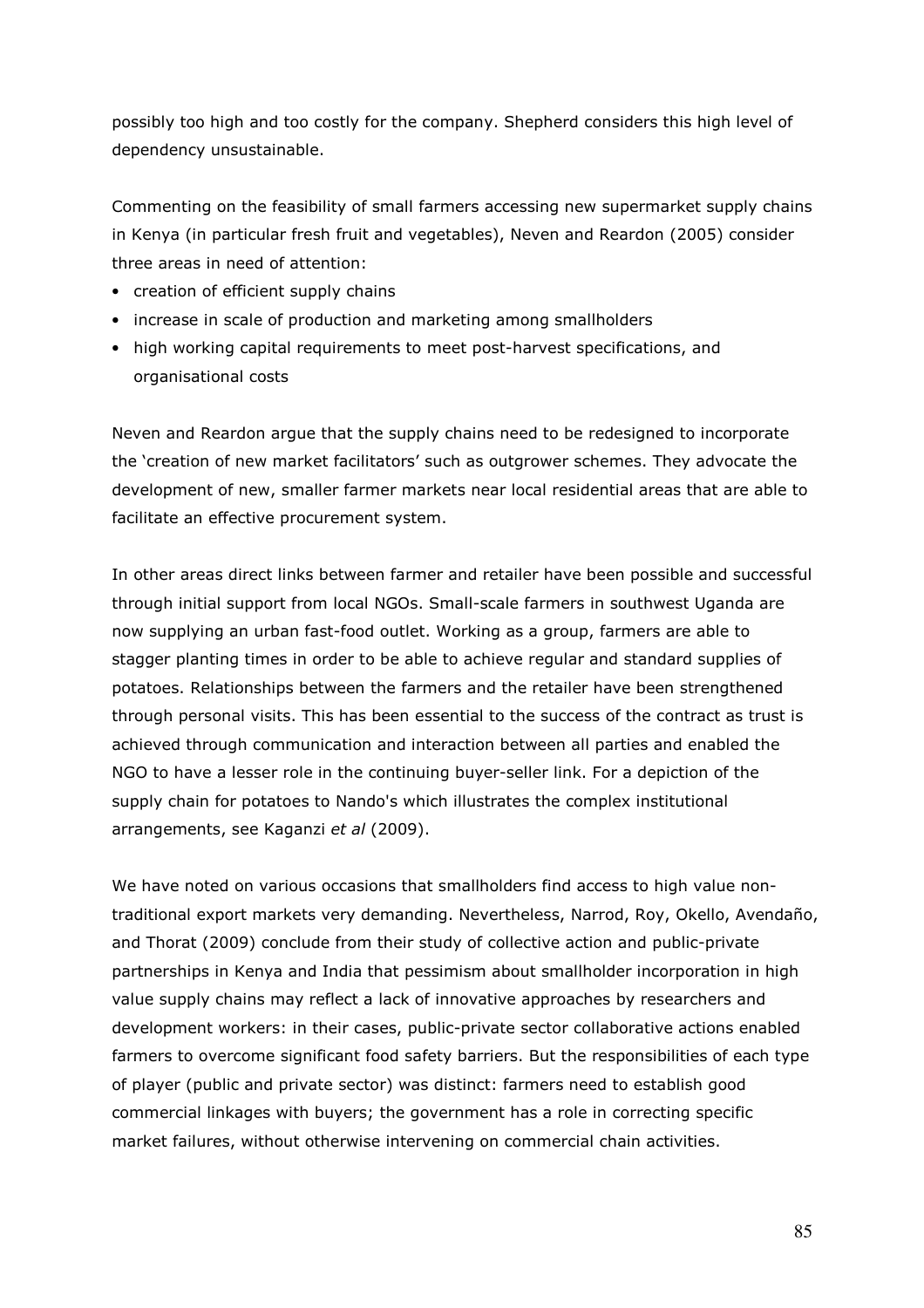#### 6.4.2 Philanthropic initiatives

Market interventions for supply chain development are coming from an increasing diversity of sources compared with the historic state-managed initiatives. The provision of alternative sources of capital enables the development of supply chain linkages through market-oriented interventions. One new type of organisational player is the philanthropic organisation, parallel in some ways to the NGO sector. An example of this form of supply chain is the Rwandan Farmers Company. Owned in trust by The Clinton Hunter Development Initiative (CHDI) all profits are returned to the farmers. With a \$100 million investment over 10 years, CHDI seeks to act as a catalyst for sustainable economic development. It works with national governments, communities and other stakeholders to assist with production as well as initiating social programmes in the areas of health, water and sanitation. In the case of Rwanda, CHDI assisted the government in the purchase of fertiliser, which is reported to have resulted in an increase in coffee crop yields of 240%. The company then aided 6,500 coffee farmers in setting up Misozi Coffee Company which by the end of 2007 had increased its sales by 30% and production by 20%. The Misozi Coffee Company is now part of a larger group of farmers who market their own coffee under the brand name Rwandan Farmers and sell direct to the retailers in the United Kingdom. This way, farmers receive 100% of the profit.

A similar approach is now being replicated in Malawi where cotton and wheat are important commodities. Such intervention in staple foods rather than high value export crops is novel, even though market access is more simple and transaction costs lower (Hellin, J., Lundy, M. and Meijer, M. 2009). For wheat, a strong domestic demand has meant that Malawi imports 80% of its wheat, despite being a country capable of producing local wheat. CHDI has assisted the Neno Hills Farmers' Association in gaining access to funding which has enabled them to purchase improved wheat seed and fertiliser. CHDI has bought the harvest of a local wheat miller at a 50% higher price than received in the previous period. The role played by philanthropic organisations in acting as a catalyst for change in markets is an interesting one as it serves to bring external investment and technical support with a sense of social responsibility.

#### 6.4.3 Commercial interventions

A recent issue of the journal Food Policy was dedicated to research on commercial collaborative supply chain activities in different regions around the world. Narrod et al (2009) examine the response of farmer groups to increasingly stringent food safety requirements. Increased concerns for food safety has resulted in organised producer groups formulating new strategies for coping with these demands. In the developing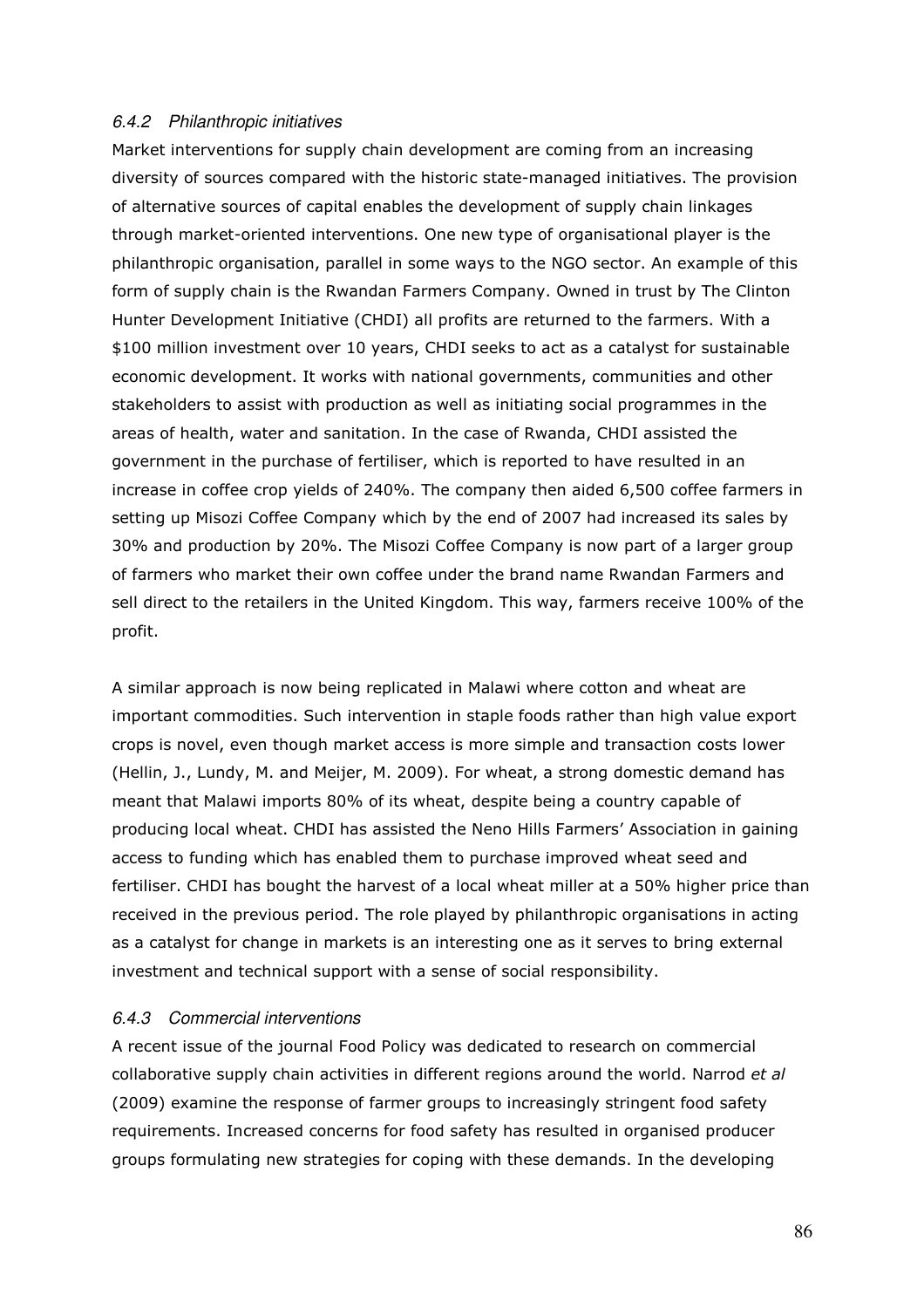world smallholders are faced with increased market demands yet continue to be constrained by issues of scale and lack of information. As noted earlier, producer groups have been shown to overcome these issues through collective behaviour and coordinated actions. Narrod et al (2007: 10) outline clearly the role of collective action in overcoming the challenges of food safety standards:

- Procurement of information about markets and the process of contract formation
- Dissemination of information relating to food safety standards
- Undertaking lumpy investments
- Procurement of cheaper inputs through bulk buying
- Accessing extension services
- Establishment of traceability systems
- Maintaining a group monitoring system
- Collective marketing leading to reduced costs and uncertainty
- Grading and certification
- Collaboration with marketing experts
- Maintaining a group monitoring system

Despite the exclusion of many smallholders from supply chains that have stringent food safety standards, some smallholders have succeeded in gaining and maintaining access to this market. Narrod et al (2009) consider the innovative institutional mechanisms that have aided smallholders retaining these market linkages, namely various internal collective organisational initiatives combined with external private-public partnerships. In Kenya, farmer groups have been the dominant link between smallholders and the market. During the 1990s farmer group size was reduced to fewer than 30 per group in order to facilitate third party monitoring. Farmer groups also began to monitor themselves. This was achieved through a system of penalties for violation of rules. Smaller groups meant that it was easier to train farmers and use self-monitoring as a mechanism to keep costs down for buyers. The way in which membership was organised was also transformed. Membership became controlled with new members only being accepted by recommendation of existing members and then being subjected to a vote by all members based on their conduct in other social or economic organisations. The groups are governed by an elected committee that enforces rules and negotiates contracts with exporters. The farmer groups are financed by member contributions. Narrod et al (2009) argue that these adaptations to the traditional organisation of farmer groups enable them to participate in more complex food markets.

The second mechanism, public-private partnerships, has assisted in the setting up of farmer groups. The Government of Kenya in partnership with the Japanese International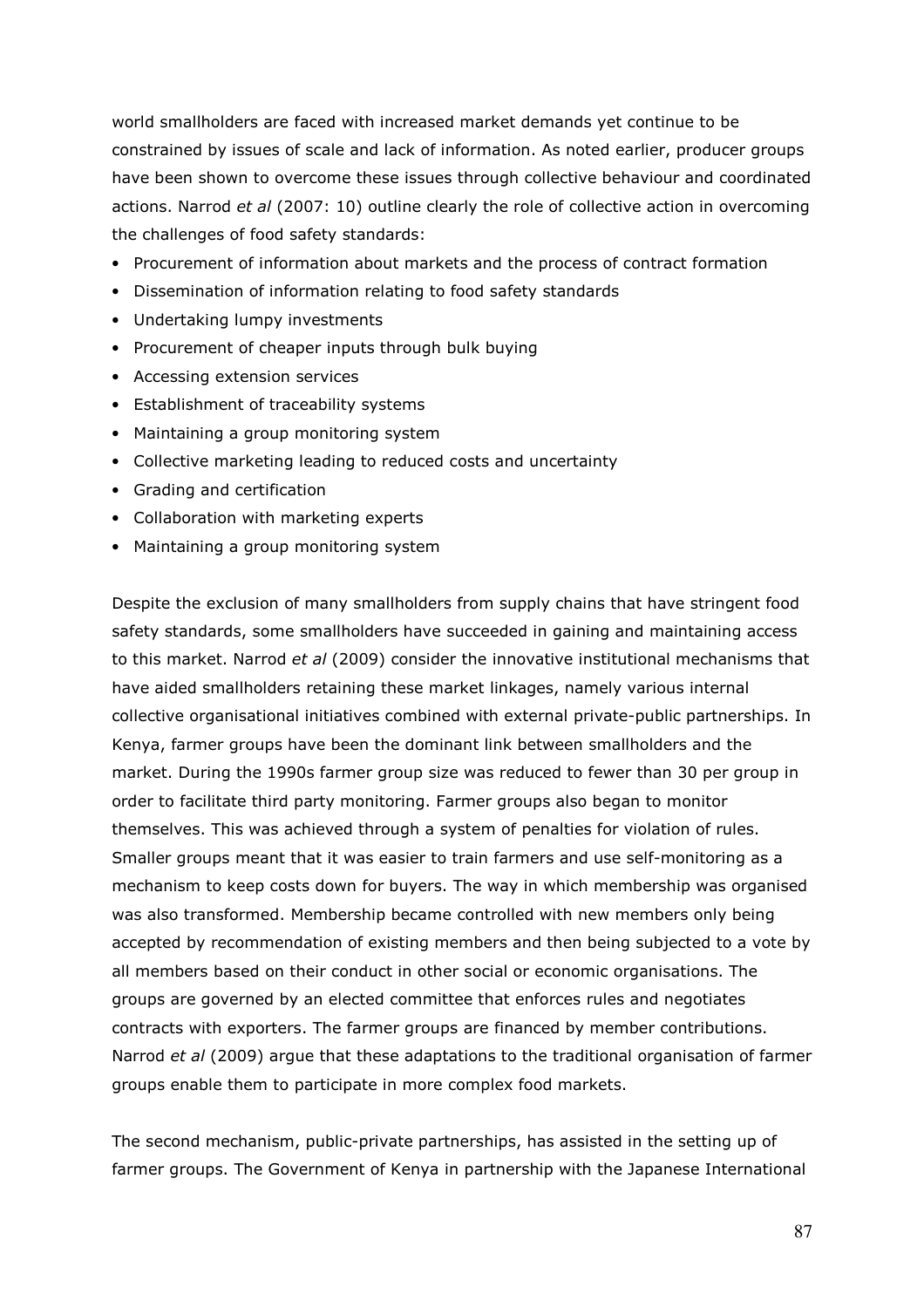Cooperation Agency (JICA) established a company to mobilize and recruit smallholders groups. Other public- private partnerships include the Business Management Service Development Programme (BMSDP) run by DFID and the Horticultural Crops Development Authority who together trained horticulture service providers to serve smallholders. NGOs have also formed partnerships with private firms to train and provide financial assistance to farmer groups to enable them to secure certification.

Barham and Chitemi (2009) considered key factors in the success of farmer groups in Tanzania to be group maturity, strong internal organisation and functioning group activities. They also conclude that a strong asset of natural capital – enabling satisfaction of the technoeconomic demands of product markets - was essential to improving market opportunities. Their study examines Agricultural Marketing Systems Development Programmed (AMSDP), a planned change initiative in Tanzania which aims at improving smallholders market access through reforming the regulatory and taxation systems; (2) improving market infrastructure; (3) establishing agricultural marketing information systems; and (4) strengthening producer groups and creating market linkages.

#### 6.4.4 ICT innovations and e-markets for smallholder inclusion

Information and communications technology is undoubtedly having a massive impact in developing countries. Liberalisation has led to a dramatic expansion of radio services in many developing countries, with content often well-targeted to local users. There are many initiatives to put in place new ICT such as internet access, satellite, cellular and mixed information and communications technologies. Such interventions often concern the provision of market information and the linking of sellers and buyers. Some ICT initiatives derive from donors, such as the Rockefeller-funded Kenyan Agricultural Commodities Exchange, KACE (Adesina, A. 2004; Mukhebi, A. 2005).

MISTOWA (Box 11) enables users to access web-based market services: offers, transport, and storage and market news, in addition to prices, by commodity, region, country or market: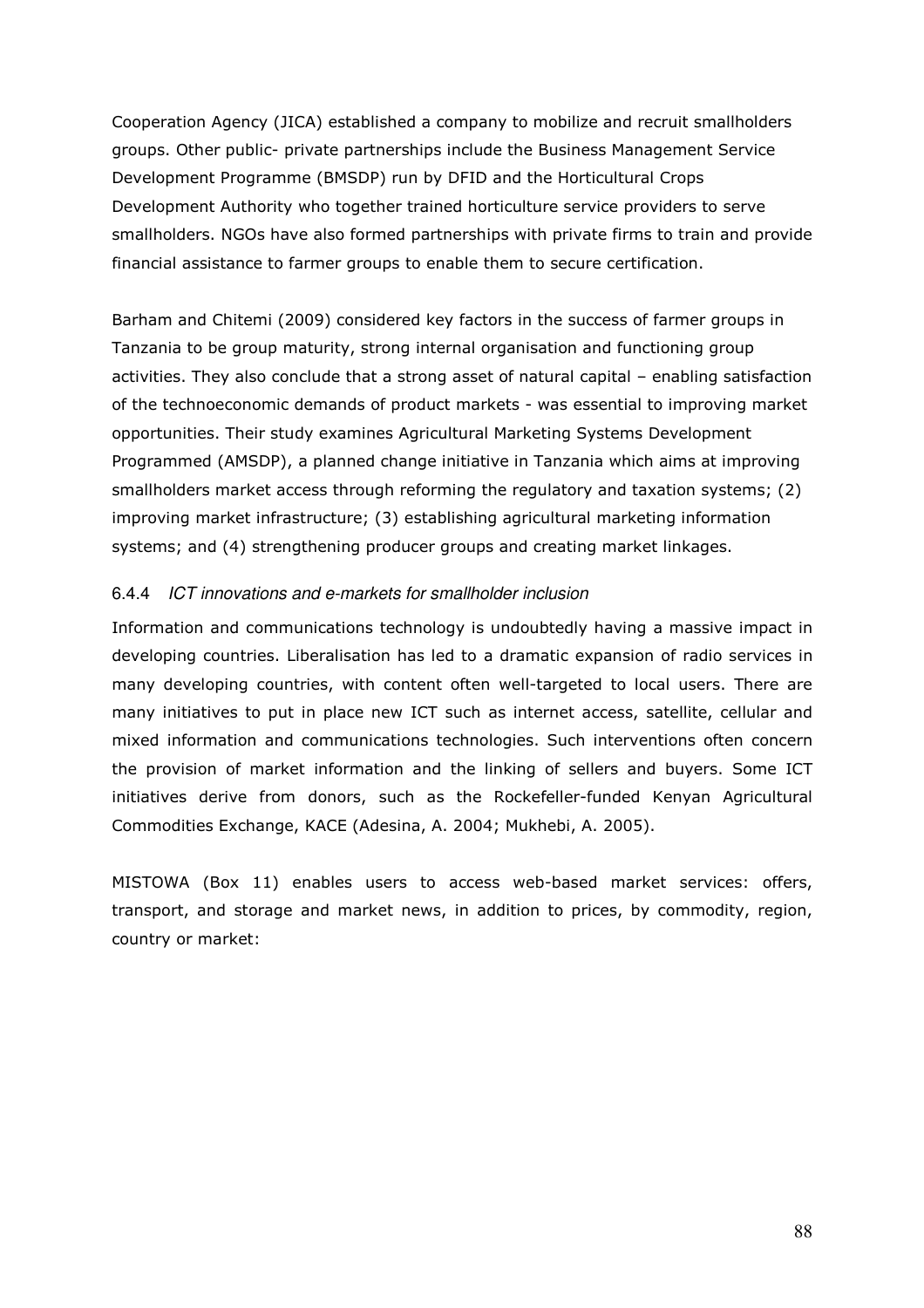#### **Box 11 E-information systems for farmer and trader organisations**

Following the structural adjustment-induced redesign of West African cereal boards at the end of the 1990s, RESIMAO (Réseau des Systèmes d'Information de Marché de l'Afrique de l'Ouest) was created as a network of market information systems for West Africa in 2000 in Bamako, Mali, now serving various other Franco- and Anglophone countries. The primary function is regular price data collection for a range of crops in hundreds of national markets which is undertaken primarily by national public sector staff. Data currently available on the internet sites are maps, regional price averages and locations, prices for the last 4 days, and network facilities to plot dates and analyse trends. The intention is to use diverse media for dissemination – GIS, internet-based systems, bulletins, radio, TV and SMS. One of the partners is MISTOWA (Market Information Systems for Trader Organisations in West Africa), a 4-year regional project begun in 2004 and implemented by IFDC and mainly funded by USAID. Its aim is to strengthen the capacity of farmers and traders to access and use the data, with the ultimate aim of promoting agricultural trade in the ECOWAS region… Source: Poole (2006: 35)

Dramatic increases in the level of connectivity in telephone connectivity have occurred since the liberalisation of the telecommunications sectors in many developing countries that have permitted the expansion of cellular networks. Probably the biggest impact of technological innovation has been the use of cell phones to increase access to marketing, anecdotal reports of which testify to an extraordinary growth in farmer-market communication. Focusing on specific IT interventions may miss the point that organic growth of this commercially-driven market has been dramatically important. Nevertheless, doubts persist about the extent and speed of rollout of new technologies to remote areas with low populations and difficult terrain, and also about the inequity effects that may result: such interventions are unlikely to be 'pro- the poorest', those remote and small-scale farmers and associations with limited economic and social assets.

ICT innovations and electronic marketing is generally targeted at individual farmers. While there are general limitations to such interventions, particularly if they are heavily donor-funded, there are also questions about whether these approaches to market development can be of help to the poorest farmers and to smallholder farmer associations. Nevertheless, anecdotes about the experiences of farmer organisations in Malawi suggest that making a computer and internet connection available to each organisation would be of massive assistance in improving internal organisation and business management, and access to external markets. In these respects there is a considerable potential role for private sector donors and investors, coupled with training in business management from civil society and third sector organisations.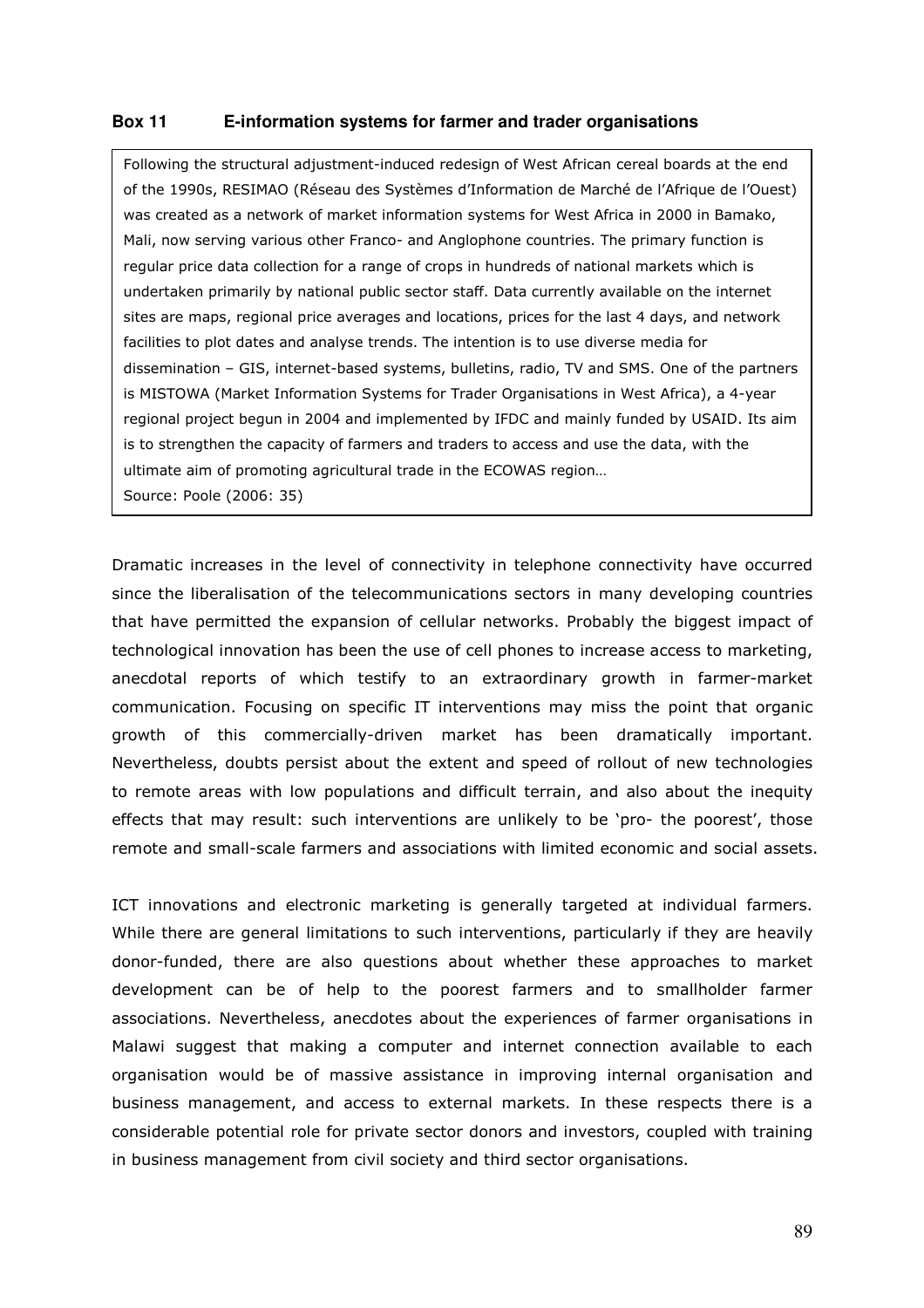# **6.5 Case Study: Twin Trading Partnership**

Supply chain development initiatives driven by private capital have significant potential for scale and replicability, and therefore poverty reduction impact. Many have begun through the intermediation of NGOs and some, such as the Kuapa Kokoo-Divine Chocolate enterprise in Ghana have been converted into viable commercial enterprises, independent, it is hoped, of donor support, and therefore sustainable (Donovan, J., Stoian, D. and Poole, N. D. 2008). To the extent that such initiatives can be driven by private capital, the impact can extend beyond the scope of donor-driven market access projects. Apart from Kuapa Kokoo, various examples exist, and this section introduces one such case.

The Twin Trading Partnership is owned by small scale-producer organisations and works with 39 producer groups in the sectors of coffee, cocoa, sugar and nuts across Asia, Africa and Latin America. As well as working with producer groups, Twin is one of the main companies behind other 'ethical' organisations such as Cafédirect, Agrofair, Divine, Liberation and OKÉ. Together with the Fairtrade Foundation, Oxfam, Root Capital, Hivos, World Bank, Fairtrade Labelling Organisation (FLO), Twin invests in supply chain management, strengthening producer organisations, fair trade brands, information and knowledge generation with the aim of influencing policy and increasing market awareness amongst producer partners.

Twin has 24 farmer organisations with over 1000 cooperatives representing over 163,000 farming families. Twin Trading offers the following business support services:

- Planning and forecasting
- Contract administration
- Logistics and shipping
- Quality control
- Price risk management
- Pre-finance
- Market analysis

Twin also runs a Producer Partnership Programme that aims to strengthen the internal management systems of member producer organisations (Box 12):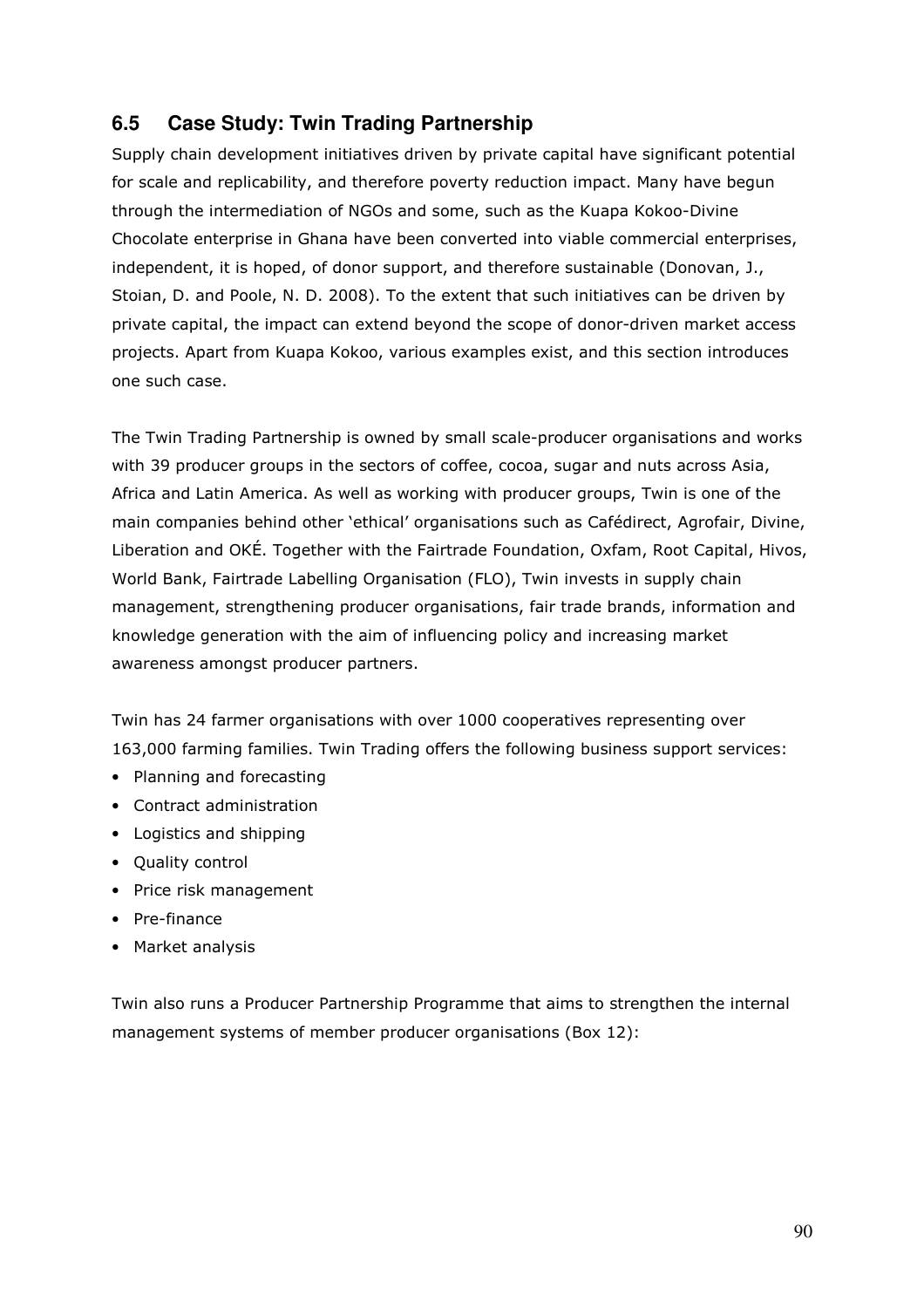## **Box 12 Features of the Twin Producer Partnership Programme**

- Governance and organisational strengthening: with the management and elected leaders of producer organisations providing workshops, advice and mentoring on cooperative practice, leadership, internal communication, understanding the market and business context
- Business basics: supporting producer organisations to develop business skills and systems for accounting, harvest planning, basic quality control. This is achieved through direct coaching and consultancy and the design of easy-to-use tools
- Certification: assisting producers to maintain Fairtrade and organic certification by providing information and training on standards, and giving direct support before and after inspections. Twin has also developed internal control systems and lobbies certification bodies to ensure that standards work for smallholders
- Planning and evaluation: Twin supports producers in the areas of operational planning, strategic planning, and evaluating individual activities and events. This is achieved through workshops, coaching and consultancy
- Price risk management: helping producer organisations develop risk management tools and strategies. Twin provides training on risk management at a basic and advanced level and offers regular market updates and analysis
- Quality control systems: providing technical support and advice to nut and cocoa producers to improve product quality and develop quality control systems. Twin has also developed training resources and workshops on quality control systems at all levels including cupping workshops for farmers, and zoning programmes to identify high quality coffees
- Quality management systems: increasing efficiency and sustainability in producer organisations enable them to manage different voluntary and obligatory market requirements in one integrated management system
- Training of Trainers: Twin has developed participative and dynamic training methods and is developing an on-line learning resource for its producer partners
- Advocacy and Networks: By representing the interests of producers and developing producers' capacity to defend and promote their interests in key arenas Twin works to increase producers' voice. Because the producers have a majority stake, Twin represents the interests of small-scale producers in the market...

Source: http://www.twin.org.uk/PPP#Governance. Accessed 15 April 2009

A subsidiary of Twin Trading is Liberation. Liberation works with 22000 smallholder producers in Asia, Africa and Latin America. In Malawi, Liberation buys from the Mchinji Association of Smallholder Farmers, MASFA, as subsidiary of NASFAM. Approximately 30% of MASFA's output is Fairtrade. In Mozambique, Liberation deals with the cooperative Ikuru which has 8500 members organised into smaller collectives producing peanuts, cashews, sesame and beans. Members of Ikuru also produce for the organic market. The producers own a collective share of 42% of the company.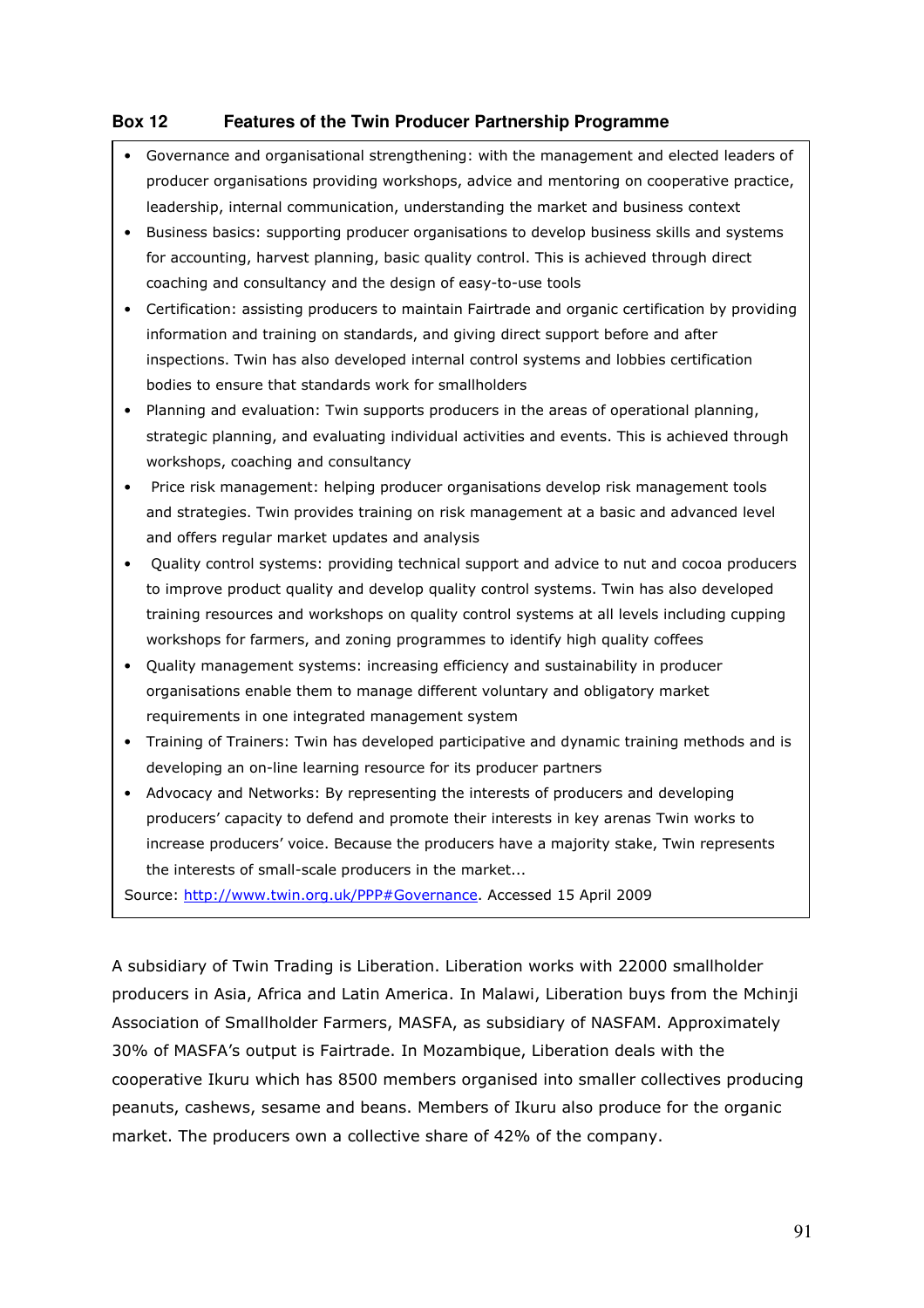The company strategy is based around member ownership and supply chain management. Its website compares the following supply chains (Box 13):

## **Box 13 Liberation perspective on supply chains**

- The traditional supply chain: you have a farmer or farmers' co-operative which sells goods to the middleman, who sells them to a local exporter, who sells them to an importer in Europe, who then sells them to the retailer. Everyone along the way demands some margins that affect the price you pay for the finished product which does not take into account the real cost of production and living expenses of the farmers.
- The fair trade supply chain: replaces the middleman and the exporter with a farmers' cooperative who then sells their goods directly to an importer in Europe, who sells on to the retailer. As you can see by shortening the supply chain more profit stays with the farmers since there are less margins to be paid, as well as all the knowledge from exporting their own products.
- The Liberation supply chain: takes fair trade to the next stage bringing producers right up the supply chain replacing the last link, the importer, through a farmer- owned brand, which empowers smallholder producers by involving them in ALL decisions taken and maximising THEIR profits. Through Liberation's supply chain farmers sell DIRECTLY to the retailers in Europe.

Source: adapted from http://www.chooseliberation.com/about\_us/. Accessed 17 December 2009

With these organisations, the focus is on ensuring that farmers get access to markets and that the company has access to producers who are able to fulfil their contract. Twin Trading describes itself as a commercial business. Not enough is yet known about the commercial orientation, sustainability and poverty reduction impact of such new initiatives: reliable literature is scarce, but there is potential to develop primary analytical research in this area and also action research by donors to design and evaluate alternative models.

# **6.6 Key insights**

These examples serve to reiterate some of the points already made about organisations

- Firstly, context specificity prevails: organisational types and institutional frameworks and market linkages are significantly and historically path-dependent, and of these, market linkages above all are influenced or determined by the technoeconomic characteristics of the specific agricultural products concerned.
- Also, it is self-evident but easily ignored that the private sector processing, manufacturing and distribution sectors need raw materials, and the cases presented illustrate how commercial linkages can be formed which have the effect of linking producers to markets on satisfactory terms. Partnership programmes such as that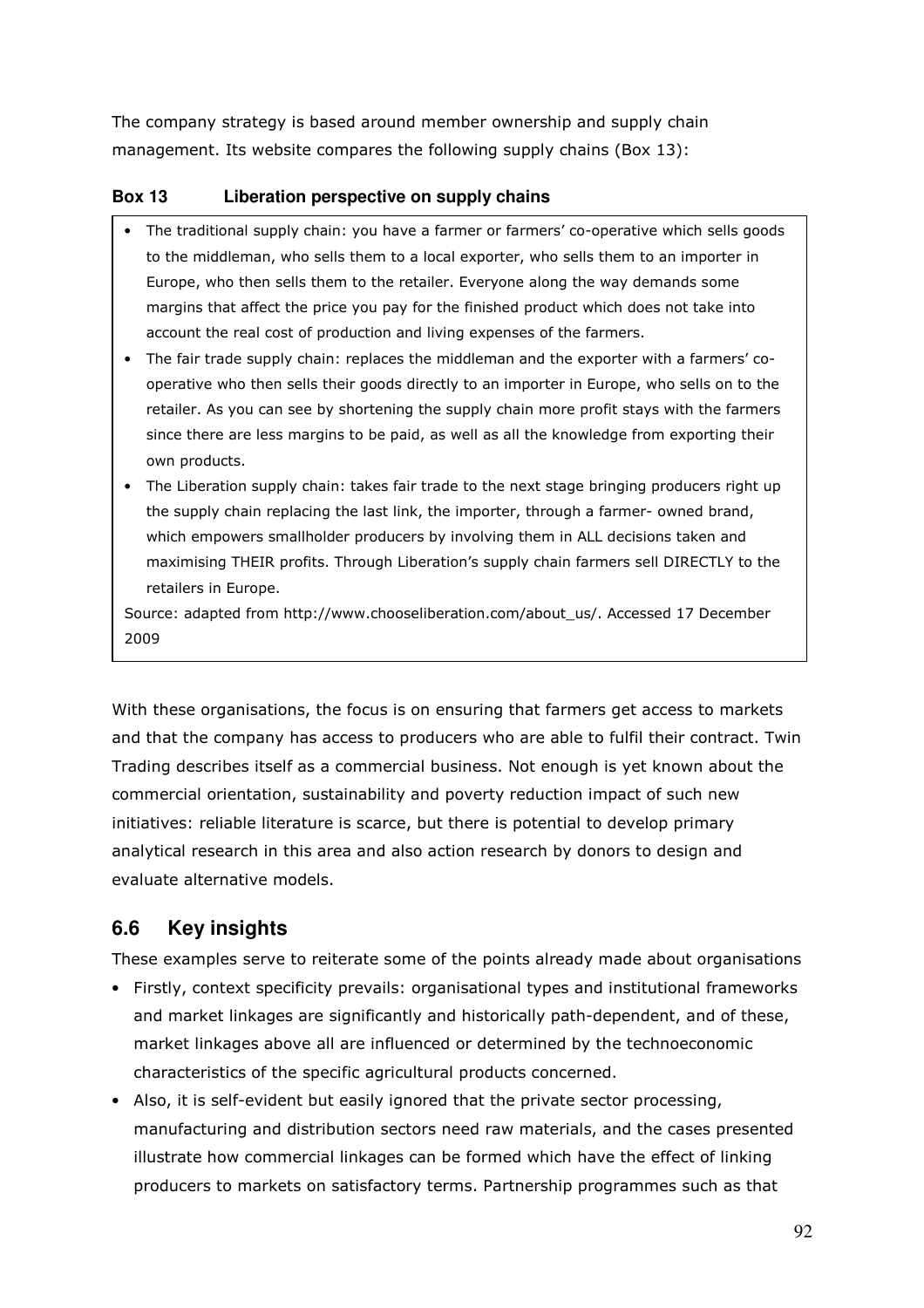operated by Twin can provide the essential capacity building to create viable business relationships in competitive markets. While little attention has been given to private firms' efforts in exercising corporate social responsibility, it must be acknowledged that there may be valuable examples also from major agrifood firms such as Nestlé which are beyond the scope of this paper.

- Nevertheless, it is not philanthropy but profitability that drives the private sector, nor that partnership programmes such as Twin can necessarily be mainstreamed.
- Examples of the impact of new technology illustrate how markets can be expanded to include smallholders, even though there remain barriers to entry by the poorest. But new technologies such as IT – and maybe other technological and institutional innovation – may be best introduced not through project-type interventions but as constituents of an enabling framework with public good characteristics. Public-private sector partnerships are likely to play a part in the delivery of such public goods.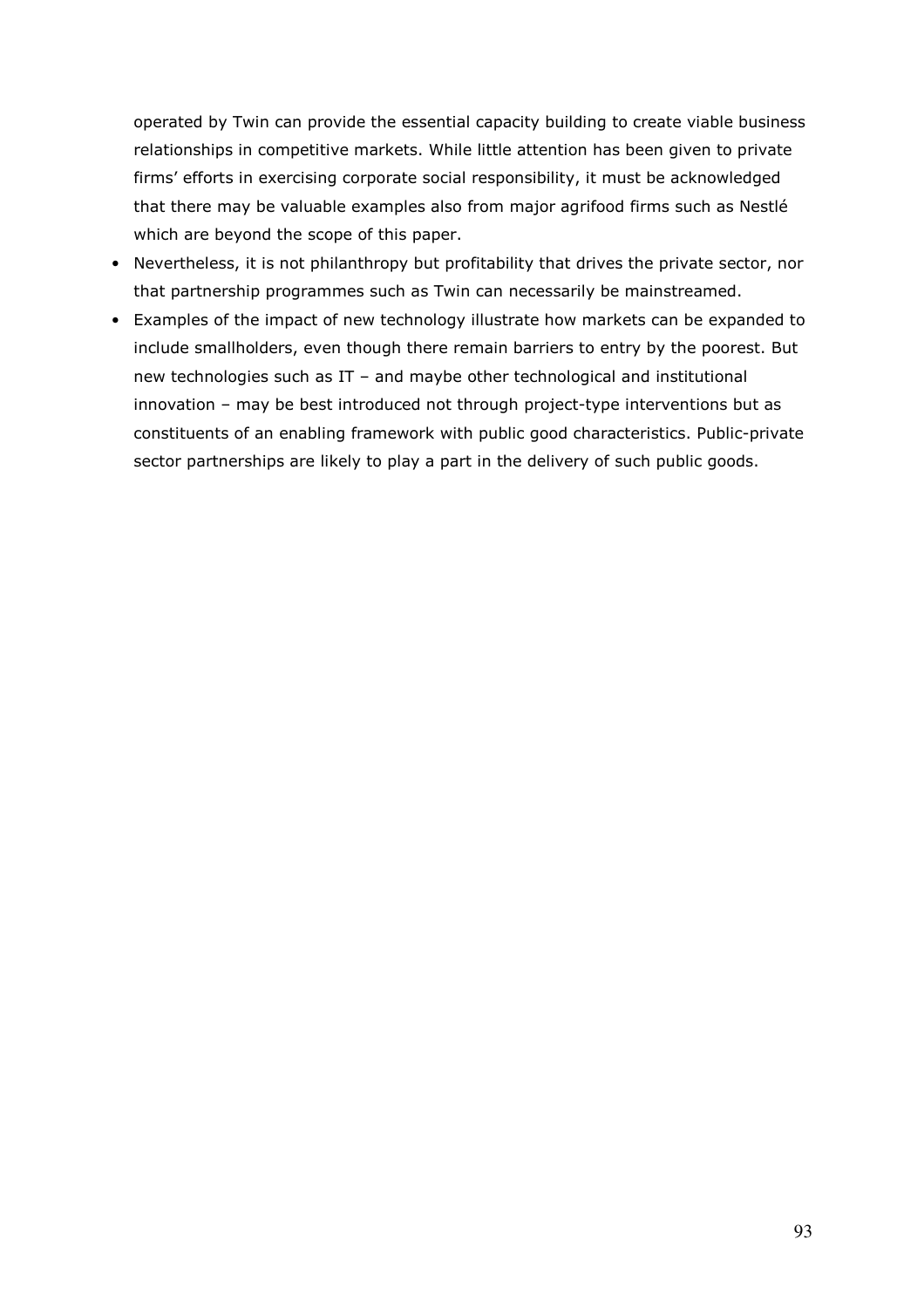# 7 Conclusions

This paper has sought to review the various types of organisational forms of farmer associations and the different relationships that they have with other market participants. The outline of the historical emergence of farmer associations in Africa has illustrated the diversity of group types, ranging from small informal farmer groups to large farmer cooperatives, different sources and levels of initiatives and interventions, a variety of contexts, and changing policy approaches. What unite these groups are the challenges that are posed by the context of the African market in today's global agricultural economic climate, and the need to build effective enterprises in local markets that can multiply development for wider poverty reduction.

# **7.1 Recapitulating collective weaknesses**

It has been noted that traditional farmer organisations face a number of internal and external difficulties and contradictions. Internally:

- the question of origin, be it a grassroots initiative or an external intervention plays an important part in shaping the structure and performance of a collective organisation;
- there are often mixed and sometimes conflicting objectives;
- often there is a lack of start up finance and capital accumulation, weak internal management capabilities, opaque governance and accountability;
- skills fall short of adequacy making organisational capacity inefficient.

External challenges include

- high barriers to entry and asset threshold requirements prevail in competitive markets - strict food standards, certification requirements, and changing consumer preferences and demands.
- unsupportive public policies that may constrain innovation, lack of government or political backing – or on the contrary, political patronage and interference;
- inadequate transport and communications infrastructure;
- weak business, legal and regulatory structures.

Regarding the donor environment:

- intervention can be ideologically driven and excessive;
- initial support levels may be unsustainable;
- insufficient recognition may be given to the long-term nature of organisational learning and capacity building.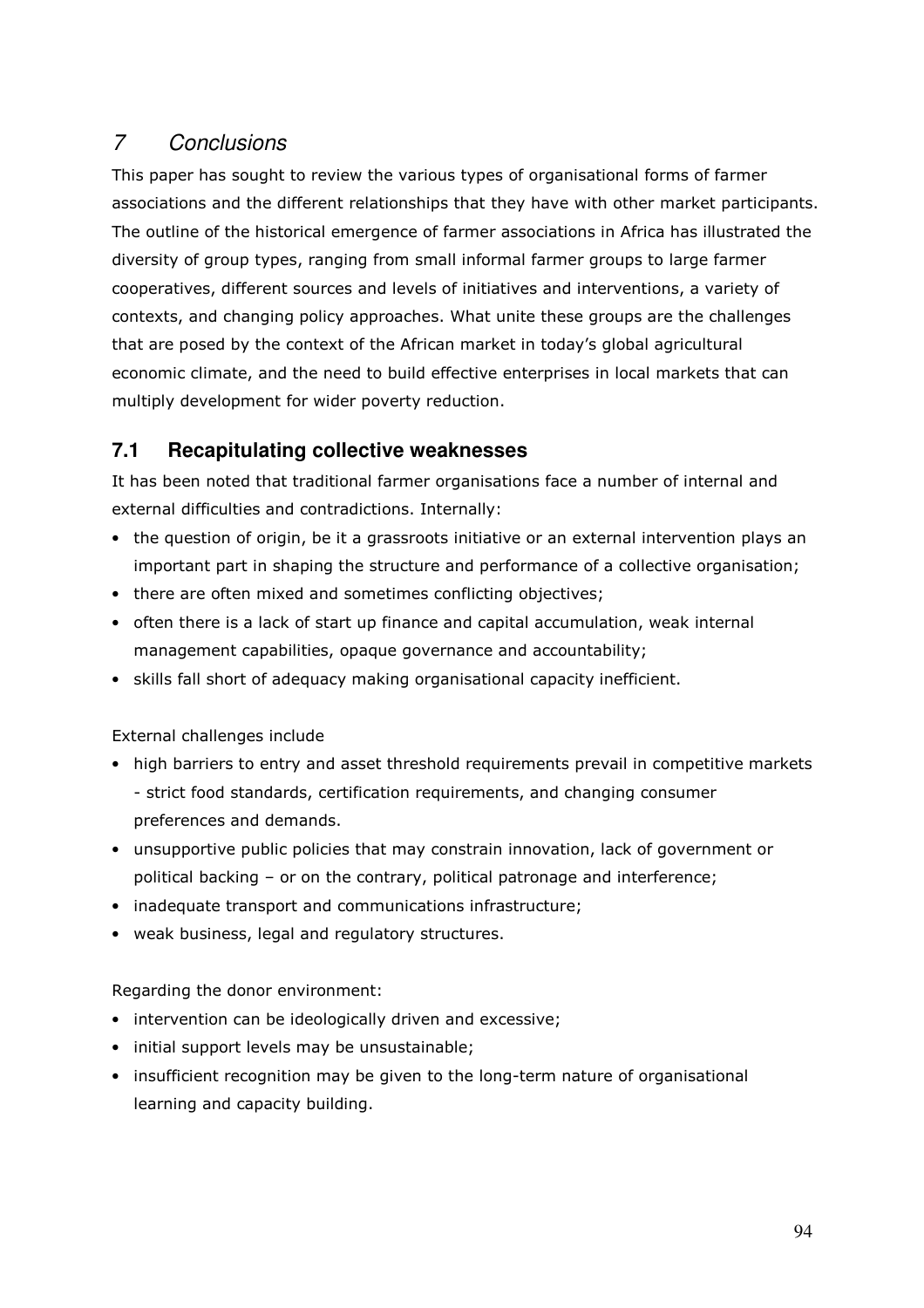# **7.2 Diagnostic and summary framework**

The framework offered at the beginning suggests a typology of two types of internal initiatives and/or external interventions, institutional and organisational innovations, which can usher in a more entrepreneurial and more focused collective organisation. Broadly speaking, these innovations should be aimed at redressing the management and organisational weaknesses that impair commercial performance, and reducing the transaction costs that cause weak or missing markets in Sub-Saharan Africa.

By means of a summary, the following conceptual map of organisations, market linkages for smallholder farmers, and intervention patterns (Figure 5) is a first effort to provide a framework for analysing potential interventions. Apart from the organisation itself and the external market and institutional environment, the product and market types in respect of technoeconomic characteristics and potential for poverty reduction are important dimensions in the developing agricultural economy which map, albeit imperfectly, onto the dimensions of institutions and organisations presented in Figure 1.

|                                                 | <b>A</b> Increasing<br>I supply chain<br><b>I</b> management               | High value fruits.<br>horticulture and<br>dairv                                                                                                 | High value<br>Significant<br>QC/QA&<br>specifications<br>High value fruits,<br>horticulture and<br>beverages     |                                        | <b>Strong</b><br>supply chain<br>management                         |
|-------------------------------------------------|----------------------------------------------------------------------------|-------------------------------------------------------------------------------------------------------------------------------------------------|------------------------------------------------------------------------------------------------------------------|----------------------------------------|---------------------------------------------------------------------|
| coordination<br>Intra- and inter-organisational | <b>Driven by domestic</b><br>supermarket chains                            |                                                                                                                                                 | Organic & fair<br>trade niche<br>markets                                                                         |                                        | Driven by<br>donors, NGOs,<br>agrifood firms                        |
|                                                 | Domestic                                                                   | <b>Limited smallholder</b><br>participation due to<br>increasing entry barriers                                                                 | <b>Limited smallholder</b><br>participation due to high<br>entry barriers                                        | Cotton, tobacco                        | Export                                                              |
|                                                 | markets<br><b>Weak drivers:</b><br>philanthrocapitalism<br>and some donors | Traditional patterns of<br>spot or associative<br>marketing in local rural<br>markets<br><b>Traditional smallholder</b><br>participation in low | Industry-led<br>processing<br>and value<br>addition<br><b>Traditional patterns</b><br>of collective<br>marketing | and other high<br>value<br>commodities | markets<br><b>Driven by</b><br>international<br>market institutions |
|                                                 | Longstanding<br>production<br>constraints                                  | value undifferentiated<br>agricultural staples                                                                                                  | <b>Major agricultural exporters</b><br>competing with smallholder<br>participation<br>Low value                  |                                        | <b>Commodity</b><br>exchanges<br>and futures                        |
| <b>Institutional development</b>                |                                                                            |                                                                                                                                                 |                                                                                                                  |                                        |                                                                     |

## **Figure 5 Mapping markets, interventions and initiatives**

Source: authors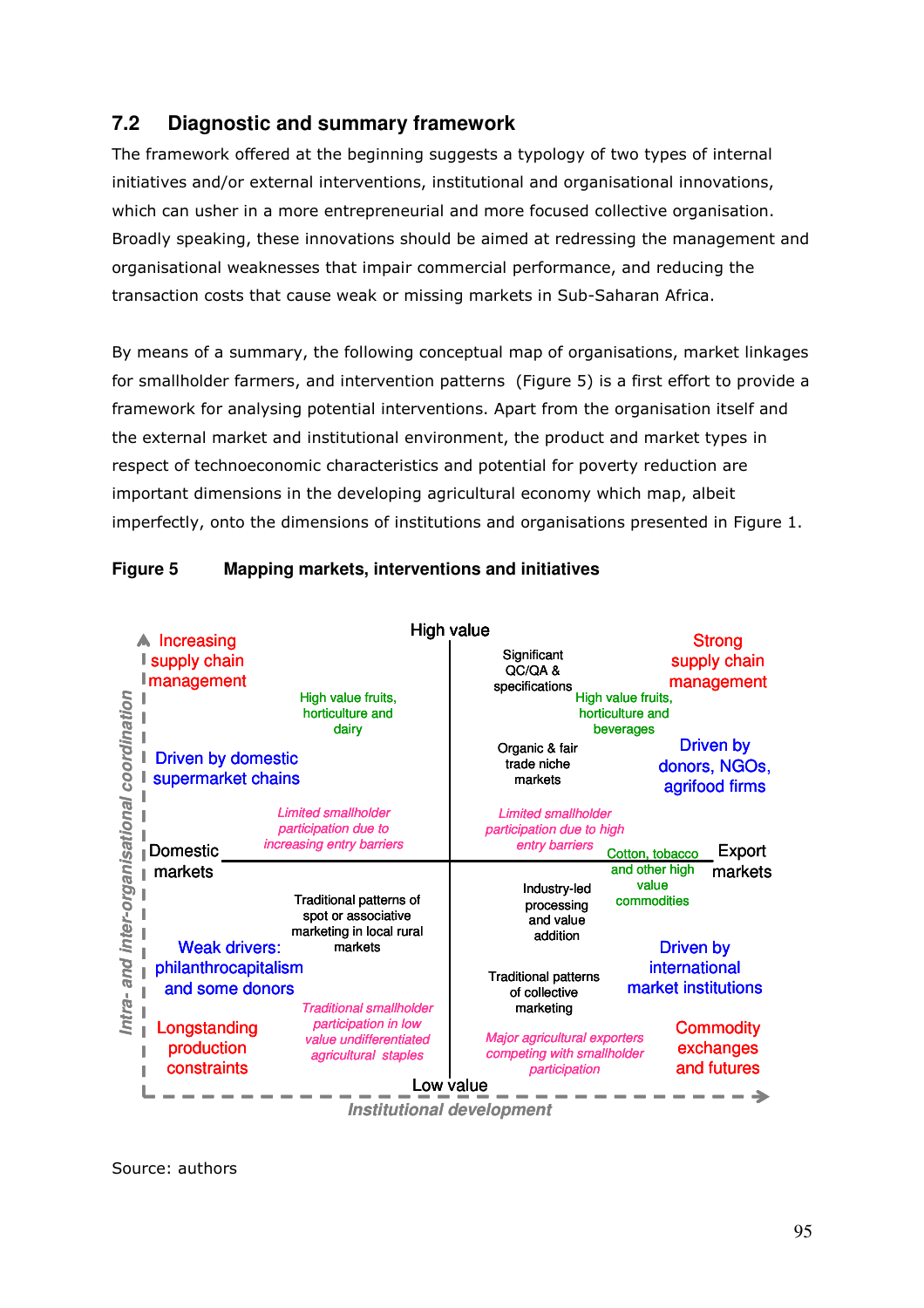#### 7.2.1 Products and markets

There is a relationship between the product and market type, and the form of market organisation and contractual relationships. Many of the initiatives and interventions discussed have been concerned with the bottom right, top right and increasingly the top left quadrants: these are characterised by higher level of business organisation and/or stronger institutions. But smallholder participation in these markets is limited because of the weaknesses summarised above. Where smallholders do participate, often it is the result of specific and costly interventions, related to 'complex' (high specification) products requiring sophisticated linkages to niche markets that are not really viable opportunities for the majority of poor smallholders. The sustainability of such initiatives is more likely if they are led by the private sector rather than donors and civil society, although the contribution of supporting organisations may be very helpful. However, these success stories are not easily replicable and upscaleable.

Markets in the bottom left quadrant, arguably most important for wider poverty reduction, have enjoyed little attention: these are staple foods such as cereals and roots with little value addition entering traditional rural market systems. These sector have the potential to boost the availability of local food supplies (obviously not the same as entitlements). Opportunities exist for a multiplying effect within the local economy as increased production leads to demands for labour, and marketable surpluses require transport, storage and processing services.

#### 7.2.3 Intervention options

This diagram aids in our understanding of farmer organisations and the different markets in which they participate. We can consider commercial institutions, (I)NGOs and public sector initiatives to be operating most effectively in the bottom right, top right and top left quadrants. Notable innovation has occurred which is the development of retailer-led national and international market or supply chains. But these link to growers of higher value products who are the agricultural middle class, and employ contract farming models. There are some exceptional cases of collective enterprise, usually with considerable external management and financial support. Generally these are sectors and initiatives are the 'low hanging fruit' of agricultural marketing in East and Southern African countries. These markets do not exhibit sectoral market failure. Therefore, replicable, upscaleable sectoral investment is unjustified and probably would tend to crowd out the viable private initiatives. They do not reach the mass of smallholder farmers.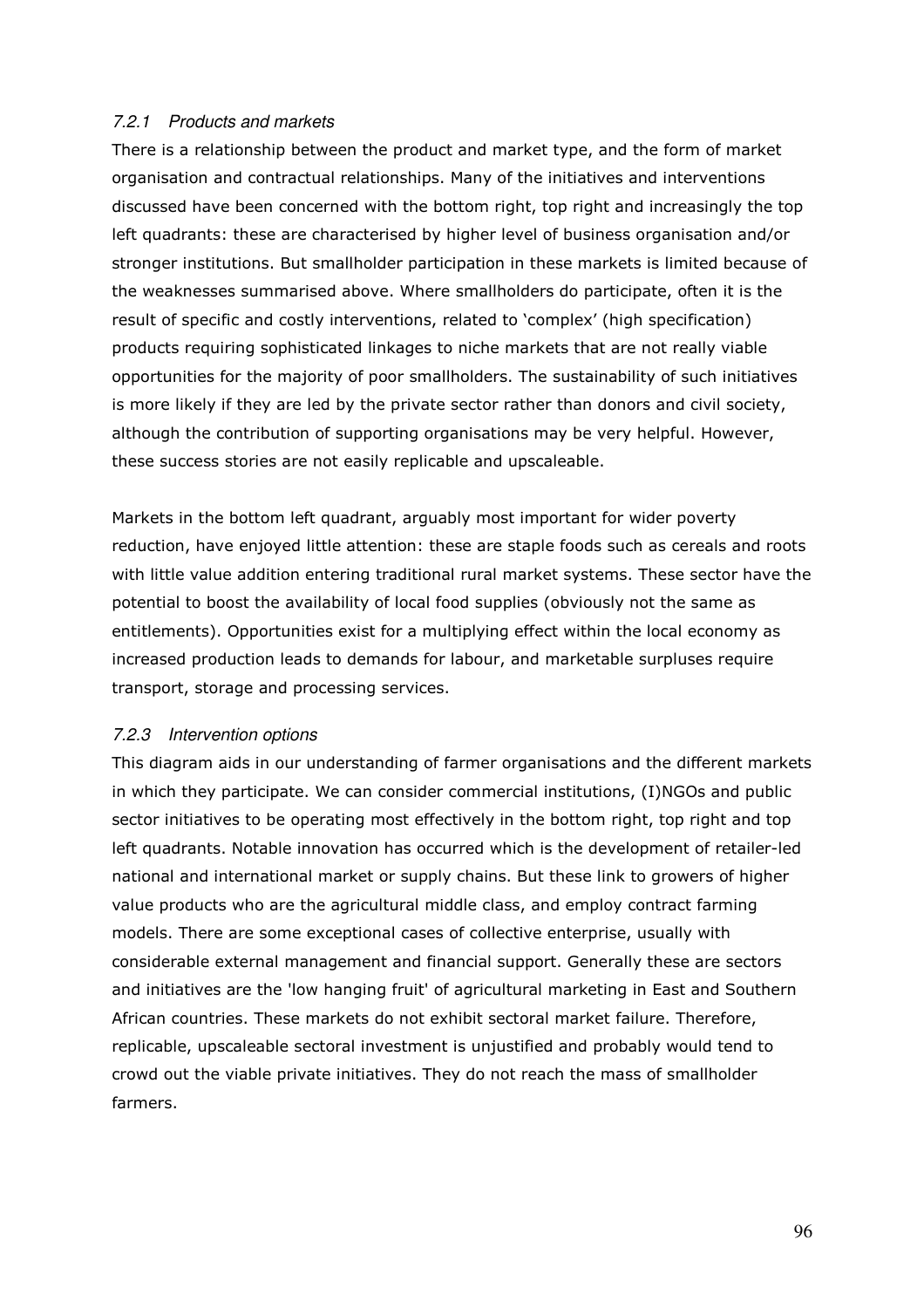Yet, the real challenge for pro-poor development initiatives is to reach the poorest (agriculture-dependent) smallholders with the lowest level of household assets who cannot easily turn to income earning opportunities other than agriculture; the bottom left quadrant. Targeting these farmers means innovations in markets for bulk staple commodities grown for incomes and consumption– for example in Sub-Saharan Africa, for products such as cereals and starchy staples. It is in this quadrant that local and regional markets can be strengthened, and where historical and 'outmoded' patterns of intervention (such as marketing boards) have been least supplanted by organisational and institutional innovations such as the more entrepreneurial initiatives by intermediary organisations, the more sophisticated commercial supply chains, the more advanced trading mechanisms such as futures and electronic markets.

We have cited approaches and interventions such as CHDI, and grain warehousing systems, and some new production technologies are examples where the domestic low value 'staples' sector has received support. CHDI works in the export sectors of coffee and cotton but is also beginning to intervene in domestic sectors such as wheat production in Malawi. The initiative has aided wheat farmers to access capital for inputs and assisted in the organisation of 1200 wheat farmers. CHDI has also negotiated higher prices for wheat. The cassava value chain in Zambia is also receiving sector-level support, with the aim of linking smallholder production to the many potential industrial markets. Another example is potatoes (admittedly to a high value market) in Uganda. There are important lessons from the other quadrants, such as the Twin Trading partnership scheme and Kuapa Kokoo, which suggest how business development services and organisational development can be shaped to serve the poorest. The Liberation approach to participatory processes has proved to be a valuable experience, even if inclusion of the poorest on a widespread scale is unlikely. Large numbers of farmers can be involved, but these linkages are still 'point' initiatives rather than sectoral interventions. It is in this quadrant that markets in Africa are least perfect, or fail, with negative consequences for local food security and wider economic development.

Institutional and organisational innovation can be:

• Group performance and auditing – much is known about how and how not to initiate farmer groups. External assistance is needed in building sustainable business models. One potential intervention to improve a) the institutional environment and b) business performance, is the creation of a national organisational capacity or 'ombudsman' to monitor and audit grassroots organisations and to improve organisational accountability;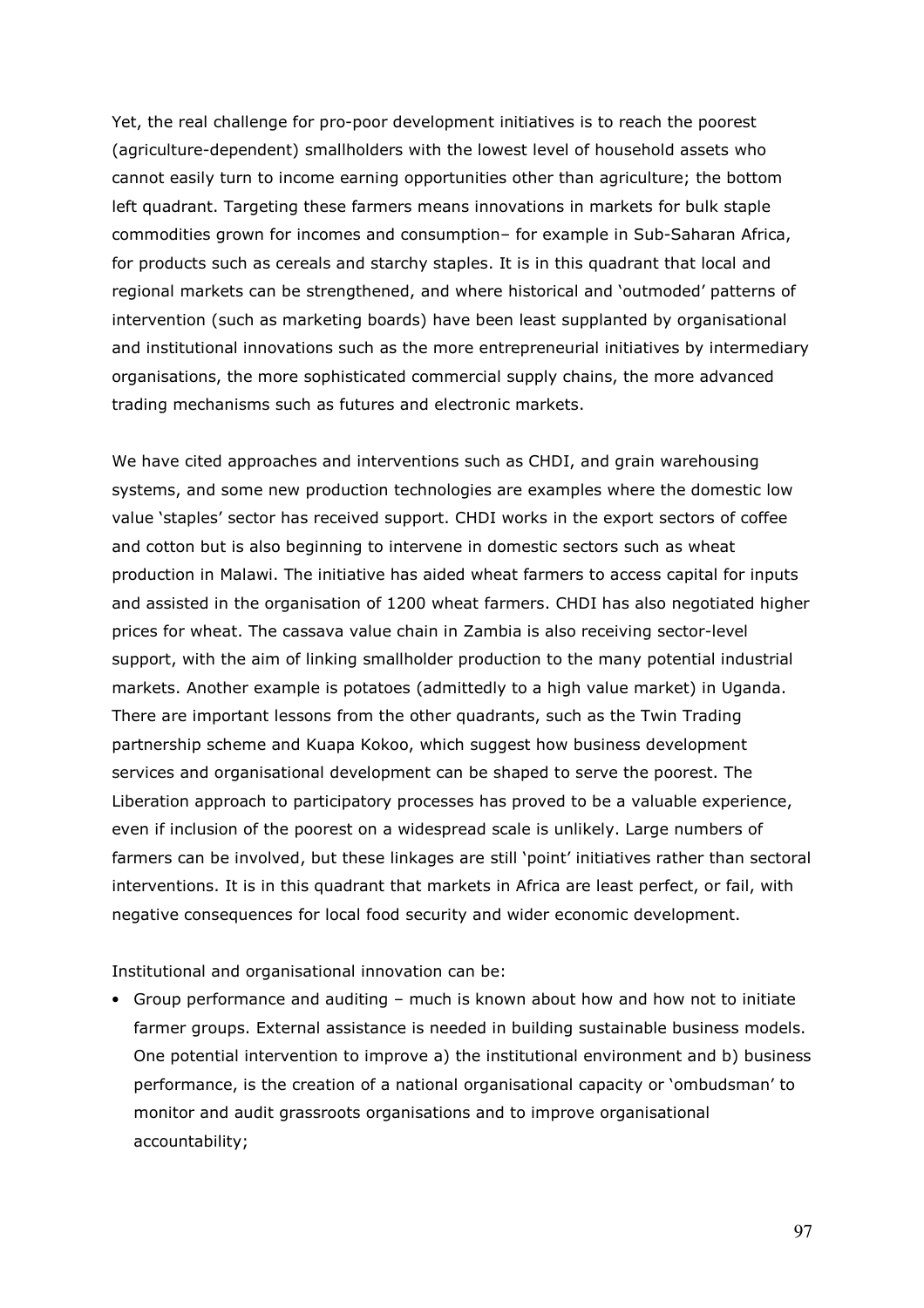- An ombudsman-type organisation can also be tasked with coordinating the regional or national delivery of the needed complex of business development and information services, with the aim of managerial capacity building. Together with the auditing role, higher levels of managerial skills can shorten the duration of the organisational learning cycle, and attenuate the wasteful experience of 'phoenix' organisations and 'not-so-creative destruction' among farmer groups. Independence from Ministries of Cooperatives is important, to ensure an entrepreneurial rather than a bureaucratic skill set and culture;
- Cooperative innovation relaxing the Rochdale/ICA Principles to introduce into cooperative governance higher level management capacity and more external finance. New models of cooperation may reconcile or simplify the complex incentive structures and agency problems within collective organisations. Again, local business and legal skills are needed, as well as new legislative frameworks for associative organisations;
- Finance sources additional to members and donors are equity investments by philanthropic organisations and bond issues to private investors which will help to overcome capital constraints and yet not necessarily dilute member ownership. On the other hand, new modes of investment may enable investors to 'leverage' improved management capacity;
- Contracts adopting written standard form contracts may furnish two major advantages over existing verbal agreements. The first is the planning purpose: it may be that the greatest value of standard contracts is to reduce uncertainty by specifying the terms of an agreement; second, adoption of written agreements may boost the informal 'rules' of business attitudes and ethics;
- Sectoral initiatives drawing on the interprofessional model, the formation of industry 'umbrella associations' for promising sectors can replicate the efficiencies sought through commercial supply chain management driven by private sector firms: functions such as sharing of information, participatory problem diagnosis, joint investments, contractual clarity and informal remedial mechanisms.

#### 7.2.4 Entrepreneurial characteristics of the farmer group

Examples from the literature illustrate that factors such as group size (Narrod, C., Roy, D., Okello, J. et al. 2009), asset endowments, functioning group activities and strong internal organisation (Barham, A. and Chitemi, C. 2009) affect the success of farmer groups in effectively participating in markets. Other work highlights the skills base necessary to ensure sustainable market linkages (Shepherd, A. 2007). Another area that has been illustrated in the literature is the degree to which groups can respond to changing consumer demands. This has been illustrated in the case study of the Oromia Coffee Farmers Cooperative Union which made an early entry into the fairtrade and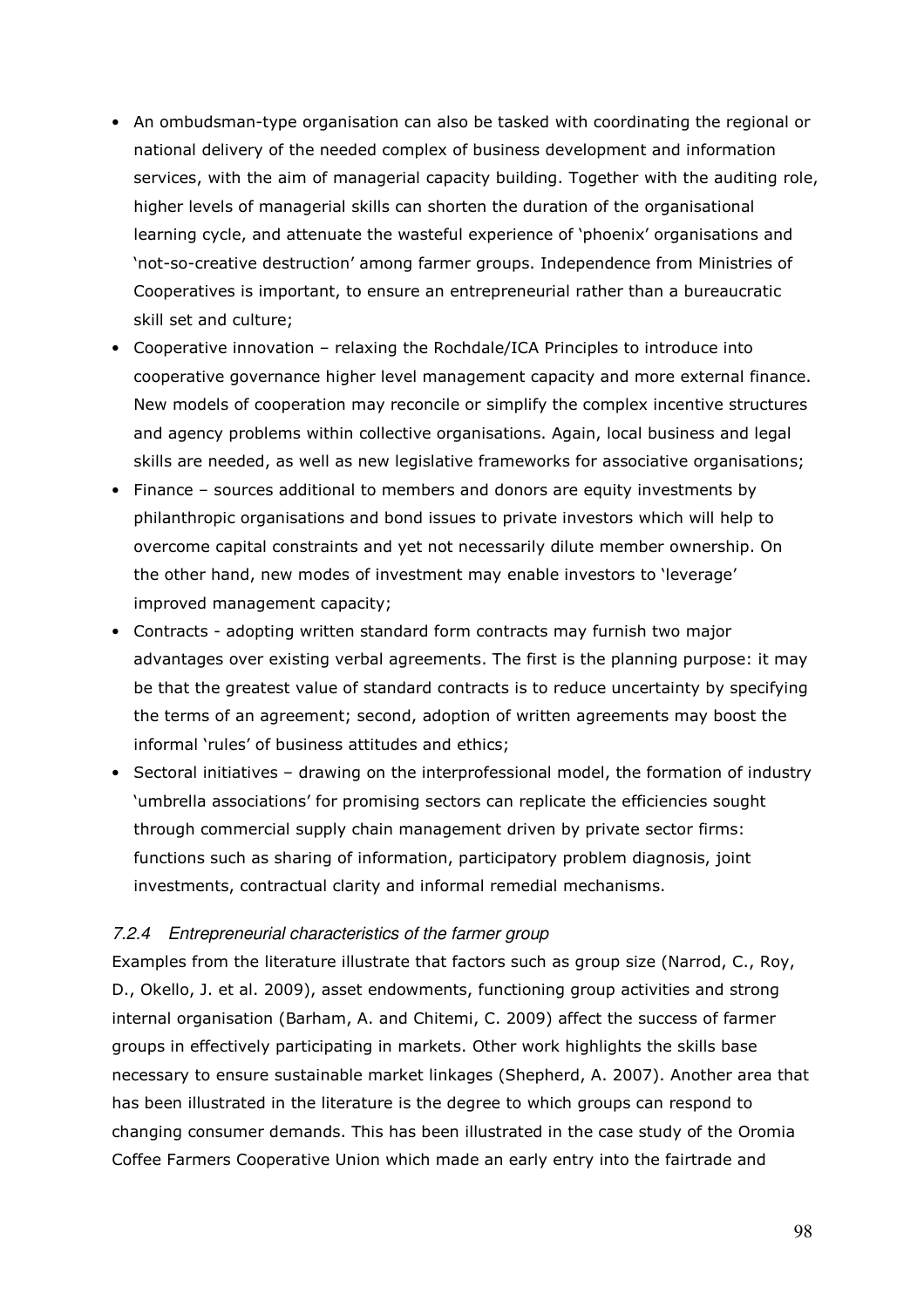organic overseas market and become a direct exporter. With a threshold level of entrepreneurial skills, such farmer groups can become responsive businesses.

### 7.2.5 Focus on business: re-envisioning cooperatives

A further issue regarding the structural management of farmer organisations is the need for clearly defined boundaries between the organisations' social responsibilities to members and its commercial aspirations. Social empowerment must not be confused with economic empowerment. One organisation that has achieved such clarity through structural means is NASFAM. An important characteristic of NASFAM is how it reflects a complex evolution of the cooperative model similar to that in European countries with a strong cooperative tradition, and elsewhere, such as Fonterra. While at grassroots level the association has cooperative characteristics, commercial and other entities have been created to handle functions that are typically circumscribed by the traditional cooperative structure, the commercial and business services functions. Democratic characteristics are retained to varying degrees.

To sum up, organisational and institutional innovations have enabled the following:

- exploiting flexibility in the regulatory environment has permitted the development of innovative management structures that overcome management weakness by introducing outside skills;
- curtailing the democratic principle that permits inertia has created new stakeholder incentives, and ensures that participation are rewarded;
- with the semi-separation of the commercial activities and prioritisation of the commercial objectives, enterprise and performance have flourished;

Moreover, the Achilles heel of collective enterprise, capital raising on a significant scale, has become possible by:

- increasing member investment, for example in proportion to throughput or equity (in the New Generation Cooperative model) and
- securing other forms of investment (in the European and New Zealand model); and in a few cases in Africa, by creating loan guarantee funds, issuing bonds, and providing insurance for collateral

Where institutional innovation has not occurred – in many developing economies – the organisational model is still beset by the familiar weaknesses of inadequate management, élite capture, inefficiency, complex and conflicting objectives, lack of accountability, undercapitalisation, resulting in basically poor business performance.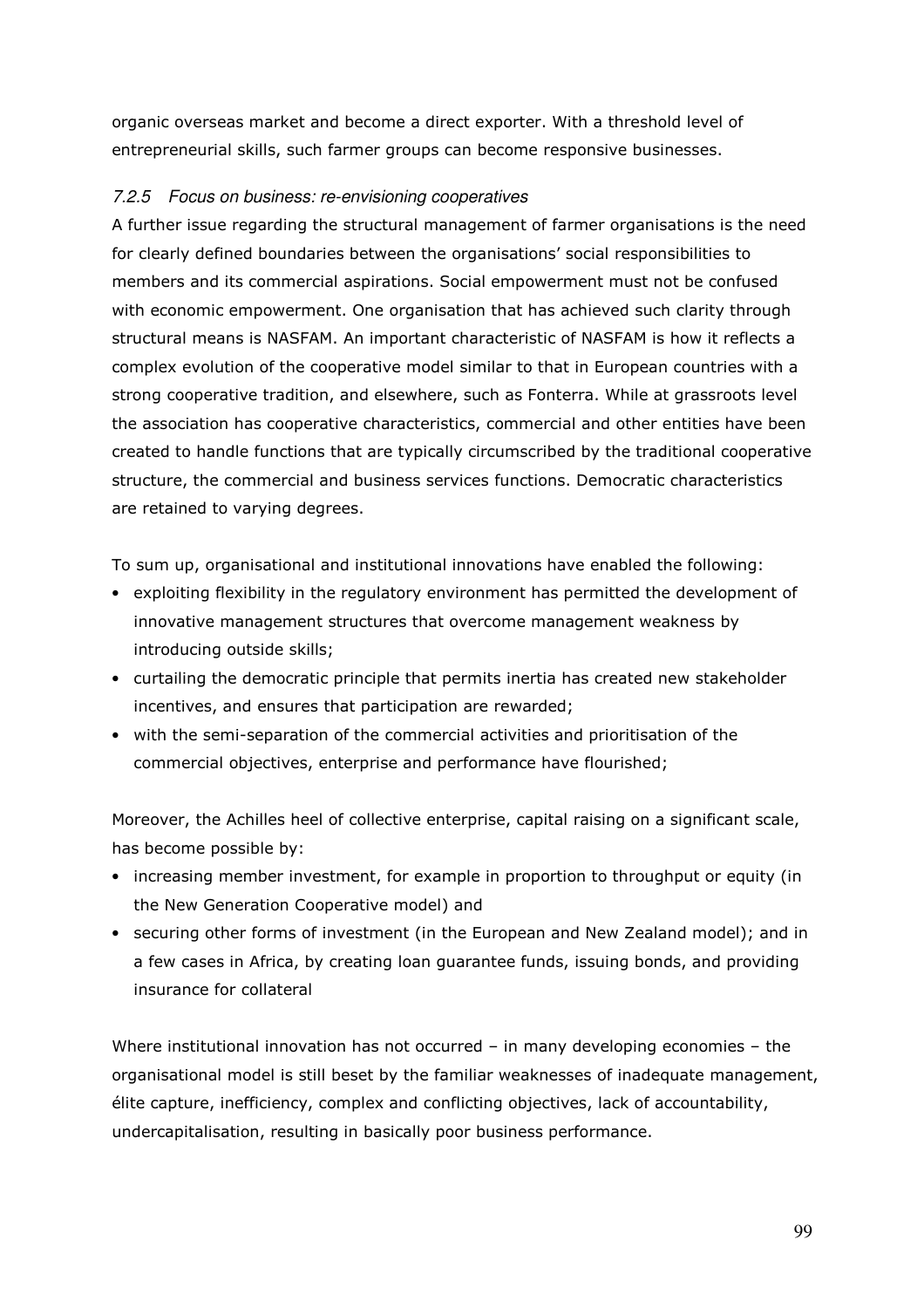#### 7.2.6 The role of external players

 (I)NGOs, Government, private firms, philanthropic institutions, partner agencies all have a role to play in facilitating the movement of commodities or produce from farm to market. However, what is apparent from the literature is that the potential for these external players to have a positive and sustainable impact on farmer groups may depend on their coordinated ability to shift the focus from production to market interventions.

The development of farmer organisations in many countries in Africa will continue to depend on external players for investment, equity, management and technological inputs. What is necessary is a realistic timeframe? Achieving sustainability is a very long term process: if 'economic sustainability', or organisational maturity means 'independence of outside agencies', then considering the common trajectory of farmer collectives, such initiatives may take years or decades to reach maturity. They suggest a wide range of measures that might begin to hasten this process.

### 7.2.7 The supply chain

Creating links between farmers and traders, importers or even retailers, thereby cutting out middlemen and maximising profit margins for farmers is one approach common to the fairtrade sector and is also utilised by philanthropic institutions. Supply chain shortening is usually combined with modifications in the structure of the organisations, skills and management capabilities, processing and marketing. Such chain or sectoral approaches are sometimes rooted in an adversarial approach to marketing and contractual relationships, and do not necessarily reflect the positive and sometimes essential functions of market traders, nor the principles and practice of collaborative and cooperative modern supply chain management.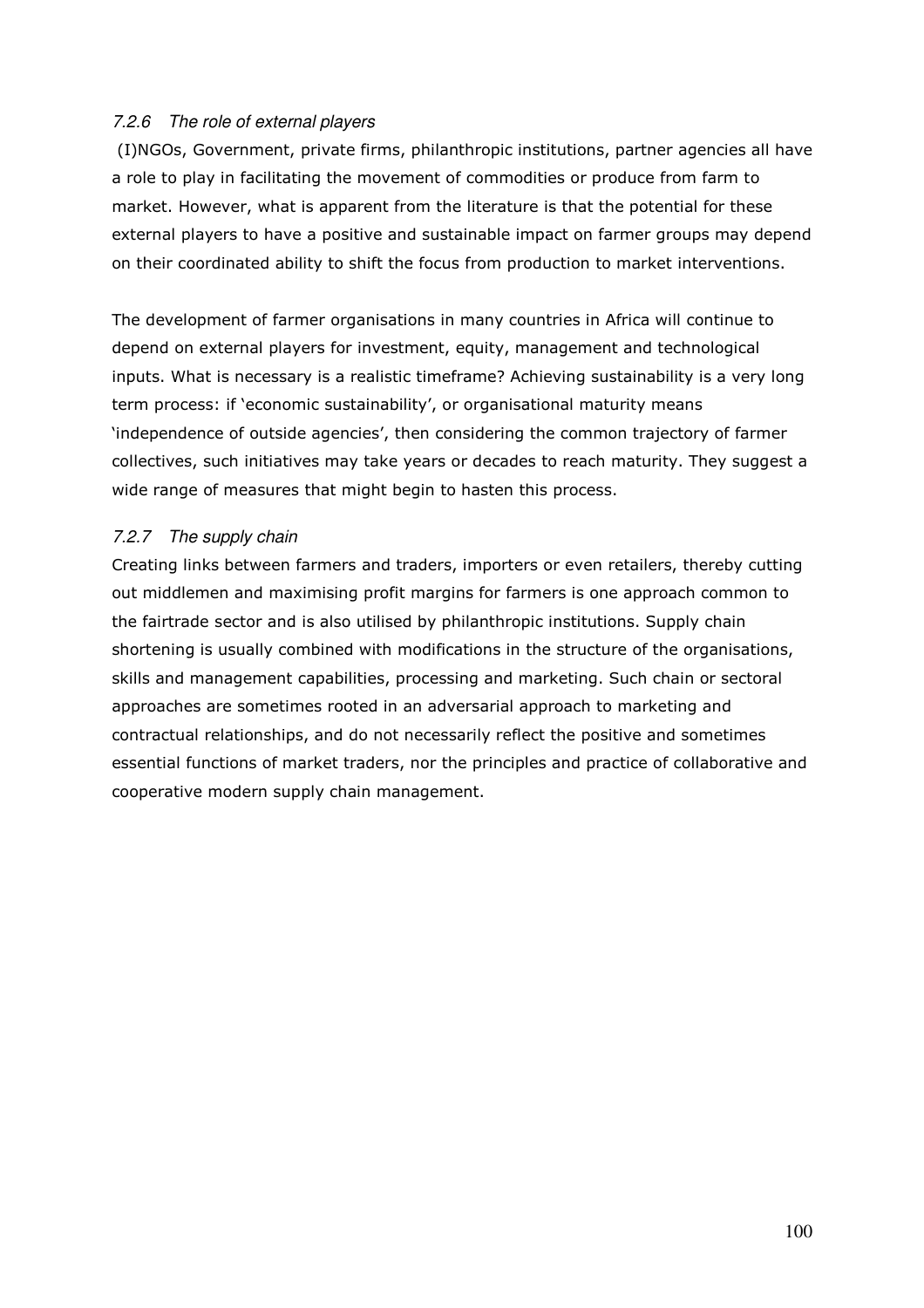## References

Abbott, J. and Creupelandt, H. (1966). Agricultural Marketing Boards: Their Establishment and Operation. Rome.

Adesina, A. (2004). Making Markets Work for the Poor in Africa. Presentation for seminar on 'Innovative Approaches to Meeting the Millennium Development Goals for Africa'. 5 July. Addis Ababa.

Agrimonde® (2009). Scenarios and Challenges for Feeding the World in 2050. Summary Report. Paris and Montpellier.

Akerlof, G. A. (1970). The market for 'lemons': quality uncertainty and the market mechanism. Quarterly Journal of Economics 84(3 (August)): 488-500.

Albu, M. and Griffith, A. (2006). Mapping the market: participatory market chain development in practice. Small Enterprise Development 17(2): 12-22.

Alene, A. D., Manyong, V. M., Omanya, G., Mignouna, H. D., Bokanga, M. and Odhiambo, G. (2008). Smallholder market participation under transaction costs: maize supply and fertilizer demand in Kenya. Food Policy 33(4): 318-328.

Arhin, K., Hesp, P. and van der Laan, L. (1985). Marketing Boards in Tropical Africa. London, Routledge.

Ayres, C. E. (1957). Institutional economics: discussion. American Economic Review 47: 26-27.

Babcock, H. E. (1935). Cooperatives the pace-setters in agriculture Journal of Farm Economics 17(1): 153-156.

Bair, J. (2005). Global capitalism and commodity chains: looking back, going forward. Competition and Change 9(2): 153-180.

Barham, A. and Chitemi, C. (2009). Collective action initiatives to improve marketing performance: Lessons from farmer groups in Tanzania. Food Policy 34 (1): 53–59.

Barr, A. M. (1997). Social Capital and Technical Information Flows in the Ghanaian Manufacturing Sector. Oxford, Centre for the Study of African Economies, Oxford University, .

Barrett, C. B. (2008). Smallholder market participation: concepts and evidence from eastern and southern Africa. Food Policy 33(4): 299-317.

Bastagli, F. (2009). From Social Safety Net to Social Policy? The Role of Conditional Cash Transfers in Welfare State Development in Latin America. Working Paper. 60. London, Centre for Analysis of Social Exclusion/London School of Economics and Political Science.

Benfica, R., Tschirley, D. and Sambo, L. (2002). The Impact of Alternative Agro-Industrial Investments on Poverty Reduction in Rural Mozambique. Research Report Series, Ministry of Agriculture and Rural Development, Directorate of Economics, Republic of Mozambique: 75.

Berdegué, J. A., Biénabe, E. and Peppelenbos, L. (2008). Innovative practice in connecting small-scale producers with dynamic markets: synthesis report. London.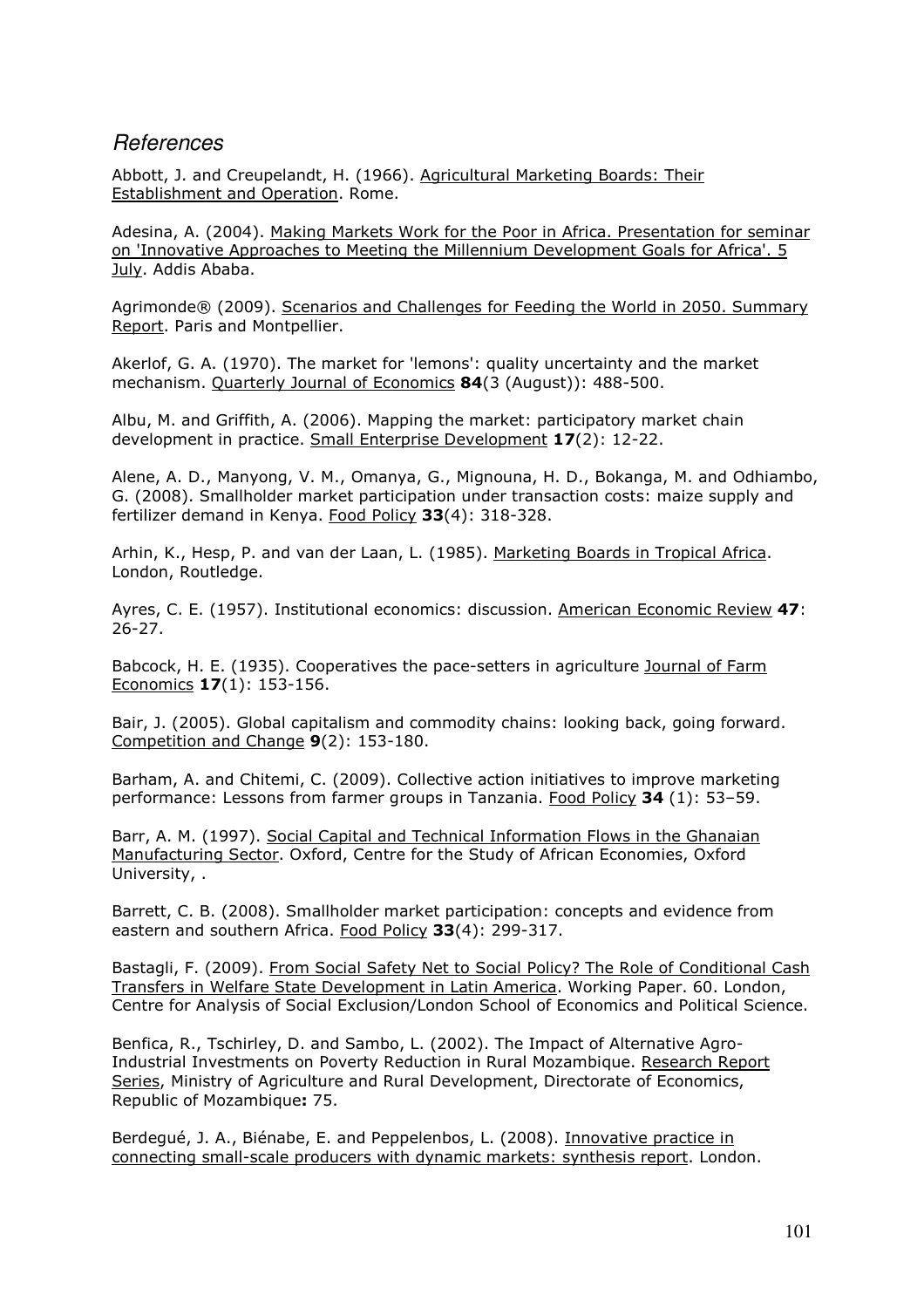Bernard, T. and Spielman, D. J. (2009). Reaching the rural poor through rural producer organizations: a study of agricultural marketing cooperatives in Ethiopia. Food Policy 43(1): 60-69.

Bernet, T., Thiele, G. and Zschocke, T., Eds. (2006). Participatory Market Chain Approach (PMCA): User Guide. Lima, Peru, International Potato Center (CIP) - Papa Andina.

Bijman, J. and Hendrikse, G. (2003). Co-operatives in chains: institutional restructuring in the Dutch fruit and vegetable industry Journal on Chain and Network Science  $3(2)$ : 95-107.

Carletto, C., Kirk, A. and Winters, P. (2007). Non-Traditional Crops, Traditional Constraints: The Adoption and Diffusion of Export Crops Among Guatemalan Smallholders. Washington, DC.

Chartock, A. (2006). BDS is dead; long live BDS! Small Enterprise Development  $17(1)$ : 8-12.

Chirwa, E., Dorward, A., Kachule, R., Kumwenda, I., Kydd, J., Poole, N. D., Poulton, C. and Stockbridge, M. (2005). Walking tightropes: supporting farmer organisations for market access. ODI Natural Resource Perspectives. 99. London.

Chitundu, M., Droppelmann, K. and Haggblade, S. (2009). Intervening in value chains: lessons from Zambia's Task Force on Acceleration of Cassava Utilisation. Journal of Development Studies 45(4): 593-620.

Coase, R. H. (1937). The nature of the firm. Economica ns 4(November): 386-405.

Commons, J. R. (1934). Institutional Economics: its Place in Political Economy. New York, Macmillan.

Concern Worldwide (2008). Unheard Voices: Marginal Farmers in Zambia's Western Province. London, Concern Worldwide.

Cook, M. L. (1995). The Future of U.S. Agricultural Cooperatives: A Neo Institutional Approach. American Journal of Agricultural Economics 77(1153-59): 1153.

Cook, M. L. and Chaddad, F. R. (2004). Redesigning cooperative boundaries: the emergence of new models American Journal of Agricultural Economics 86(5): 1249-1253.

Cook, M. L. and Plunkett, B. (2006). Collective entrepreneurship: an emerging phenomenon in producer-owned organisations. Journal of Agricultural and Applied Economics 38(2): 421-428.

Devaux, A., Horton, D., Velasco, C., Thiele, G., López, G., Bernet, T., Reinoso, I. and Ordinola, M. (2009). Collective action for market chain innovation in the Andes. Food Policy 34(1): 31-38.

Develtere, P., Pollet, I. and Wanyama, F., Eds. (2008). Cooperating out of poverty: The renaissance of the African cooperative movement. Geneva, International Labour Organisation.

Diao, X. P., Dorosh, P. and Rahman, S. (2003). Market Opportunities for African Agriculture: an Examination of Demand-side Constraints On Agricultural Growth. . Development Strategy and Governance Division Discussion Paper 1. Washington, DC, IFPRI.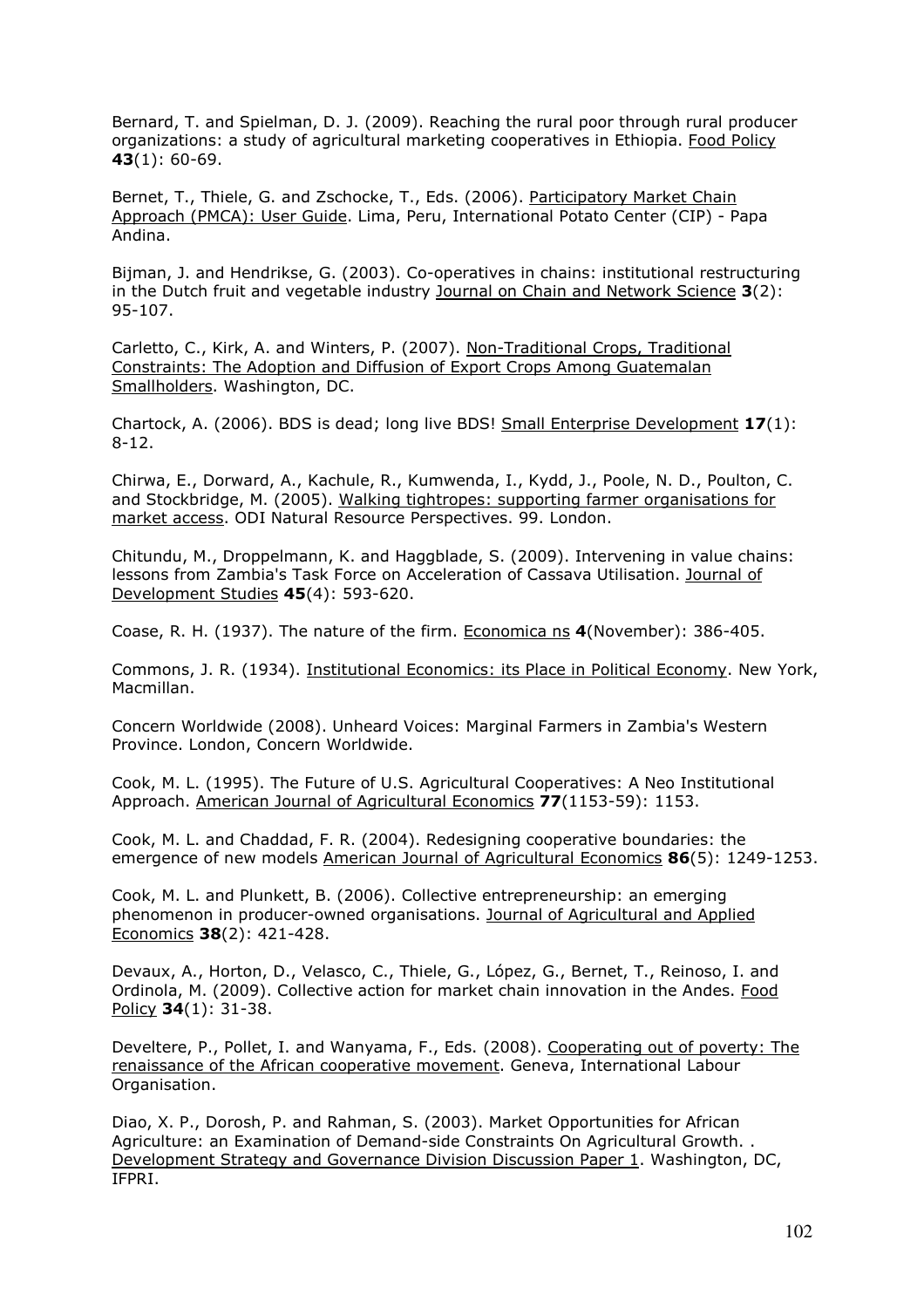Donovan, J. and Poole, N. D. (2008). Linking smallholders to markets for non-traditional agricultural exports: a review of experiences in the Caribbean Basin. Inputs for strategy formulation by 'EU-ACP All Agricultural Commodities Programme'. AAACP Paper Series. No. 2. Rome.

Donovan, J., Stoian, D. and Poole, N. D. (2008). Global Review of Rural Enterprises: The long and winding road to creating viable businesses and potential shortcuts. Turrialba, Costa Rica.

Fafchamps, M. and Lund, S. (1998). Risk Sharing Networks in Rural Philippines, Department of Economics, Stanford University , Stanford, CA.

Fafchamps, M. and Minten, B. (1999). Relationships and traders in Madagascar. Journal of Development Studies 35(6): 1-35.

Fafchamps, M. and Minten, B. (2002). Returns to social capital among traders. Oxford Economic Papers 54(2): 173-206.

FAO (2008). Food Outlook, November 2008. Global Market Analysis. Rome.

FAO (2008). World Food Situation. Rome.

FAO (2009). How to Feed the World in 2050. Rome.

Ferrand, D., Gibson, A. and Scott, H. (2004). 'Making Markets Work for the Poor': an Objective and an Approach for Governments and Development Agencies. Woodmead, South Africa.

Fulton, M. (1995). The future of Canadian agricultural cooperatives: a property rights approach. American Journal of Agricultural Economics 77: 1144-1152.

García Martínez, M. and Poole, N. D. (2004). The development of private fresh produce safety standards: implications for developing Mediterranean exporting countries. Food Policy 29(3): 229-255.

García Martínez, M. and Poole, N. D. (2009). Fresh Perspectives 4 – Ethical consumerism: development of a global trend and its impact on development, pp 18-21. Standard Bearers: Horticultural Exports and Private Standards in Africa. Borot de Battisti, A., MacGregor, J. and Graffham, A. London, International Institute for Environment and Development (IIED) and Natural Resources International (NRI).

Gereffi, G. and Korzeniewicz, M., Eds. (1994). Commodity Chains and Global Capitalism. Westport, CT, USA, Greenwood Press.

Hall, P. A. and Soskice, D. (2001). Varieties of Capitalism: the Institutional Foundations of Comparative Advantage. Oxford, OUP.

Harris, L. (1980). Agricultural cooperatives and development policy in Mozambique. Journal of Peasant Studies 7(3): 338-352.

Hellin, J., Lundy, M. and Meijer, M. (2009). Farmer organization , collective action and market access in Meso-America. Food Policy 34(1): 16-22.

Hitchins, R., Elliott, D. and Gibson, A. (2005). Making business service markets work for the rural poor – a review of experience. Small Enterprise Development  $16(2)$ : 10-23.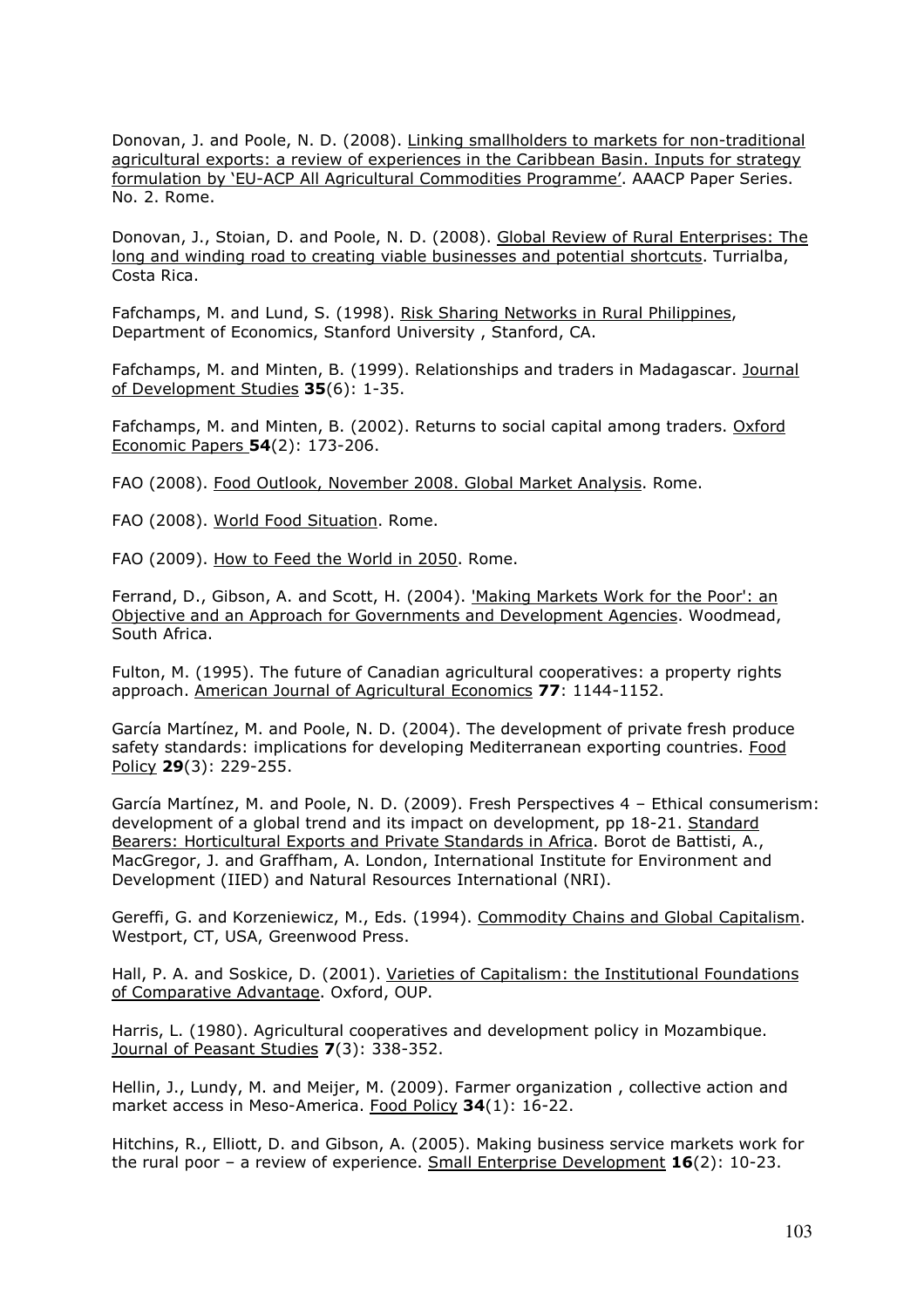Holmström, B. (1979). Moral hazard and observability. Bell Journal of Economics 10: 74- 91.

Horton, D. (2008). Facilitating pro-poor market chain innovation: an assessment of the participatory market chain approach in Uganda. Lima, Peru.

Hubbard, M. (1997). The 'new institutional economics' in agricultural development: insights and challenges. Journal of Agricultural Economics 48(2): 239-249.

Jaffee, S. (1995). Transaction Costs, Risk and the Organization of Private Sector Food Commodity Systems. Marketing Africa's High Value Foods. Jaffee, S. and Morton, J. Dubuque, IA (USA), Kendall Hunt.

Jaffee, S. (2003). From Challenge to Oppurtunity: Transforming Kenya's Fresh Vegetable Trade in the Context of Emerging Food Safety and Other Standards in Europe. Washington.

Jayne, T., Govereh, M., Mwanaumo, A., Nyoro, J. and Chapoto, A. (2002). False promise or false premise? The experience of food and input market reform in Eastern and Southern Africa. World Development 30(11): 1967-1985.

Kachule, R., Poole, N. D. and Dorward, A. (2005). Farmer organisations in Malawi: the organisation study. Final report for 'Farmer Organisations for Market Access', DFID Crop Post Harvest Research Programme (R2875).

Kaganzi, E., Ferris, S., Barham, J., Abenakyo, A., Sanginga, P. and Njuki, J. (2009). Sustaining linkages to high value markets through collective action in Uganda. Food Policy 34(1): 23-30.

KIT and IIRR (2008). Trading up: Building cooperation between farmers and traders in Africa, Royal Tropical Institute (KIT), Amsterdam and International Institute of Rural Reconstruction (IIRR), Nairobi.

Korten, D. C. (1980). Community organisation and rural development: a learning process approach. Public Administration Review 40(5): 480-511.

Lamont, J. T. J. (1993). Agrarian reform in the Republic of Moldova (CIS): the potential role of agrifood cooperatives. Oxford Agrarian Studies 21(1): 59-81.

Lazonick, W. (1991). Business Organization and the Myth of the Market Economy. Cambridge, Cambridge University Press.

Lele, U. and Christiansen, R. E. (1989). Markets, Marketing Boards and Cooperatives in Africa: Issues in Adjustment Policies. Washington.

Markelova, H., Meinzen-Dick, R., Hellin, J. and Dohrn, S. (2009). Collective action for smallholder market access. Food Policy 34(1): 1-7.

Meyer (2006). Making market systems work? For the poor? Small Enterprise Development 17(4): 21.

Mighell, R. L. and Jones, L. A. (1963). Vertical Coordination in Agriculture. Agricultural Economic Report. No 19. Washington, DC.

Mukhebi, A. (2005). Commodity exchanges: KACE. Paper presented at the CTA Expert Consultation on Market Information Systems and Agricultural Commodity Exchanges: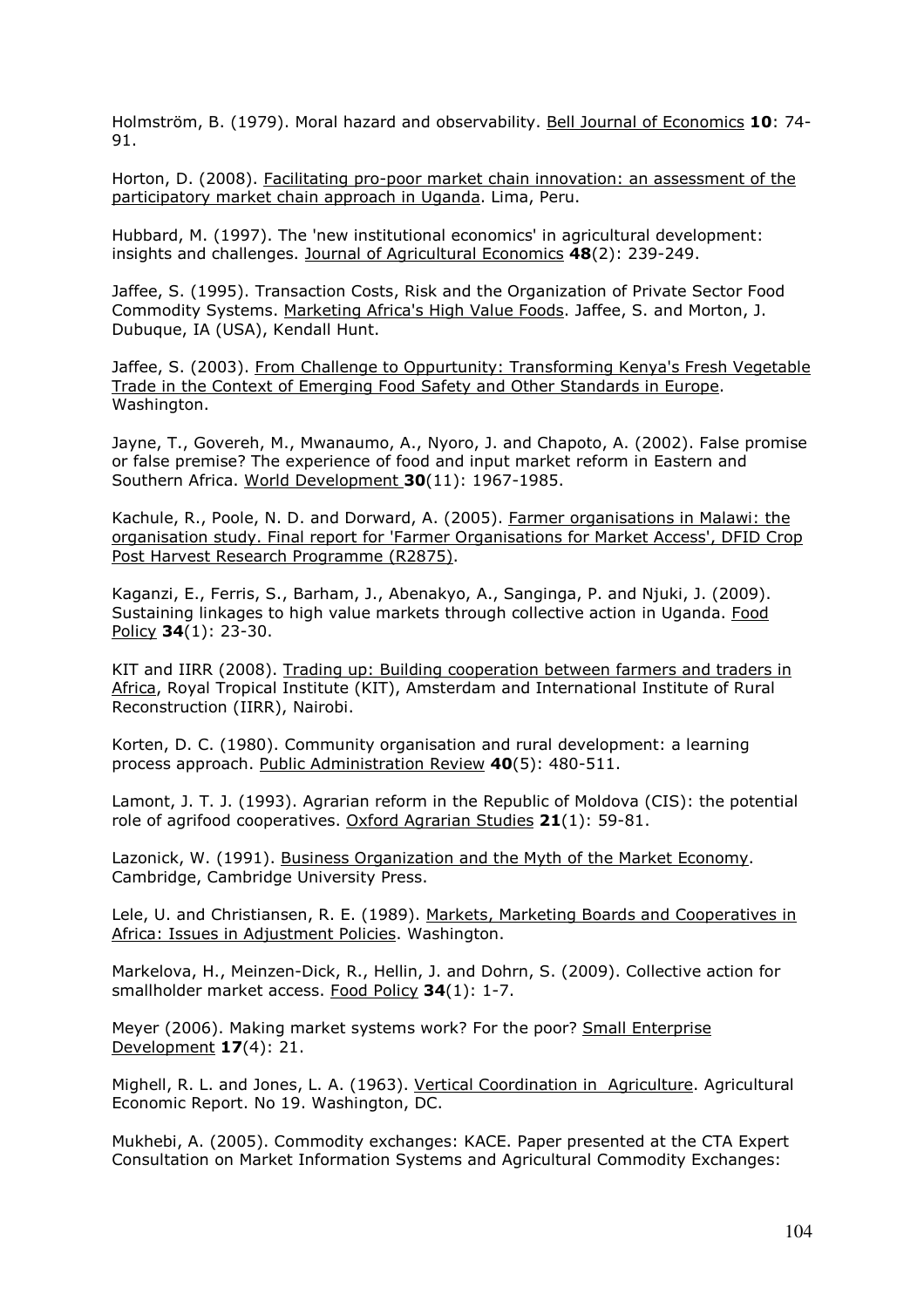Strengthening Market Signals and Institutions, 28-30 November. Amsterdam, the Netherlands, Technical Centre for Agricultural and Rural Cooperation ACP-EC (CTA).

Narrod, C., Roy, D., Okello, J., Avendaño, B. and Thorat, A. (2009). Public-private partnerships and collective action in high value fruit and vegetable supply chains. Food Policy **34**(1): 8-15.

Neven, D. and Reardon, T. (2004). The rise of Kenyan supermarkets and the evolution of their horticulture product procurement systems. Development Policy Review 22(6): 669- 699.

New, S. J. (1997). The scope of supply chain management research. Supply Chain Management 2(1): 15-22.

North, D. C. (1990). Institutions, Institutional Change and Economic Performance. Cambridge, Cambridge University Press.

Penning de Vries, F. W. T., Ed. (2005). Bright Spots Demonstrate Community Successes in African Agriculture. Working Paper 102. Colombo, Sri Lanka, International Water Management Institute.

Piesse, J. and Thirtle, C. (2009). Three bubbles and a panic: an explanatory review of recent food commodity price events. Food Policy 34(2): 119-129.

Poole, N. D. (2009). Making markets - and institutions - work for the poor. Eurochoices  $8(1)$ : 40-45.

Poole, N. D., Gauthier, R. and Mizrahi, A. (2007). Rural poverty in Mexico: assets and livelihood strategies among the Mayas of Yucatán. International Journal of Agricultural Sustainability **5**(4): 315-330.

Poole, N. D. and Penrose Buckley, C. (2006). <u>Innovation Challenges, Constraints and</u> Opportunities for the Rural Poor. Background Paper for the International Fund for Agricultural Development (IFAD), Rome. Wye.

Poole, N. D., Seini, A. W. and Heh, V. (2003). Improving agrifood marketing in developing economies: contracts in Ghanaian vegetable markets. Development in Practice **13**(5): 551-557.

Poulton, C., Gibbon, P., Hanyani-Mlambo, B., Kydd, J., Maro, W., Larsen, M. N., Osorio, A., Tschirley, D. and Zulu, B. (2004). Competition and Coordination in Liberalized African Cotton Market Systems. World Development 32(3): 519-536.

Poulton, C. and Lyne, M. (2009). Coordination for market development. Ch 5, pp. 102 - 132. Institutional Economics Perspectives on African Agricultural Development. Kirsten, J., Dorward, A., Poulton, C. and Vink, N., IFPRI.

Prowse, M. (2008). Making contract farming work with cooperatives: producer organisations and poverty reduction. Capacity.org.

Reardon, T. and Berdegué, J. A. (2002). The rapid rise of supermarkets in Latin America: challenges and opportunities for development. Development Policy Review 20(4): 371- 388.

Reardon, T., Timmer, C. P., Barrett, C. B. and Berdegué, J. (2003). The rise of supermarkets in Africa, Asia, and Latin America. American Journal of Agricultural Economics 85(5): 1140-1146.